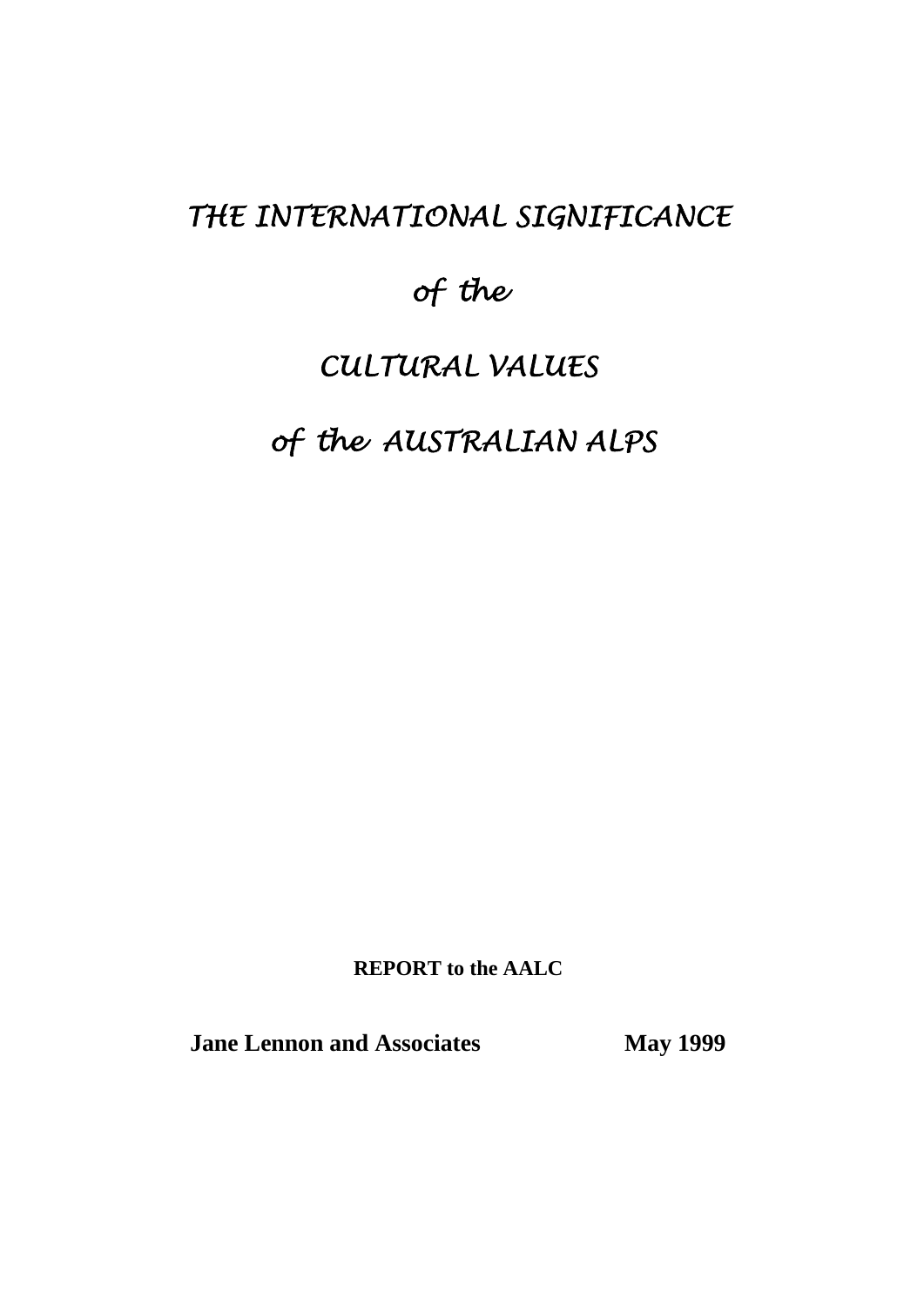## **CONTENTS**

| 2. EXISTING INFORMATION ON CULTURAL VALUES OF THE AUSTRALIAN ALPS                                    |  |
|------------------------------------------------------------------------------------------------------|--|
|                                                                                                      |  |
|                                                                                                      |  |
|                                                                                                      |  |
|                                                                                                      |  |
|                                                                                                      |  |
|                                                                                                      |  |
|                                                                                                      |  |
|                                                                                                      |  |
|                                                                                                      |  |
|                                                                                                      |  |
|                                                                                                      |  |
|                                                                                                      |  |
|                                                                                                      |  |
| 3. CULTURAL THEMES, FEATURES AND ATTRIBUTES THAT DISTINGUISH THE                                     |  |
|                                                                                                      |  |
|                                                                                                      |  |
|                                                                                                      |  |
|                                                                                                      |  |
|                                                                                                      |  |
|                                                                                                      |  |
|                                                                                                      |  |
|                                                                                                      |  |
|                                                                                                      |  |
|                                                                                                      |  |
| Is there evidence to apply the conceptual continuum argument to the Australian Alps? 30              |  |
|                                                                                                      |  |
| 4. CURRENT AUSTRALIAN THEMATIC METHODOLOGY FOR WORLD HERITAGE                                        |  |
|                                                                                                      |  |
| 5. TOWARDS A NEW APPROACH TO THE ASSESSMENT OF INTERNATIONAL                                         |  |
| SIGNIFICANCE OF THE CULTURAL VALUES OF THE AUSTRALIAN ALPS. 36                                       |  |
| Step A: Identify themes of outstanding universal value relating to cultural values in the Australian |  |
|                                                                                                      |  |
|                                                                                                      |  |
| $\bullet$                                                                                            |  |
|                                                                                                      |  |
|                                                                                                      |  |
|                                                                                                      |  |
|                                                                                                      |  |
| $\bullet$                                                                                            |  |
|                                                                                                      |  |
| $\bullet$                                                                                            |  |
| Step B: Identify Places in Alpine Areas Where Further Work Is Needed To Determine Whether            |  |
| They Are The Best Global Expressions Of The Themes Of Outstanding Universal Value 47                 |  |
| Step C: Determine, which of those places identified in Step B have integrity and authenticity and    |  |
|                                                                                                      |  |
| Step D: Evaluate the significant places selected in Step C by consideration of their global context, |  |
| and identify those essential and/or integral to a theme of outstanding universal value50             |  |
| Step E: Assess the places selected in Step D against World Heritage Convention definitions and       |  |
|                                                                                                      |  |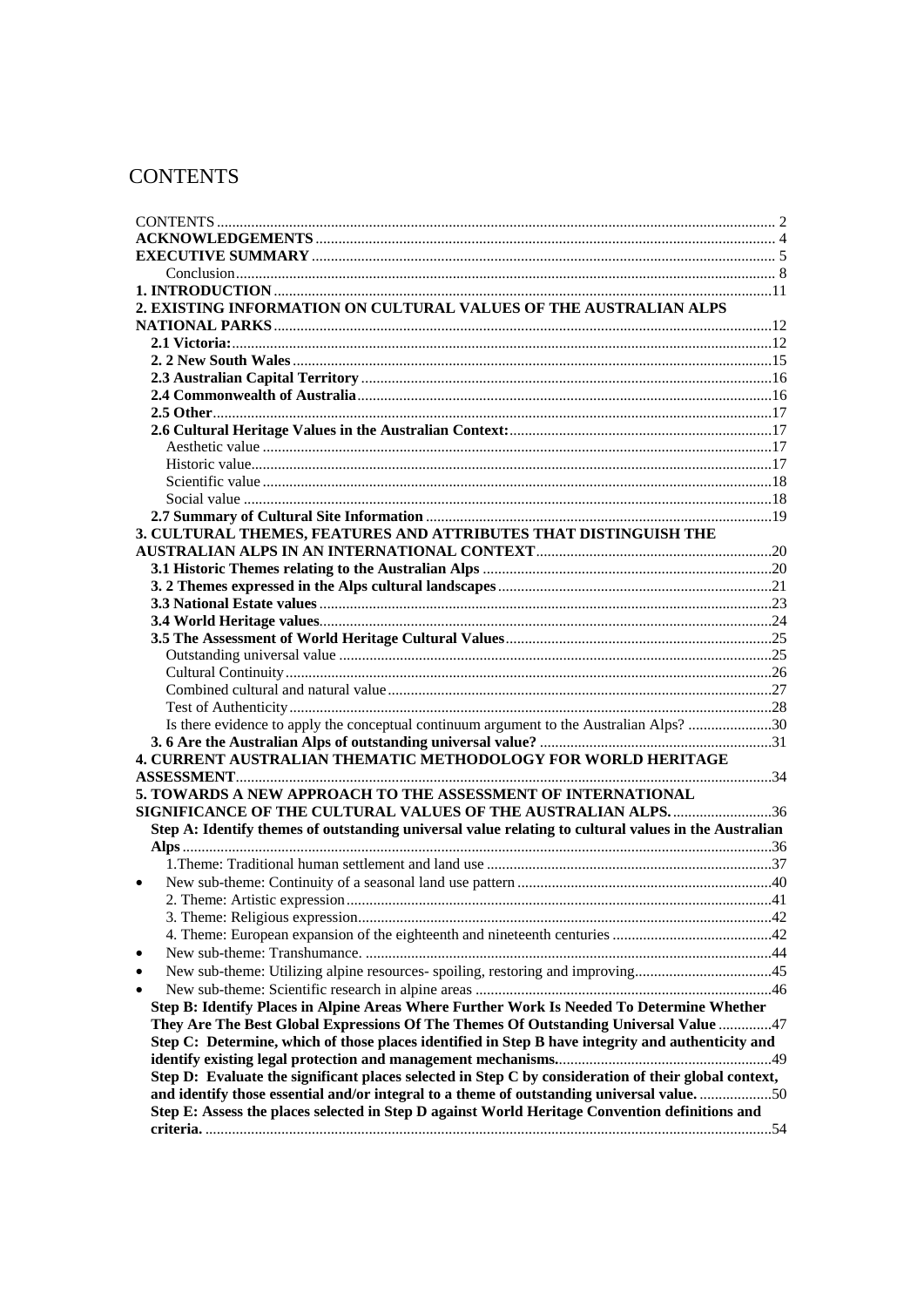| 7. |                                                                                                  |  |
|----|--------------------------------------------------------------------------------------------------|--|
| 8. |                                                                                                  |  |
|    |                                                                                                  |  |
|    |                                                                                                  |  |
| 9. |                                                                                                  |  |
|    |                                                                                                  |  |
|    | Appendix 2: Criteria for the inclusion of cultural properties in the World Heritage List (UNESCO |  |
|    |                                                                                                  |  |
|    | Appendix 3 - Global Themes and Sub-themes relevant to forested areas of Australia 84             |  |
|    |                                                                                                  |  |
|    |                                                                                                  |  |
|    |                                                                                                  |  |
|    |                                                                                                  |  |
|    |                                                                                                  |  |
|    |                                                                                                  |  |
|    | A. Aboriginal Cultural Heritage Themes, Sub-themes and Potential Forested Places  85             |  |
|    |                                                                                                  |  |
|    |                                                                                                  |  |
|    |                                                                                                  |  |
|    |                                                                                                  |  |
|    | <b>B. European Cultural Heritage Themes, Sub-themes and Potential Forested Places  88</b>        |  |
|    |                                                                                                  |  |
|    |                                                                                                  |  |
|    | Sub-theme: Integration of an economic system and the resources of a continent into the global    |  |
|    |                                                                                                  |  |
|    |                                                                                                  |  |
|    |                                                                                                  |  |
|    |                                                                                                  |  |
|    |                                                                                                  |  |
|    | TIMELINE OF HUMAN OCCUPATION: NORTH AMERICAN ALPS (ROCKIES)  98                                  |  |
|    | TIMELINE OF HUMAN OCCUPATION: SOUTH AMERICAN ALPS (ANDES) 100                                    |  |
|    |                                                                                                  |  |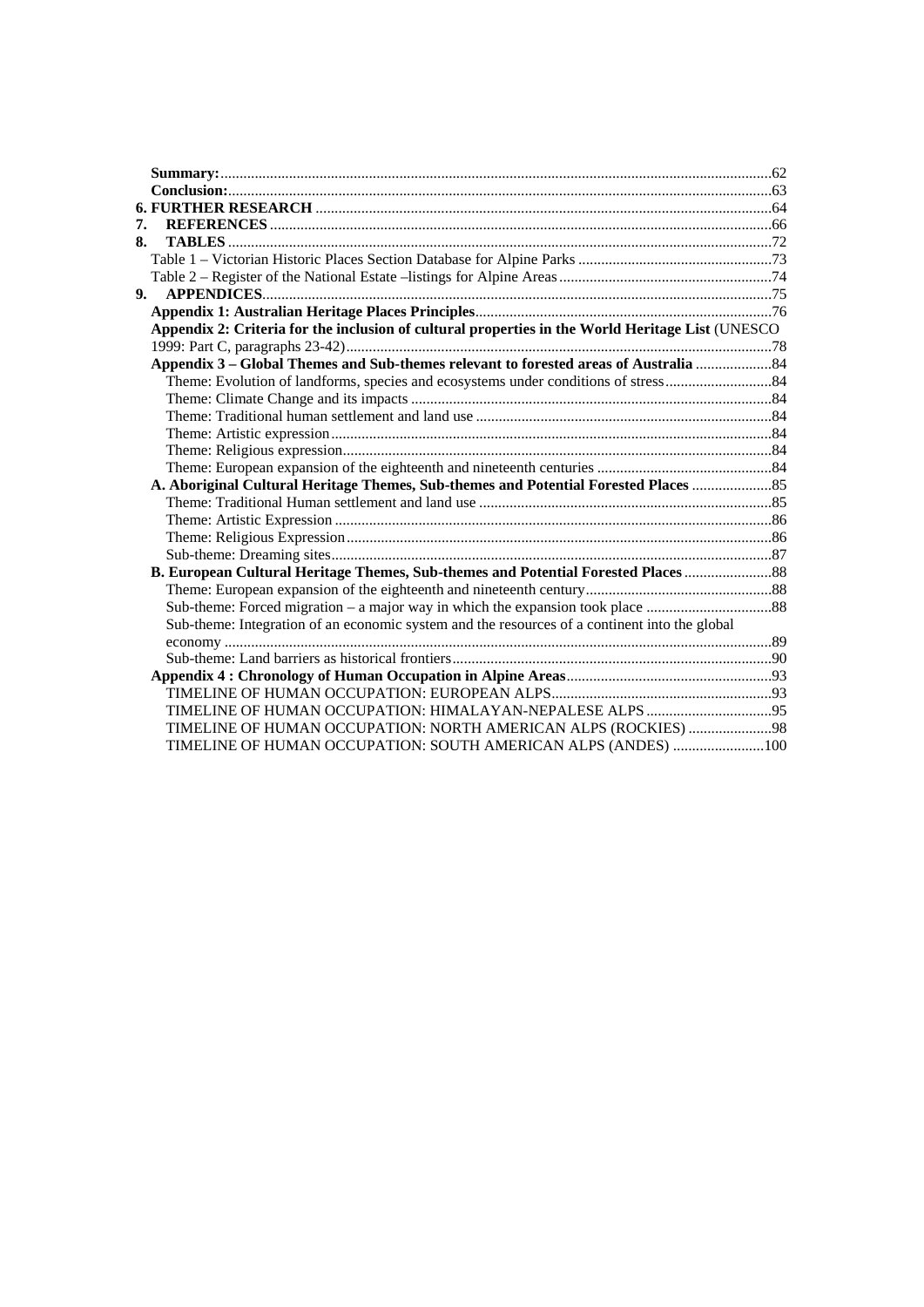## **ACKNOWLEDGEMENTS**

 result was the Jindabyne symposium and its proceedings. Following this the Working pathways, cultural landscape guidelines and ranger training. This report is an attempt to re-examine the cultural values of the Australian Alps and analyse whether there is This study was first mooted in the late 1980s by the AALC but the Cultural Heritage Working Group members decided that a symposium canvassing the state of current knowledge about the cultural history and heritage of the Alps was required first. The Group sponsored work on oral history, cross border interpretation at Willis, Aboriginal currently enough information to present a case for potential World Heritage listing.

 members have added a lot to the report by way of debating earlier drafts, providing The AALC Program coordinators have all been wanting this case: thanks to Janet McKay, Neville Byrne and Brett McNamara. The current Cultural Working Group updated information and causing clarification of the arguments put forward: thanks to Debbie Argue, Alistair Grinbergs, Kathryn Maxwell, Janice Cawthorn, Ray Supple and Jane Kierce.

 Sharon Sullivan organised access to the latest papers of the World Heritage Bureau regarding their global strategy and debates about integrated criteria for listing places of in New Guinea and Ken Heffernan provided information about alpine sites in the Andes. outstanding universal significance. Brian Egloff provided information about alpine sites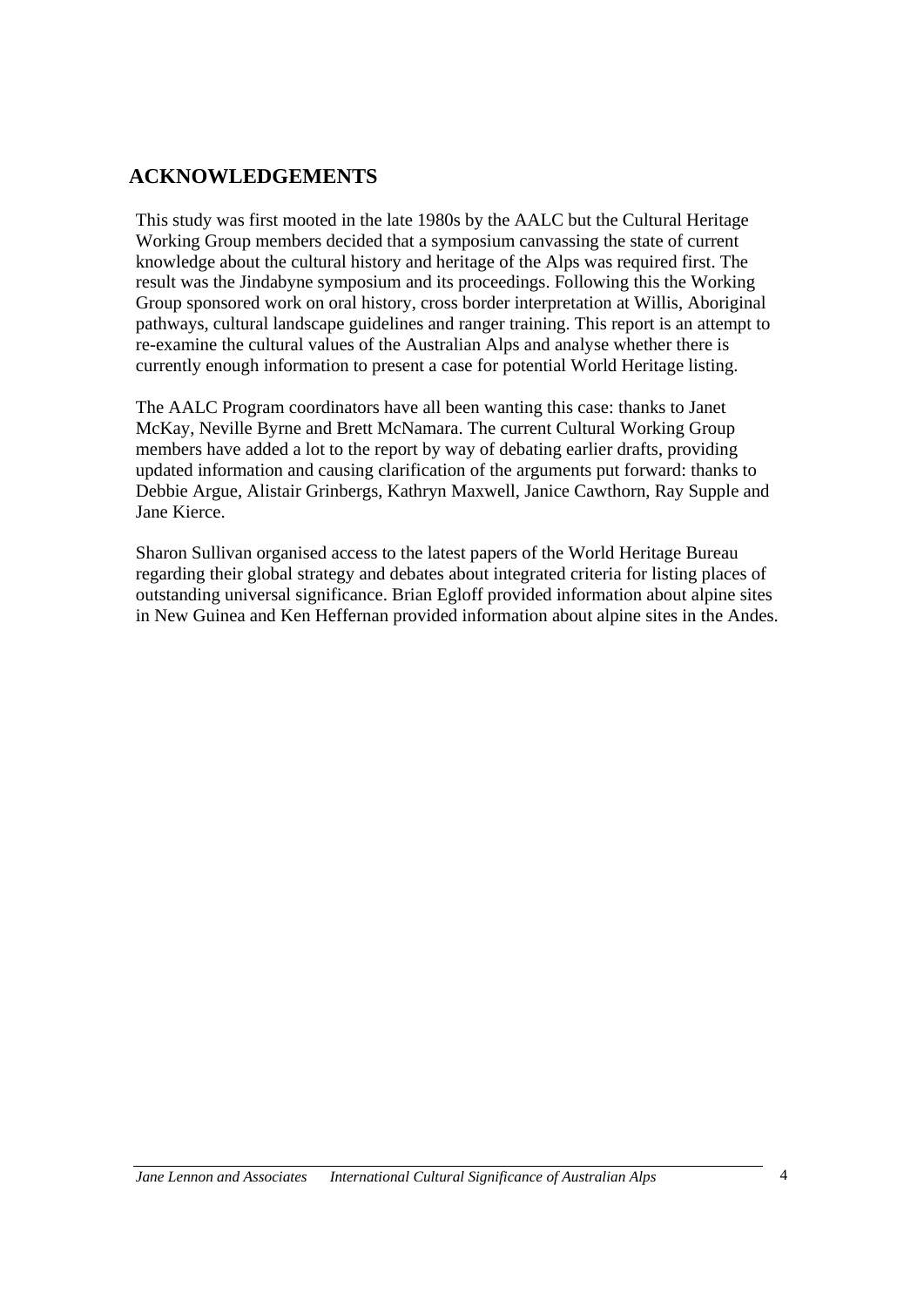# **EXECUTIVE SUMMARY**

 the report is to prepare a parallel case to that prepared by Dr Jamie Kirkpatrick for natural This report has been commissioned by the Australian Alps Liaison Committee to assess the international significance of the cultural values of the Australian Alps. Their aim for values in 1994.

The Brief required the following four tasks to be undertaken:

- i. analysis of the cultural values already known for the Australian Alps national parks;
- ii. highlighting the themes, features and attributes and develop arguments that distinguish the Australian Alps in an international context;
- iii. assessment of the potential international significance of the cultural values of the Australian Alps;
- iv. prepare a report in a format that can readily form the basis of a nomination for international recognition.

 There is no existing information specifically examining the international significance of proceedings of the Jindabyne Symposium. Therefore it has been necessary to survey the existing studies and literature and draw out information according to cultural themes. the cultural values of the Australian Alps other than the discussion by Titchen in the

 been used in analysing the existing information on cultural themes evident in the Australian Alps. This in turn has resulted in a summary attempt at a statement of potential time when the criteria for assessing international significance are being combined for Then the current Australian methodology for World Heritage assessment has been described and its application to a forest theme described (1998). This framework has then or likely international significance using the World Heritage criteria. This is coming at a cultural and natural values and the mandatory test of authenticity is also being reassessed to accommodate traditional cultural concepts of authenticity.

 These tasks build on work already undertaken for the Cultural Heritage Working Group at Guidelines (1996). the Jindabyne Symposium on *Cultural Heritage of the Australian Alps* (1991) and in the use of historic themes that were incorporated into the Cultural Landscape Management

 that of the wider international context. The Australian Alps may well prove to be of great era compared to the more recent occupance of the European Alps. With occupation dates from Birrigai at 21000 BP in a cold cycle and the Holocene warm period from 8500 to 6500 BP, it may be the case that climate change is a link between natural and cultural However, further fundamental research is required into themes of human occupance in alpine environments before being able to definitively compare Australian evidence with importance in illustrating Aboriginal adaptation to climate change in the Late Pleistocene values and expressed as an outstanding universal value (the World Heritage listing requirement) in the Australian Alps.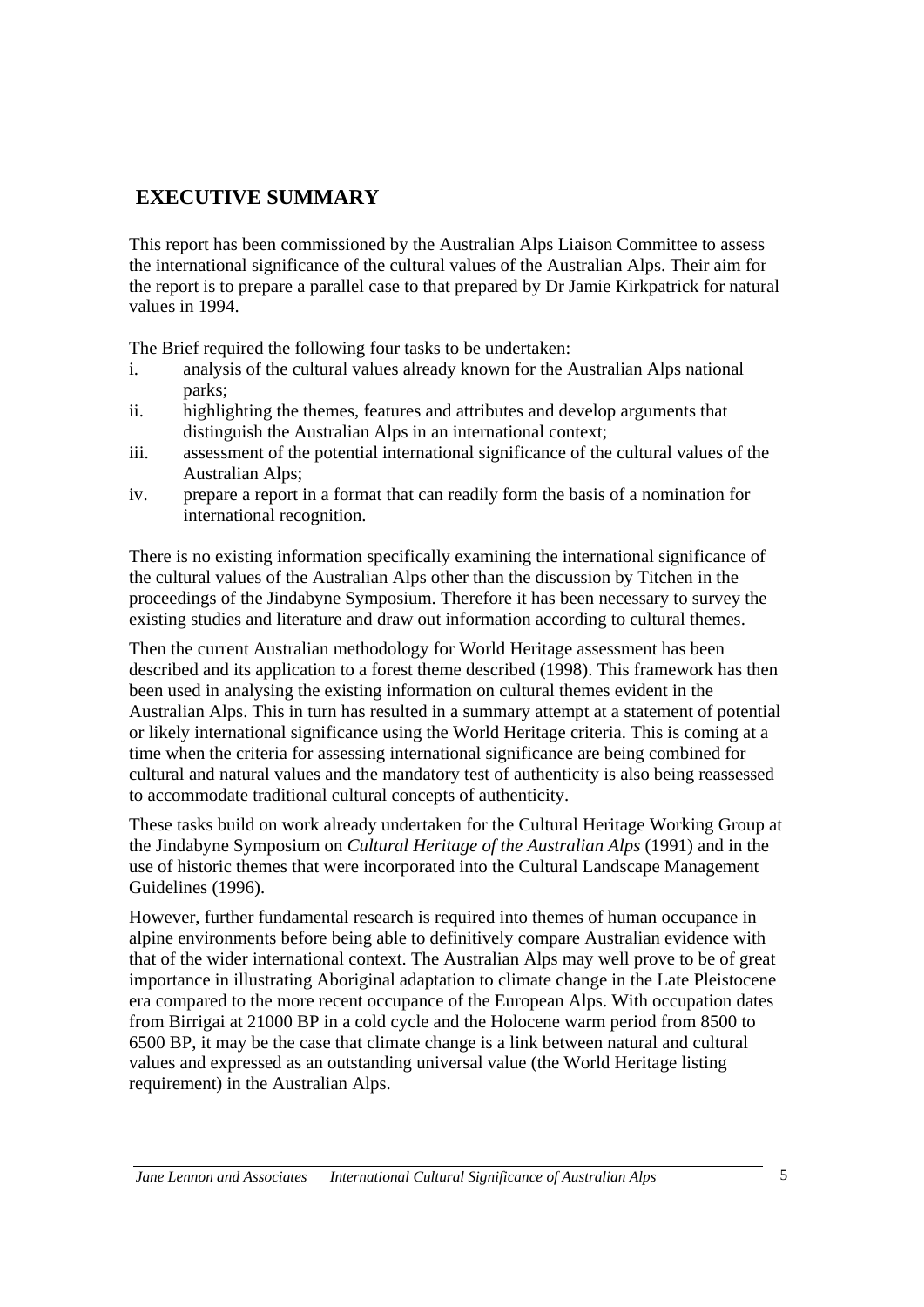#### **Summary of current site information**

 The databases for cultural heritage places in the alpine national parks give some indication of identified site types, but the methodology of collection and analysis is not comparable It is well known that many of these pathways were based on prehistoric routes used by the between agencies. Nevertheless, pastoral sites, mining and pathways/routes predominate. Aboriginals in their seasonal occupation of the alpine country (Grinbergs, 1993; Kabaila, 1997).

 have been identified. Cultural landscape zones have not been formally delineated even though management guidelines have been prepared for them and some areas are obvious, National Park and the suite of Historic Areas gazetted in Victoria. Some zones of extensive physical evidence of historical activities, such as gold mining, such as Currango and Kiandra in Kosciuszko National Park, Orroral Valley in Namadgi

 hinders building a picture of continuity and extent of use from the Pleistocene era to the The lack of integrated data about Aboriginal occupation and use of the alpine areas present.

 The following table summarises cultural heritage site/place data by each agency involved in the alpine national parks, although historical place data has not been included yet for Mt Buffalo, the newest reserve added to the MOU area.

| Agency             | Aboriginal place | Historic place |
|--------------------|------------------|----------------|
| Victoria           | 342              | 150            |
| <b>NSW</b>         | 460              | 1440           |
| <b>ACT</b>         | 158              | 375            |
| $\mid$ C'wlth -RNE |                  | 109            |

#### **Summary of case for potential World Heritage listing of cultural values of the Australian Alps**

 World Heritage listing on the following UNESCO World Heritage Convention criteria: There is a case for considering nomination of the Australian alpine park reserves for

#### **Criterion 24(a) (iii)** - *bear a unique or at least exceptional testimony to a cultural tradition or to a civilization which is living or which has disappeared*

 The current archaeological record of human occupation in the Australian Alps suggests a the alpine areas from 21,000 years ago in the cold climate of the Late Pleistocene through the warmer period of the mid -Holocene until the middle of the nineteenth century. The archaeological record illustrates a more intensive seasonal use of the high country from pattern of enduring links of hunting and gathering societies to the possible seasonal use of c.4500 BP when summer food resources like Bogong moths were available.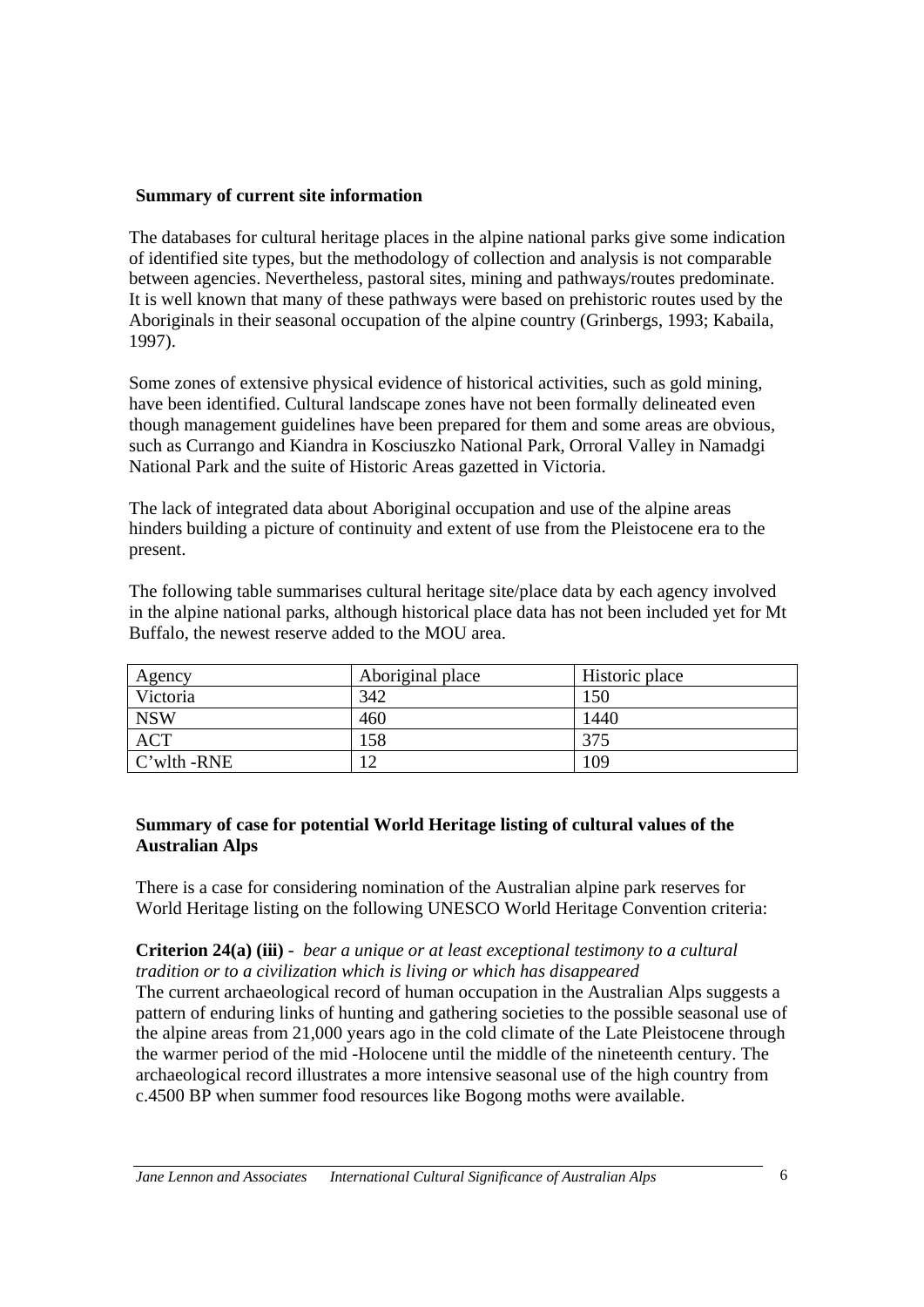In the Australian Alps, above the tree line, the continuity of human seasonal movement is possibly the longest and most ancient practised in the biogeographic region.

**Criterion 24 (a) (v) –** *be an outstanding example of a traditional human settlement or land-use which is representative of a culture (or cultures), especially when it has become vulnerable under the impact of irreversible change* 

 which was representative of that use over 21,000 years and which has become vulnerable under the impact of irreversible change, whereby the direct descendants of these people now live in a modern rural town society. It is most likely the oldest highland occupation would confirm its significance as having outstanding universal value as an example of the The Australian Alps offer an outstanding example of traditional hunter-gatherer use of any extreme climate mountain lands in the world by any Aboriginal peoples and this continuous pattern of human seasonal use.

 *that process of evolution in their form and component features. They fall into two*  **Criterion 39 (ii)** - *…organically evolved landscape. This results from an initial social, economic, administrative, and/or religious imperative and has developed its present form by association with and in response to its natural environment. Such landscapes reflect categories:* 

- *a relict (or fossil) landscape is one in which an evolutionary process came to an end at some time in the past, either abruptly or over a period. Its significant distinguishing features are, however, still visible in material form.*
- • *a continuing landscape is one which retains an active social role in contemporary society closely associated with the traditional way of life, and in which the evolutionary process is still in progress. At the same time it exhibits significant material evidence of its evolution over time.*

 visitation by bush walkers and tourists seeking recreation and spiritual 'food'. There is there possibly for 21,000 years and, for at least the last 4500 years, for their Bogong moth festivals and associated rituals. This seasonal movement to the high country is a cultural As a continuing landscape, the alpine high country is subject to summer seasonal some comparison with the seasonal movement in summer of Aborigines who visited continuity.

#### *the World Heritage List is justifiable by virtue of the powerful religious, artistic or*  **Criterion 39 (iii)** – *associative cultural landscapes. The inclusion of such landscapes on cultural associations of the natural element rather than material cultural evidence, which may be insignificant or even absent.*

 Associative cultural landscapes may include large or small contiguous or non-contiguous cultural landscape listing based on the inspirational nature of Australian alpine landscapes due to its superlative natural phenomena and exceptional natural beauty both of which are realized in cultural values. areas and itineraries, routes or other linear landscapes – these may be physical entities or mental images embedded in people's spirituality, cultural tradition and practice. Even without documenting the Aboriginal spiritual associations with the alpine high country, there is still abundant evidence on which to further develop the case for associative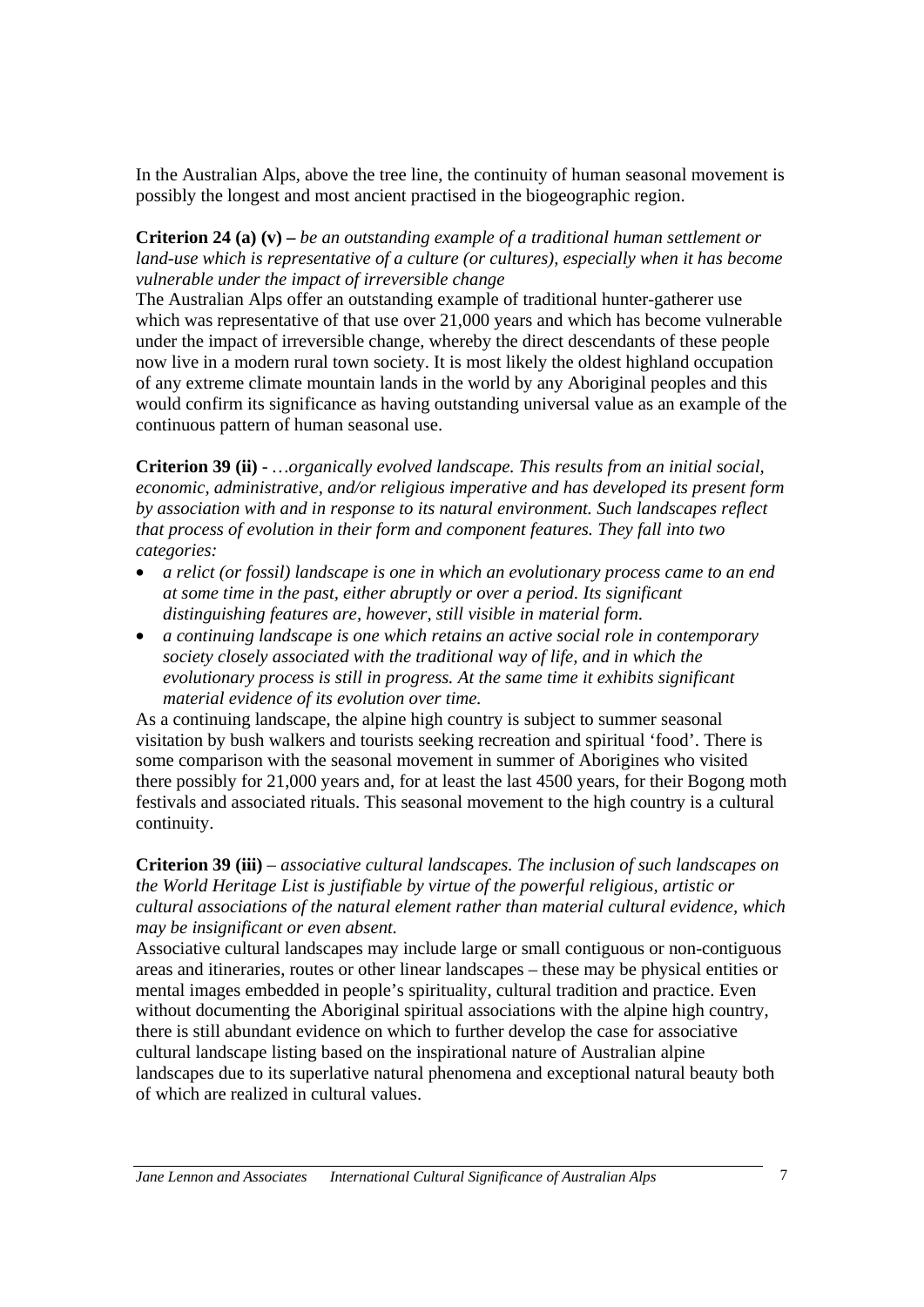must meet the test of authenticity –paragraph 24 (b)(i). With regard to a cultural heritage to be authentic. The environment in which most of today's cultural monuments were As well as meeting one of the criteria in paragraph 24 (a), a nominated property/place monument, authenticity can be ambiguous. If authenticity is taken to mean of 'undisputed origin, genuine, lacking adulteration' hardly any monument as it stands today can be said originally erected has been changed by time, natural disasters, human destruction.

 Application of the test of authenticity raises some difficulties when applied to Australia's cultural sites do not represent a built heritage, but rather a process of close interaction between people and their environments over along period of time. In many instances, the cultural sites and cultural landscapes. These sites have long histories and complex associated values, particularly in the case of indigenous sites. Australian Aboriginal cultural values are manifestations of the ability of people to respond effectively to the challenges and opportunities presented by their natural environment as it changed over time.

 The wilderness characteristics that make up an important part of the natural heritage significance of the property are the same characteristics that provided the challenges which gave rise to significant cultural adaptations. In this context, it is important to note Rather, wilderness areas are large areas in which ecological processes continue with non-indigenous people refer to as wilderness. This supports the argument that natural and that the term "wilderness" does not connote exclusion of people from the landscape. minimal change caused by modern development. Indigenous custodianship and customary practices have been, and in many places continue to be, significant factors in creating what cultural values form a conceptual continuum rather than discrete concepts (Sullivan, 1998:2-3).

#### **Conclusion**

 It seems that a strong case could be made on the four cultural criteria summarised above further research as described below is required to fully describe and evaluate the application of the criteria to cultural attributes of the alpine places mentioned. for the listing of most of the MOU area under the World Heritage Convention. However,

 In 1994 Kirkpatrick argued that there was a strong case for the same area on the grounds of all four natural criteria. With the current merger of criteria for cultural and natural properties and instructions that the conditions of integrity including appropriate notions of authenticity be related directly to each of the criteria, it seems more likely that a nomination for listing of the Australian Alps as a place of outstanding universal value would succeed. The former natural criterion (ii) is to include human interaction with the environment, while criterion (iii) allows for spiritual as well as aesthetic.

 "Outstanding universal value" can only be identified by systematic thematic studies and the different cultures and regions. This is the path that the World Heritage Bureau is and characteristics of seasonal migration of hunter –gatherer societies in alpine regions the themes should be formulated in a manner which allows responses to be identified in following with its regional thematic studies. A more detailed examination of the antiquity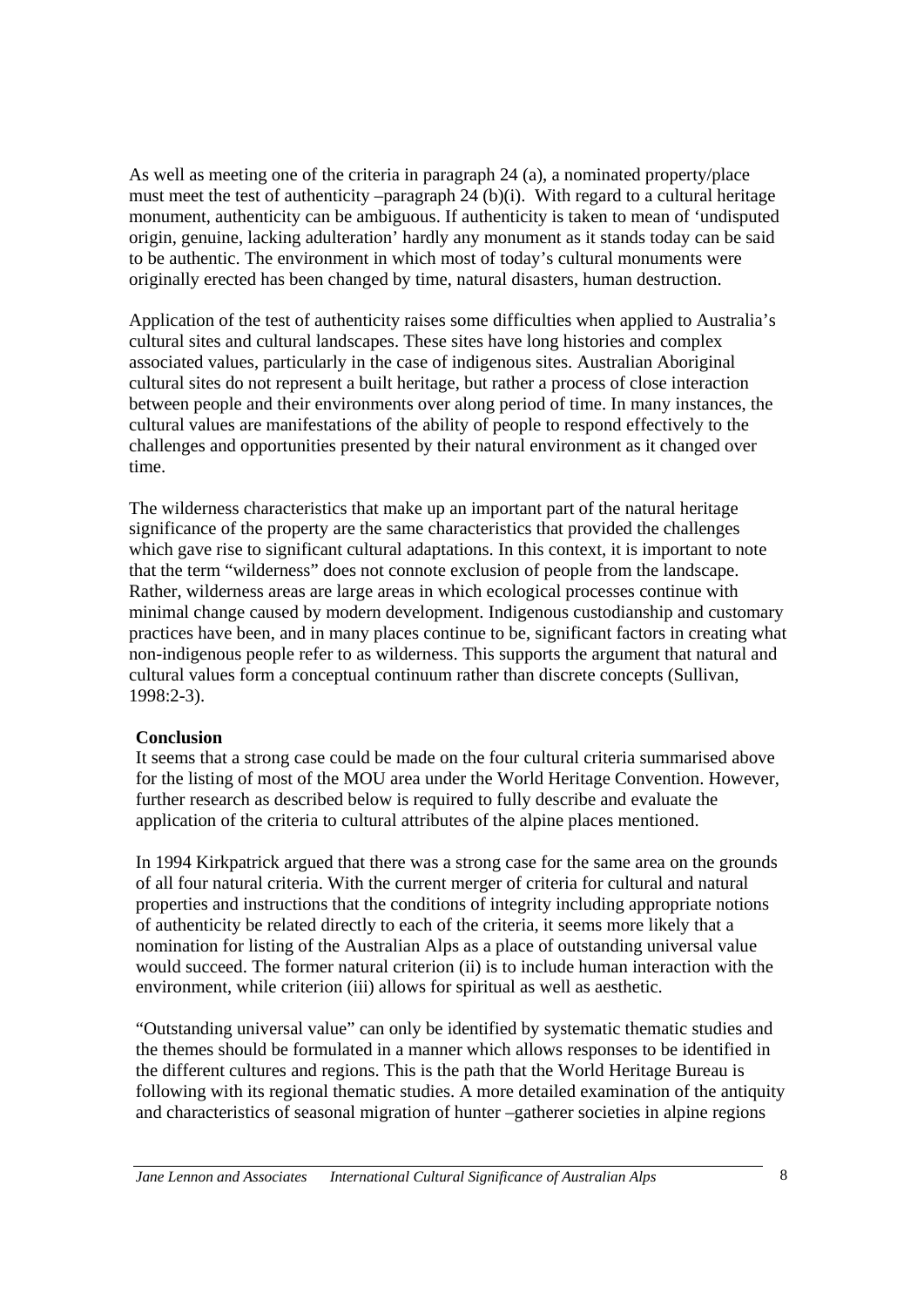throughout the world as detailed in Appendix 4 is required before the case for the Australian Alps is absolutely confirmed. In comparative studies, like should be compared with like. Further research is required into the following aspects to allow a comprehensive construction of the Australian case.

#### **Further Research**

a. Aboriginal archaeology:

 In order to answer fundamental questions regarding the nature of Aboriginal occupation across the Alps and the time span for that occupation, specific field work is urgently required. The following priorities are suggested:

- archaeological testing in the upper Wollondibby Valley to reveal traces of prehistoric visitors; the same for other valleys high up in the Alps but with a different geographic aspect, such as in the Kiewa, Wonnangatta, Snowy valleys summer settlements containing a small number of tools of exotic stone brought in by
- investigation of the precise locations of recent prehistoric ceremonial grounds;
- research into the early Holocene fauna as a basis for understanding seasonal resource exploitation for Aboriginal subsistence in the mountains during the Early Holocene and the possibility of exploitation during the Late Pleistocene (see Argue, 1998).
- b. Aboriginal anthropology and oral tradition

 following European settlement and intrinsic cultural anthropological values of Aboriginal peoples in the Alps, the following are suggested: In order to answer fundamental questions about disruption to traditional practices

- • Research is required into dreaming stories, rituals and beliefs associated with the annual Bogong moth festival.
- Oral histories of family connections with specific places in the Australian Alps should be conducted in communities with descendants of the Ngarigo, for example, at Tumut.
- c. European expansion –forced migration
- Detailed research into the number of and length of employment of assigned convicts to pastoral stations in the alpine valleys is required to fill out Hancock's research.
- d. Utilizing alpine resources- spoiling, restoring and improving
- whether the twentieth century postwar engineering feat of the Snowy Mountains • Detailed comparisons with other continents and nations are required to evaluate Hydro-electricity Scheme and its associated immigration are of outstanding universal significance .
- e. Scientific research in alpine areas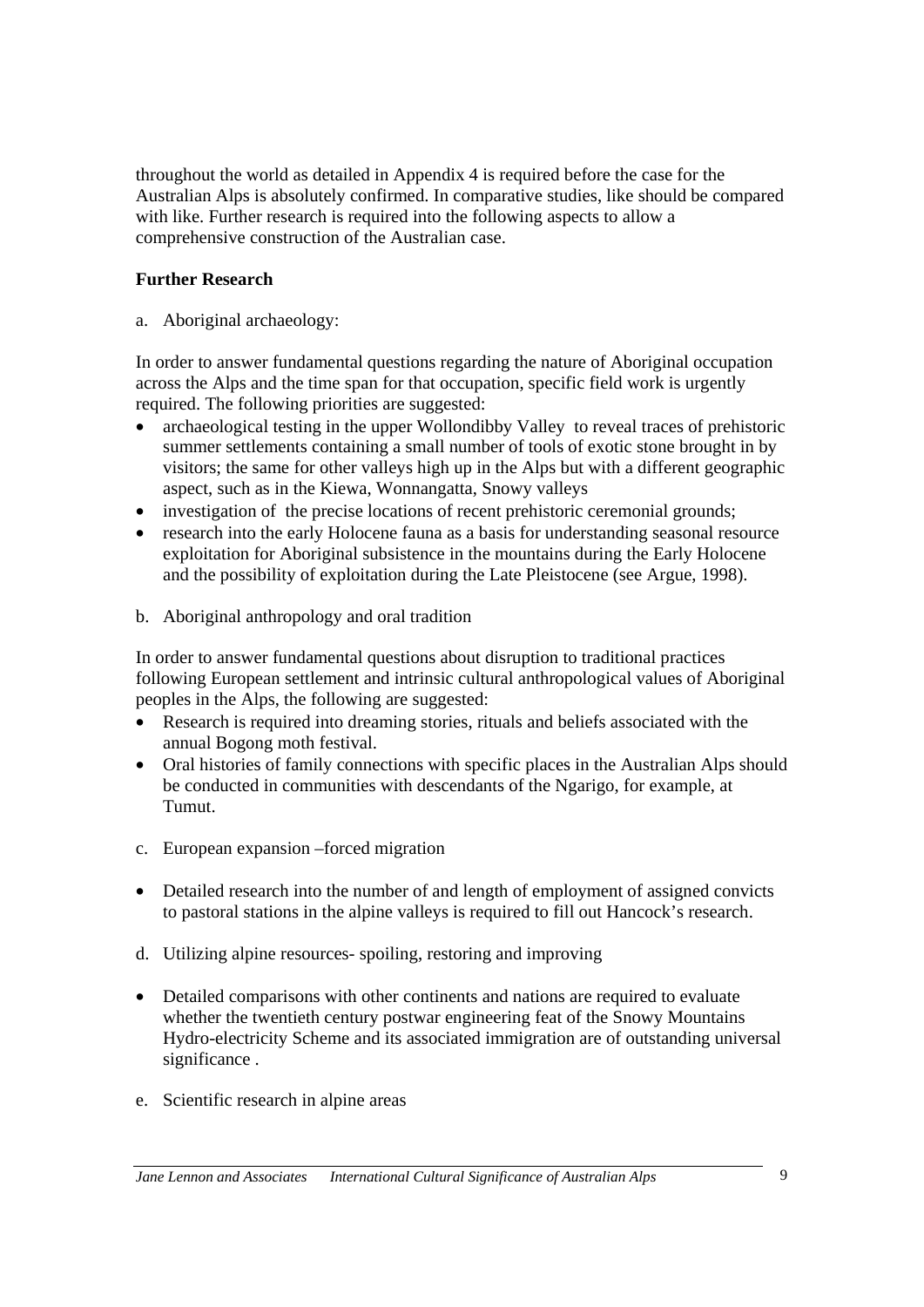- • Australian alpine research is recognised as being of international significance and the scientific sites are of outstanding cultural significance. There needs to be a short comparative study quantifying the types and extent of work undertaken.
- scientists and publication of existing alpine science history should be implemented. • The recommendations of Griffiths and Robin (1994) regarding recording, monitoring, establishing a database of known sites, further research into the careers of the
- f. Continuing cultural landscapes

 Work is required to delineate areas within the MOU area which can be categorised in terms of World Heritage criteria:

- i. designed intentionally by man, e.g. Currango, Kiandra;
- ii. organically evolved –including relict or fossil landscapes, and continuing landscapes, e.g. Birrigai, Thredbo Valley camp sites;
- iii. associative cultural landscapes, e.g. Snowy Mountains, Snowy River.
- g. Associative cultural landscapes
- Need for more detailed studies of both academic and popular culture to assess the depth of cultural associations with the natural features and phenomenon of the Australian Alps.
- • Aboriginal associations as mentioned previously need also to be documented.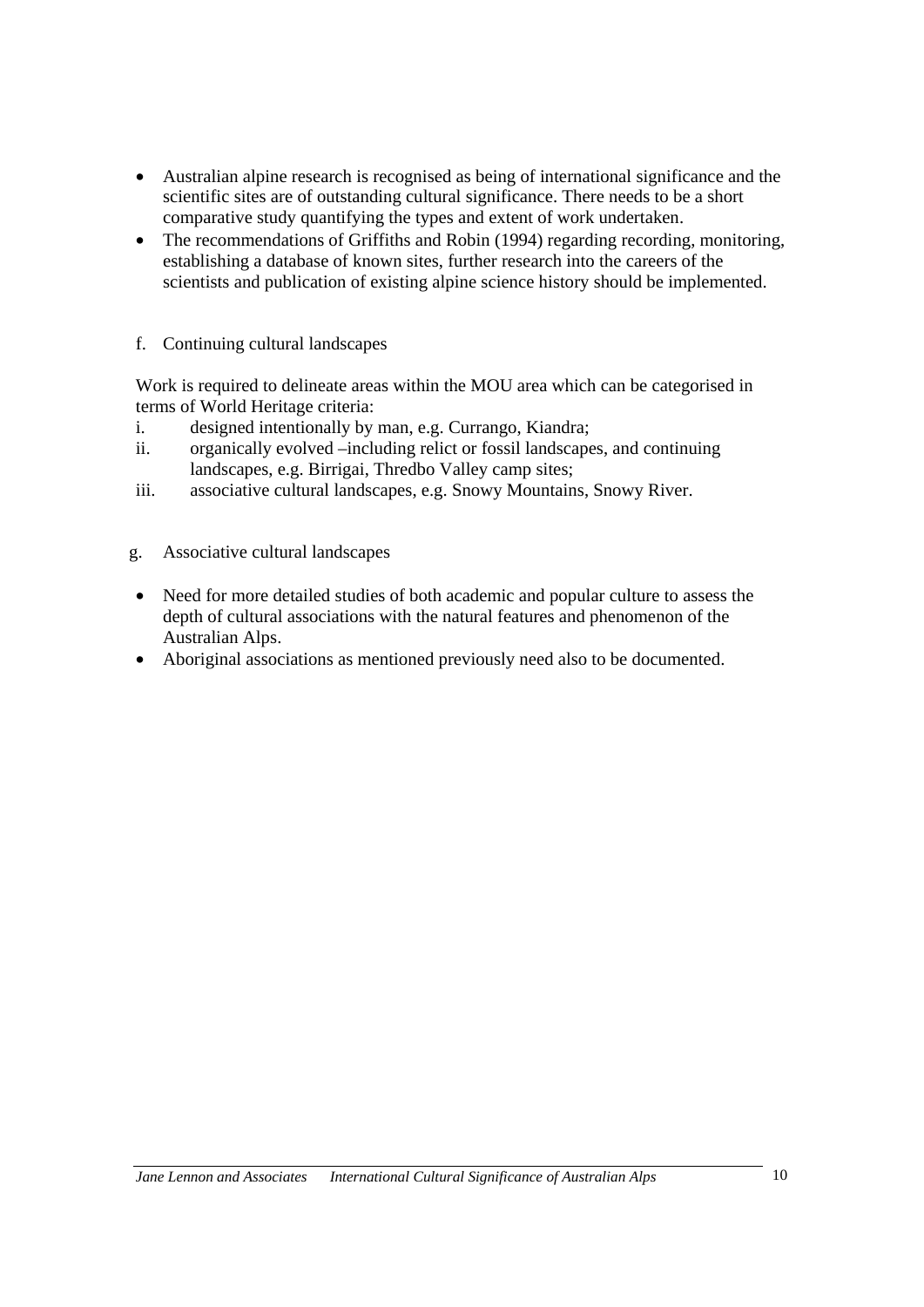# **1. INTRODUCTION**

 Victoria and the Commonwealth Governments have entered into an agreement to ensure managed by the agencies for which they are responsible. The Australian Alps Liaison Committee is a coordinating group which manages an annual works program to enhance The Conservation Ministers of the Australian Capital Territory, New South Wales, cooperative management of the parks containing alpine and sub-alpine environments consistency and cooperation in the management of the Australian Alps national parks.

 the report is to prepare a parallel case to that prepared by Dr Jamie Kirkpatrick for natural This report has been commissioned by the Australian Alps Liaison Committee to assess the international significance of the cultural values of the Australian Alps. Their aim for values in 1994.

The tasks called for in the Brief are as follows:

 indigenous and non-indigenous cultural values of the eight reserves making up the A. Examine and analyse existing information on the international significance of the Australian Alps national parks and any adjacent relevant cultural features or landscapes.

 B. Highlight themes, features and attributes and develop arguments that distinguish the Australian Alps in an international context.

C. Make a statement assessing the international significance of the cultural values of the Australian Alps.

 D. Prepare a report in a format that can readily form the basis of a nomination for international recognition.

 These tasks build on work already undertaken for the Cultural Heritage Working Group at Guidelines (1996). They also make reference to the Principal Australian Historic Themes for the Australian Heritage Commission so that themes can be compared across the nation. the Jindabyne Symposium on *Cultural Heritage of the Australian Alps* (1991) and in the use of historic themes that were incorporated into the Cultural Landscape Management

 However work is required to compile relevant international themes of human occupance Aboriginal adaptation to climate change in the Late Pleistocene era compared to more recent occupance of the European Alps. With occupation dates from Birrigai at 21000 BP that climate change is a link between natural and cultural values and expressed as an outstanding universal value (the World Heritage listing requirement) in the Australian in alpine environments and then compare Australian evidence with the wider international context. The Australian Alps may well prove to be of great importance in illustrating in a cold cycle and the Holocene warm period from 8500 to 6500 BP, it may be the case Alps.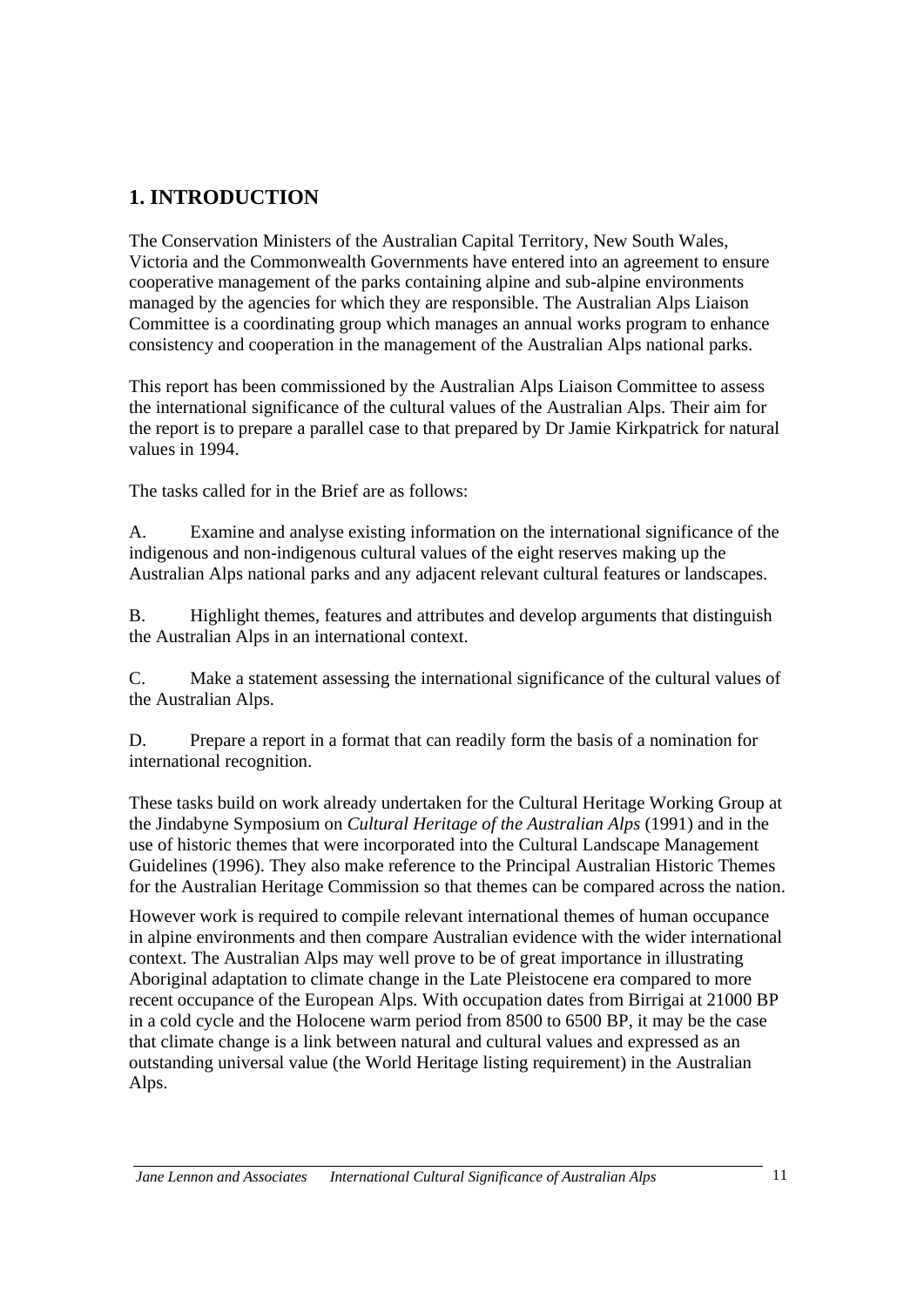# **2. EXISTING INFORMATION ON CULTURAL VALUES OF THE AUSTRALIAN ALPS NATIONAL PARKS**

The Australian Alps National Parks cover the following nine reserves:

| <b>Victoria</b>                     | <b>Alpine National Park</b>        | 645 615 ha |  |
|-------------------------------------|------------------------------------|------------|--|
|                                     | <b>Avon Wilderness</b>             | 98 100     |  |
|                                     | <b>Snowy River National Park</b>   | 39 650     |  |
|                                     | <b>Mount Buffalo National Park</b> | 31 000     |  |
| <b>New South Wales</b>              | Kosciuszko National Park           | 690 000    |  |
|                                     | Brindabella National Park          | 12 000     |  |
|                                     | <b>Scabby Range Nature Reserve</b> | 3449       |  |
|                                     | <b>Bimberi Nature Reserve</b>      | 7 100      |  |
| <b>Australian Capital Territory</b> | Namadgi National Park              | 105 900    |  |

 data is not consistent. The fields of data collected are not compatible. The databases were should also be noted that there is a considerable amount of material on Regional and Each agency has its own database and the recording, collection, storage and access to this established for a variety of purposes and therefore their incompatibility is not surprising. It District agency files concerning heritage places, but this information is unlikely to be transcribed into entries for formal agency databases.

 Intergovernmental Agreement on the Environment, the Australian Heritage Commission setting and using common standards for data collection and terminology. Sites/places for listing are allocated themes. Development of common database fields will enable comparisons of attributes of similar places. However, there has been no attempt to superimpose World Heritage themes over Principal Australian Historic Themes or any Following the Council of Australian Governments directions as outlined in the has established a National Heritage Coordination project aimed among other tasks at other integration of existing theme- organised databases.

## **2.1 Victoria:**

a. Historic places:

 Parks Victoria and the Department of Natural Resources and Environment have a database covering historic places. There are 150 places in the alpine parks entered on it. Table 1 gives the details. However, it does not contain all the data from the *Victorian Alpine Huts*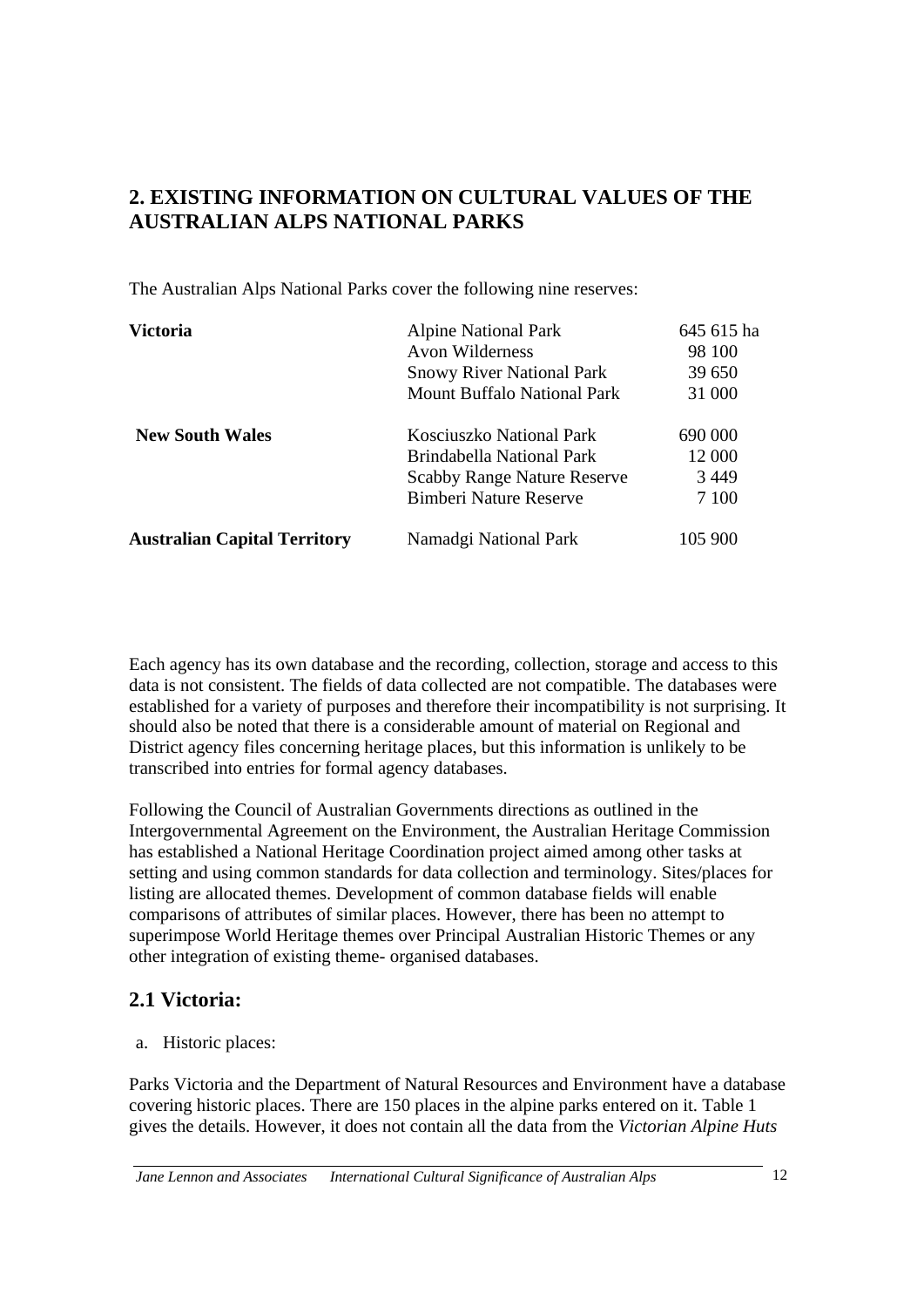Forest Agreement process. Of the 112 huts studied by Butler, 17 were assessed as having heritage value to the State, 21 as having heritage value to the alpine region, 23 as having value to the locality and 37 as having no known heritage value. Only 27 of the huts *Heritage Survey* (Butler, 1996) or from studies undertaken for the North East Regional predate World War II.

 specifically settlement, logging and land management. Places were listed according to the The Historic Places Section database was reviewed in 1994 as it had not been maintained for several years. Brady noted that there were few or no sites relating to certain themes, following themes:

- **Exploration**
- **Grazing**
- **Settlement**
- Mining
- Logging/timber getting
- **Surveying**
- Communication/access
- Water management
- Recreation/tourism
- Scientific research
- Land management

 The review noted that Exploration should include monuments, memorials, stopping places and place names. Grazing was restricted to huts, yards and a few tracks; cultural sawmills or tramways were listed. For Recreation/tourism there was a heavy emphasis on absent landscapes resulting from grazing such as Wonnangatta Valley station were missing. No huts and lodges, but early ski runs, pole lines, lookouts, hotels and coach routes were

absent.<br>The re-arranged inventory shown in Table 1 has some additional categories and/or mergers of those in the previous database; for example, hotels, motels and inns; parks, gardens and trees; public utilities; cemeteries and burial sites; road transport; residential; government and administration.

 management unit under the cultural resource management section as follows: The Management Plans for the Alpine National Park (1992) also list historic sites for each

Bogong Unit – 18 sites;

 Dartmouth Unit – 9 sites, including the Dart River and Greens Creek zones, plus the separate Mount Wills Historic Area of 9100 ha abutting the Alpine National Park;

 Cobberas-Tingaringy Unit – 14 sites, of which 8 are border survey cairns, plus the separate Mount Murphy Historic Area of 660ha abutting the Alpine National Park;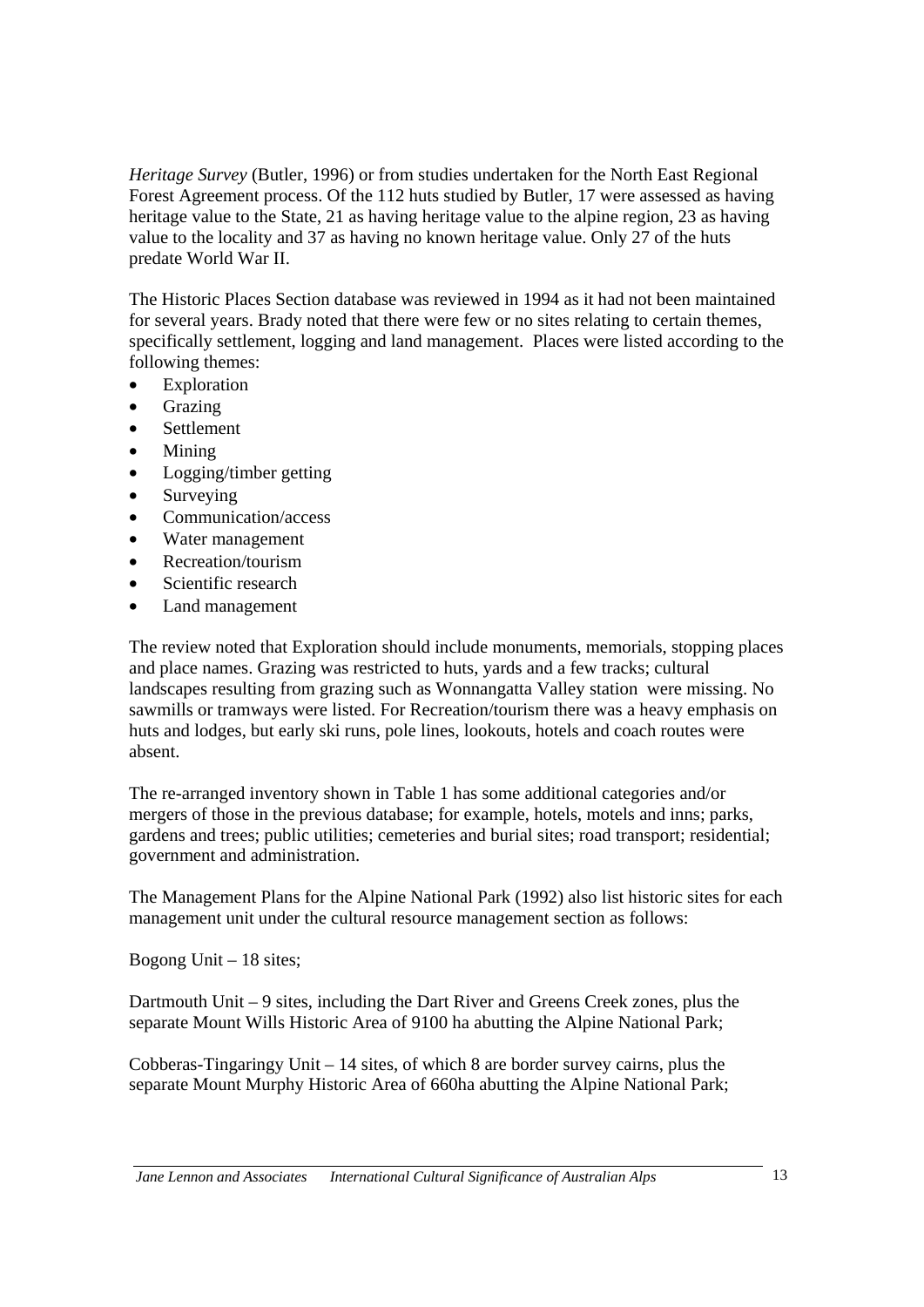Wonnangatta –Moroka Unit – 12 sites, including Wonnangatta Station and McMillan Track, plus the Howqua Hills (1300 ha) and Grant (7300 ha) Historic Areas.

 Jackson Crossing farming selections. The 1995 Management Plan for Snowy River National Park describes only three areas of historical interest: McKillop's Bridge, Mount Deddick mining area and Rodger River-

In summary, 57 historic sites have been recorded in these plans.

b. Aboriginal places:

 in Victoria. The register is not publicly accessible. As part of the planning for the Alpine Aboriginal Affairs Victoria is responsible for maintaining a register of all Aboriginal sites National Park, listed Aboriginal sites were described for each management unit:

Bogong Unit –1 site, of stone tools; Dartmouth Unit –2 sites; Cobberas-Tingaringy Unit –45 sites; Wonnangatta-Moroka Unit- 7 sites.

For Snowy River National Park, there were 133 Aboriginal sites recorded.

 A recent update of the Aboriginal Affairs Victoria database shows nine post-contact majority (90%) are isolated artefacts or surface scatters; 24 scarred trees, two rock arrangements, two quarries, one art site, one grinding groove and one burial site. The database distribution reflects the results of surveys along tracks and trails such as the registered sites and 342 registered sites within the Australian Alps national parks. The vast Deddick and Cobberas trails.

Current studies for the North East Regional Forest Agreement process will reveal more places.

 proposals in the Victorian Alps have revealed 44 stone artefacts at Falls Creek and Mt materials have low archaeological significance but collectively, they provide the clearest evidence to date that there were similar patterns of exploitation of alpine resources (especially harvesting of moths) in the Victorian Alps as in the Snowy Mountains. Archaeological surveys conducted as part of the planning studies for development McKay, about 50 quartz artefacts at Rocky Valley and 13 isolated artefacts plus scattered quartz flakes (Shawcross, Hughes and Mullett, 1998) (Hughes, 1999). However these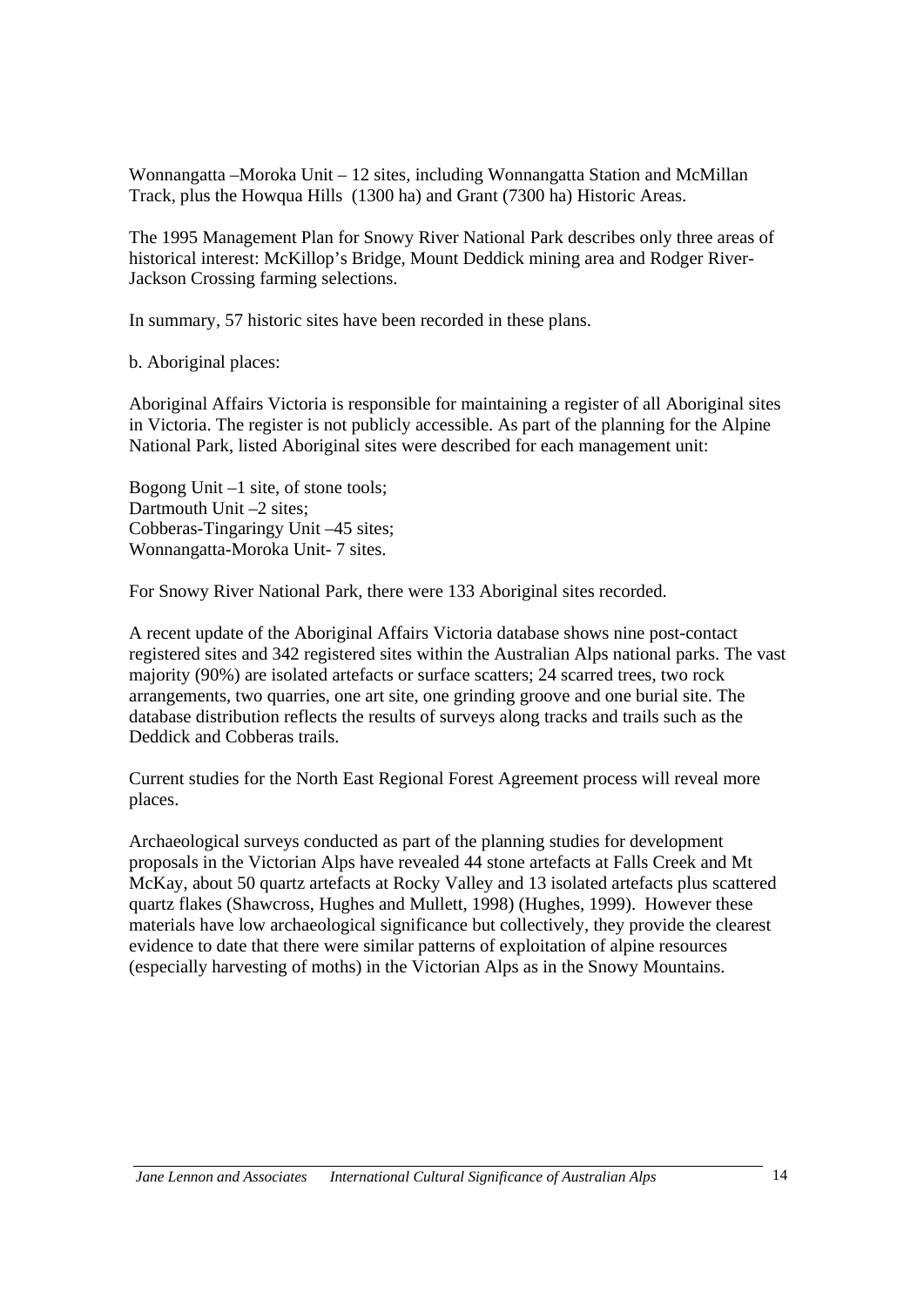## **2. 2 New South Wales**

 the following Aboriginal site types: The National Parks and Wildlife Service databases for the Kosciuszko National Park show

| 2              |
|----------------|
| 4              |
| $\overline{2}$ |
| 8              |
| 413            |
| 2              |
| 20             |
| 5              |
| 4              |
|                |
|                |

 There are currently no recorded Aboriginal sites within Brindabella National Park. The database is not really representative of the actual numerical or spatial distribution of Indigenous sites within these parks. It reflects only those sites for which site recording forms have been completed.

Historic sites:

 There are 1432 listed in Kosciuszko National Park. Within Kosciuszko, the Kiandra- 239 are huts recorded by the Kosciuszko Huts Association. However, the NPWS database Tabletop Historic Area of 10300 ha has been separately identified. Of the historic sites, sub-codes do not cover all the site types recorded.

 In Brindabella National Park 17 sites have been recorded, although 8 of the latter appear to be duplicates and the remainder cover huts, gold mining area, a eucalyptus distillery, trig point, sawmill, ruins and arboreta.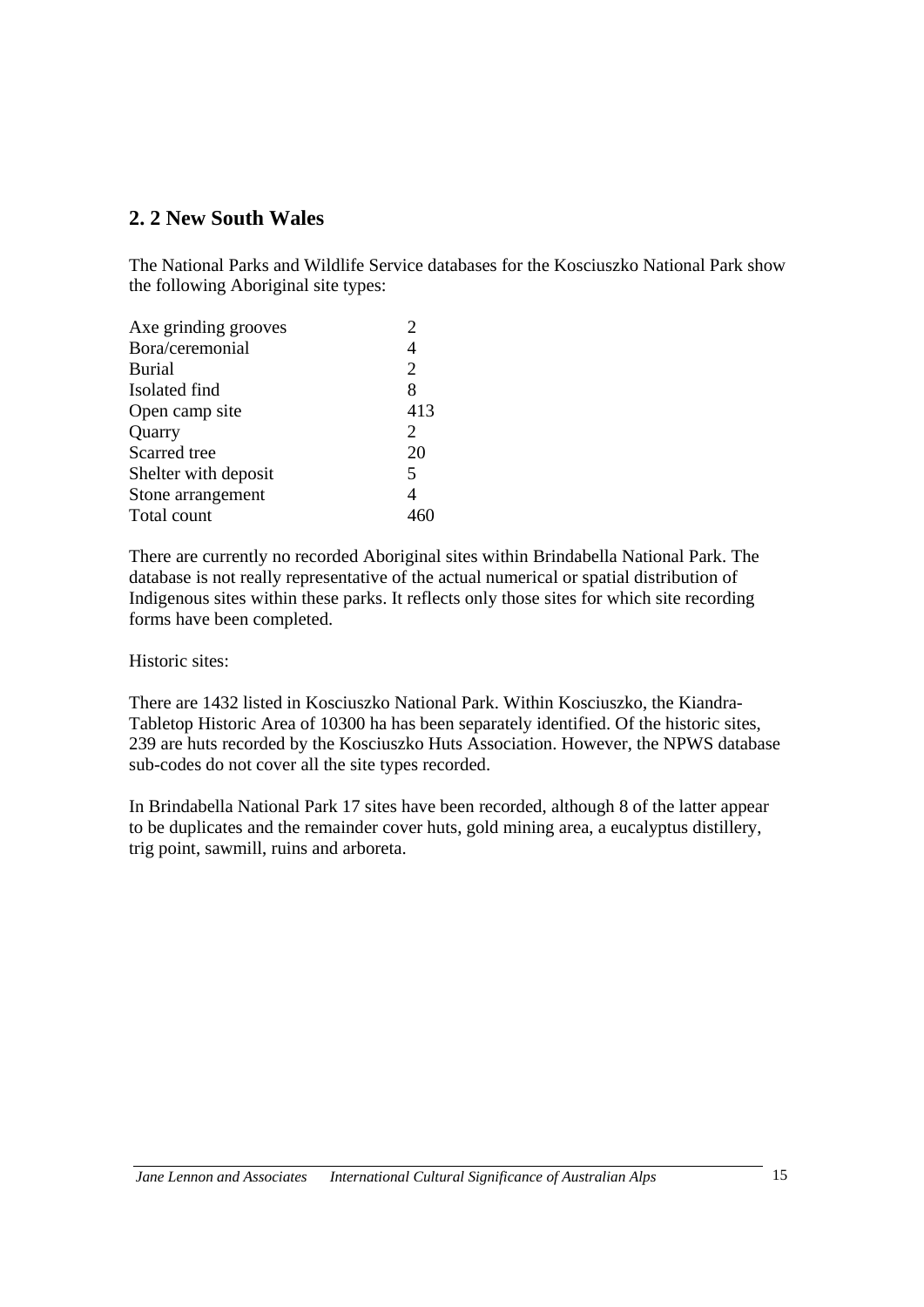## **2.3 Australian Capital Territory**

The ACT Parks Branch maintains a database linked to GIS for all cultural sites in their parks and reserves. The total number of entries for the AALC area are as follows:

| 22  |
|-----|
| 99  |
| 16  |
| 5   |
| 6   |
| 10  |
| 158 |
|     |
|     |
|     |
| 27  |
| 61  |
| 8   |
| 247 |
| 11  |
|     |
| 21  |
|     |

### **2.4 Commonwealth of Australia**

 Register of the National Estate. However, this database is organised by local government area and so covers both the alpine and sub-alpine areas in and around the national parks. It The Australian Heritage Commission maintains the Commonwealth Government's therefore contains listings for a much more extensive area than that covered by the AALC area. Of the 231 places for which there were listings, 12 are Aboriginal places and 109 are historic places.

Table 2 presents a summary of the listed places by class –natural, historic or Aboriginal.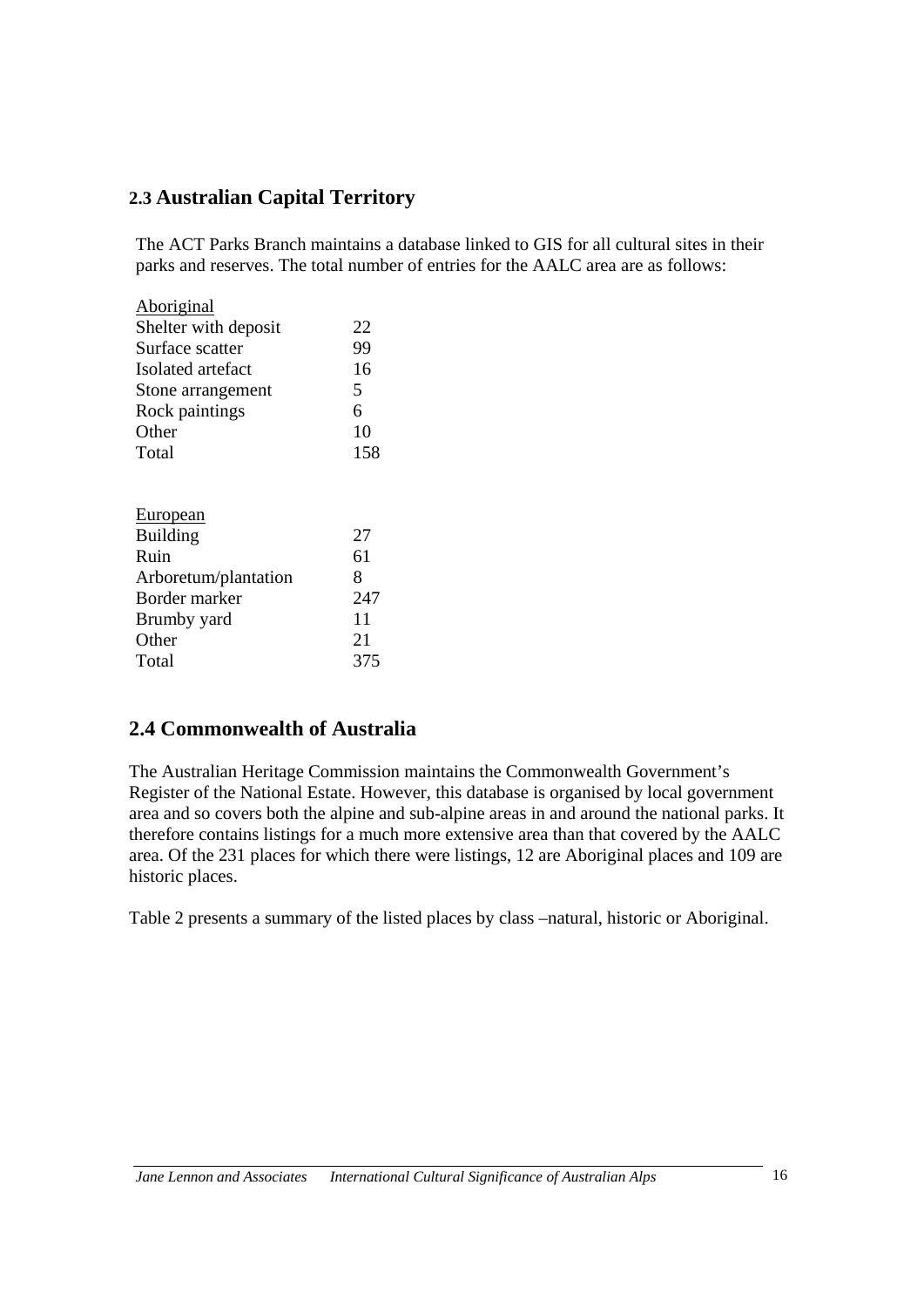## **2.5 Other**

The AALC commissioned a survey of Aboriginal Pathways and it contained a database of the following categories:

| Aboriginal pathways | 129 |
|---------------------|-----|
| Mining tracks       | 95  |
| Multi-use           | 14  |
| Pastoral            | 129 |
| Pastoral/recreation | 63  |
| Postal              | 24  |
| Total               | 454 |
|                     |     |

### **2.6 Cultural Heritage Values in the Australian Context:**

 The existing databases give an indication of the types and extent of cultural heritage places. These places reflect the historic themes of past occupation and use and these themes are explored in more detail in the next section of the report.

 Cultural values for sites within the alpine national parks are derived from an analysis of These criteria are based on those in the *Australian Heritage Commission Act 1975* to refer values may be seen in a place's physical features, but can also be associated with intangible qualities such as people's associations with or feelings for a place. Indigenous places may have other layers of significance as well as those mentioned here; these meanings are defined by the indigenous communities themselves. existing information to see whether they meet current criteria for cultural significance. to qualities and attributes possessed by places that have aesthetic, historic, scientific or social value for past, present and future generations. ( See Table 4, Section 3.3). These

 Cultural significance is a concept which helps in estimating the value of places. The places that are likely to be of significance are those which help provide an understanding of the address the values of cultural significance and the meanings of these values are described past or enrich the present, and which will be of value to future generations. The criteria as follows:

#### **Aesthetic value**

 perception, visual and non-visual, and may include consideration of the form, scale, colour, texture and material of the fabric; the smells and sounds associated with the place and its use; emotional response and any other factors having a strong impact on human This comes from people experiencing the environment and includes all aspects of sensory feelings and attitudes.

#### **Historic value**

 A place may have historic value because it has influenced, or been influenced by, an historic figure, event, phase, period or activity. It may also have historic value as the site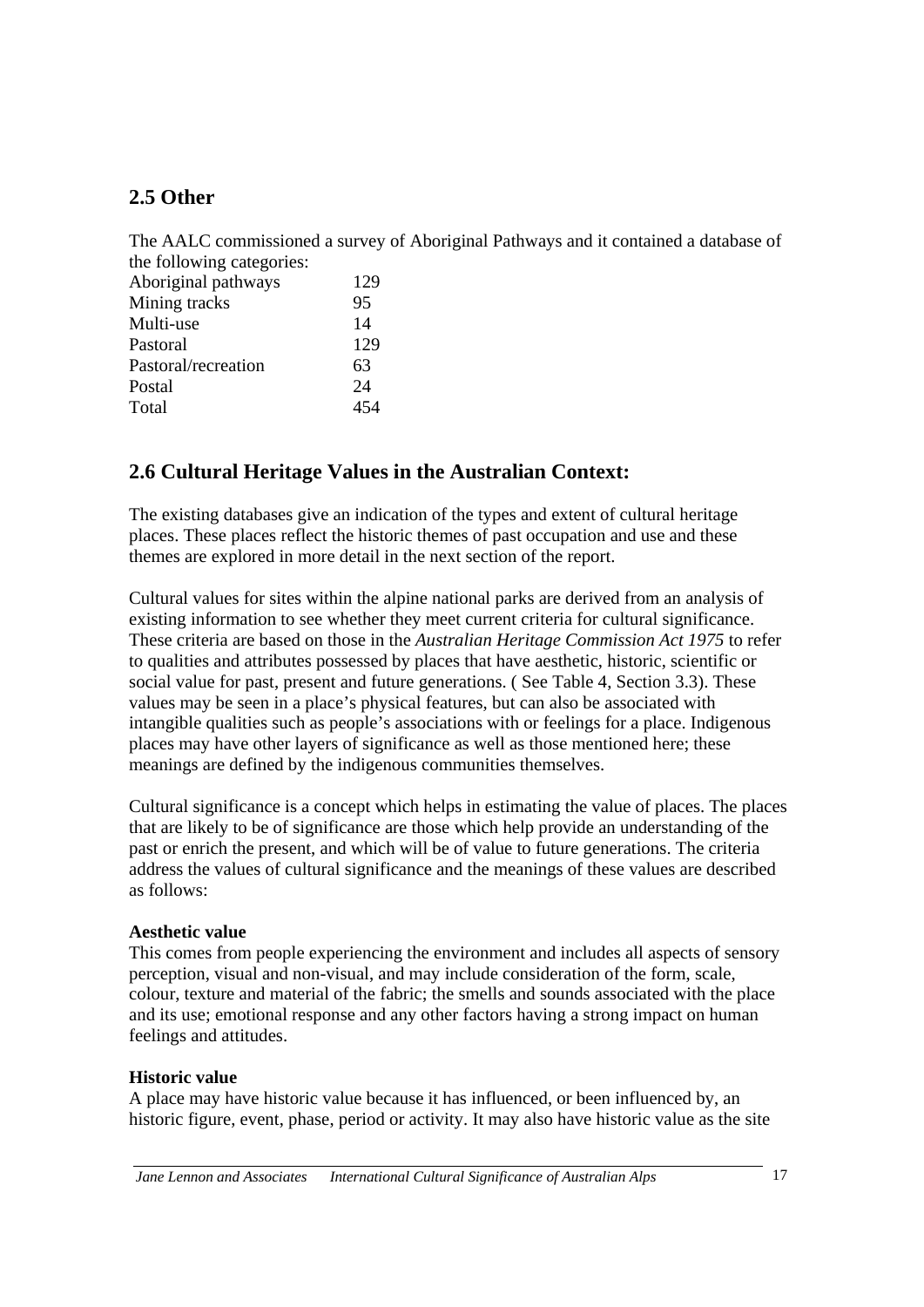has been changed or evidence does not survive. However some events or associations may be so important that the place retains significance regardless of subsequent treatment, such of an important event. For any given place the significance will be greater where evidence of the association or event survives *in situ*, or where the settings are intact, than where it as with massacre or explorers' landing sites.

#### **Scientific value**

 involved, on its rarity, quality or representativeness, and on the degree to which the place The scientific or research value of a place will depend upon the importance of the data may contribute further substantial information about environmental, cultural, technological and historical processes.

#### **Social value**

 national or other cultural sentiment to a majority or minority group. It is a special meaning important to a community's identity, perhaps through their use of the place or association with it. Places which are associated with events that have had a great impact on a This embraces the qualities for which a place has become the focus of spiritual, political, community often have high social value.

 determined by a relevant indigenous community through consultation. Indigenous values are embodied in the cultural, spiritual, religious, social or other importance a place may have for indigenous communities. Significance must be

 1993-94 on heritage values in forested areas – on fauna, diversity in natural heritage, representative vegetation, Aboriginal historical places, representativeness and Aboriginal The Australian Heritage Commission produced a series of technical workshop papers in archaeological sites, social value, and aesthetic value. These papers are important reference documents for those working in the heritage identification and assessment areas.

 irrespective of whether they are natural, historic or indigenous, the Australian Heritage Commission hosted a National Heritage Convention in August 1998. The Convention agreed on a set of national principles and standards for the protection of Australia's heritage which will help unify the way in which heritage places are conserved. With the In order to address the integration of heritage values expressed in any one place enthusiastic participation of indigenous representatives, the principles and standards included key elements important to them.

 heritage, this separation is not one which is generally welcomed or indeed understood by the community. Although all States and Territories now have statutory lists of cultural heritage, they do not by and large have such lists for places of natural heritage. The The national principles and standards will underpin the National Heritage Strategy, which was one of the significant outcomes of the 1996 COAG or Council of Australian Governments formal review of Commonwealth roles and responsibilities for environmental protection including heritage matters. While in many jurisdictions there are different laws and standards for the protection of natural, indigenous and historic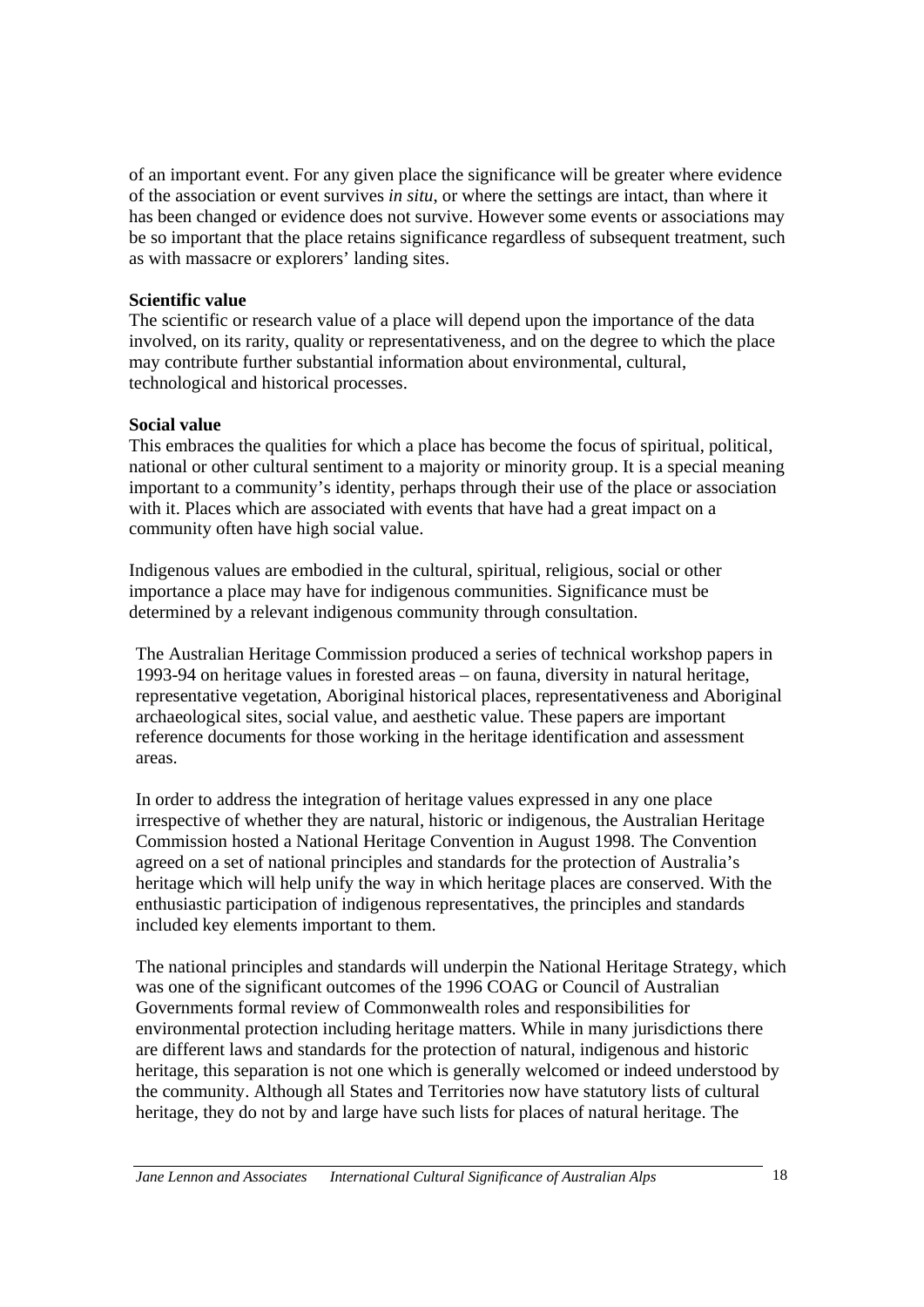national principles and standards aim to cover these differing circumstances. They are outlined in Appendix 1.

 Australian landscapes are the result of 60,000 years of indigenous, and 200 years of can only be managed and understood effectively if the interactions between cultural and "European" interaction with the environment. As such, they are cultural landscapes that natural components are recognised and valued. Recognition that landscapes result from the interaction between culture and nature is fundamental to the goals of ecologically sustainable development. Eliminating the opposition between nature and culture makes the achievement of a durable 'stewardship' among land managers far more likely.

## **2.7 Summary of Cultural Site Information**

 of identified site types, but the methodology of collection and analysis is not comparable It is well known that most of these pathways were based on prehistoric routes used by the The databases for cultural heritage places in the alpine national parks give some indication between agencies. Nevertheless, pastoral sites, mining and pathways/routes predominate. Aboriginals in their seasonal occupation of the alpine country.

 have been identified. Cultural landscape zones have not been formally delineated even though management guidelines have been prepared for them and some areas are obvious, National Park and the suite of Historic Areas gazetted in Victoria. Some zones of extensive physical evidence of historical activities, such as gold mining, such as Currango and Kiandra in Kosciuszko National Park, Orroral Valley in Namadgi

 hinders building a picture of continuity and extent of use from the Pleistocene era to the The lack of integrated data about Aboriginal occupation and use of the alpine areas present.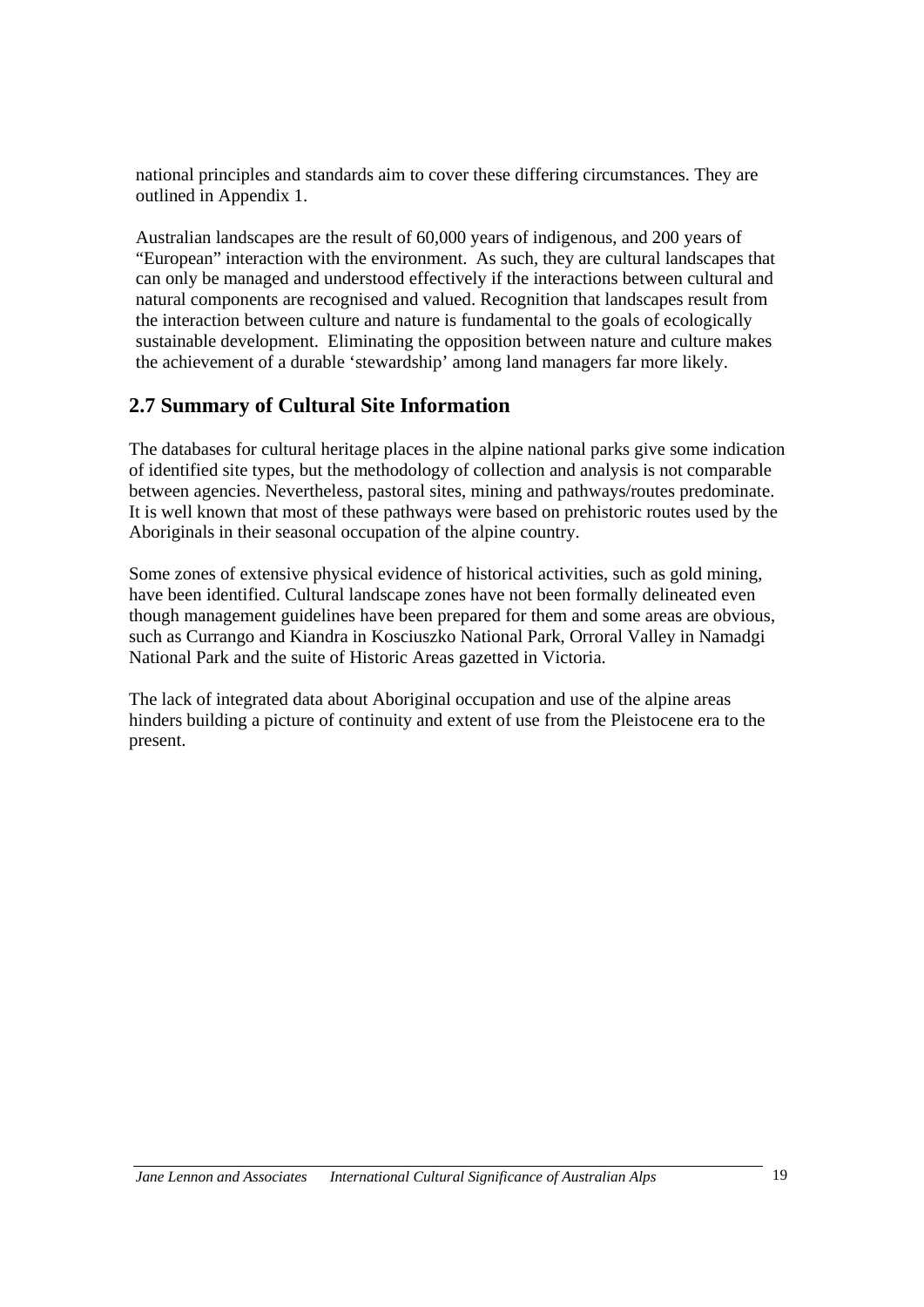# **3. CULTURAL THEMES, FEATURES AND ATTRIBUTES THAT DISTINGUISH THE AUSTRALIAN ALPS IN AN INTERNATIONAL CONTEXT**

 This section examines the themes, features and attributes of places already identified in the Alps in relation to National Estate values, and relates this knowledge to the international criteria for assessment of cultural values.

# **3.1 Historic Themes relating to the Australian Alps**

 themes by virtue of their similarities. Thus quartz mining and hydraulic sluicing are sub- themes of the theme, mining. Although a definite sequence of themes can be observed in the Alps (for instance, exploration was followed by pastoralism, which was followed by mining), many activities representing the major themes have taken place over long periods, either on a continuous or intermittent basis. In this way, a theme may be represented several times in the one landscape, at different historic periods. Each period may have its own nuance of historic meaning, and may possess different degrees of significance. In many cases, the practices and technologies associated with an activity are Human occupation and the activities pursued by people in the Alps can be grouped into likely to differ greatly between historic periods. In others, practices and technologies may have remained intact.

 There are several different schemes setting out the main historic themes for the Alps. The themes that were used for the 1991 Jindabyne Symposium on the Cultural Heritage of the Australian Alps (Scougall 1991) are:

- Aboriginal occupation and interaction with the environment prior to European contact
- Exploration and survey
- Pastoralism
- Mining
- Logging and silviculture
- Water harvesting
- Recreation and tourism
- Communication and transport
- Conservation and park management

 themes. In particular, burning is a practice strongly associated with Aboriginal occupation fire regimes to make an accurate assessment and comparison with pastoral fire practices tended to be less discriminate, often hot and over large areas in single events. There are processes and agents of environmental change shaping the landscape that operate across these themes. Fire, for instance has a strong influence on all of the above and pastoralism and helps generate the Aboriginal and pastoral cultural landscapes with which we are familiar. Too little is known about the technology and impact of indigenous management. Indigenous regimes are likely to have been a mosaic of low key (although extensive), small scale (although numerous) 'cool' fires, whereas pastoral fire management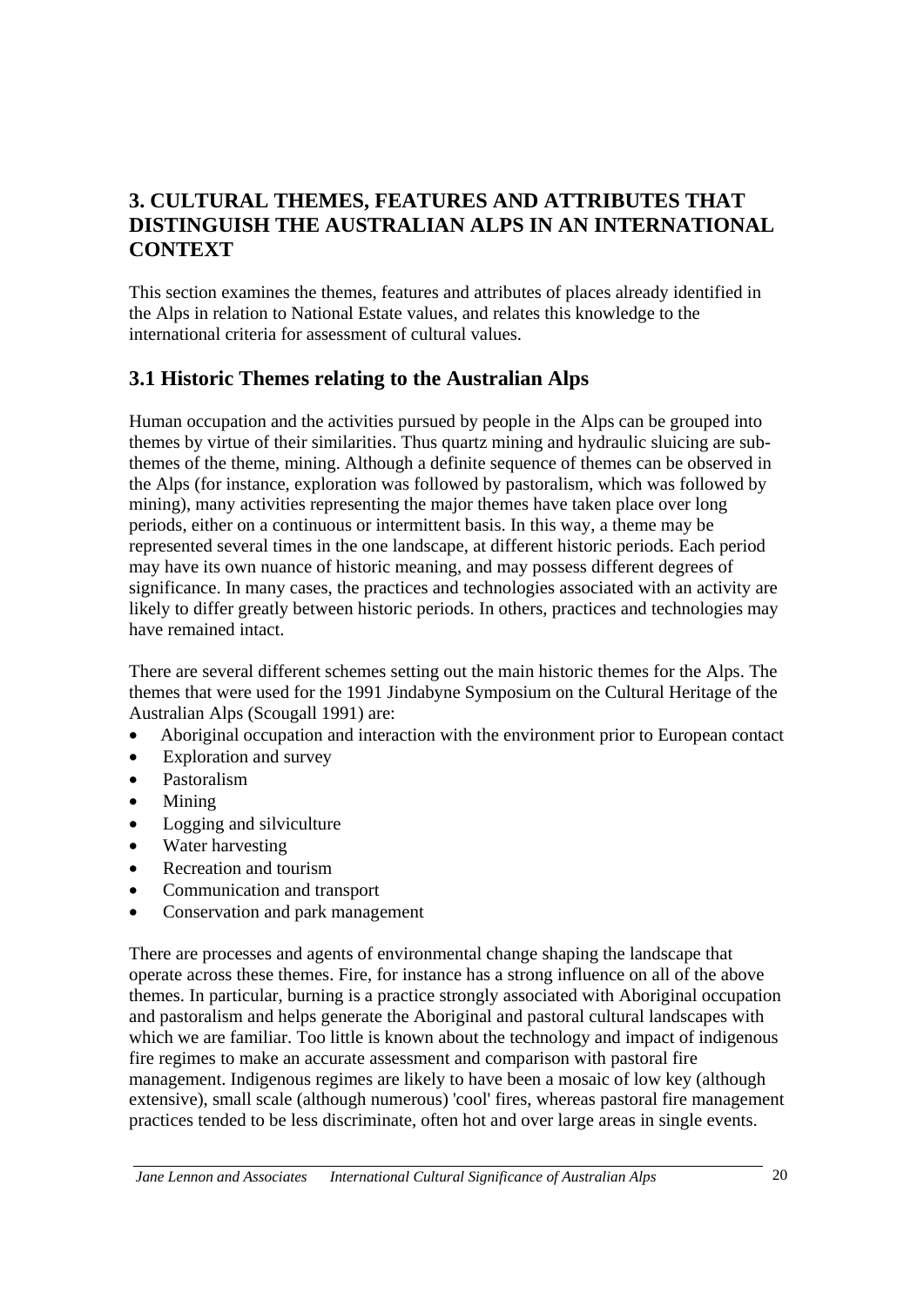Further research is required to determine the extent of its impact on pre-European landscapes of the Alps.

 On a more general level, as part of National Heritage Coordination, the Australian Heritage Commission and State and Territory heritage agencies are using a set of Principal Australian Historic Themes. These are also useful in linking the local and regional Alps events with national themes. They are described as follows:

- Tracing the evolution of the continent's special environments
- Peopling the continent
- Developing local, regional and national economies
- Building settlements, towns and cities
- Working
- **Educating**
- **Governing**
- Developing cultural institutions and ways of life
- Marking the phases of life

 Note that regional, state and national themes may be expressed in Alps landscapes, just as often as the particular themes given above.

### **3. 2 Themes expressed in the Alps cultural landscapes**

 The activities of each theme have left their mark on the landscape in different ways, reflecting the variety of peoples, their technologies and their impacts. Examples of the main landscapes and landscape features associated with each theme are described in Table 3 below.

 This table also details the sub-themes that occur within each theme. Examples from each types in the Alps. Cultural landscapes are discussed in more detail in Section 5. State/Territory are given. This is intended to show how the themes relate to landscape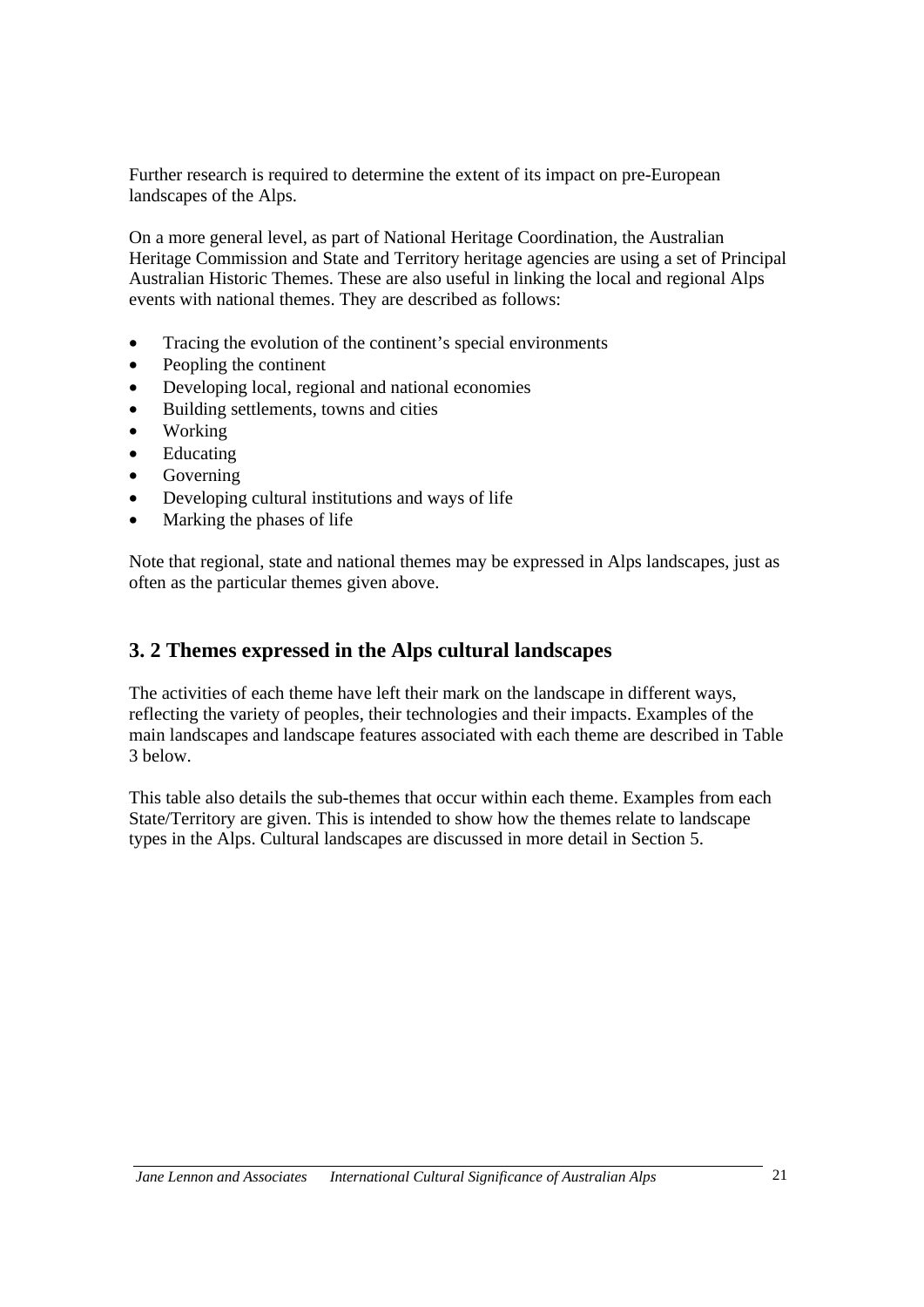Table 3: Thematic classification suggested for cultural landscape types in the Australia Alps National Parks

| <b>THEME</b>               | <b>DISTINGUISHING FEATURE</b>                                                                                    | <b>EXAMPLE</b>                                                                    |
|----------------------------|------------------------------------------------------------------------------------------------------------------|-----------------------------------------------------------------------------------|
| Aboriginal occupation      | River valley pathway                                                                                             | Snowy River valley                                                                |
|                            | Rock shelters                                                                                                    | Birrigai; Cloggs Cave                                                             |
|                            | Ridge line sites                                                                                                 | Nursery swamp II, Mt Scabby                                                       |
|                            | River flats campsite, artefact scatters                                                                          | Thredbo River flats                                                               |
| Exploration and survey     | Place given a European name by an<br>explorer                                                                    | Mt Kosciusko                                                                      |
|                            | Place given a name after a surveyor                                                                              | $\overline{\mathrm{M}}$ t Townsend                                                |
|                            | route                                                                                                            | Barry way                                                                         |
|                            | Crossing place                                                                                                   | <b>McKillops Bridge</b>                                                           |
| Pastoral                   |                                                                                                                  |                                                                                   |
| *settlement                | Homestead complex, shearing shed, yards,<br>dips, salt lick                                                      | Currango, Wonnangatta                                                             |
| *transhumance              | Hut and mustering yards                                                                                          | Tawonga Huts                                                                      |
| *droving                   | Routes, yards, water supply, vegetation<br>impact                                                                | Willis                                                                            |
| Mining                     |                                                                                                                  |                                                                                   |
| *alluvial                  | Altered watercourse, water races along<br>contour, eroded and braided creek                                      | <b>Crooked River</b>                                                              |
| *quartz                    | Shafts, mullock heaps                                                                                            | Good Hope Mine, Dargo                                                             |
| *dredging                  | Flat, gravelled river course                                                                                     | Gungarlin River, Ovens River<br>north of Harrietville                             |
| *settlement                | Building footings, street formations, exotic<br>trees, cemetery                                                  | Kiandra, Grant                                                                    |
| Logging                    | Sawmill, water race, steam engine and fly<br>wheel remains, brick chimney footings, hut<br>remains, sawdust pile | Kelly's Providence Mill on<br><b>Alpine Creek</b>                                 |
| Silviculture               | Uniform forest age-class structure and<br>species composition                                                    | <b>Connors Plain</b>                                                              |
| Water harvesting           |                                                                                                                  |                                                                                   |
| *hydro-electricity         | Dam walls, reservoirs, steam gauges,<br>diversion weir, pondage, tailrace, tunnel,<br>surge tank, valve house    | Rocky Valley, Tumut Ponds<br>Kiewa River Scheme, Snowy<br><b>Mountains Scheme</b> |
| *water supply              | Reservoirs, pipelines and valves                                                                                 | Lake Catani, Mt Buffalo                                                           |
| Recreation and tourism     | Lookout, walking tracks, chalets, ski runs                                                                       | Kosciusko Chalet, Mt Franklin<br>Chalet and ski runs                              |
| Communication              | Telephone poles, tracking station                                                                                | <b>Orroral Valley</b>                                                             |
| [Transport]                | <b>Bridle</b> tracks                                                                                             | Wheller's Creek, McMillan Track                                                   |
|                            | roads                                                                                                            | <b>Barry Way</b>                                                                  |
|                            | Tunnel                                                                                                           | <b>Bluecow Skitube</b>                                                            |
| Conservation and science   |                                                                                                                  |                                                                                   |
| *vegetation trials         | arboreta                                                                                                         | Pryor's, Brindabella                                                              |
| *impacts of exploitation   | Exclosure plots                                                                                                  | Maisie Fawcett's at Pretty Valley                                                 |
| *soil conservation         | Star pickets                                                                                                     | Monitoring points, Carruther's<br>Ridge; Mt Twynam                                |
| *alpine vegetation studies | Treeline plots                                                                                                   | R.Slayters on Main Range,<br>Pulsford's on Lower Snowy                            |
| *geological studies        | Road cuttings                                                                                                    | Carbon 14 dating sites, Geehi<br>Road                                             |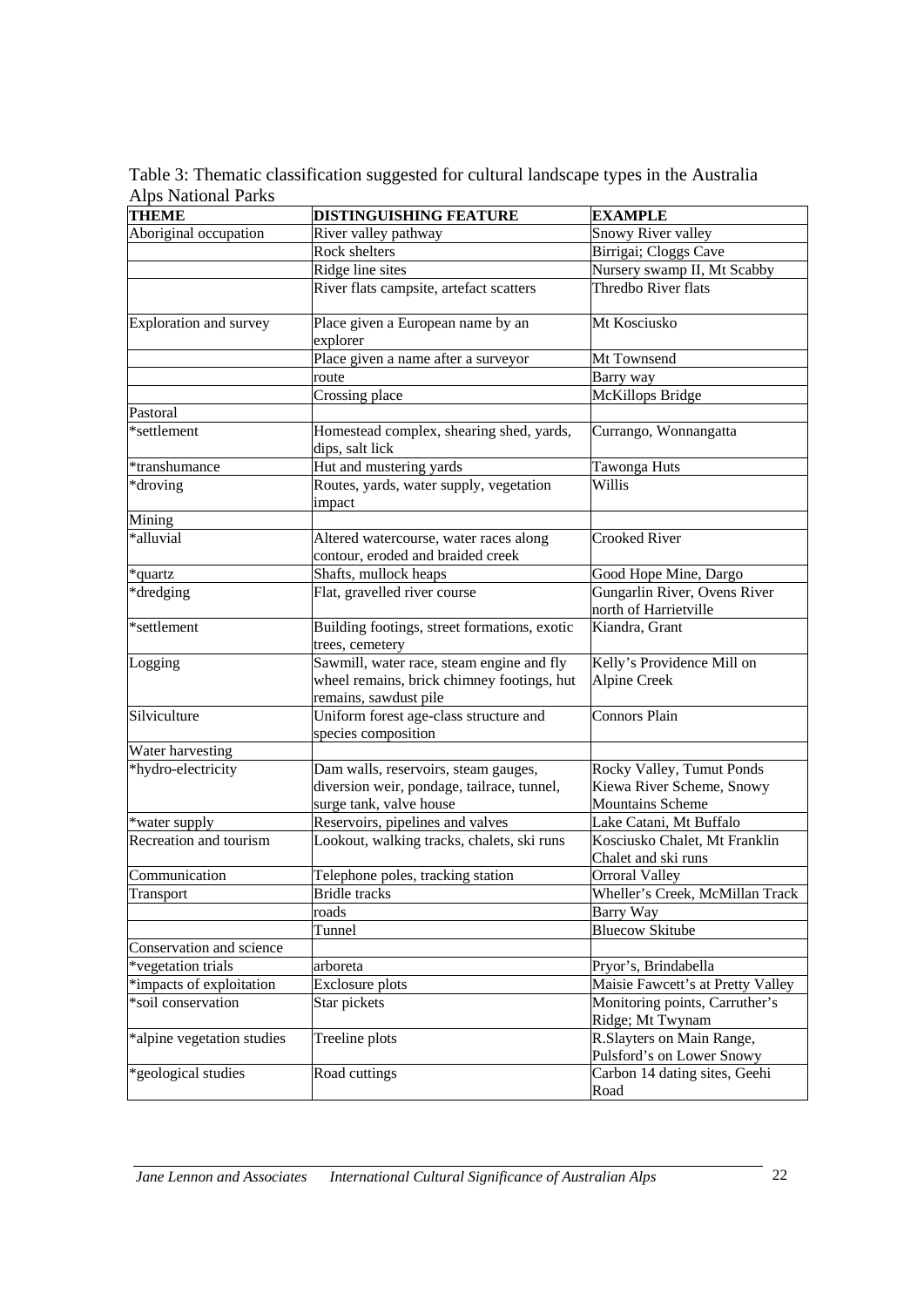## **3.3 National Estate values**

 values of the Australia Alps is not comprehensive. Section 2.4 illustrates the patchy coverage**.** A rigorous assessment would be an important step in the development of our The significance of the natural, historic and Aboriginal heritage of much of the Australian Alps has been recognised by its listing in the Register of the National Estate maintained by the Australian Heritage Commission. However, the assessment of all National Estate understanding of the possible World Heritage values of the area. As Bruce Davis (1989:69) has suggested:

*It is almost inevitable that in cataloguing places of* national *value, a few prime areas prospectively of* world *comparative quality may be identified.* 

 component of the National Estate. The Report states that the three components of the In the Hope *Report of the National Estate*, the International Estate was recognised as a cultural and natural environment forming the National Estate includes those places which are:

 *presented as part of the heritage of the world.* (Committee of Inquiry into the National *Of such outstanding world significance that they need to be conserved, managed and*  Estate 1974:35)

 "outstanding universal value" and this does not equate to National Estate values. The criteria for National Estate listing are outlined in Table 4. This is borne out by the fact that all of the 13 current World Heritage properties in Australia are also listed on the Register of the National Estate and were before their international listing. However, World Heritage value is comprised of attributes of

#### Table 4: CRITERIA FOR THE REGISTER OF THE NATIONAL ESTATE

 value for future generations as well as for the present community because of any of the A place that is a component of the natural or cultural environment of Australia is to be taken to be a place included in the national estate if it has significance or other special following:

(a) its importance in the course, or pattern, of Australia's natural or cultural history

 (b) its possession of uncommon, rare or endangered aspects of Australia's natural or cultural history

 (c) its potential to yield information that will contribute to an understanding of Australia's natural or cultural history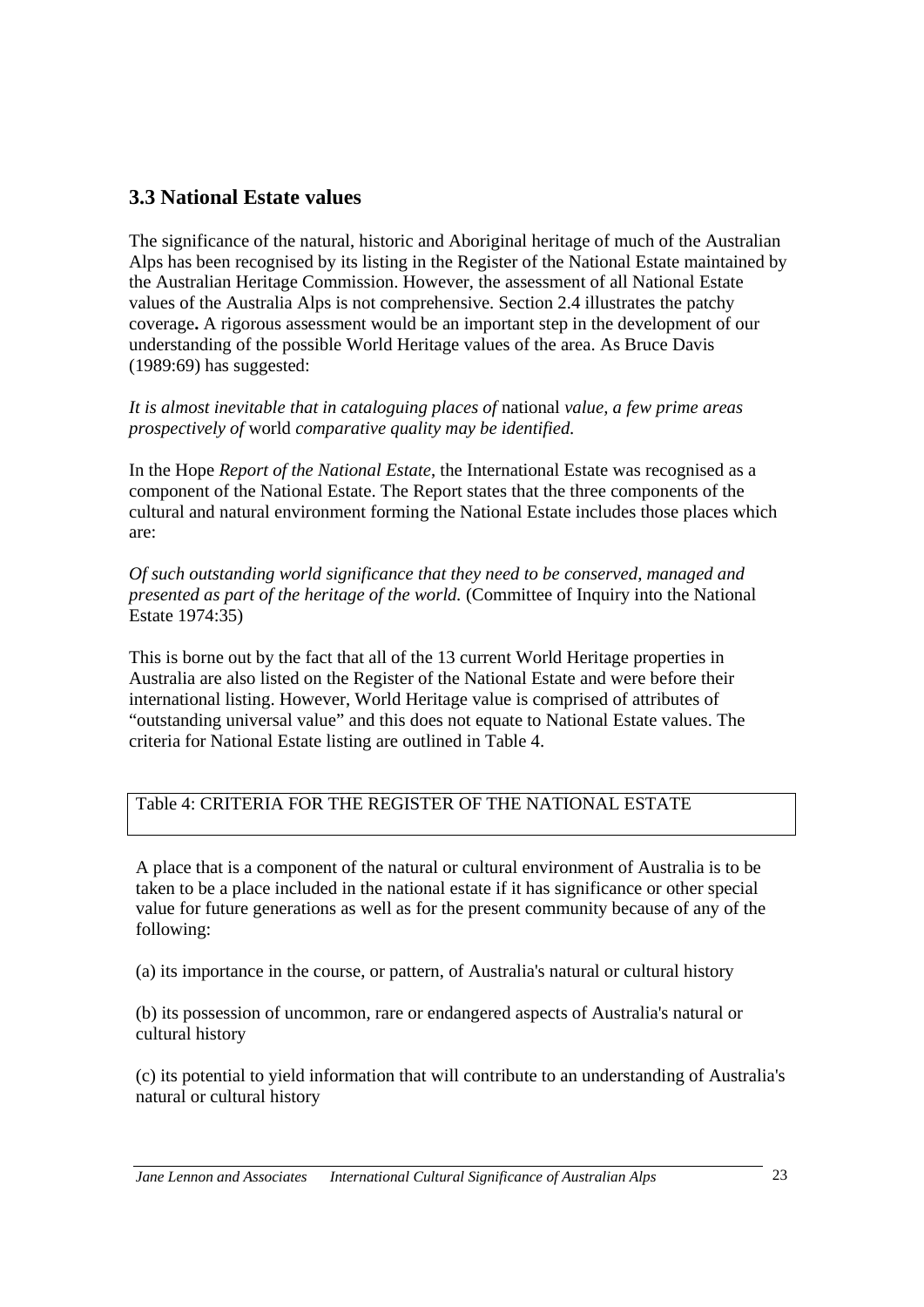(d) its importance in demonstrating the principal characteristics of:

- (i) a class of Australia's natural or cultural places; or
- (ii) a class of Australia's natural or cultural environments

 (e) its importance in exhibiting particular aesthetic characteristics valued by a community or cultural group

(f) its importance in demonstrating a high degree of creative or technical achievement at a particular period

(g) its strong or special associations with a particular community or cultural group for social, cultural or spiritual reasons

 (h) its special association with the life or works of a person, or group of persons, of importance in Australia's natural or cultural history.

## **3.4 World Heritage values**

 A different set of criteria apply for assessment of World Heritage values. Table 5 gives a summary of these, but Appendix 2 contains the full text.

Table 5: WORLD HERITAGE LIST CRITERIA for cultural properties

- 1. Represent a masterpiece of human creative genius
- 2. Exhibit an important interchange of human values, over a span of time or within a cultural area of the world, on developments in architecture or technology, monumental arts, town-planning or landscape design
- 3. Bear a unique or at least exceptional testimony to a cultural tradition or to a civilization which is living or which has disappeared
- 4. Be an outstanding example of a type of building or architectural or technological ensemble or landscape which illustrates (a) significant stage(s) in human history
- 5. Be an outstanding example of a traditional human settlement or land-use which is representative of a culture (or cultures), especially when it has become vulnerable under the impact of irreversible change
- 6. Be directly or tangibly associated with events or living traditions, with ideas, or with beliefs, with artistic and literary works of outstanding universal significance

and

(i) meet the test of authenticity in design, material, workmanship or setting and in the case of cultural landscapes, their distinctive character and components;

 ensure the conservation of the nominated cultural properties or cultural landscapes. (ii) have adequate legal and/or traditional protection and management mechanisms to

In 1994 the World Heritage Committee adopted a Global Strategy which advocated thematic studies as a means of obtaining a more representative World Heritage List. The Committee recognised that there was a predominance of monuments of European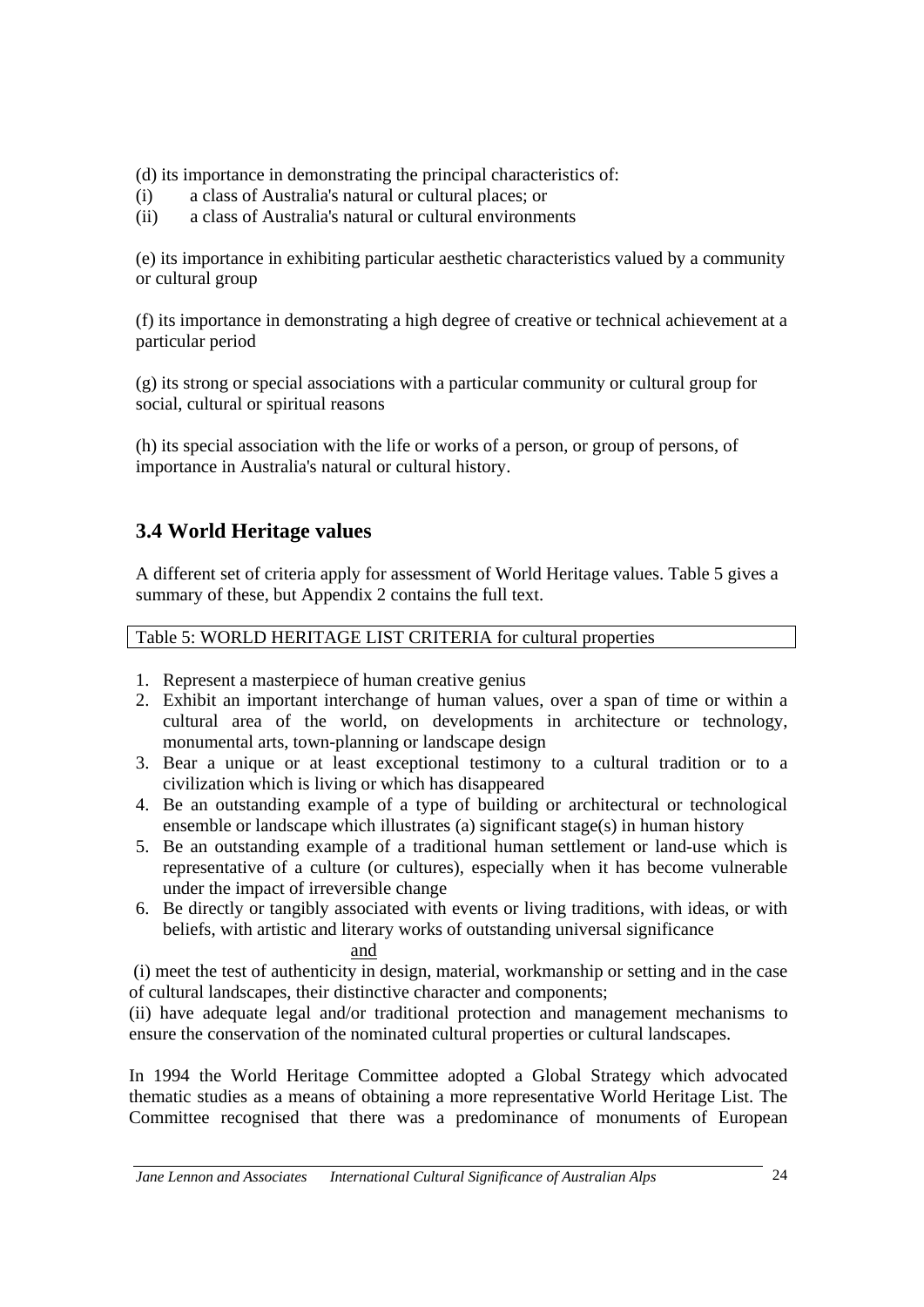architecture and grand, spectacular landscapes, but a dearth of African, Asian and Pacific places as well as few from the past few centuries. They also recognised that traditional cultures with their depth, complexity and diverse relationships with their environment were hardly represented at all. In order to address the imbalance, the following themes were identified as gaps which needed filling:

#### **Human coexistence with the Land**

- Movement of peoples (nomadism, migration)
- Settlement
- Modes of subsistence
- Technological evolution
- **Human Beings in Society**
- Human interaction
- Cultural coexistence
- Spirituality and creative expression

 Australian examples of the themes as outlined in Appendix 3. In addition, the World Heritage Committee has funded regional thematic meetings: in Manila - April 1995, in Vienna - April 1996, in Fiji – July 1997 and at Arequipa/Chivay in Peru - May 1998. The Australian response to these themes has been to develop the methodology and

## **3.5 The Assessment of World Heritage Cultural Values**

 The workings of the World Heritage Convention rest on one central element – that is, the determination or assessment of 'outstanding universal value'.

 Assessing whether cultural heritage is of outstanding universal value is an extremely difficult task – a task that has been described as an exciting intellectual enterprise (Parent 1988:32). By comparison the assessment of natural heritage is more straightforward as biodiversity. However, culture is not, and cannot be, considered in terms of quantity, size quantitative criteria such as size and quality can often be relied upon. The value of natural places may, for example, be assessed using the quantifiable determination of its or age.

In recognition of this potential problem Paragraph 6 (i) of the Operational Guidelines (UNESCO 1997), states that the Convention does not intend to provide for the protection of all properties of great interest, importance of values, but only for a select list of the most outstanding of these from an international viewpoint.

#### **Outstanding universal value**

 World Heritage Convention. However, in accordance with Article 11(2) of the means of establishing whether a place is of universal cultural value. The criteria currently The concept of outstanding universal value is not actually defined within the text of the Convention, a set of criteria have been established by the World Heritage Committee as a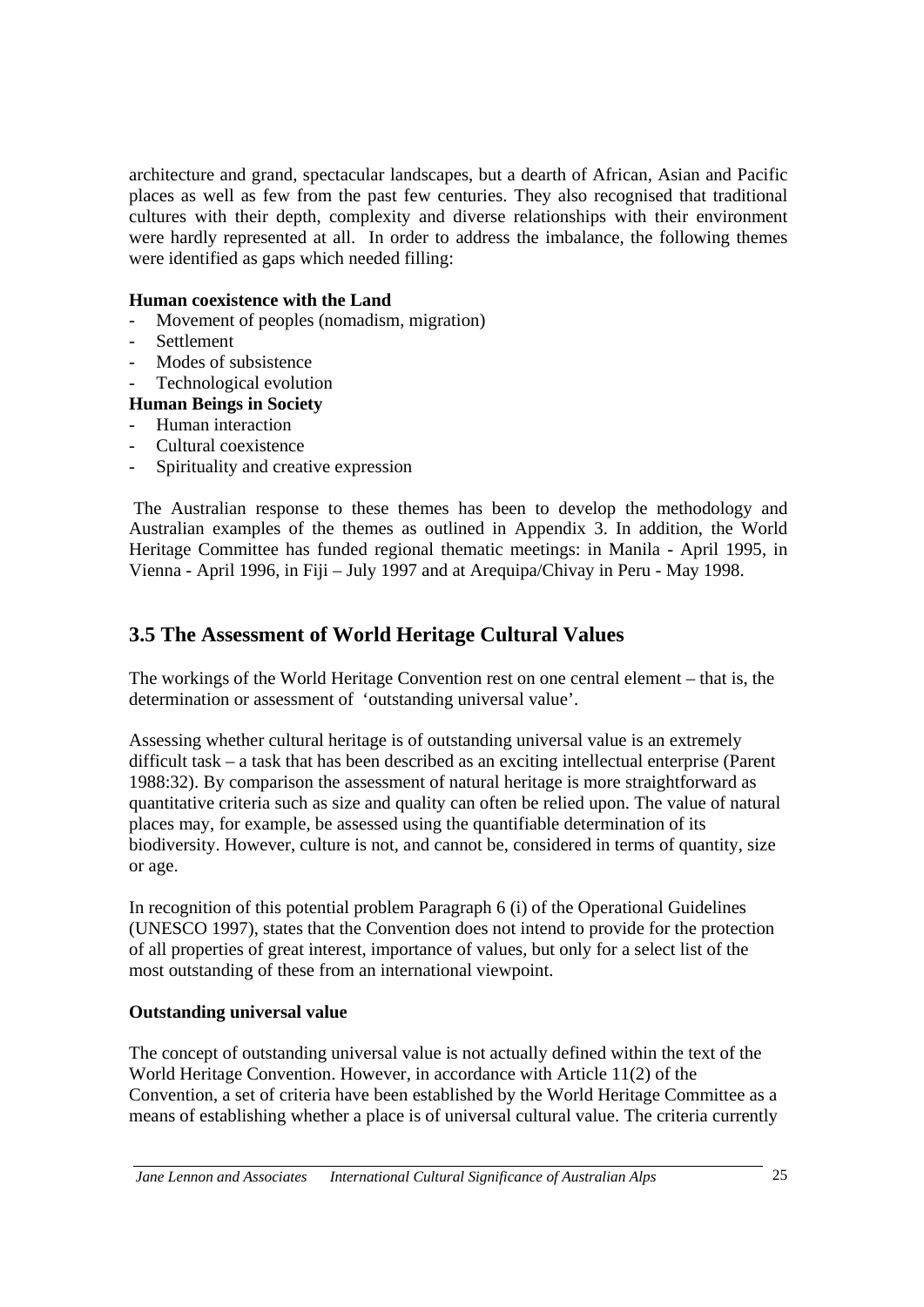in use are presented in the *Operational Guidelines for the implementation of the World Heritage Convention* (UNESCO 1997).

 The Operational Guidelines were prepared for the purpose of informing States Parties to of a procedural nature, which relate to the implementation of the Convention. the Convention of the principles which guide the work of the World Heritage Committee in establishing the World Heritage List, the List of World Heritage in Danger and in granting international assistance under the World Heritage Fund. The 139 numbered paragraphs of the Operational Guidelines also provide details on other questions, mainly

 established by the Operational Guidelines are outlined in Appendix 2. These criteria representativeness interwoven with the idea of the common heritage of humankind. They The criteria to be met for nominating cultural places to the World Heritage List as highlight the definition of the expression 'outstanding universal value' as a subtle but intentional combination of the notions of exceptional uniqueness and exceptional do not just refer to rare places.

#### **Indicative or tentative lists**

 The success of these criteria in assessing whether a place is of outstanding universal value depends on the experience and ability of those individuals nominating places to the List in informed assessments of this nature on a global scale is extremely difficult. The comparative assessments of cultural places on a global scale. being able to decide what is 'unique', 'great', 'exceptional' and/or 'outstanding'. To make compilation of indicative lists and the World Heritage Committee's *Global Strategy and Thematic Studies for a Representative World Heritage List* (1994) assist in the

 restrictive as the list can be enlarged or reduced at any time. However, in Australia which and conservation of World Heritage properties, there has been some reluctance in to the provisions of the 1983 *World Heritage Properties Conservation Act.*  Indicative lists are not generally legally binding for the States Parties, nor are they is the only State Party to enact domestic legislation concerned solely with the protection formulating such a list because places entered on it might be interpreted as being subject

#### **Cultural Continuity**

 Sullivan (1990) and McBryde have commented that the significance of Kakadu National Park resides not only in Kakadu's sacred sites but also in the way the 'the region as Aboriginal land symbolises Aboriginal control over such important places and the survival of Aboriginal communities as political, social and spiritual entities' (McBryde 1990:15). The World Heritage Convention was criticised for its narrow interpretation of culture and its failure to address the concept of cultural continuity. The World Heritage nomination of Kakadu National Park, the Willandra Lakes Region and the Tasmanian Wilderness National Parks according to cultural criterion (iii) which includes the notion of a 'civilisation which has disappeared' (UNESCO 1997: para 24) highlights this deficiency. Cultural criterion (iii) did not in any way express the significance of Kakadu, as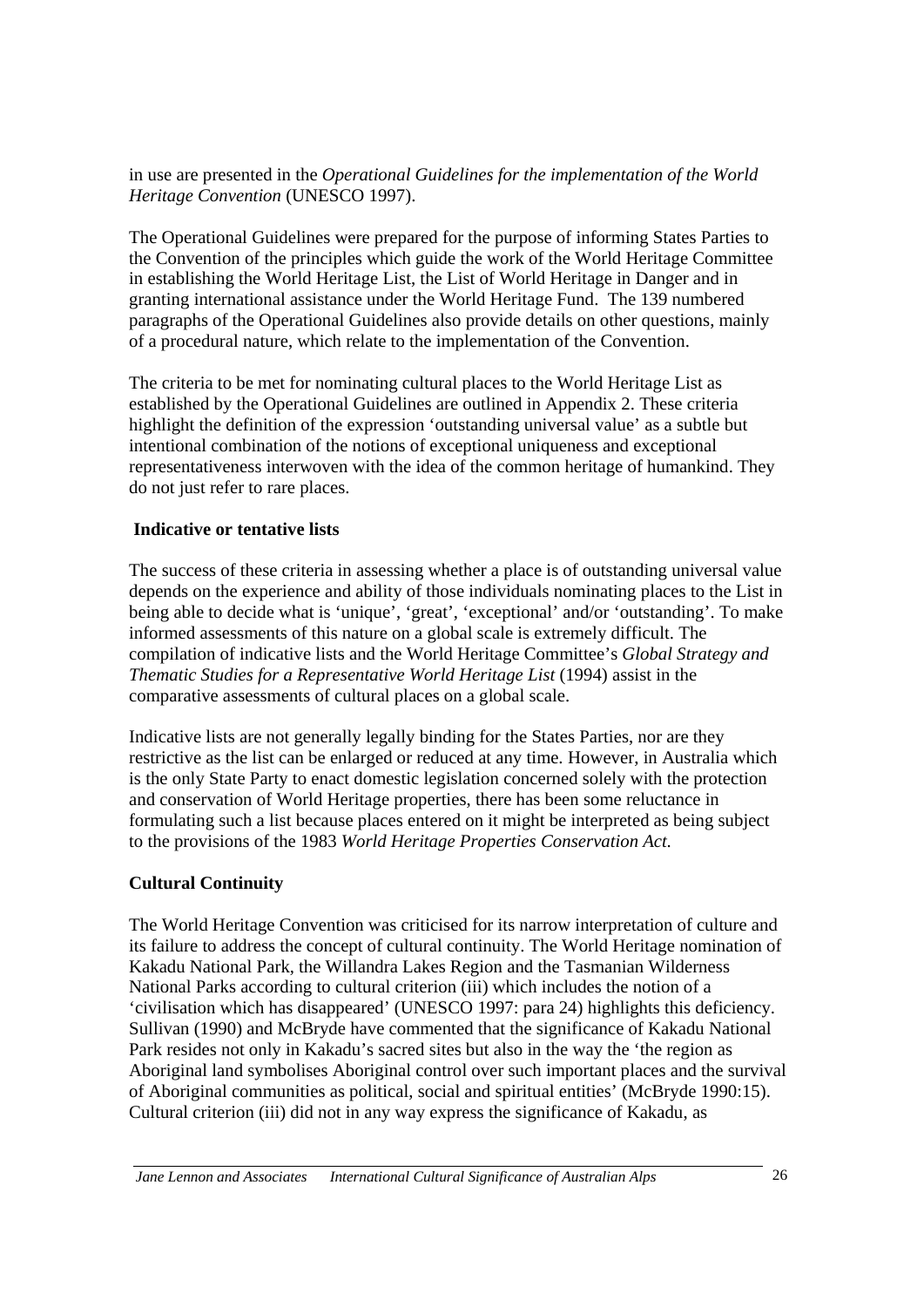enunciated by Sullivan and McBryde, or any other cultural landscape in Australia including places such as the Australian Alps, as a place symbolically representative of the continuing survival of Aboriginal culture in Australia.

 idea of cultural continuity from prehistoric times to the present-day existence of living outstanding cultural continuity are recognised as such when being nominated to the World Heritage List. This is in accordance with the global strategy outlined in the preceding However, in recognition that the World Heritage cultural criteria failed to incorporate the traditional cultures, particularly in countries such as Australia, New Zealand, the USA, Canada as well as many countries in Asia, the Pacific region and Africa with indigenous populations, the criterion 24 (a) (iii) was altered to read "…a civilization which is living or which has disappeared". Criteria are being expanded to ensure that places displaying section.

The relisting of Uluru–Kata Tjuta for its associative cultural values (criterion 39 (iii)) highlights how such landscapes are included by virtue of the powerful cultural and spiritual associations of the natural element.

#### **Combined cultural and natural value**

 were traditionally regarded as two quite different fields – the protection of the cultural and The World Heritage Convention 'makes a significant innovation in linking together what natural heritage' (Slayter 1984:734).

 There is a separate set of criteria for assessing the world's natural heritage and paragraphs 6 (iii) and 15 of the Operational Guidelines request that efforts be made to maintain a Guidelines (UNESCO 1999) states that: reasonable balance between the numbers of cultural heritage and natural heritage places entered on the World Heritage List. In addition paragraph 18 of the Operational

 *universal value from a particularly significant combination of cultural and natural In keeping with the spirit of the Convention, State Parties should as far as possible endeavour to include in their submissions properties which derive their outstanding features.* 

 Four of Australia's 13 World Heritage properties are listed for both natural and cultural Tjuta National Park. Of these, Uluru-Kata Tjuta is particularly important due to its values, although in the original nomination the cultural values of the property were overlap between the cultural and natural values. This is expressed in the particular characteristics of the places that give them their heritage value and their management, even if it is not expressly emphasised in the formal nomination document. In practical values: Tasmanian Wilderness, Willandra Lakes, Kakadu National Park, Uluru- Kata renomination as an associative cultural landscape subsequent to its original nomination for its natural values. Its current listing overtly emphasises interacting natural and cultural evident. In Australia's other "mixed properties," there is also considerable interaction and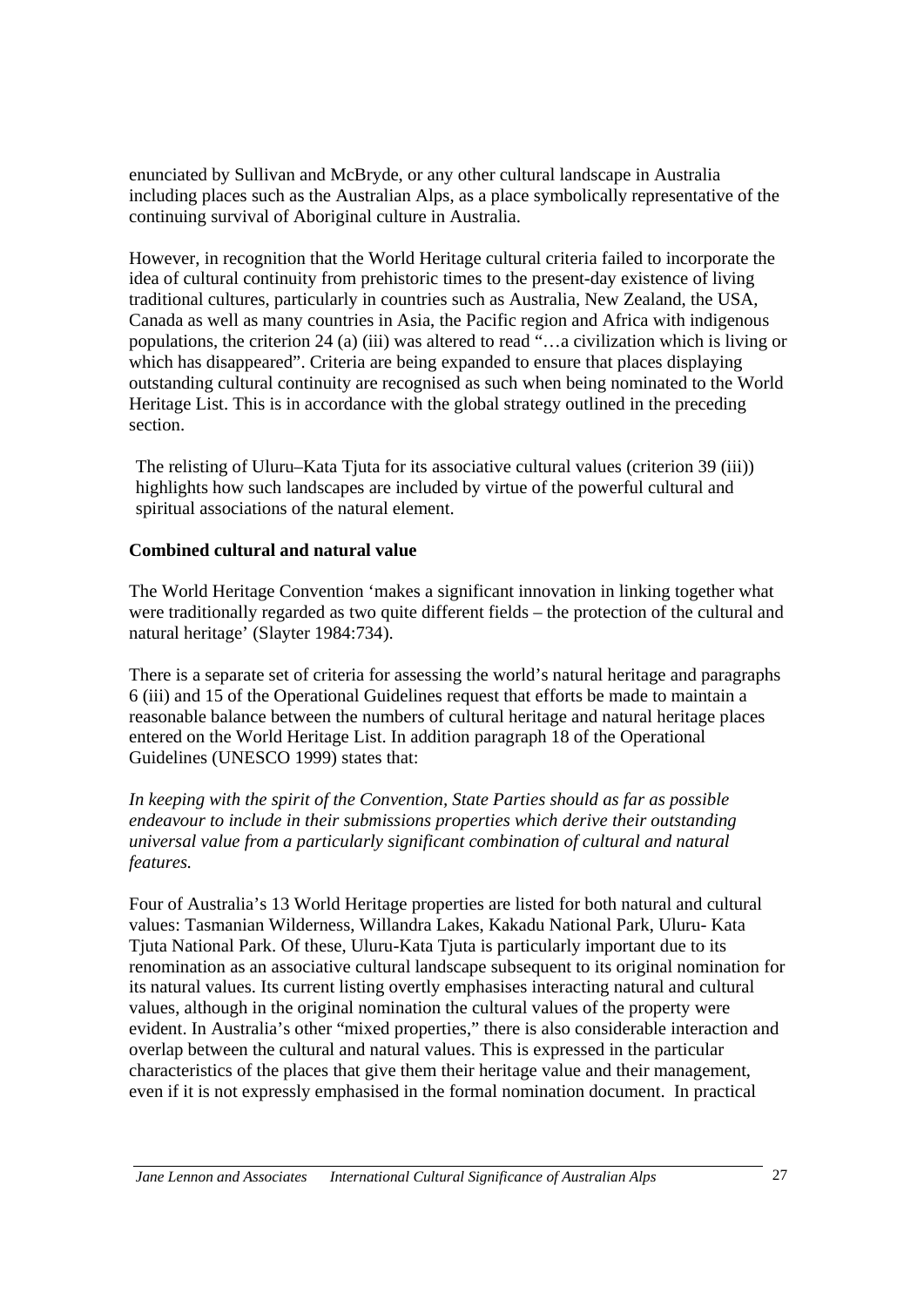properties already reflect "a unified or a harmonised set of criteria" (Sullivan, 1998: 1). terms, it may be argued that natural and cultural values in some Australian World Heritage

 The implementation of the Convention in Australia suggests that natural and cultural values form a conceptual continuum. The notion of a 'cultural landscape' sits comfortably within such a continuum. In most cases, the unique natural features found at Australian mixed properties either form an integral part of the cultural values, provide the context that gives the cultural values their particular significance, or at the very least, have is illustrated by the presence of rock art or rich midden deposits. contributed substantially to the preservation of the cultural values. (Sullivan, 1998: 4) This

 of cultural heritage because African civilisations have always been closely attached to lacking taboo protection is destined for extinction and similarly a forest unprotected by the In Africa nature and culture are considered inseparable. Natural heritage is the very basis their natural surroundings from which they draw materials and inspiration. An animal spirits is good firewood (Munjeri, 1998: 18).

 At its March 1998 meeting in Amsterdam, the World Heritage Bureau recommended that nature with respect to the implementation of the *World Heritage Convention,* the criteria for natural and cultural properties be unified into a single list of ten criteria (without that sections C and D of the *Operational Guidelines* be revised. They further called for an anthropological approach to the definition of cultural heritage and people's to ensure greater recognition of the continuum of, and interactions between, culture and changes to the wording of the existing criteria), that the conditions of integrity (to include the notion of authenticity, as appropriate) be related directly to each of the criteria and relationship with the environment.

#### **Test of Authenticity**

 As well as meeting one of the criteria in paragraph 24 (a), a nominated property/place must meet the test of authenticity –paragraph 24 (b)(i). With regard to a cultural heritage to be authentic. The environment in which most of today's cultural monuments were heritage monuments present themselves to us today in isolation from their original urban alien to daily routine and present themselves to us as ruins. Their 'personality' has changed and exists only in the minds of beholders. So it can become subjective and monument, authenticity can be ambiguous. If authenticity is taken to mean of 'undisputed origin, genuine, lacking adulteration' hardly any monument as it stands today can be said originally erected has been changed by time, natural disasters, human destruction. Many or rural environment, from their original purpose and from their social context –they are therefore not authentic.

 Heritage is also what past generations have preserved, and sometimes altered. Hence *"the*  Venice Charter, article 13). The personality of a monument changes according to the *valid contribution of all periods to the building of a monument must be respected…"* (The amount of knowledge and interpretation of today's individual beholders. So *"knowledge and understanding of sources of information, in relation to original and subsequent*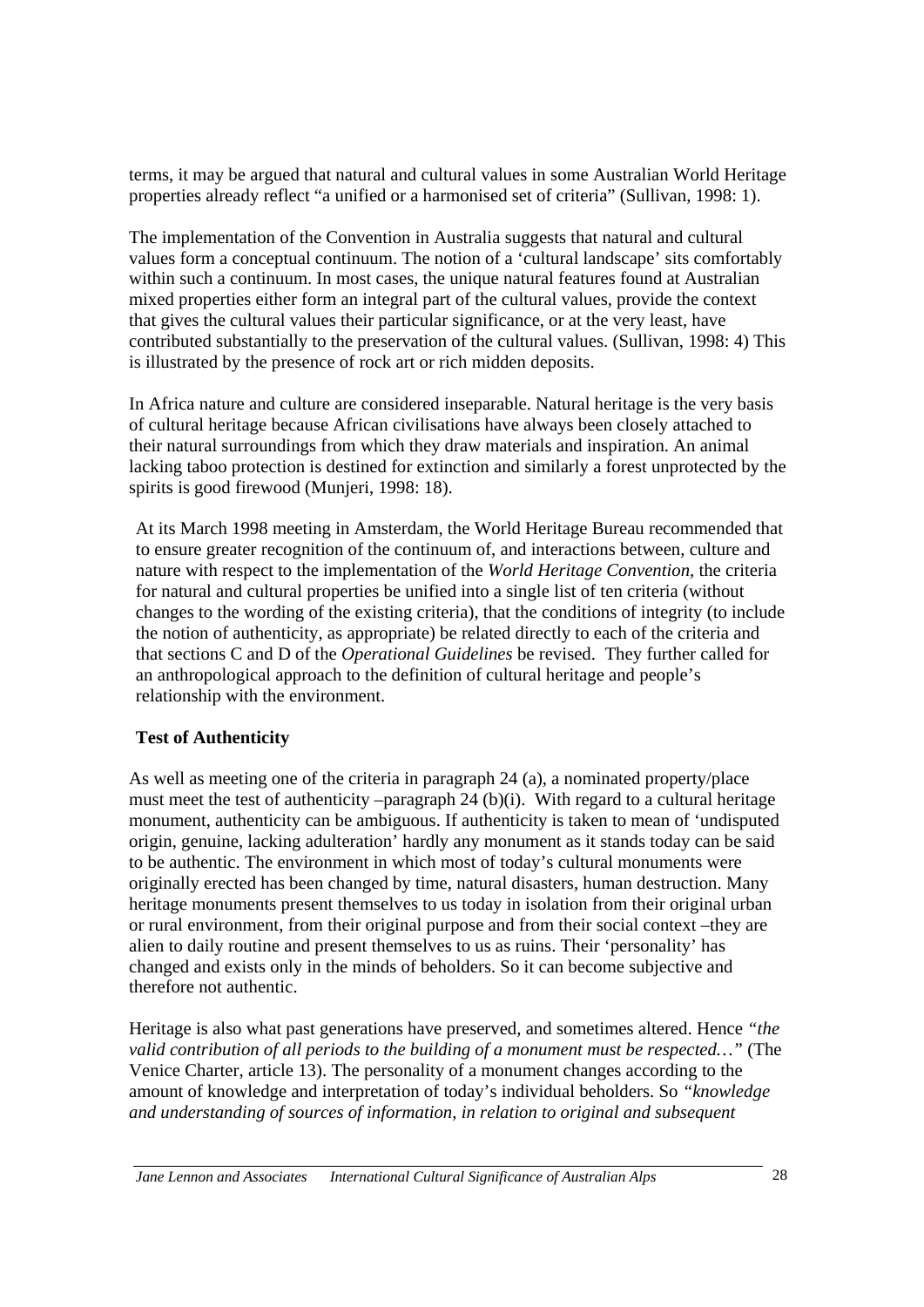*characteristics of the cultural heritage, and their meaning, is a requisite basis for*  9). There are *"less evident documentary values that require an understanding of the context be preserved in order to retain its ability to continue to manifest and convey those concealed values."* (The Declaration of San Antonio, B.3) Therefore it seems that there *assessing all aspects of authenticity"* (The Nara Document on Authenticity, 1994, article *historic fabric in order to identify their meaning and their message…it is important that the material evidence, defined in terms of design, materials, manufacture, location, and*  must be a dual authenticity: documented historic authenticity and material authenticity, both equally important and complimentary (Demicoli, 1998:22-3).

 associated values, particularly in the case of indigenous sites. Prior to 1994, the "test of architectural and artistic monuments, arguably with a bias towards certain values associated with such monuments in particular cultures, for example, medieval Christian. In contrast to monuments of this type, Australian Aboriginal cultural sites do not represent environments over along period of time. In many instances, the cultural values are manifestations of the ability of people to respond effectively to the challenges and  Venice Charter that *"the historic monuments of people remain to the present day as living witnesses of their age-old traditions"* is applicable to a range of values, whether related to the landscape as evidence of their direct and continuing link between the present and the ancient past. This is also the case with the Inca descendants in the Andes. Application of the test of authenticity raises some difficulties when applied to Australia's cultural sites and cultural landscapes. These sites have long histories and complex authenticity" was seen as a conceptual construction primarily directed towards built a built heritage, but rather a process of close interaction between people and their opportunities presented by their natural environment. The statement in the preamble to the built monuments or landscapes shaped by generations of interaction between people and the natural environment. Many Indigenous Australians see the presence of cultural sites in

 *underpins the success of the area in meeting all four criteria as a natural property…is the*  In the 1989 Tasmanian nomination, it was noted *that "the wilderness quality which foundation for the maintenance of the integrity of both natural and cultural values which are displayed."* This interaction is demonstrated by the following:

maintain the integrity of the cultural resource of the area...The remote and difficult  *habitats, provides significant protection for the natural heritage values." "… the environmental and cultural changes that led to the shift of Aboriginal occupation patterns in the past, and the difficult nature of much of the terrain have combined to terrain which dominates the nominated area, together with its great size and variety of* 

 So it was argued that the wilderness characteristics that make up an important part of the of wilderness as alien and abhorrent. In the context of South West Tasmania, it is important to note that the term "wilderness" does not connote exclusion of people from natural heritage significance of the property are the same characteristics that provided the challenges which gave rise to significant cultural adaptations. European ideas of wilderness are based on a cognitive landscape whose roots lie in biblical notions of civilization and its opposing wild-ness. Many Indigenous Australians consider the notion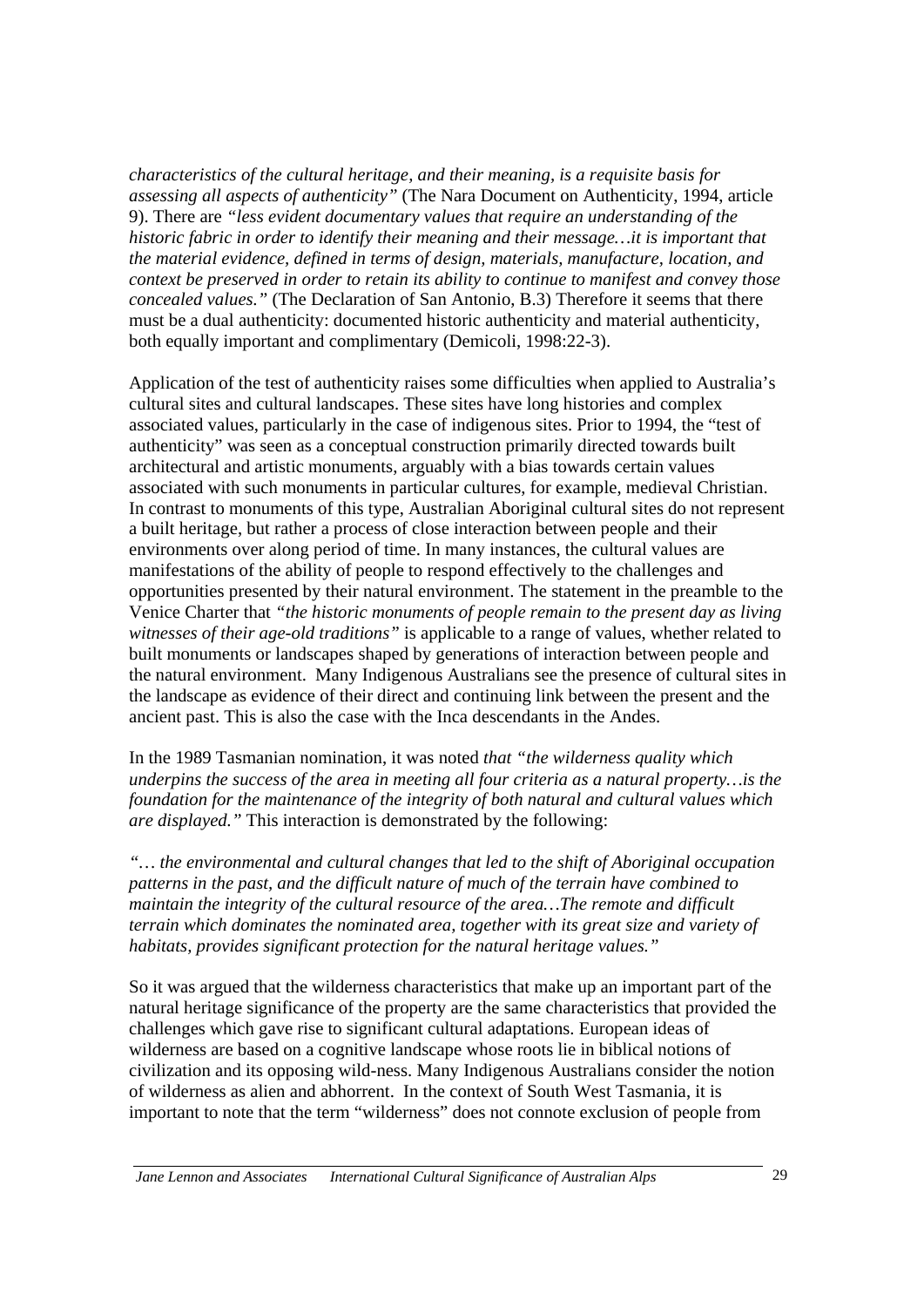and customary practices have been, and in many places continue to be, significant factors in creating what non-indigenous people refer to as wilderness. For the traditional the landscape. Rather, wilderness areas are large areas in which ecological processes continue with minimal change caused by modern development. Indigenous custodianship occupants these practices demonstrate authenticity in 'caring for country'. This supports the argument that natural and cultural values form a conceptual continuum rather than discrete concepts (Sullivan, 1998:2-3)

#### **Is there evidence to apply the conceptual continuum argument to the Australian Alps?**

 John Banks has noted that the historical fire record for the Alps is fragmentary and, was not recorded in the Brindabella Ranges until 1858- that is 40 years after the initial squatting settlement. Fire frequency increased with the arrival of pastoralists and prospectors/miners from the mid- nineteenth century and decreased with increasing Banks also notes that the effect of fire increase is site dependant and generalised have experienced the same level of burning. There is an urgent need to identify areas which have been little affected by European burning as these 'islands' are benchmarks of pre-European plant communities (Banks, J.C.G., 1989:270-278). despite Surveyor Townsend's observation of Aboriginal fires in 1846, the first bushfire conservation management from the mid- twentieth century. The Australian Alps landscapes offer a rare opportunity to study the impact of three cultural periods on a unique biota - Aboriginal pre-European, European exploiter and European conserver eras. conclusions might lead to erroneous conclusions being made as not all forests/woodlands

 pre-European plant communities (Banks, J.C.G., 1989:270-278). Cattle grazing did enormous damage to the herbaceous vegetation and soils of the snow leases on the Main Range area of Kosciuszko. The Kosciusko State Park was established in April 1944 and the Snowy Mountains Authority in 1949. The latter was very objective of the Authority was the removal of stock and control of fire in the catchments. However grazing was not totally abolished in the park until1969 (Mosley, 1989:346-9). concerned about grazing affecting water yield and siltation of dams and an early

 Sue Barker's study of snow gum woodland has shown that although the park was only dead stags and of old but fire damaged trees. Present woodlands are very dense by lignotuber regrowth will thin very slowly for the next 100 to 200 years by which time it grazed for about 100 years and is now recovering from those impacts, the effects of fire are more long-lasting. Past woodlands were much more open than those found today as can be seen in the numbers and spacing of lignotuber rings of fire induced regrowth, of comparison with stem densities five to fifteen times more dense than pre-disturbance densities. This has been caused by repeated fires and the massive seedling regeneration following cessation of grazing. While seedlings are now thinning, the fire generated may regain its pre- European fire density pattern (Barker, 1989: 369).

 Australian history is a continuum from the Pleistocene to the present and elimination of investigating change from the perspective of the Pleistocene geological time scale, it is evidence for human occupation is an emotional not a scientific response. Despite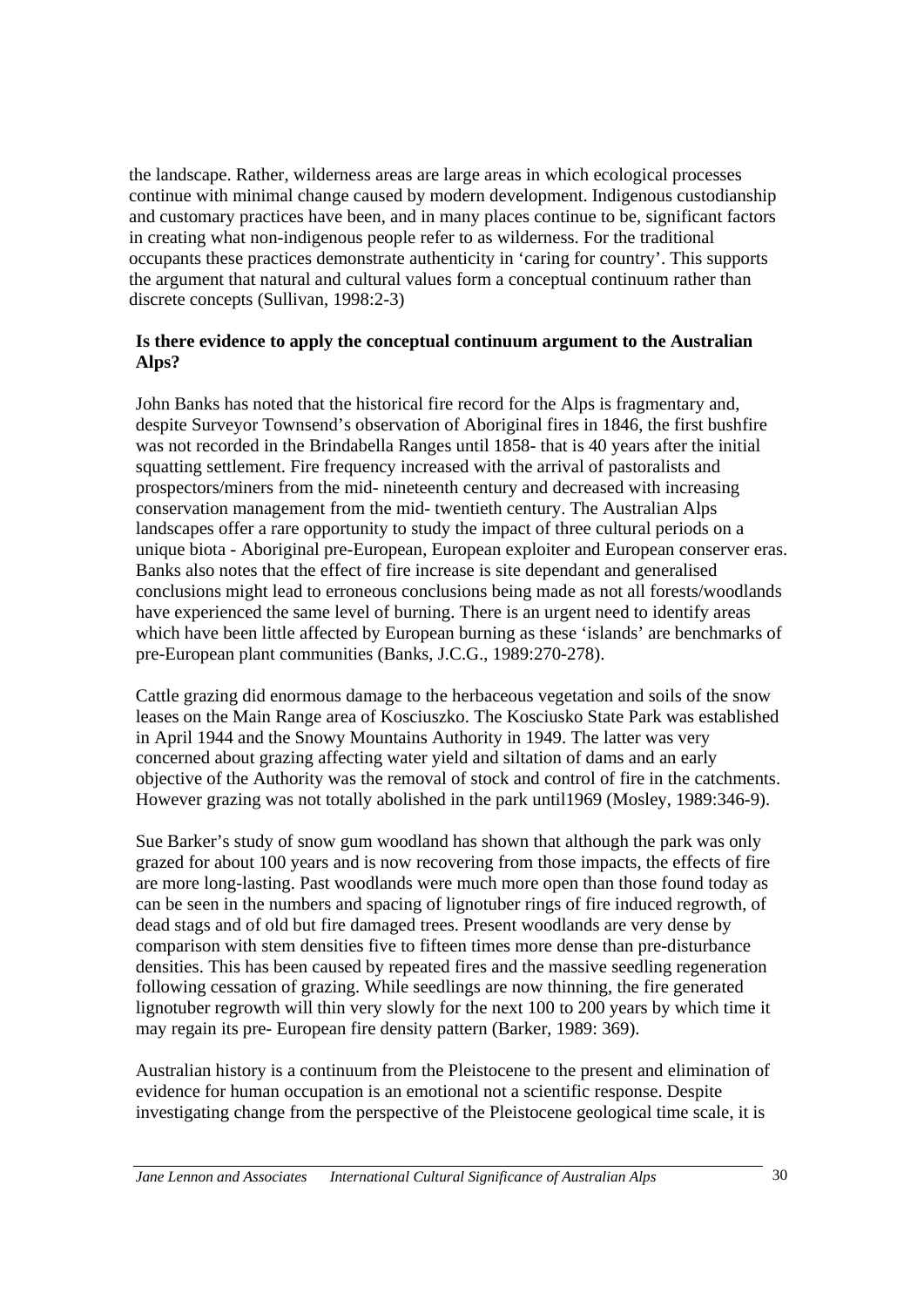the European historic period which is the focus for contemporary heritage conservation. For many this European period signifies the speedy transformation of a once pristine, balanced environment into today's landscape with its attendant needs for conservation, restoration and land care.

 Tim Flannery has argued that wilderness as defined by the IUCN simply does not exist in diverse than that which preceded it (Flannery, 1994:379). Disturbance may result in the Sludge Abatement Board stopped hydraulic sluicing at the Oriental Claims near components in harsh climates (Lennon, 1996: 4) Australia where the land has been actively and extensively managed for 60,000 years and to manage it in reserves by leaving it untouched will be to create something new and less cultural heritage. It provides a reference point from which to measure change. Knowing the date on which grazing was prohibited finally in Kosciuszko gives us a benchmark from which to measure subsequent vegetation regeneration; knowing the date on which Omeo provides a benchmark from which to measure the variation in down-stream siltation; knowing the date of construction of extant buildings in Kiandra provides a benchmark from which to measure the structural longevity and durability of building

Evolving landscapes are part of the cultural experience and letting nature take her course is a test of authenticity.

## **3. 6 Are the Australian Alps of outstanding universal value?**

 basis of their natural values on a number of occasions (see for example Australia including one prepared by the Australian Conservation Foundation (Mosley 1988:10). The The Australian Alps have been suggested for nomination as a World Heritage area on the Academy of Science 1977:23; Johnson 1988; Mosley, 1988;1989; Kirkpatrick,1994). In the late 1980s the Alps were included on a number of unofficial Australian indicative lists, perception of the Australian Alps as a potential World Heritage nomination on the basis of its cultural as well as natural values is however much more recent.

 A number of themes in the cultural history of the Australian Alps had been identified prior history. Superficially similar cultural sequences can be identified in several other alpine landscapes around the world, for example, the Central Pyrenees of Spain (Chocarro et al. Landscape Area of South Moravia, Czech Republic; the Hallstatt-Dachstein to the Jindabyne symposium on the cultural values of the Australian Alps in 1991 (Davies 1986:8-10; Davey 1986:30-2). The themes include prehistoric Aboriginal occupation, early European exploration, stock grazing and movement, and natural resource exploitation, surveying and engineering, recreation and tourism and finally conservation 1990) and the Pyrenees –Mont Perdu border region; the Lednice –Valtice Cultural Salzkammergut Cultural Landscape of Upper Austria; cultural landscapes in the Andes.

 Titchen (1991:50) posed a series of relevant questions to be answered in relation to advancing a case for World Heritage listing of the Australian Alps on cultural values of outstanding universal significance: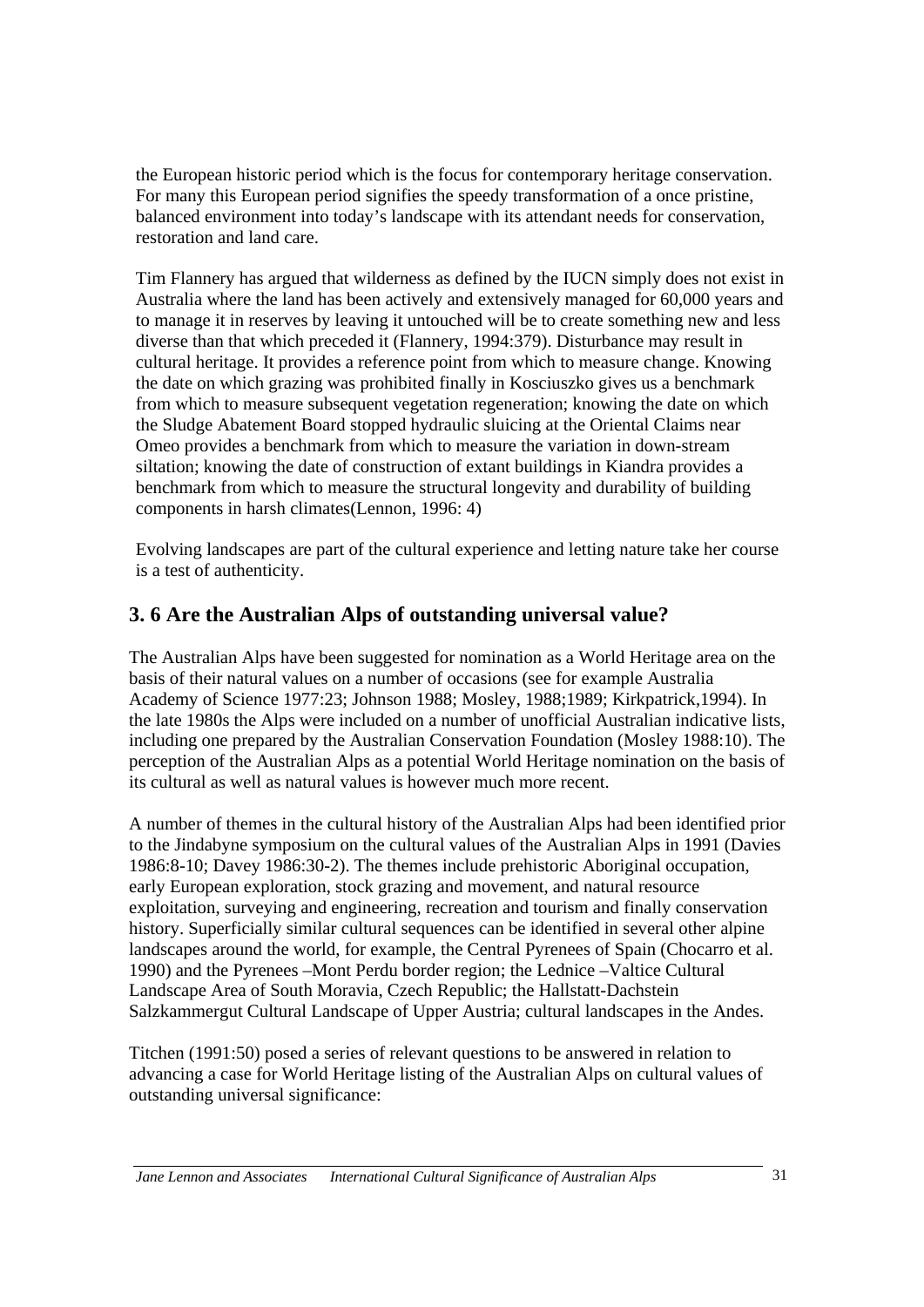- Is the cultural heritage of the Australian Alps of outstanding universal value when evaluated alongside the alpine landscapes of the European Alps or the Himalayas?
- Which one of these alpine cultural landscapes is the most significant, or alternatively are each of these places unique and deserving of inclusion on the World Heritage List?
- • How does this landscape compare with that of the Central Highlands of Tasmania an area already included in the Tasmanian Wilderness National Parks World Heritage Area and the only other alpine region in Australia of a comparative nature to that of the Australian Alps?

Australia is alone among the world's continents in its flatness. Only a small proportion – 2% - rises above 1000 metres, with alpine environments occupying a mere 0.3% of the total land surface. The human response to this environment has left distinctive patterns of evidence on the landscape, reflecting the unique combination of social, economic, political and technological influences.

 Several characteristics of Alps cultural landscapes are worth mentioning at the outset. Firstly, the fact that alpine environments are so limited in area in Australia means **that the considered in a continental context.** The only other area in which Australian alpine environments occur is Tasmania. Thus mainland alpine cultural landscapes and landscape features that are considered significant in the Alps National Parks stand a good chance of human interaction with those environments. In the highlands of Papua New Guinea, archaeological investigations at the rockshelter of Nombe have revealed records of human **significance of cultural landscapes and features that represent alpine themes, or demonstrate adaptation of human activity to the alpine environment, must be**  qualifying for international significance as well as those already recognised in Tasmania. However, any discussion of the uniqueness of the Australian Alps should examine the values and nature of regional alpine areas, in Papua New Guinea and New Zealand, and activity over 25, 000 years (Gillieson and Mountain, 1983).

 apply to a particular landscape feature at the same time. An example is the sequential use theme), motorists (communication and transport theme) and bush walkers (recreation from different historic periods, possessing multiple layers of meaning. Cultural landscapes The second characteristic of Alps cultural landscapes is their **cultural continuity**: many landscapes and features have been used by successive occupants, often undertaking quite different activities, in the pursuit of quite different ends. Thus, more than one theme may of Aboriginal pathways, used by explorers (exploration theme), stockmen (pastoral theme). Another instance is the Thredbo Valley, a place with evidence of many themes in other alpine regions may also demonstrate this quality.

The third characteristic is the **multifaceted nature of cultural significance in the Alps**, in which a feature or landscape demonstrates several categories of significance at once. Thus a hut may exhibit social, technological and architectural significance simultaneously. This results in a complex landscape possessing various categories of significance.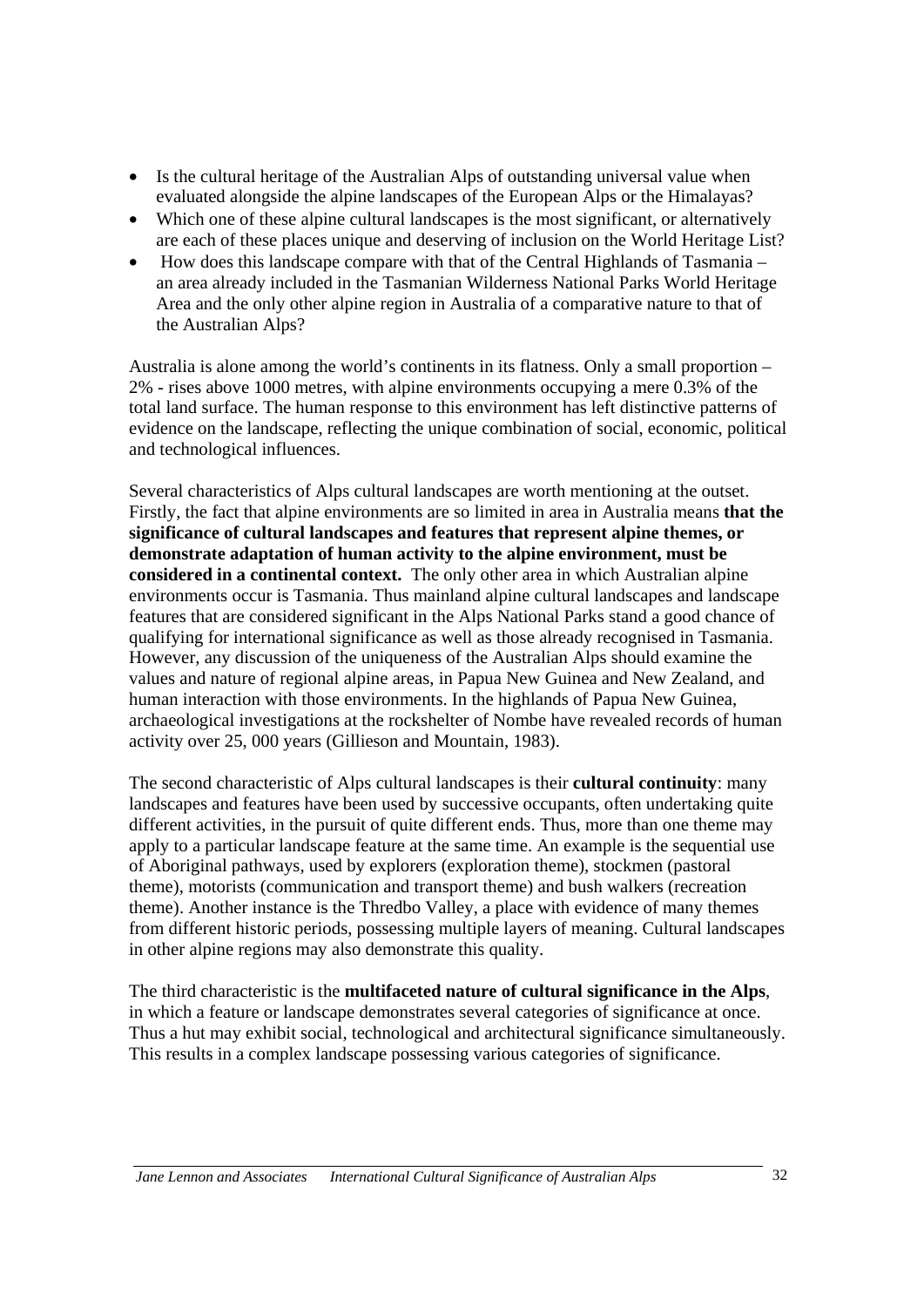The fourth characteristic is the significance of the Australia Alps as both **barriers and pathways** for a wide range of human endeavours, including trade paths, stock routes, and recreation corridors.

 **Significance may relate to cultural associations as well as to the intrinsic physical**  Heritage criteria. The Alps, for instance, feature predominantly in Australia's 'heritage of and Campbell's poetry. The Australian alpine landscape was interpreted and appropriated through European eyes and this process built up a national romantic attachment to the culture of the high country through icons such as the Man from Snowy River. Indigenous **qualities of a place –** this is the associative cultural values referred to in the World inspiration' – as evidenced in Chevalier and von Guerard's paintings, or Banjo Patterson views of the Alps as 'country' were disenfranchised although the romance of the moth hunters was seen as part of the European scientific discovery of the unique culture of the Alps.

 The answer to the question of whether the Australian Alps are of outstanding universal integrating the natural and cultural criteria along the continuum suggested in Section 3.5 researching components of this interaction from the Pleistocene to the present will highlight those aspects of outstanding universal value. value and therefore worthy of World Heritage listing lies in presenting a case based on above. Australian landscapes illustrate the interaction of cultural and natural values and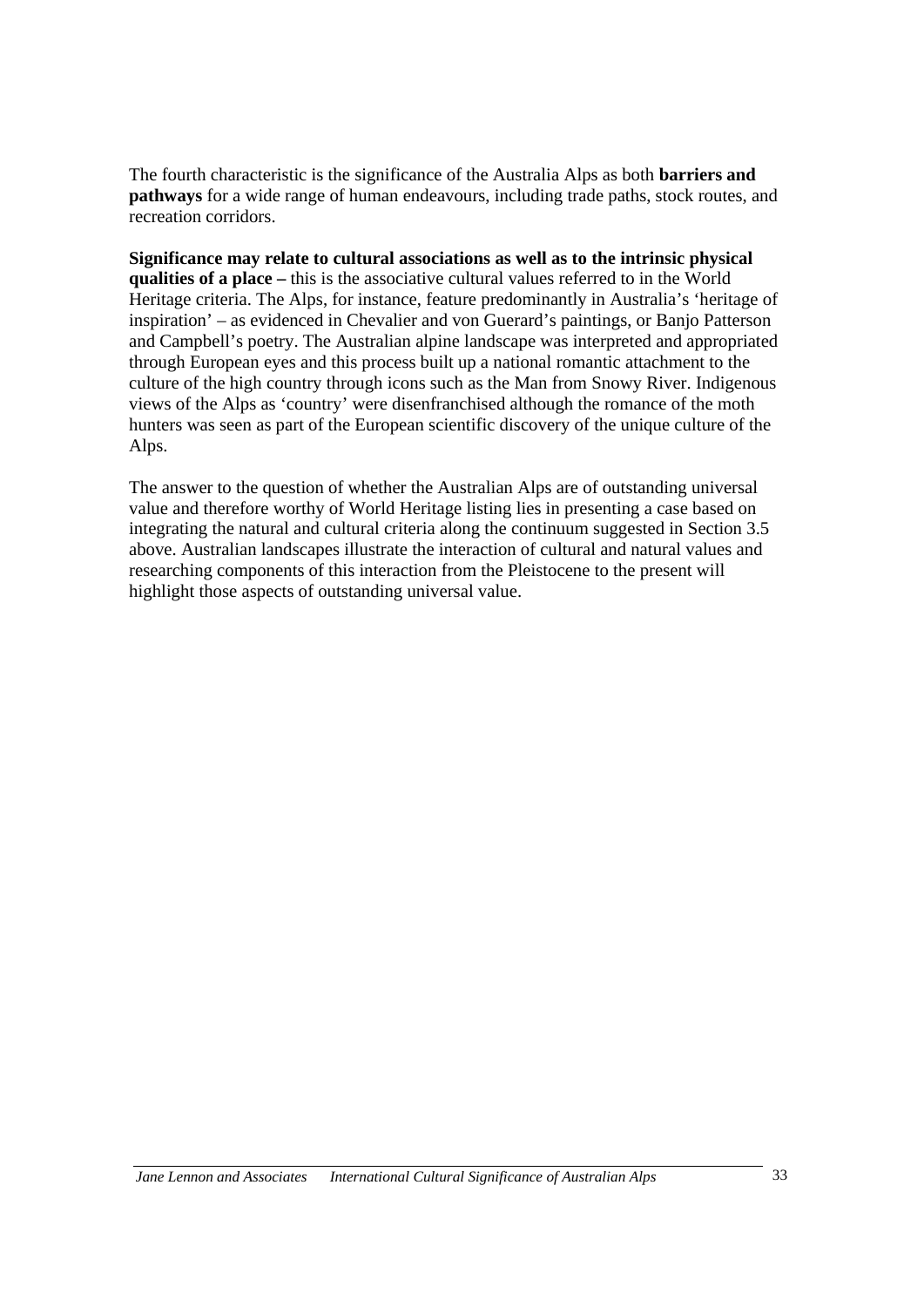# **4. CURRENT AUSTRALIAN THEMATIC METHODOLOGY FOR WORLD HERITAGE ASSESSMENT**

 outstanding universal value, uses a short-hand way of considering this level of The preceding section has shown how places on the World Heritage List are defined as those which have **outstanding universal value**. The UNESCO World Heritage Committee, in evaluating whether a place nominated to the World Heritage List has significance by asking 'is this place the "best of the best" in the world?'

 The framework on which the Australian methodology is based was originally developed thematic approach is consistent with those being used globally to assess World Heritage value. While the original Domicelj et al. (1992) study concentrated in places with cultural values, the methodology is a generic one. It has been adapted in the Regional Forest value as well as cultural value in forested lands (Commonwealth of Australia, 1998:1). It has also been used in the 1998 nomination for Australian convict sites. It could be applied to any typological category such as alpine areas or goldfields. by Domicelj, Halliday and James (1992) and is outlined in their report entitled *Framework for the assessment of Australia's cultural properties against World Heritage Criteria*. The Assessment process for the World Heritage work to assess outstanding universal natural

 identifying places that meet the criteria and operational guidelines of the World Heritage Convention. The methodology assesses significance by developing themes of outstanding universal value and then testing places against these by working through a series of steps, which include tests drawn from the Operational Guidelines for the World Heritage significance; integrity and authenticity are discarded at various steps. The steps in the The thematic methodology represents a systematic, comparative and efficient means for Convention. A sieve model is used and places which do not meet particular tests of thematic methodology are summarised below:

 Step A - Identify themes of outstanding universal value relating to natural and cultural values of Australia

 Step B - Identify places where further work is needed to determine whether they are the best global expressions of the themes of outstanding universal value

 identified in Step B have integrity and authenticity and identify existing legal protection Step C - Determine, with reference to the World Heritage Criteria, which of those places and management mechanisms

 Step D - Evaluate the significant places selected in Step C by consideration of their global context, and identify those essential and/or integral to a theme of outstanding universal value.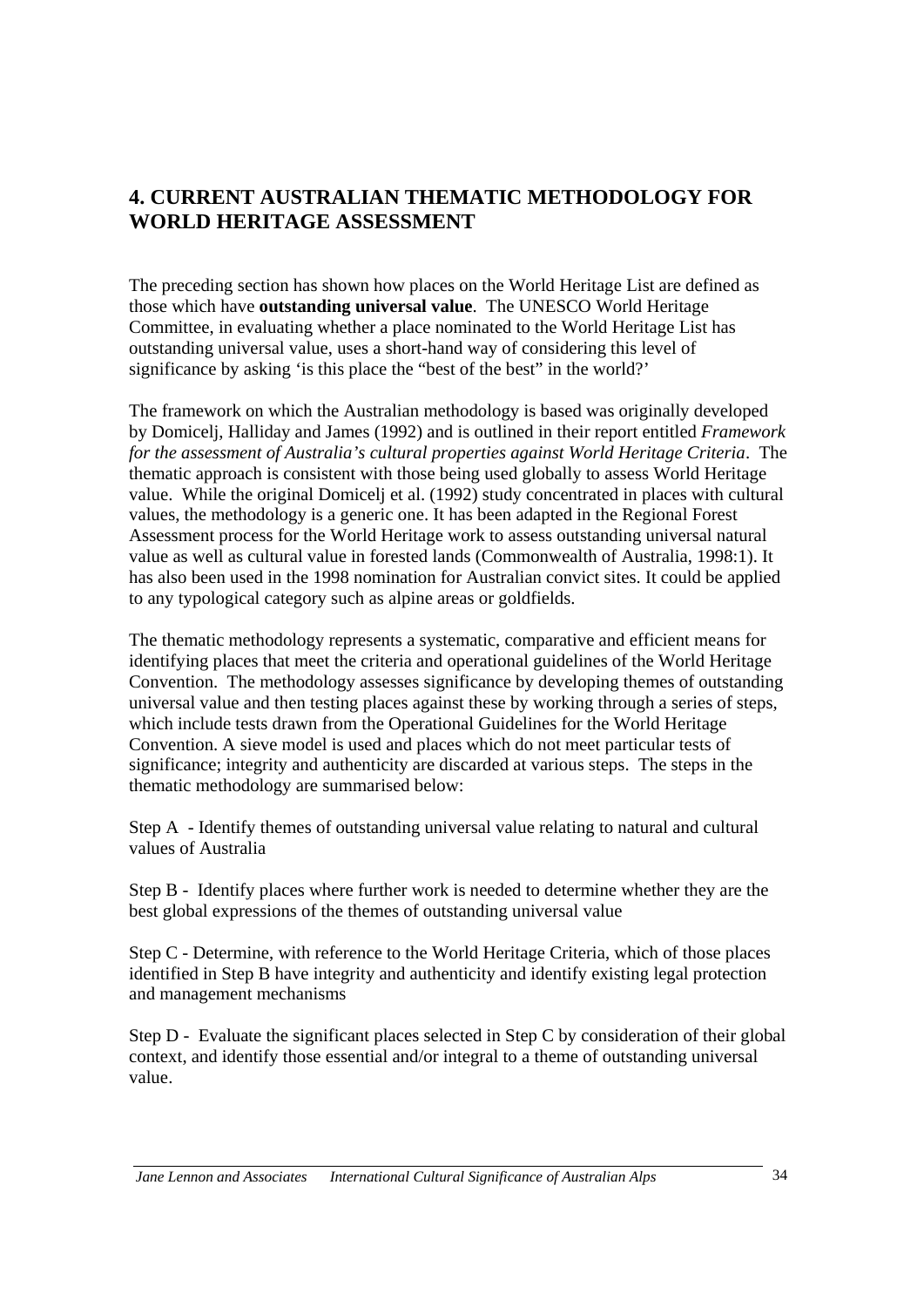Step E - Assess the places selected in Step D against definitions in Articles 1 and 2 of the landscapes, and 44(a)- natural, of the Operational Guidelines. World Heritage Convention and the criteria in paragraphs 24(a) –historic, 39 –cultural

 Application of the thematic methodology in the Regional Forest Assessment process has advised governments of themes of outstanding universal value, and of places that require further assessment as possible best global expressions of the themes. Places identified in requirements of all the steps of the methodology, including the final step involving a involved the use of an Expert Panel to undertake Steps A and B. The Expert Panel Step B might not in themselves have World Heritage values. Only places that meet the formal assessment against the criteria, and operational Guidelines are likely to have World Heritage value.

 For the forest studies, the further steps of the methodology (Steps C, D and E) will be undertaken at a later date, as Regional Forest Assessments are completed and joint assessment processes are agreed between the Commonwealth and relevant State Governments.

 The Australian World Heritage Expert Panel agreed on seven themes for use in considering "outstanding universal value" in forested areas. These global themes and their sub-themes are listed in Appendix 3 along with the text elaborating the themes relevant to cultural values.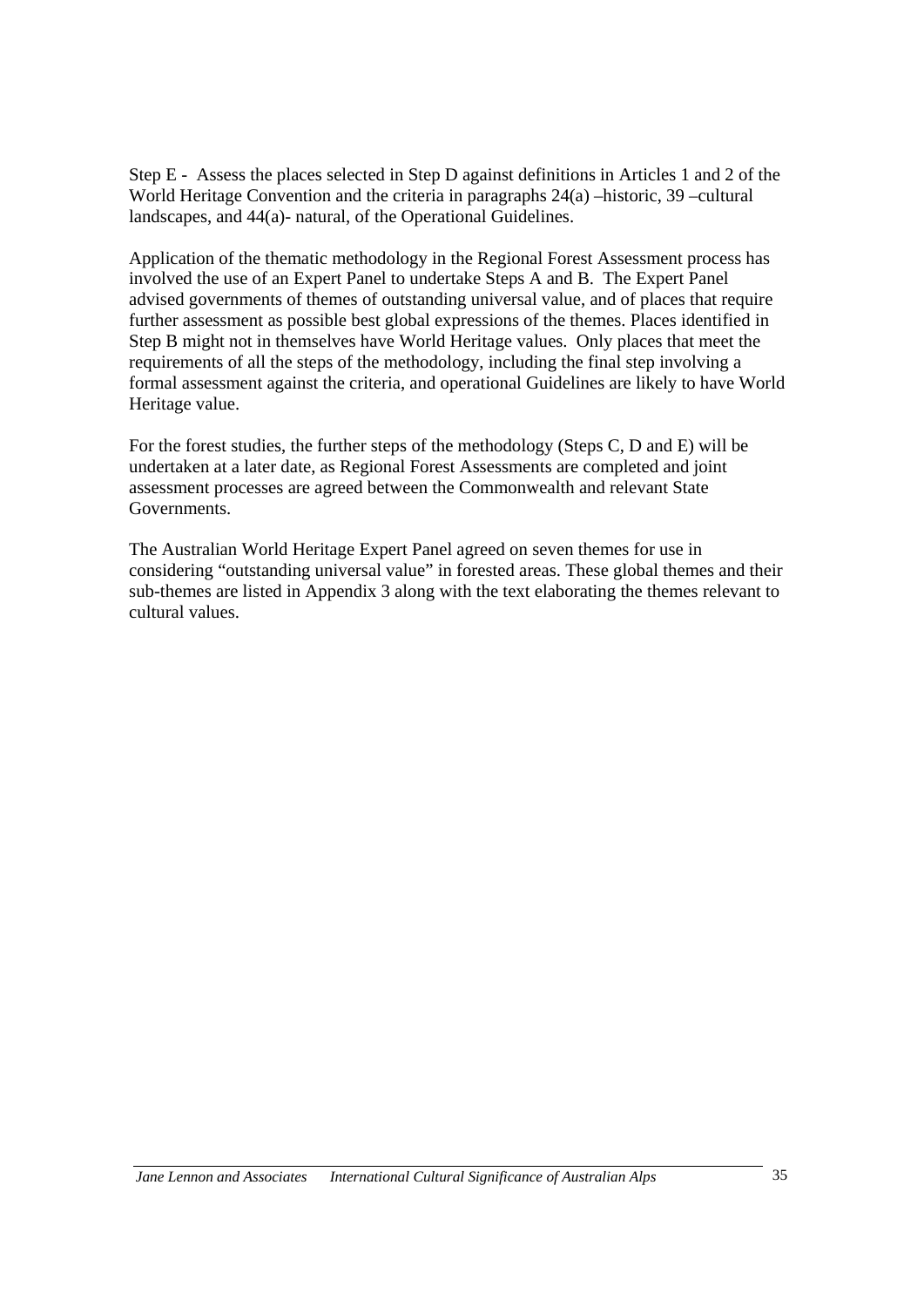# **5. TOWARDS A NEW APPROACH TO THE ASSESSMENT OF INTERNATIONAL SIGNIFICANCE OF THE CULTURAL VALUES OF THE AUSTRALIAN ALPS.**

 preceding Section has been adopted as it is the current standard and was used in the apply the methodology using the Steps to cultural values expressed in the Australian The Australian Thematic Methodology for World Heritage Assessment as outlined in the assessment of Australian forests and Australian convict sites. The following section will Alps.

#### **Step A: Identify themes of outstanding universal value relating to cultural values in the Australian Alps**

 The following themes have already been agreed to by the World Heritage Unit of Environment Australia and several new sub-themes are also suggested given the historical evidence in a universal context:

Theme: Traditional human settlement and land use

- Sub-theme: Complex persistence of hunting-and-gathering society on a single continent
- New sub-theme: Continuity of a seasonal land use pattern

Theme: Artistic expression

• Sub-theme Rock art

Theme: Religious expression

• Sub-theme: Dreaming sites

Theme: European expansion of the eighteenth and nineteenth centuries

- Sub-theme: Forced migration a major way in which the expansion took place
- Sub-theme: Land barriers as historical themes
- Sub-theme: Integration of a continent into global economy
- *New sub-theme: Transhumance*
- *New sub-theme: Utilizing alpine resources*
- *New sub-theme: Scientific research in alpine areas.*

These themes and sub-themes will now be examined in relation to known evidence from the Australian Alps.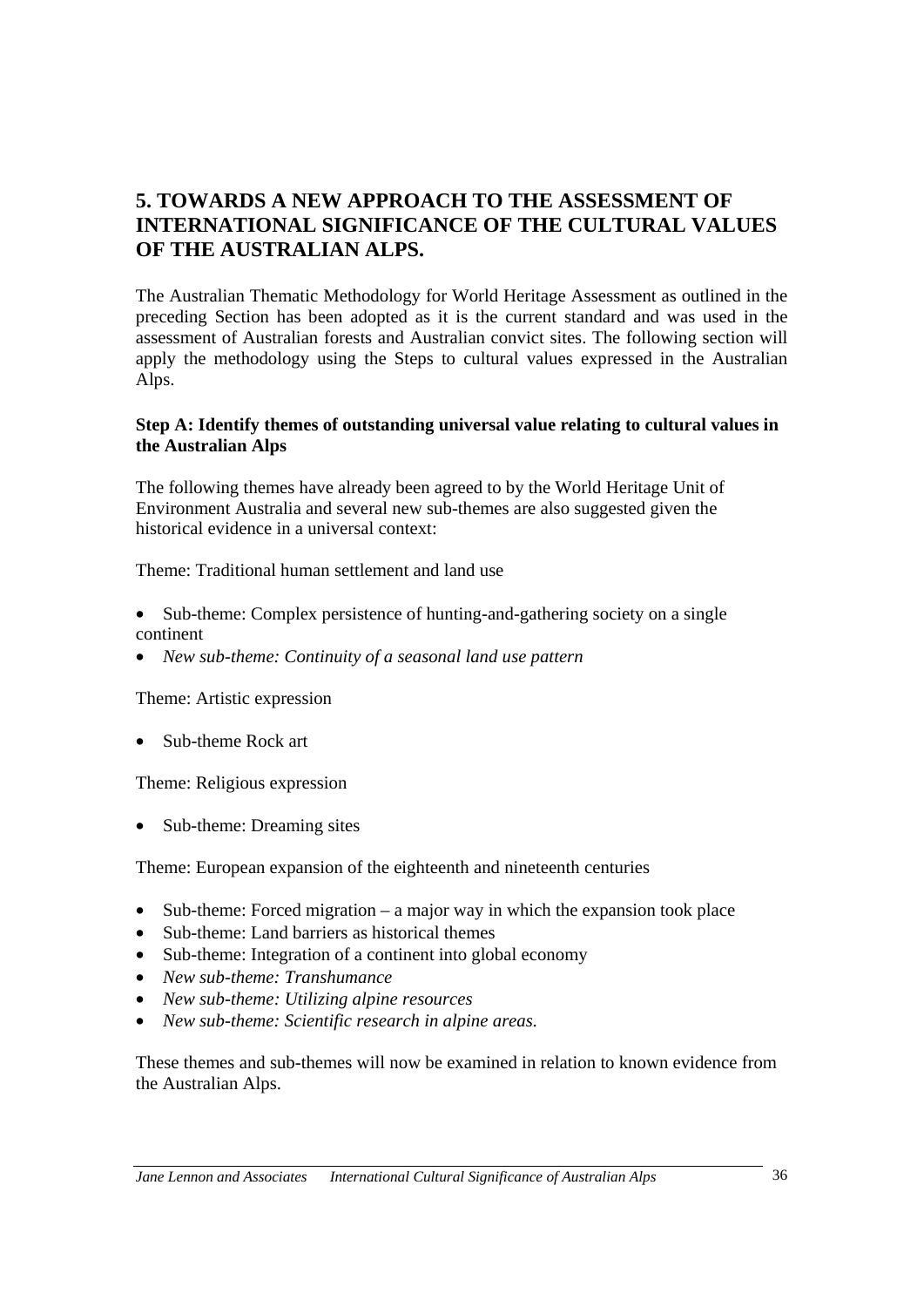# **1.Theme: Traditional human settlement and land use**

Sub-theme: Complex persistence of hunting-and-gathering society on a single continent.

 Australia provides the only example of where hunting-and-gathering way of life has dominated an entire continent up to modern times. This way of life continues to play a significant role in the occupation of the continent, particularly in its northern and central sections.

 given the evidence from the Birrigai shelter in the ACT. In the Snowy River valley in Three views of the occupation of the region have been advanced. Aboriginal people were living on the fringes of the Australian Alps 21,000 years BP Gippsland, Victoria 17,000 year old stone artefacts have been recorded (Flood, 1992:84).

 the alpine highlands were the focus for large gatherings of people who exploited the aestivating Bogong moth (*Argotis infusa*) as part of social and ceremonial gatherings. She acknowledged that while other resources were available, the moths present during the summer months when the highlands were occupied were the main sustenance. Bowdler (1981) proposed that the 'harsh environments' could only have been exploited on the basis of two 'adaptation subsystems': availability of communal foods in vast quantities to been tested because crucial evidence is not detectable in the archaeological record – both yam extraction, the digging stick is not normally preserved in archaeological sites Using archaeological evidence and ethnographic research, Flood (1980) suggested that facilitate large gatherings for ritual and social purposes, and availability of dependable, staple foods such as the daisy yam (*Microseris lanceolata*). Neither of these models has moths and daisy yams are likely to have been fully consumed, and the primary tool for (Argue, 1995a:31).

 However, Flood suggests that pebble manuports found at both camp sites in the highlands described a rare find of a possible digging stick at the base of a high cliff in the ACT high country. Flood's ethnohistorical research also shows the concentration of accounts of more predictable and familiar foods were less worthy of comment. and as isolated finds are moth pestles (Flood, 1980:208), while Argue (1995b: 38-40) Bogong moth consumption, but these early European accounts may reflect their attitudes towards moth consumption as an extraordinary and surprising culinary feature, while

 Bowdler's concept of harshness is no longer supported by reviews of the extensive biotic was concentrated in the valleys of the highlands where the archaeological evidence was the focus for the gathering of peoples for ceremonial activities, while the higher resources of the highlands and the year round availability of supplies of plant and animal foods in which Bogong moths are the exception. Argue (1995a) suggests that occupation suggests that a range of domestic activities occurred. During summer months, the region plateaux were the focus for a narrower range of activities occurring while people made short stay camps.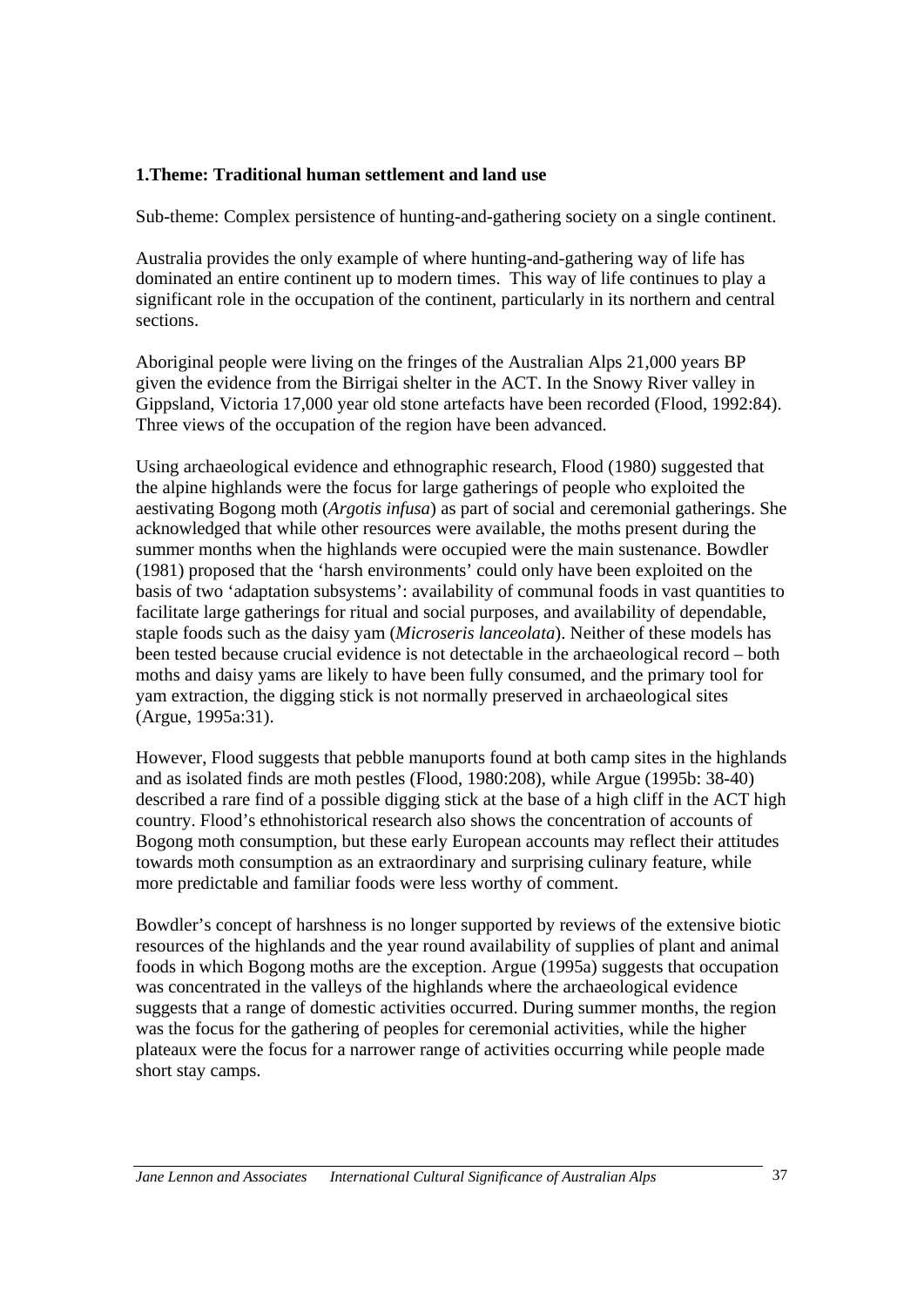Birrigai rockshelter was probably used as an occasional hunting camp by small groups of rockshelter in the Alps and would have been an ideal base for hunting on the Southern Tablelands, or on the journey from the coast to the inland riverine plains. Flood (1992) believes that it is certain that Aboriginal people were at least occasionally visiting the foothills of the Australian Alps around the height of the last glaciation. They may even have gone higher in summer to hunt on the alpine grasslands. Aboriginal groups throughout the period from 21,000 years ago to the middle of the nineteenth century. This extraordinary span of occupation resulted from the site's topographic position and its actual form. It seems to be virtually the most northerly

 This is the pattern recorded in Tasmania where archaeological evidence has shown that 30,000 years old and evidence of rock art and associated ritual have been found deep inside a number of limestone caves containing Pleistocene occupation deposits (Jones, 1993:51). Flood also believes that the lack of similar sites in the Australian Alps would seem to be more a function of a lack of habitable caves in the high country rather than a people hunting red-necked wallaby were living within sight of the glaciers during the last glaciation (Allen, 1993:55-6). The oldest occupation site in Tasmania is more than real lack of human occupation during the Pleistocene (Flood, 1992:85). However, Argue (pers.comm.) points to the abundance of rock shelters in the Alps and the number recorded in the database for Namadgi National Park and the need for further research.

 In the Snowy Mountains (the name given historically to the Main Range area of what is now Kosciuszko National Park), with Mt Kosciuszko the highest peak at 2229m, archaeology has only revealed the last 4500 years of prehistory (Kamminga,1992:114). this is not enough on which to base theories of length of time of occupation. Other than the Pleistocene date for Birrigai, the limited number of excavations in the region (eight in total) have yielded Holocene dates and Argue (1995a, 33-4) believes that

 plants and animal resources in the mountains were less abundant during the Early Holocene than later. Because winters were milder in the Snowy Mountains during the mid Holocene from 8700 BP until 6500BP and possibly until 4500BP, and the area of snow cover much reduced, it is possible that many animal species of the tablelands were 23,000 and 15,000 years ago the highest peaks of the Snowy Mountains were glaciated then was harsh with cold, windy and dry conditions prevailing. Yet at this time the edge of the central Tasmanian highlands was inhabited and Birrigai was occupied. The people who colonised the Tasmanian valleys under glacial conditions were then the southernmost humans of the Late Pleistocene world as the dating of sites in South Kamminga (1992:114-115) believes that there is not enough evidence to assume that more abundant or available for longer periods than in modern times. Between about above an altitude of 1900 metres. Glaciation here was mild and limited in comparison to that of the Northern Hemisphere and not so obvious from the topography. The climate America claimed to be Pleistocene is controversial according to Rhys Jones (1993:51). The subalpine and vegetated alpine environments in eastern Australia were vastly expanded during this time (see Hope, 1988) and grasslands and open woodlands extended from the lower montane valleys to surrounding tablelands and beyond and were able to provide ample plant foods.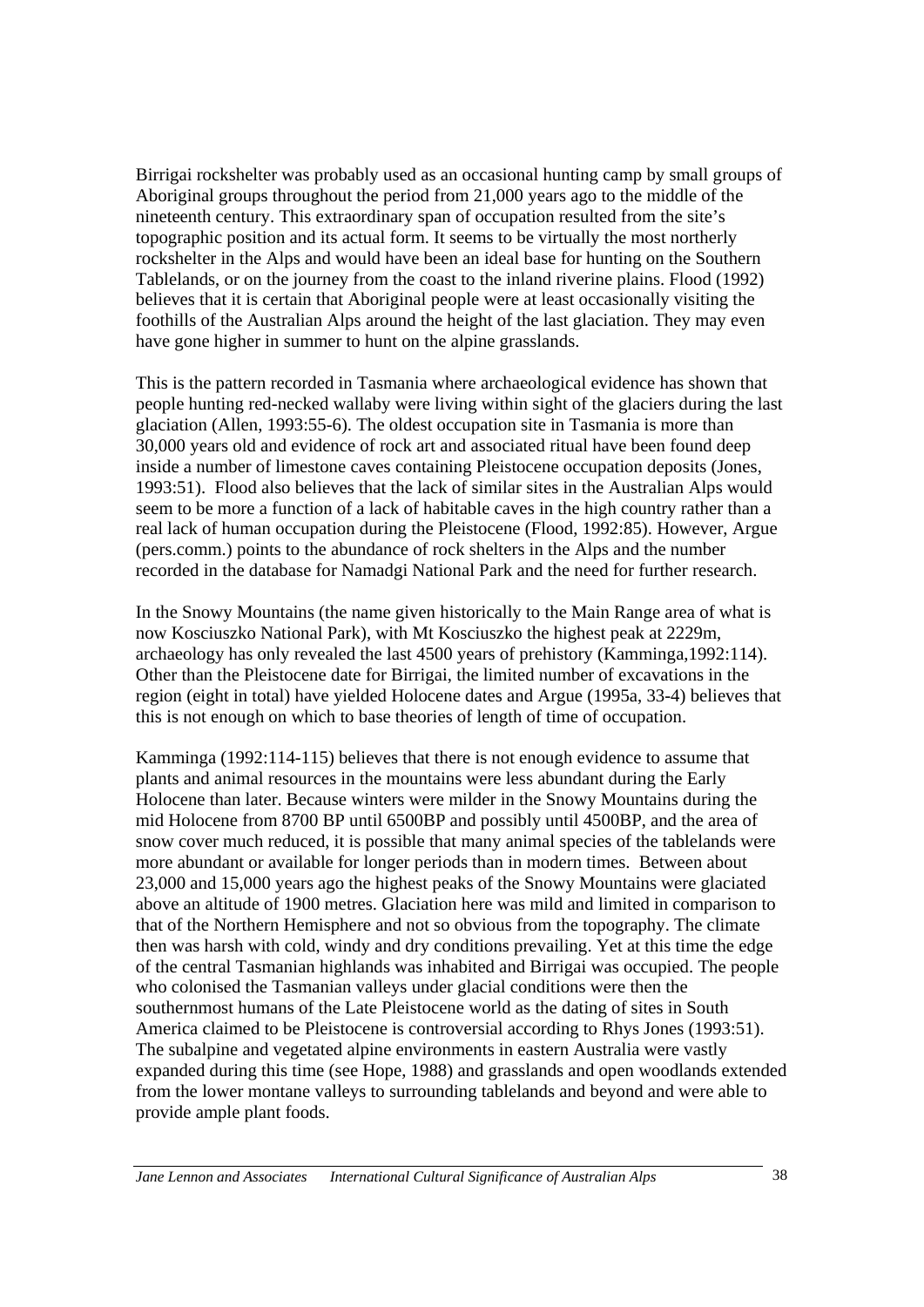altitudes of the Snowy Mountains and that different adaptive strategies and regional technologies developed very early during the human colonisation of Australia. He from the Late Pleistocene and Aboriginal burning from the Late Holocene (4500 BP to and consequently, prehistoric sites are now buried under layers of alluvium and marsh of time depth for Aboriginal occupation. To test this concept there is a need for Kamminga (1992:117) concludes that it is likely that evidence for Late Glacial Maximum era (more than 20, 000 year old) occupation sites will be found in at least the lower assumes that any existing Pleistocene sites in the Snowy Mountains have 'low visibility' and, on present evidence, Pleistocene stone artefact assemblages will not be immediately apparent other than by the absence of elements such as microliths and microblades debitage which are diagnostic of more recent occupation. In addition, because of erosion the present), slope runoff would have led to increased sedimentation along watercourses sediments. As these deposits are currently only subject to moderate erosion there is little likelihood of chance discoveries. However, Argue (pers.comm.) challenges the concept of slope runoff causing increased sedimentation rendering sites invisible because of the lack of knowledge of Aboriginal burning practices and their effects in the area and lack geomorphological studies along watercourses in the area.

 Besides the archaeological record of human occupation in the Australian Alps, there is the pattern of enduring links of hunting and gathering societies to the seasonal use of the alpine areas to be considered. Flood located small stone artefact scatters between occupation when harvesting the millions of Bogong moths available during the summer season, while during the winter occupation was below 600 metres in the river valleys. Subsequently, other artefact scatters have been recorded, such as those on Mt Scabby altitudes of about 1200 and 1500 metres which she interpreted as 'summer camps' for although these have been interpreted as 'quarry' sites.

 The ethnographic record shows that the Ngarigo of the Snowy Mountains exploited more intensively the food resources of the upper montane and alpine zones and that they were joined each year by non-resident Ngarigo speakers from the Monaro district, by coast of Australia while other groups arrived from territory to the south of the Snowy valleys on the northern fringe of the mountains, such as that at the Kalkite ceremonial ground with its circular stone arrangement near the junction of the Snowy River and (Kamminga,1992:105-9). They then moved to the 'tops' for Bogong moth collecting. Ngunawal speakers from the southern tablelands, and Yuin speakers from the south-east Mountains, such as the Minjambuta and Jaitmathang in Victoria. Altogether, possibly over a thousand Aborigines gathered together at corroboree grounds in the lower montane Wollondibby Creek and that at the foot of Mt Crackenback in the Thredbo Valley

 driving forces for the seasonal movement of Aborigines to the Snowy Mountains and that the importance of the moths was more ideological than dietary, and associated with all-Arguments have been advanced that social and political factors were more important male ceremonies. Undoubtedly the moths were an important food when they were harvested in great numbers but a wide range of other plant and animal foods were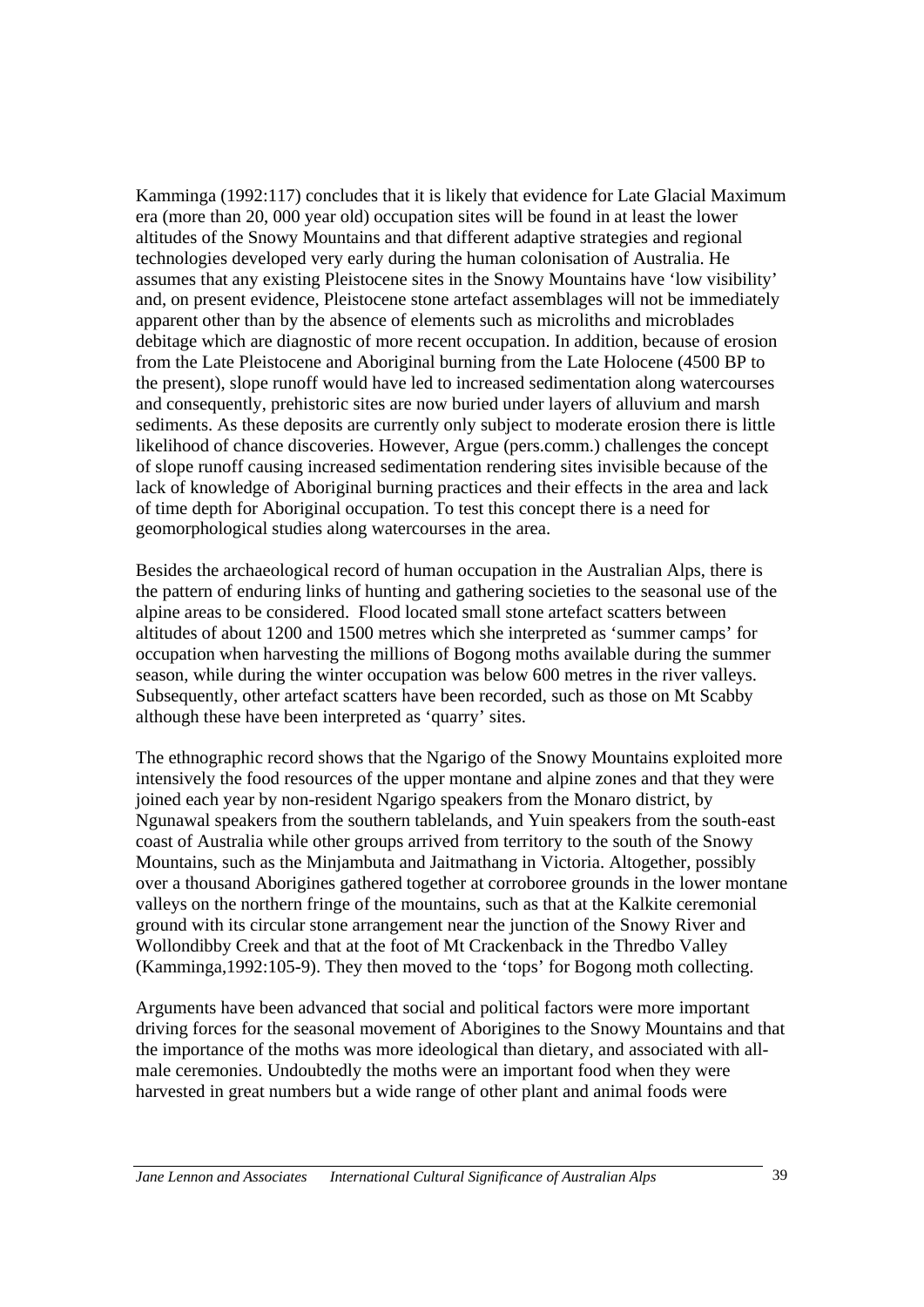available year round during the Holocene Warm Maximum to 4500 BP as Argue's research has demonstrated (Argue, 1995a).

 Holocene period beyond 4500BP (Kamminga, 1992: 111,114-5). It has also been suggested that the Aborigines who visited that high country in summer for Bogong moth Aborigines were often observed in possum skin clothing when in the mountains, they may have had a basic diet of possum with the Bogong moth feasts as a more ceremonial activity. While this will remain a debated point for some time to come, the fact remains that Aboriginal occupation of the Australian high country including Tasmania is most by any Aboriginal peoples (Good, 1992:135). This would confirm the significance of the Australian alpine areas having outstanding universal value with a continuous pattern of human seasonal use. Other ethnographically recorded ceremonial sites, like that at foot The annual Bogong moth migration to the Alps may have an antiquity that spans the feasts were not so much moth hunters but possum hunters. Feary suggests that as the likely the oldest highland occupation of any extreme climate mountain lands in the world of Mt Jagungal in Kosciuszko National Park require further investigation to establish the time span of this summer seasonal migration/visitation from valley bottoms to mountain tops.

 Sahulland (that is the name given to the entire Pleistocene continent of Sahul, constituted abundant evidence to show that from about 30,000 to 10,000 years ago hunter-gatherers 1300m to 2000m and altering the landscape in small areas as early as about 30, 000 years ago. These are not the major forest clearances of the later Holocene, when pollen and a local change from tree to grass pollen accompanied by a sudden increase in charcoal sub-alpine zone as the increased temperatures allowed forest growth to occur at higher altitudes. Evidence from Nombe suggests that at the end of the Pleistocene people were actively hunting a wide range of smaller forest species in much larger numbers than Mountain (1991) has reviewed the impact of pre-agricultural hunter-gatherers in Northern by present-day Australia, with Tasmania and the island of New Guinea, as well as surrounding land areas now drowned by the Holocene rise in sea level). There is were active well away from the coast in the tropical montane regions at altitudes from sediment records clearly show progressive changes from forest trees to grass over a defined area that is irreversible, but individual events in which the pollen diagrams reveal indicating local firing followed by forest regrowth. Environmental change after the glacial maximum of about 18,000 years ago indicates the rapid demise of much of the during the previous 16,000 years. This response to climate change may well have parallels in the Australian Alps and further site specific investigations may reveal such links.

• New sub-theme: Continuity of a seasonal land use pattern

 pattern of enduring links of hunting and gathering societies to the seasonal use of the The current archaeological record of human occupation in the Australian Alps reveals a alpine areas from 21,000 years ago until the middle of the nineteenth century. Then this seasonal migration was taken over by cattlemen moving their herds up to the 'high country' for summer grazing, by scientists undertaking regular summer surveys of the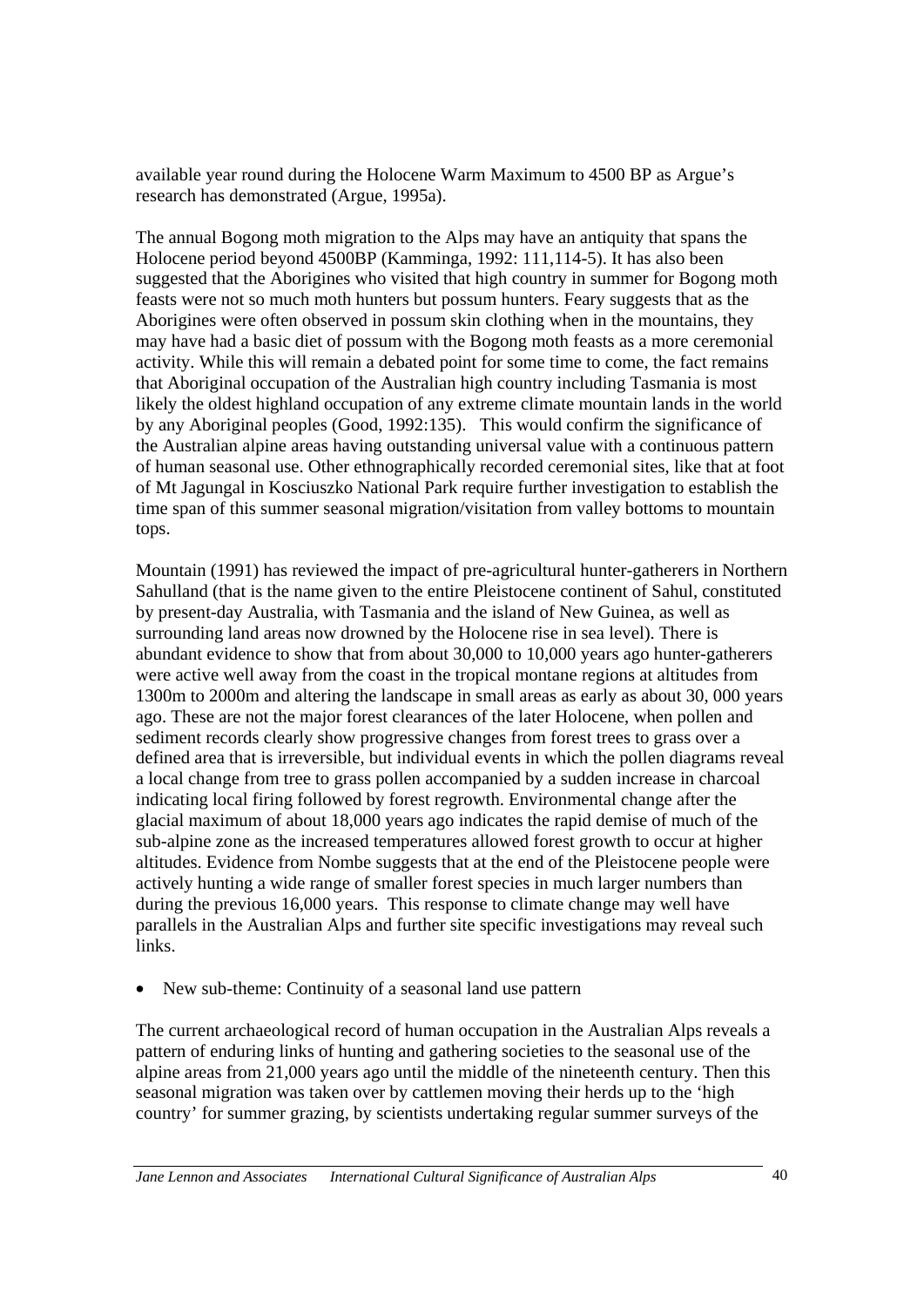impact of grazing and fire on the alpine environment, by motorists and bushwalkers enjoying the summer hued scenery of alpine landscapes.

 undertaking quite different activities, in the pursuit of quite different ends. An example is the subsequent use of Aboriginal pathways by explorers, stockmen, scientists, skiers, motorists and bush walkers. The Alpine Way in Kosciusko and the Ingeegoodbee Track in East Gippsland are examples. The latter had been used by the Ngarigo moving between the Gelantipy district and the Monaro tableland and was later used by McKillop, Macfarlane and Livingstone when they moved stock into the Omeo district in the 1830s northern slopes of the Great Dividing Ranges occurred, 'as far as I know [using] two or Mulvaney, 1992:11). Feary has described the large open sites along ridge lines, such as Monaro plains has revealed the presence of sites associated with a chain of ephemeral and Tableland Aborigines, people congregated at places where a particular set of resources was abundant and at other times moved into the forests or high country (Feary, This cultural continuity is also expressed in the landscape by the same features – pathways or corridors - being used by successive occupants over centuries, often (Grinbergs, 1993:26). A.W. Howitt observed in 1876 that Aboriginal access to the three trails…two of which still form lines of communication for the whites' (quoted in that at the saddle on the northern end of Nursery Swamp, A.C.T., which may be stop-over places en route to the Snowy Mountains, while Walkington's research on the treeless lakes on basalt bedrock and associated artefacts used for hunting migratory birds and processing waterplants. Feary believes that in the seasonal round of activities by highland 1988:187-9). Thus a cycle of seasonal movement was established. Further research into Aboriginal occupation of the Alps will assist in describing the patterns and intensity of seasonal and altitudinal movements.

# **2. Theme: Artistic expression**

• Sub-theme Rock art

 Australia has Aboriginal art sites that represent a unique artistic achievement, as well as providing an outstanding record of human interaction with the environment over tens of thousands of years*.* 

 There is no rock art currently recorded in the Australian Alps above the snowline. recorded in rock shelters in Namadgi National Park – at Yankee Hat, Rendezvous Creek and Nursery Swamp. Kelvin Officer has conducted definitive research into the humans have been depicted in red, white and black paintings (Flood, 1993:309). The rock art is not distinctive to alpine areas or of particular motifs and can be regarded as typical of the South Eastern Australian rock art province. However, colourful and fairly well preserved Aboriginal rock paintings have been distribution and condition of rock art in Namadgi National Park. Birds, animals and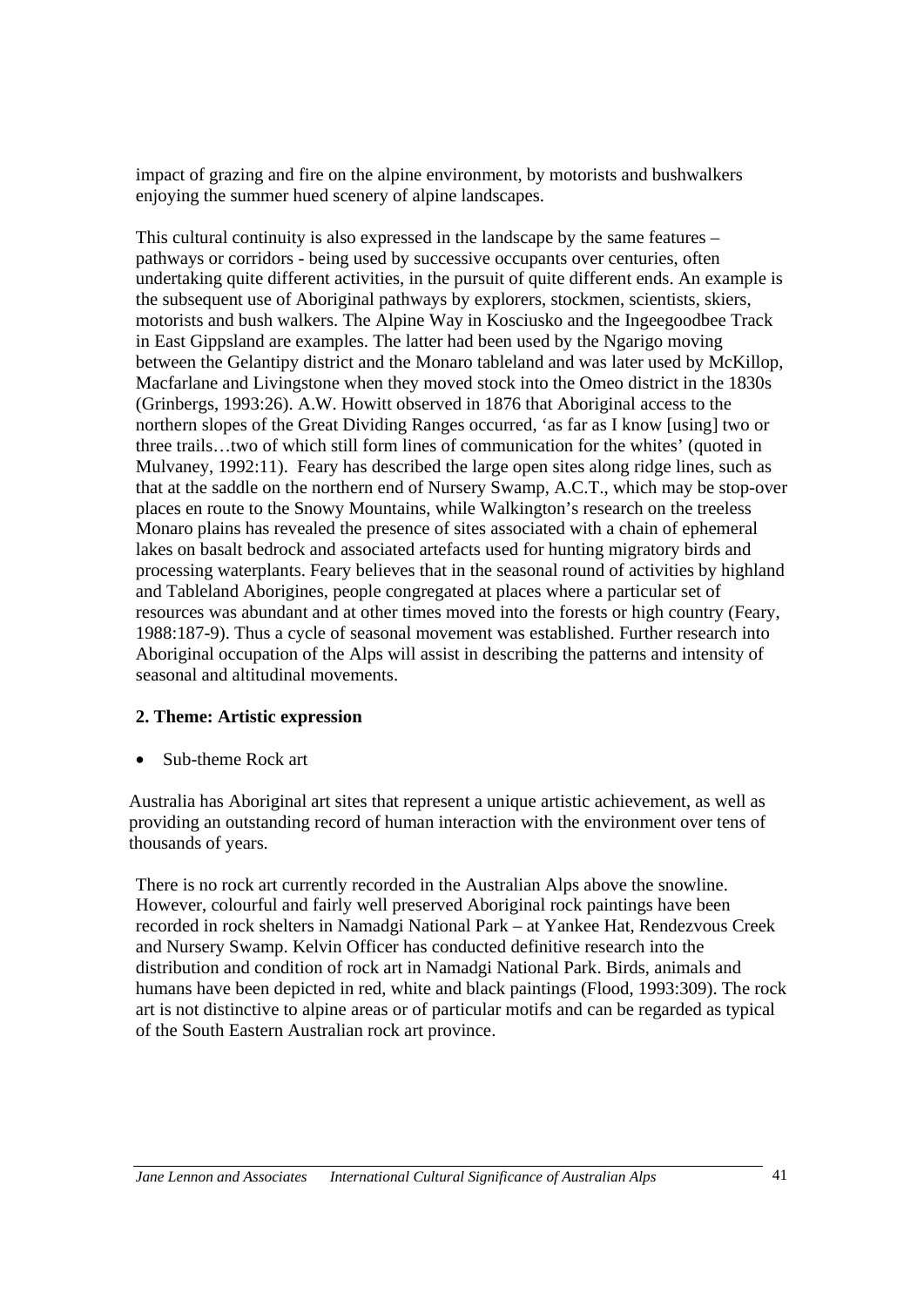# **3. Theme: Religious expression**

• Sub-theme: Dreaming sites

Australia provides an outstanding example of where the religious system of hunting-andgathering societies is embodied in the landscape.

 Bogong moths may be cited as a religious expression because of its associated rituals and corroborees. The ethnohistoric sources record two actual routes –via the Snowy River Valley and via the Thredbo Valley. There may be others in the Victorian and northern sides of the Alps. There may have been dreaming tracks associated with the annual migration to the alpine country. However, the anthropological research into this alpine region has been very limited. Further oral history research is required to examine all The enduring links provided by the annual migration to the alpine country to harvest known and available oral stories.

# **4. Theme: European expansion of the eighteenth and nineteenth centuries**

• Sub-theme: Forced migration – a major way in which the expansion took place

 flocks and herds and all the large station properties of the Monaro were established. John Monaro in 1837. Dr Andrew Gibson had taken up Kiandra by 1830 and his friend, having 50,000 sheep and 2000 cattle on summer drought refuge pasturage in the Mt Jagungal area (Good, 1992:142). In 1840 Europeans climbed into the highest Alps Kosciuszko and named it on 12 March 1840 (Lennon, 1992:144-6). Publicity following Strzelecki's explorations into Gippsland from the Alps led to pastoral occupation of the nominally occupied by pastoralists. Within the parks very few original squatting stations Currango in 1850 and it is the largest and most intact example of pastoral settlement above the snowline in Australia with 25 remaining buildings and ruins spanning 150 By 1830 European settlers were arriving in the vicinity of the Alps to depasture their Lambie was appointed the first Commissioner of Crown Lands for the region centred on Terence Murray took up Coolamine in 1838. In 1845 William Bradley alone reported attracted by the mountains themselves. Count Strzelecki climbed to the top of Mt Gippsland high country. By the early 1850s most of the Australian Alps had been survive. Coolamine was taken up in 1838 and the current homestead built in 1892; years of European occupance (NSW National Parks and Wildlife Service, 1993:6); and Orroral run was taken up in 1836 and the homestead built in the 1860s (Higgins, 1992:166-7).

 Convicts from Britain were forced to migrate to Australia and in New South Wales were assigned servants working for squatters in the alpine region, especially in the 1830s the foundation work force for the expansion of settlement. Convicts also had a role as expansion from Yass into the Monaro and it could be claimed that they were the compulsory work force for the initial settlers. This use of convicts in alpine squatting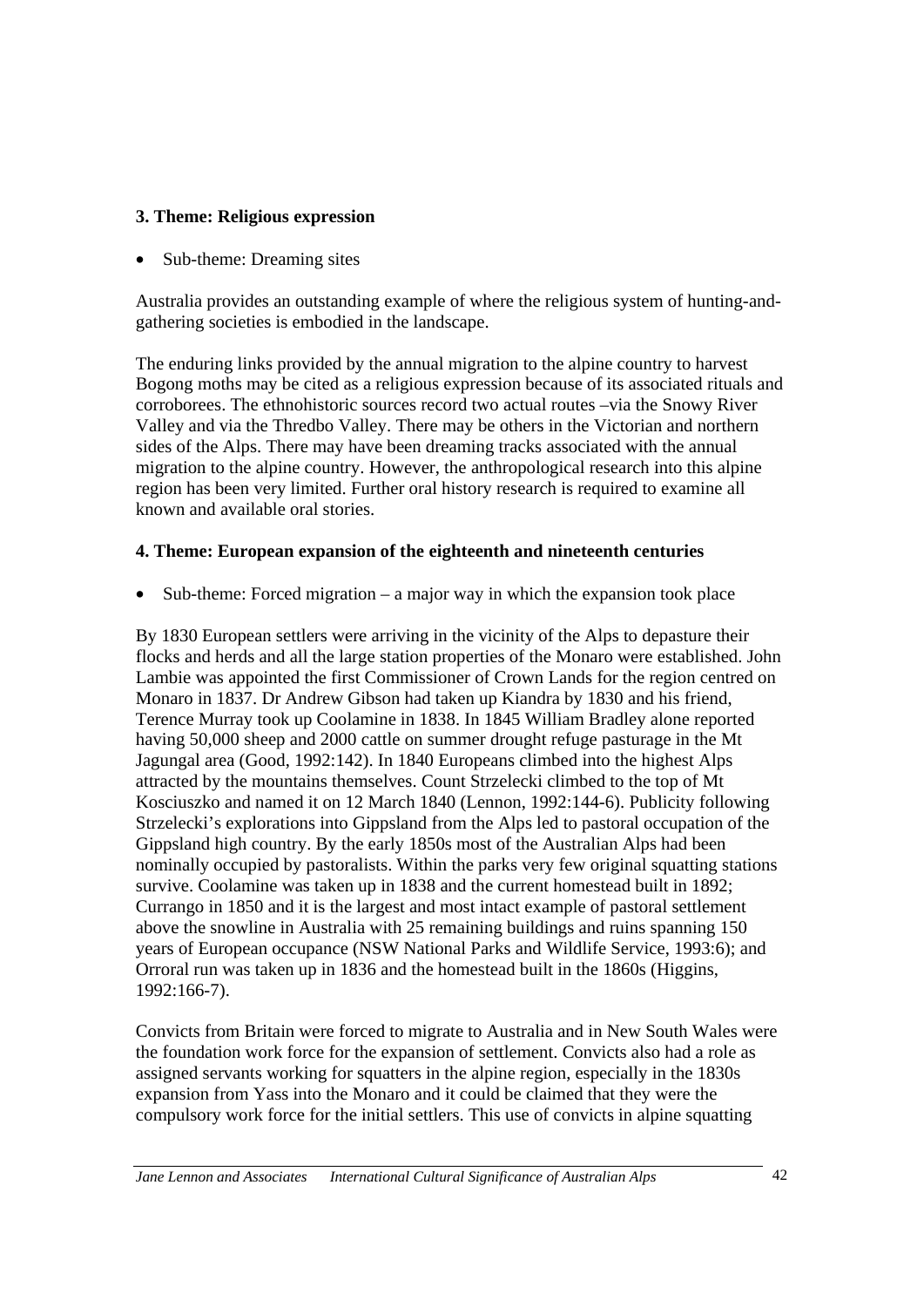more specific information on assigned convict labour. runs would satisfy this sub-theme. W.K.Hancock's *Discovering Monaro, A Study of Man's Impact on his Environment* (1972) outlines the spread of squatting stations into the high country and describes the use of convict labour. Other local histories would have

• Sub-theme: Land barriers as historical themes

 barrier of the type described in the Australian methodology for World Heritage themes. The Alps were not barriers in the same way that the Blue Mountains prevented settlement That the Australian Alps were crossed seasonally by Aboriginal groups travelling to Bogong moth feasts and associated ceremonies probably negates its status as a land expansion.

 Topography undoubtedly influenced the way in which people moved through and lived within the Australian Alps. Squatters driving their herds and flocks moved around the Alps with routes to the north along today's Hume Highway, along the coastal plain from southern New South Wales and along the river valleys flowing south from the Alps ( Lennon, 1992). They also moved through the Alps along Aboriginal pathways and crossed into Gippsland from the Monaro on these pathways (Grinbergs, 1993). Aboriginal people used ridge lines as routes of movement through heavily dissected country (Hall, 1992) as did the pastoralists and loggers who followed. Terrain has played a major role in shaping the way people interacted with the alpine environment.

Sub-theme: Integration of a continent into global economy.

 The Australian gold rushes are an outstanding example of the global migrations associated with the nineteenth century gold rushes which led to Australia being the world's largest gold producer by the end of the century.

 its would be necessary for regional aspects of the gold rushes in Australia to be included as part of this assessment, but internationally it would be compared with the Yukon and Siberia. However, Australian alpine gold mining was earlier in its origins with alluvial mining dating from the 1860s followed by quartz reefing, hydraulic sluicing and company mining (Supple, 1992:247). It may have influenced later alpine mining practice The Panel discussing Australian methodology for World Heritage themes considered that in any best global expression of the sub-theme. Alpine gold mining would be considered elsewhere in the world as well as being influenced by especially American practices.

 history with over 15,000 prospectors and miners on the field within six months of the period from 1861 and all mining had ceased by 1906 after some 180,000 ounces of Kiandra experienced one of the most hectic and short lived gold rushes in Australian discovery of payable gold. It constituted a massive human response of endurance and adaptability because at this altitude in Australia, such an enterprise was unique (Mulvaney, 1992:15). However, this alluvial mining period was followed by a sluicing recorded gold had been extracted leaving behind a rich and colourful history of human endeavour (Good, 1992:148-150).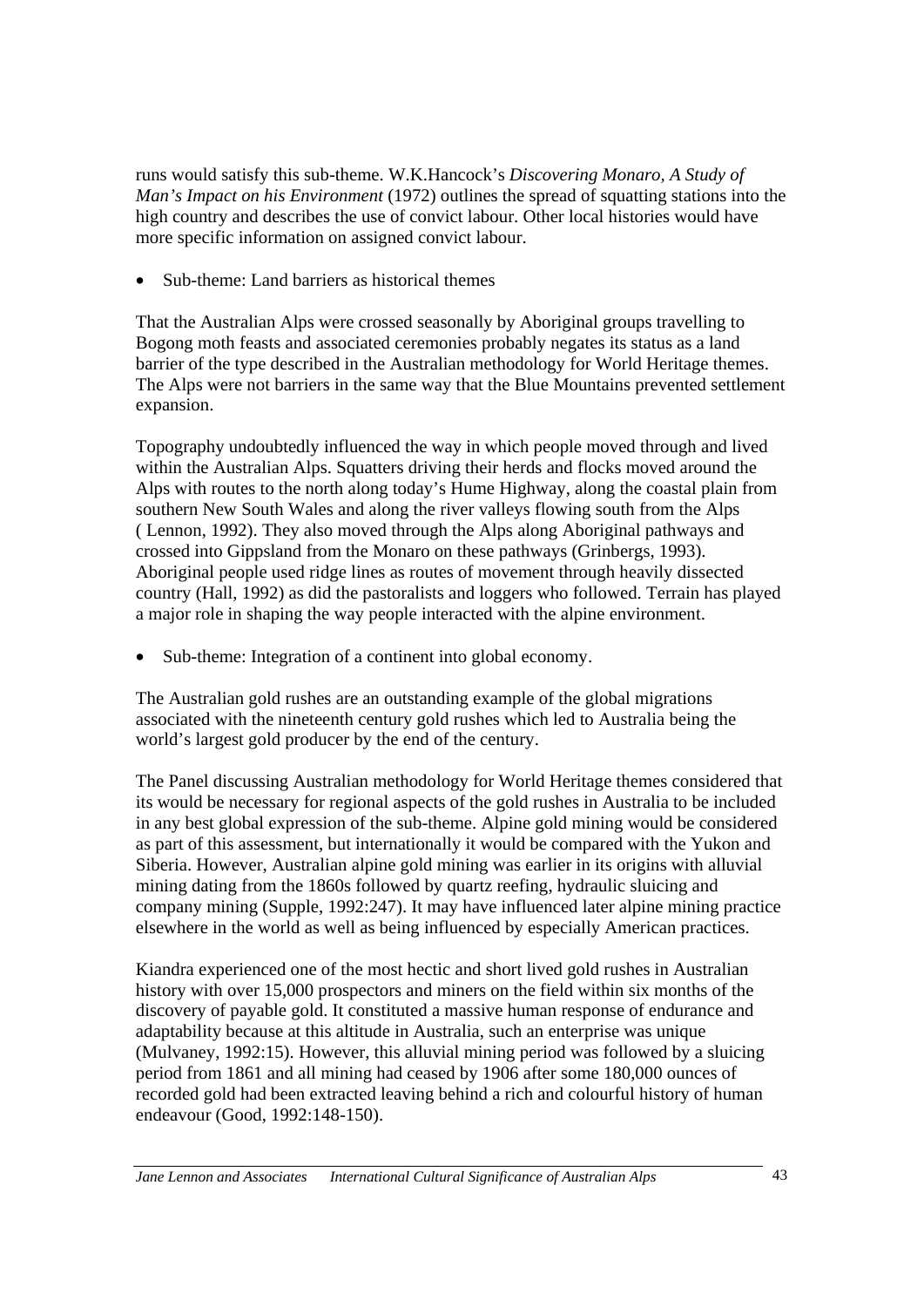twisting and remote rivers in deeply incised valleys, such as the 'ghost towns' along the the latter decades of the century and these areas have the most visible physical evidence Some of the Victorian alpine goldfields illustrate patterns of isolated settlements along Crooked River or the failed Dart River –Zulu Creek field. Mt Wills and Glen Wills were the most successful Victorian alpine goldfields due to capital intensive quartz reefing in of mining remaining.

 the height of the snow lease-alpine grazing era, there were hundreds of thousands of This would probably represent a level of production that would not have been sustained As well as mining being a force which led to the integration of the continent into the global economy, the pastoral industry also contributed to this integration. Australian wool fed the cloth manufacturing mills of central England in the nineteenth century. At sheep and tens of thousands of cattle fattened on high country pastures (King, 1959:129). in any other part of the continent at that time (1880s-1920s). It also contributes to the cultural inheritance imbedded in the Australian psyche of the nation ' riding on the sheep's back'.

• New sub-theme: Transhumance.

 "Transhumance" is a European term relating to seasonal movement of herds and flocks to because there were few tracts of mountain or high plateau pastures sufficiently large to be from 1889 there was a government controlled system of transhumance in operation via the tendering of snow leases in NSW and King has described its history of operation and the major and minor lines of passage -with the western end of the Snowy Mountains available. Pasture differences also accounted for the pattern of distribution of sheep or stock, such as travelling stock, water and camping reserves, also highlight the heritage of last century in the late Spring on their way to the high country (Williams, 1962) and they European shepherds, especially the Scots, migrated to Australia, some as convicts, and were familiar with the harsh alpine climate and seasonal movement of animals. harvest the summer resources of the alpine meadows below the rocky peaks. King has described the small role that transhumance has played in relief grazing in Australia of value compared to the practice in the USA or Europe (King, 1959: 129). However, Highway from Tumut being the major route. Within Kosciuszko National Park, there was a complex pattern of stock movements due to the fact that herds move along the tracks which offer easiest access to their grazing blocks, and along which feed and water may be cattle in certain localities (King, 1959:135). Special reserves for the needs of itinerant transhumance in the region. Large mobs of sheep regularly passed through the Riverina had a major impact on the structure and composition of plant species on the western stock routes which can still be seen today (Dr Jim Noble, CSIRO Wildlife and Ecology, pers.comm.).

 research, Dodson et al (1994) have investigated 1000 years of environmental change and human impact in the alpine zone at Club Lake in Kosciuszko National Park. Fire The role of fire in encouraging transhumance is a significant issue for consideration in assessing the extent and intensity of environmental change. Through paleoenvironmental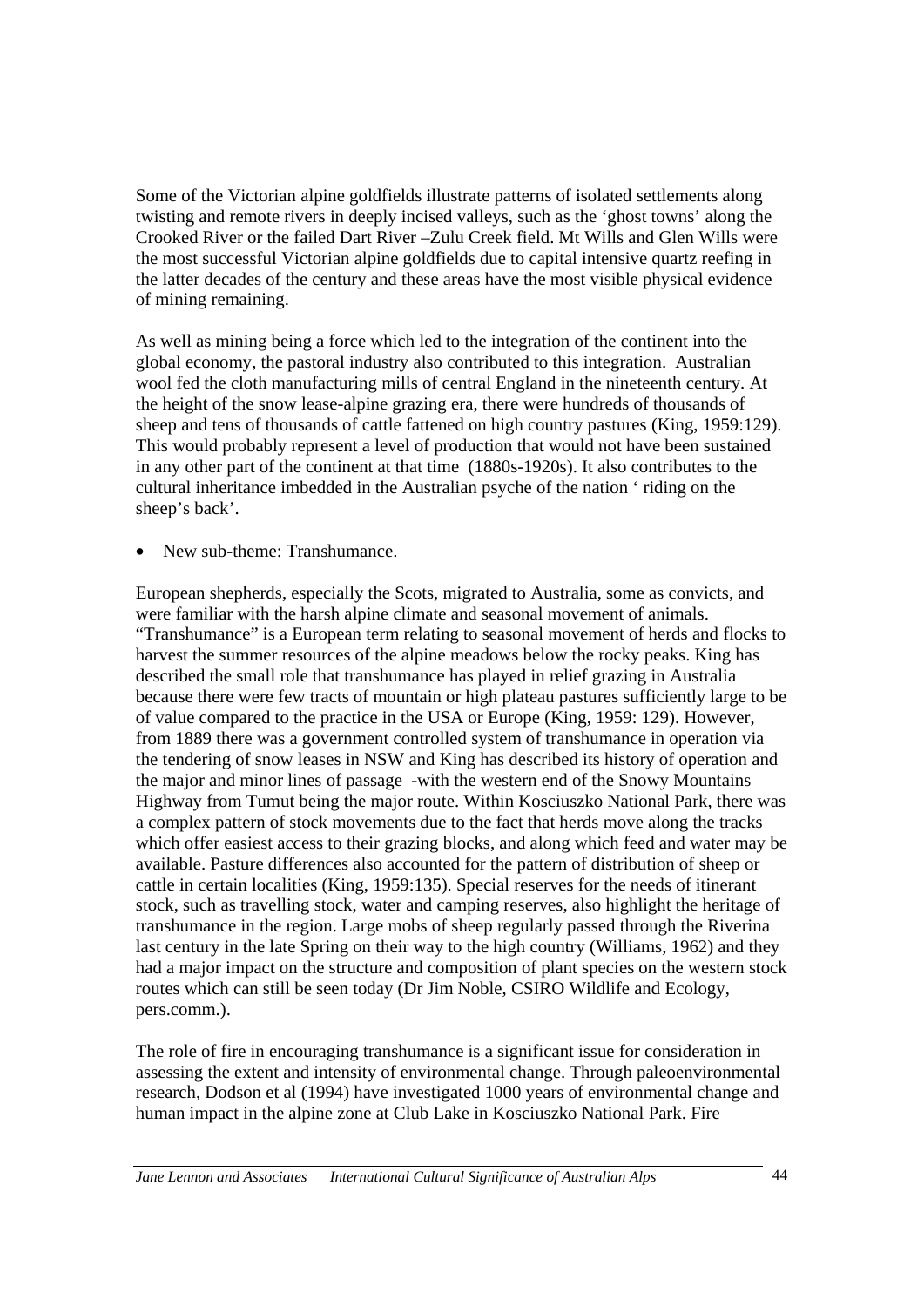period of fires occurred around 1870-85. Fire had an impact on erosion but not on despite the cessation of summer grazing over 30 years ago. It is apparent that the area is managing the seasonal inflow of summer visitors to the high country. frequency has not significantly altered in the last 900 years, although the most intense vegetation change. The impact of land uses after European arrival initiated a change in the erosion and fire regime and brought in new grazing animals and exotic plant species. These triggered temporal changes in eutrophication and the nature of erosion, and significant vegetation changes. There was a reduction in the stability and persistence of species representation, especially in herbfield vegetation, and little recovery is evident very sensitive to disturbance by human impact and large fires. This has implications for

 The practice of transhumance in Australia does not have the long cultural continuity as Alps. In the past 30 years the seasonal movement of stock to the high country has been expressed in Aboriginal response seasonally to using the resources of the Australian replaced by seasonal movements of recreationists.

• New sub-theme: Utilizing alpine resources- spoiling, restoring and improving

 expression in the Australian alpine region from the middle of the nineteenth century. Skiing was first undertaken at Kiandra in the 1860s and what was arguably the world's first ski club was established in 1881 by Charles Kerry, an outstanding professional photographer who has recorded much alpine history (Good, 1992:151). Mining, forestry, water harvesting and winter sports have all had a distinctive regional

 Alps are of national significance in that they produce the highest rates of runoff per unit but the scale and impact of the operations supplying regulated water half way across the continent is of universal significance. In an unprecedented industrial and technological refugees (Displaced Persons), or assisted European migrants. This population inflow may well be judged as another critical benchmark in Australian history comparable with the massive influx of gold seekers in the 1850s when 500, 000 people migrated to Victoria experienced Australia in these mountains, and it represented a massive input of non-In Australia, the driest of all continents, rivers have the lowest annual discharge volume per unit area in the world and the low volume and high variability of runoff of Australian rivers has been a problem since European occupation of the continent and has necessitated the manipulation of water resources (Lawrence, 1992:295) The Australian area compared to other parts of the continent and provide most of the water for agricultural purposes in south-eastern Australia. The massive water storages and hydroelectric schemes in the Snowy Mountains and the Victorian Kiewa scheme constructed after World War 2 were influenced by European and American models already in place effort on this continent, 145 kilometres of tunnels were driven, 16 dams and seven power stations were constructed, with two deep underground. The engineering achievement is of national heritage significance. But the project employed some 100,000 people between 1949 and 1974, drawn from about 70 nationalities. Mostly they were European wartime alone in the decade between 1851 and 1861. This post war influx further developed our current multicultural society because the parents of many Australians today first Anglo-Celtic peoples into the alpine area (Mulvaney, 1992:15).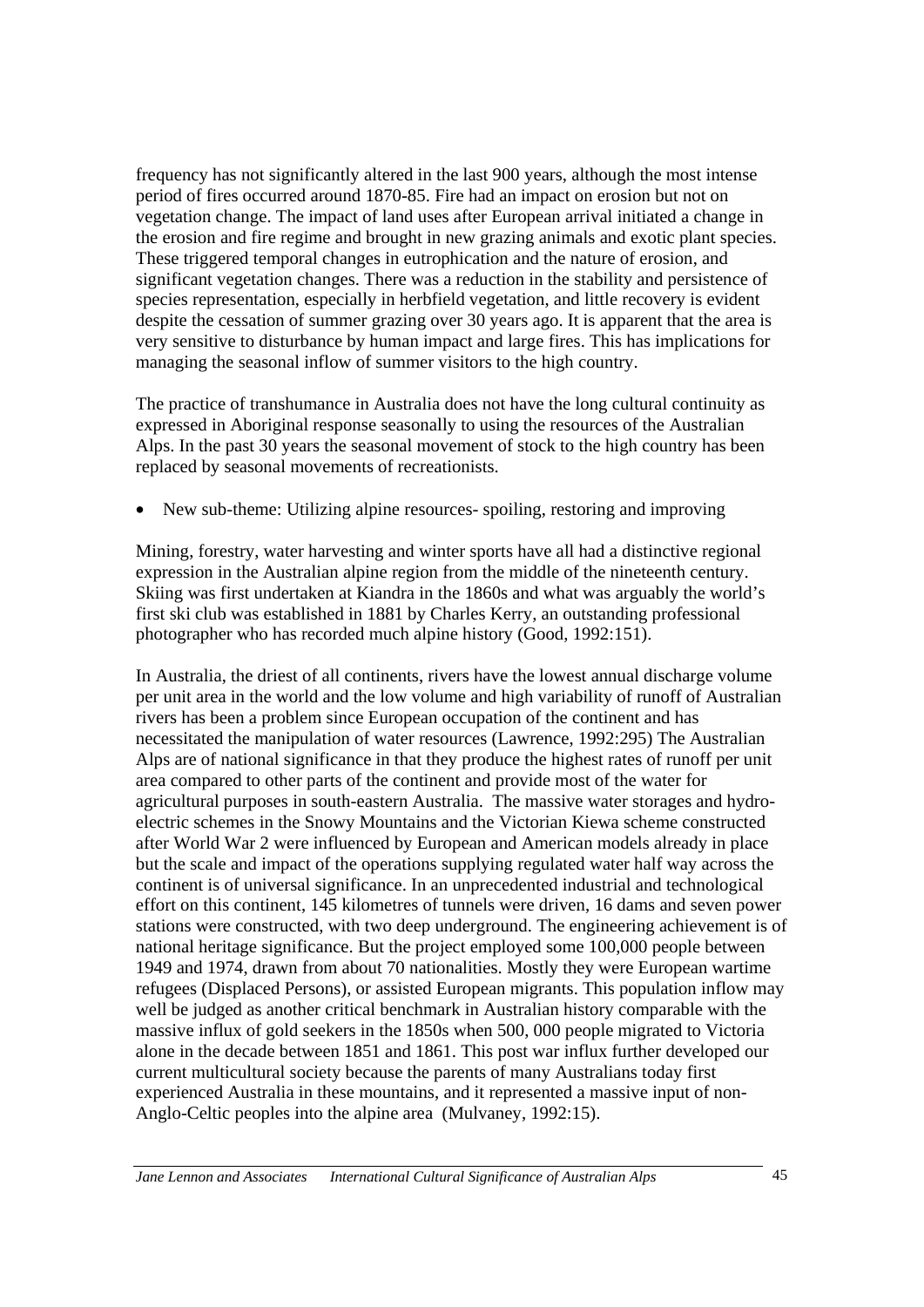reservoirs but soil conservation works on a major scale were carried out to prevent siltation and improve water flow. Although it has been stated that only two percent of the Kiewa Schemes and the development of ski villages within the alpine parks have provided social, economic and recreational benefits to the community but not without major ecological impacts, although these impacts are now masked by effluent discharges winter visitation and while more dispersed and passive in type, it is also making impacts Creating reservoirs caused massive impacts on the earth surfaces surrounding the Kosciusko National Park is occupied by engineering works, this understates the real effect, especially visual impact (Gare, 1992: 211). The construction of the Snowy and from the villages and run-off from car parks and roads. Summer visitation now exceeds on the fragile environment (Good, 1992:153).

• New sub-theme: Scientific research in alpine areas

 (1994) have noted in *Science in High Places, The Cultural Significance of Scientific Sites*  Alpine science can be considered as cultural heritage even though the historians of Australia have frequently neglected science in their narratives. As Griffith and Robin *in the Australian Alps,* their report to the Alps Liaison Committee:

 *individuals. Since 1940, much science in the alps has been experimental, problem- oriented and sustained over repeated visits. It has often been institutional in derivation… Before 1940, most science in the alps was incidental, unrepeated and descriptive. It was the science of exploration, a traveller's and discoverer's science, done mostly by* 

 international interest as were the geological studies of Edgeworth David and the meteorological studies of Clement Wragge. This century the ecological studies of the Australian Alps are of international significance and scientific work has been driven by The nineteenth century botanical investigations of Von Mueller and Maiden were of concerns about conservation: vegetation and soil conservation, conservation of water quality and quantity, and recently, concerns about the conservation of wilderness. Science has aided conservation to repair the damage done to fragile alpine ecosystems by cattle and sheep grazing over the last century, and to conserve the vegetation cover of the vast water catchments.

 world – they are 'soil mountains' in contrast to the rock of Switzerland and New Zealand shaped the way the soil conservation agencies of Victoria and New South Wales undertook their work. Costin's work on the Snowy catchment and the Fawcett studies on the Hume and Kiewa catchments also became benchmarks of Australian alpine ecology undertaken in 1959 in the Mt Carruthers to Mt Kosciusko area and have proved The Australian Alps are significantly different from other alpine areas throughout the and the peat and oceanic mountains of Europe. Unlike rocky mountains they have complex and interesting vegetation patterns. The tree lines and ecotones between different ecosystems are of particular scientific interest. Vegetation analysis studies (Griffiths and Robin, 1994:13). The first attempts at reclamation and revegetation were successful (Good, 1992:145). All geological features on the Main Range associated with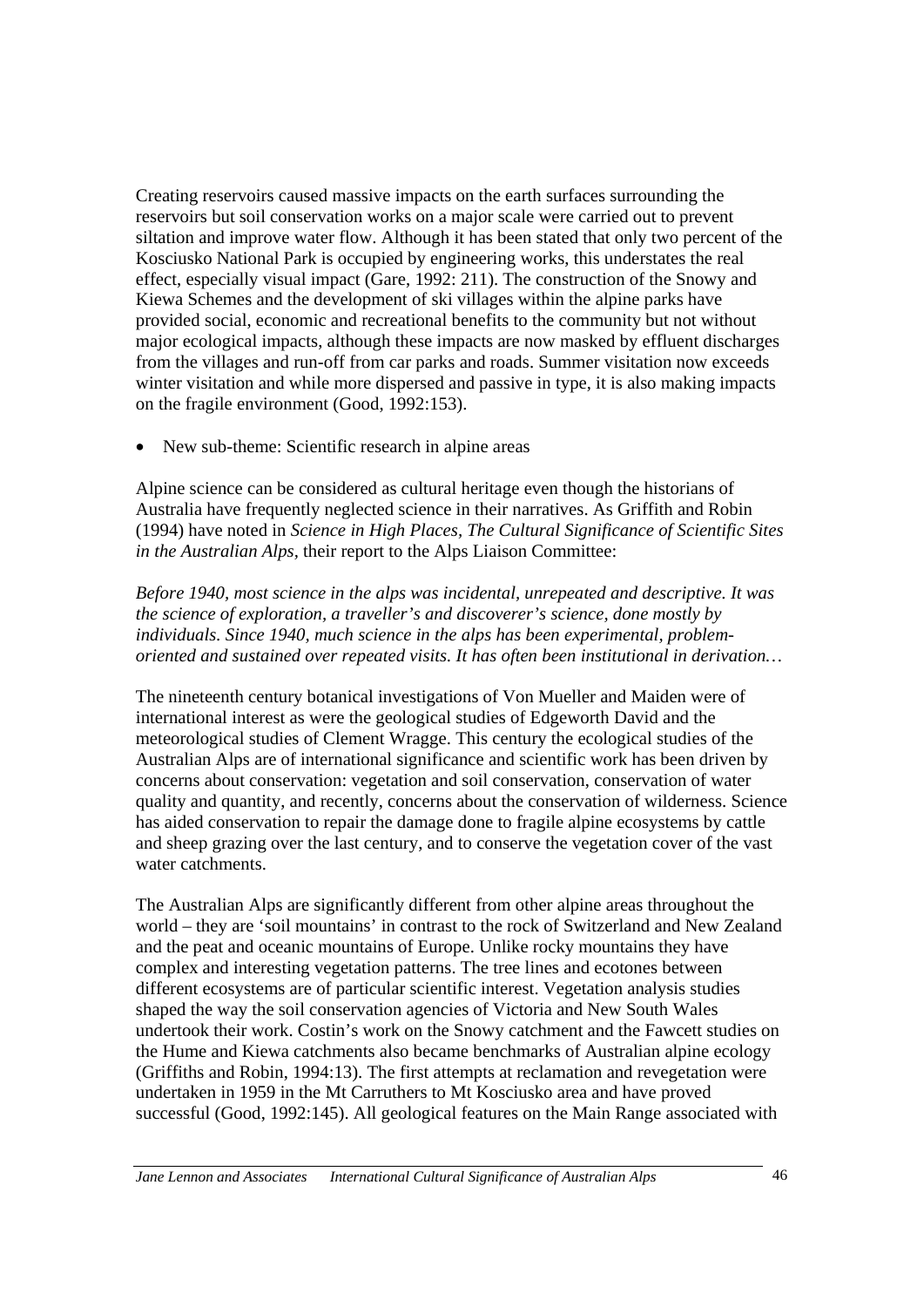the controversial glaciation debate about the extent of glaciation have national significance along with sites associated with the dating of Australian glacial events. also sites of outstanding cultural significance associated with scientific research. Monitoring sites to measure stone movement on Mt Twynam , karst processes at Cooleman Plain and Yarrangobilly Caves, and treeline dynamics in Thredbo Valley are

 Archaeological research in the Alps, notably the pioneering work of Josephine Flood, has the pre-contact vegetation structure and dynamics of this area in relation to the high country (Pulsford, 1993: 85-104). J.C. Banks has argued for more site specific studies also generated investigations into human occupation of the Alps and influenced perceptions of the past. Ecological research such as Ian Pulsford's cypress pine monitoring sites along the lower Snowy River have provided valuable information about into the fire history of the Alps and its effects (Banks, J.C.G., 1989:270-278). Sir Keith Hancock's pioneering history of the Monaro showed the interaction between man and environment and raised questions about the extent of human impact which still require detailed research.

# **Step B: Identify Places in Alpine Areas Where Further Work Is Needed To Determine Whether They Are The Best Global Expressions Of The Themes Of Outstanding Universal Value**

 For already recorded sites within the alpine parks and reserves, a list of exemplar places can be suggested to test the methodology. However, much more research is required into global theme in the context of the Australian Alps. places before a definitive selection can be made to illustrate the best expressions of that

 **For Theme 1**: Traditional human settlement and land use, the following places within the Australian Alps National Parks and their adjacent areas are suggested:

- Birrigai rockshelter, ACT
- Cloggs Cave, Snowy River Valley
- Wollondibby Creek, Kosciuszko NP
- foot of Mt Crackenback in the Thredbo Valley, Kosciuszko NP
- foot of Mt Jagungal in Kosciuszko NP
- Nursery swamp II rock shelter
- Rings Creek, Bogong
	- The Alpine Way, Kosciusko NP
	- Old Monaro Highway from Tumut
	- Track from Adaminaby to Happy Jacks Plain
	- Hannels Spur track from the Geehi River
	- Bon Accord Spur track from Harrietville to Bogong High Plains, Vic.
	- Ingeegoodbee Track, East Gippsland

 However, as has been noted in the preceding section, only limited archaeological investigation has occurred and more systematic investigations of the Southern Highlands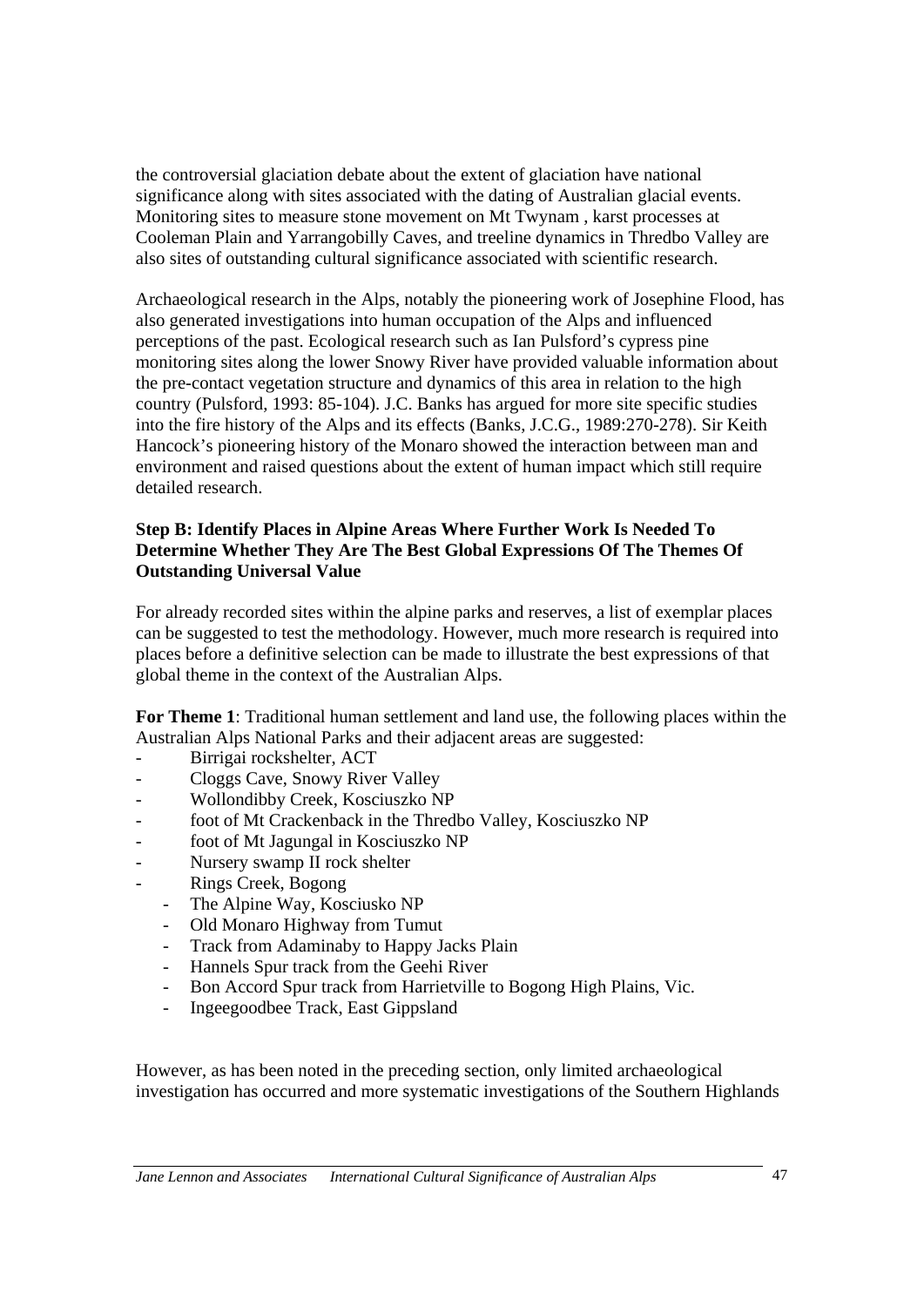region are required before any definitive patterns can be assured for alpine Aboriginal heritage.

# In addition, as Good (1992:134) has noted:

 *(Jindaboine) – 'a valley'; Monaro (Maneroo) – the 'plains'; Yarrangobilly – 'a flowing stream'; Cootapatamba – 'where the eagle drinks'; Wallwah (Woolway) – 'a camp'; and Jillamatong – 'a hill', remind us of the long Aboriginal presence in the region. Ceremonial stone arrangements, ceremonial grounds, campsites, canoe trees, rock art and other examples of Aboriginal culture and history remain, together with the many places named after the moth feasts by both Aborigines and Europeans. The moths have given their names to peaks such as Dicky Cooper Bogong, Rocky Bogong, the Bogong Peaks, and Big Bogong (Mt Jagungal), while place names such as Kiandra (pronounced Gianderra by the Aboriginals) meaning 'sharp stones for knives'; Jindabyne* 

**For Theme 2**: Artistic expression, the following places are suggested:

 - Yankee Hat, Rendezvous Creek and Nursery Swamp rock art sites- Namadgi NP sites in other alpine and sub- regions, such as those at Mt Pilot in North East Victoria, so (as well as all the rock art sites described by Kelvin Officer, there is a need to describe as to describe patterns and select the most outstanding examples.)

**For Theme 3**: Religious expression, the following places are suggested:

 Snowy River Valley and Thredbo Valley-dreaming tracks associated with the Bogong moth 'festival'. However, much more ethnohistorical and oral history research is required to adequately reveal stories, dreaming sites and their place associations.

**For Theme 4**: European expansion of the eighteenth and nineteenth centuries, the following places are suggested:

- Biggin, Nimmo, Kalkite and Woolindibby squatting runs (Hancock, 1972:47)
- Mt Kosciuszko summit the naming process
- Geehi Gap
- Kiandra goldfield, Kosciusko NP
- Mt Wills, Glen Wills, Crooked River, Dart River-Zulu Creek goldfields, Vic

 - Stockmens' huts, yards and drop log fences, the vernacular architecture of alpine pastoralism

- Coolamine and Curango homesteads, Kosciusko NP; Orroral Valley Homestead, Namadgi NP

Mt Buffalo Chalet, Mt Franklin Chalet

- Snowy Mountains Hydro-electricity Scheme – Island Bend, Tumut Ponds, Eucumbene, Cabramurra

 - Kiewa Hydro-electric Scheme – Cope aqueduct, Rocky Valley reservoir, Pretty Valley, McKay Creek Power Station

- Maisie Fawcett's soil conservation exclosure plots of the 1940s at Rocky and Pretty Valleys

- Earliest plots of the Soil Conservation Service of NSW at Long Plain, 1950s
- Soil conservation works on Mt Twynan and Mt Carruthers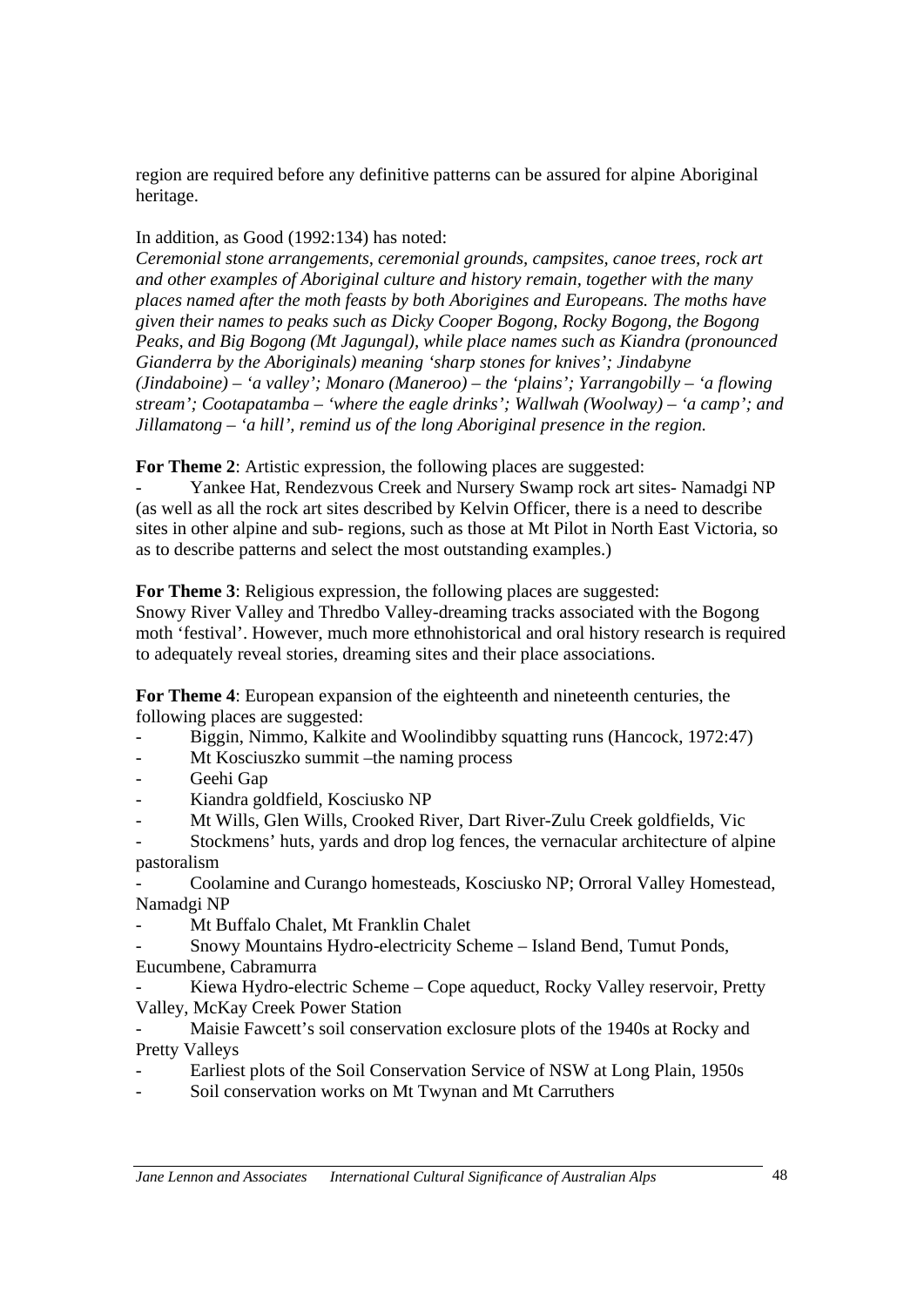- Sites associated with pioneering work of AB Costin – Dainers Gap, Hotel Kosciusko Water Catchment area, Gungarton Peak, Dicky Cooper Creek

- Kiandra plots -work of John Leigh, Dane Wimbush et al.,
- New Species Gully, Middle Creek, Bogong High Plains,

Main Range glacial features (Guthrie Saddle, the David Moraine, Perisher Creek exposure),

- 'Railway Embankment' moraine,
- Costin's Carbon 14 sites.
- Clement Wragge's Weather Observatory, Kosciusko Summit,
- Rock movement monitoring sites on Mt Twynam
- Cooleman Plain Karst Area, Yarragobilly Caves
- Slatyer's treeline monitoring sites in Thredbo Valley,
- Mt Hotham pigmy possum monitoring sites,
- Brindabella Range –Pryor's arboreta, Banks' dendochronology sites
- Lower Snowy –Pulsford's sites
- Eden Benambra Trail
- McMillan's mining track, Dargo –Crooked River, Victoria

# **Step C: Determine, which of those places identified in Step B have integrity and authenticity and identify existing legal protection and management mechanisms.**

 reserves as described in Section 2. They are therefore protected in a statutory sense by legislation that aims to conserve their values. In addition to State –based land management legislation, there is also State –based heritage legislation covering both management plans. However, the level of effective management for heritage places varies considerably between agencies, within agencies and even within individual All of the places suggested in Step B are located within alpine national parks or adjacent indigenous and historic heritage as well as Commonwealth legislation covering the protection of places entered in the Register of the National Estate. All the parks have protected areas. The level of resources and 'on the ground' expertise is also patchy.

 The national parks and reserves in the Australian Alps cross State and Territory borders forming a 1.6 million hectare chain of protected areas across Australia. To assist conservation agencies to manage Australia's high country in compatible and comparable revised and re-signed in 1989 when self-government in the Act and the declaration of the ways, the Ministers responsible for the management of alpine areas in the Australian Capital Territory, New South Wales and Victoria, in conjunction with the Commonwealth Environment Minister, signed a Memorandum of Understanding in relation to the cooperative management of the Australian Alps in 1986. The MOU was Alpine National Park in Victoria led to amendments. These arrangements are very positive methods for ensuring the integrity of the areas.

 However, as Kirkpatrick (1994: 40-5) has shown in relation to protection of the integrity of natural values, there are threats and these apply equally to cultural values in the alpine parks –grazing by domestic stock in Victoria, agency fire policies, tourism impacts such as more accommodation units for resort development, roads, car parks, declining water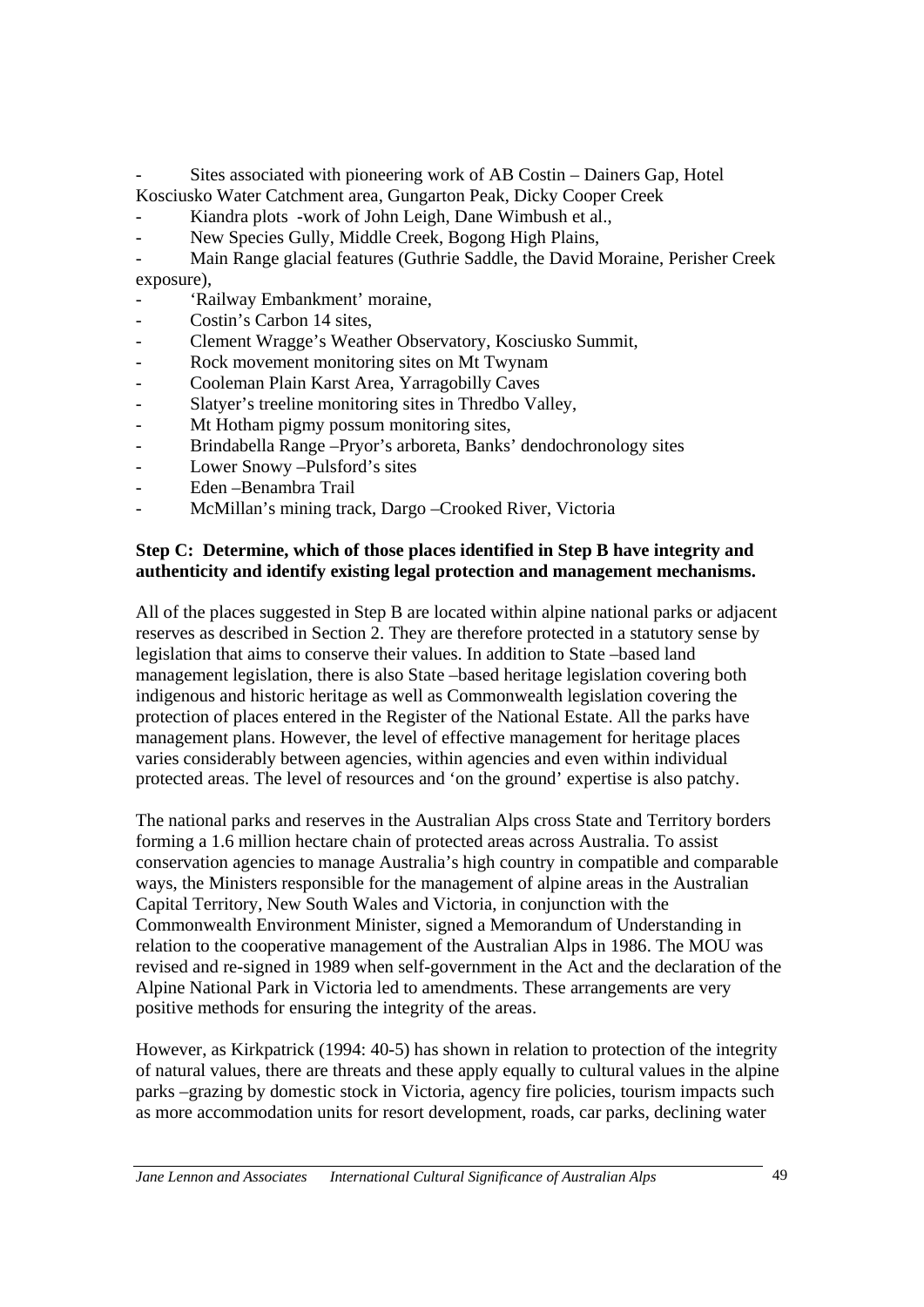specifically to cultural values there are threats from the lack of identification on the ground of Aboriginal sites, such as grass covered bora grounds at Rings Creek in the restoration techniques in stabilising mountain huts could also threaten their integrity. quality, weed invasion, localized trampling from recreational over-use. In relation Bogong Range, which could be threatened by public use (Good, 1992:135). Inappropriate

 For specific places mentioned in Step D a more thorough examination of issues affecting integrity will be required.

# **global context, and identify those essential and/or integral to a theme of outstanding Step D: Evaluate the significant places selected in Step C by consideration of their universal value.**

 universal value compared to those places which are integral or peripheral. This step is to identify those places which are essential to the theme of outstanding

# Traditional human settlement and land use:

 Birrigai rockshelter, ACT, as the oldest occupation site currently recorded, is of outstanding universal value. In conjunction with Cloggs Cave, adjacent to Snowy River National Park, and sites along Wollondibby River, Thredbo River, at the foot of Mt National Park, these sites illustrate evidence of human occupation from 21,000 BP until from the harsh cold of the Late Pleistocene to the milder climate of the Mid Holocene (8000 – 4500 BP) and the more extensive occupation from the Late Holocene. Crackenback, the foot of Mt Jagungal in Kosciuszko National Park and in Namadgi now. They also show the span of human occupation during extremes of climate change

 of enduring links of hunting and gathering societies to the seasonal use of the alpine areas from 21,000 years ago until the middle of the nineteenth century and definitely from 4500 years ago until the present. The seasonal migration of 'moth hunters' was taken over by cattlemen moving their herds up to the 'high country' for summer grazing, by scientists undertaking regular summer surveys of the impact of grazing and fire on the alpine environment, by motorists and bushwalkers enjoying the summer hued scenery of The archaeological record of human occupation in the Australian Alps suggests a pattern alpine landscapes.

 undertaking quite different activities, in the pursuit of quite different ends. An example is motorists and bush walkers. The Alpine Way in Kosciusko and the Ingeegoodbee Track This cultural continuity is also expressed in the landscape by the same features – pathways or corridors - being used by successive occupants over centuries, often the subsequent use of Aboriginal pathways by explorers, stockmen, scientists, skiers, in East Gippsland are examples.

# Artistic expression:

 None of the rock art sites recorded in Namadgi National Park can be regarded as of outstanding universal value in their own right as part of this methodology. They are typical of rock art of the Quaternary period and there are more complex examples in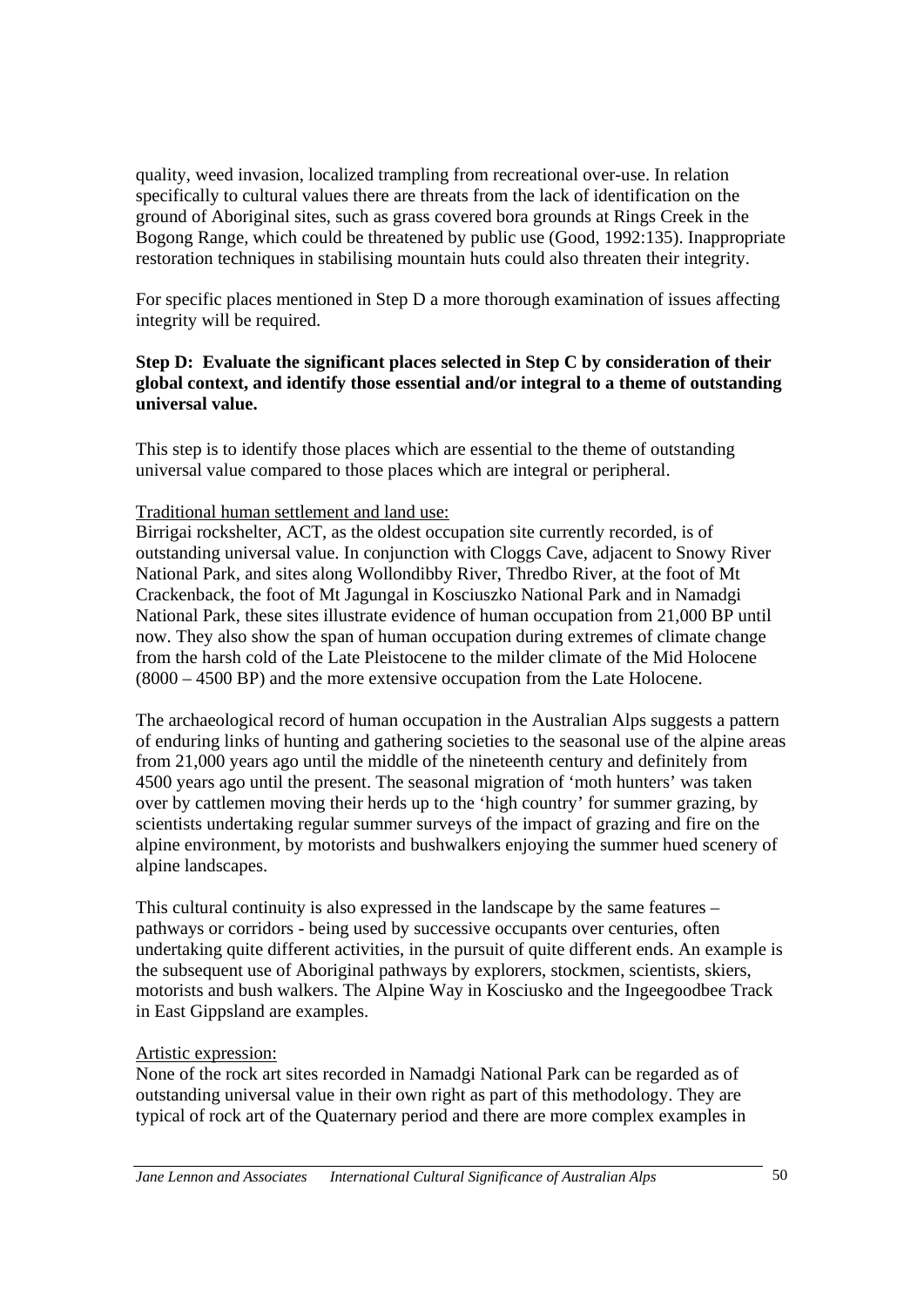Kakadu World Heritage Area and the Laura sites in North Queensland. However, in apply as can be currently seen at Jabiluka in Kakadu World Heritage area.<br>Religious expression: association with occupation sites at Birrigai and nearby, they complement the cultural continuity argument. Significance in relation to Aboriginal places is determined by Aboriginal organisations today and different levels and concepts of significance will

 evidence of structural or artefactual alteration. Sites of religious expression, including Aboriginal people. These sites and tracks can be viewed from an Aboriginal perspective as well as from the viewpoint of scientific documentation. The validity and importance of relationship between people, beliefs and landscapes has been increasingly recognised. Many Aboriginal sites of profound spiritual and religious significance do not display dreaming sites, dreaming tracks and bora grounds, are of profound importance to Aboriginal sites of religious expression, and the way in which these embody a complex

 Bogong moths might be cited as a religious expression because of its associated rituals there would be no 'moth hunters,' and the crucial evidence about moth consumption is not detectable in the archaeological record (Argue, 1995a: 31). The ethnohistoric sources record two actual routes –via the Snowy River Valley and via the Thredbo Valley. Given the warmer climate during the Holocene it may be that seasonality in resource forest would have covered a larger area and migratory moths would have had increased feeding resources. Bogong moth migration to the Australian Alps may therefore have an antiquity that spans the Holocene. This would make the summer seasonal migration of The enduring links provided by the annual migration to the alpine country to harvest and corroborees. However, as Flood has admitted, without the ethnohistoric accounts exploitation was less evident and plant and animal food more abundant. The snow gum outstanding universal value.

 However, Grinbergs (pers.comm.) suggests that closer critical examination of the ethnohistorical accounts is required. How much of the suite of 'moth hunter' information is objective observation and how much is based on nineteenth century values driven curiosity? How much oral testimony from the indigenous community is *bona fide* cultural knowledge and how much is driven by Aboriginal people absorbing 'white science' and converting it to support hypothesised cultural traditions? Cawthorn (pers.comm.) also raised concerns about the accuracy of "knowledge gained from existing Aboriginal descendants." These are methodological questions which should be raised in the context of cultural connections and ceremonial traditions in the Alps.

 Argue (pers.comm.) has raised the issue that religious expression as a global theme could contexts elsewhere, further archaeological research may well reveal links between element such as through dreaming sites and tracks rather than the material cultural be observed in the Alps in forms other than those associated with moth exploitation and summer harvesting gatherings. She suggests that the Mt Scabby stone arrangements could have some religious expression. Given the role of stone arrangements in ceremonial seasonal ritual and moth exploitation at Mt Scabby. Associative cultural landscapes, which are justified by virtue of powerful religious or cultural associations of the natural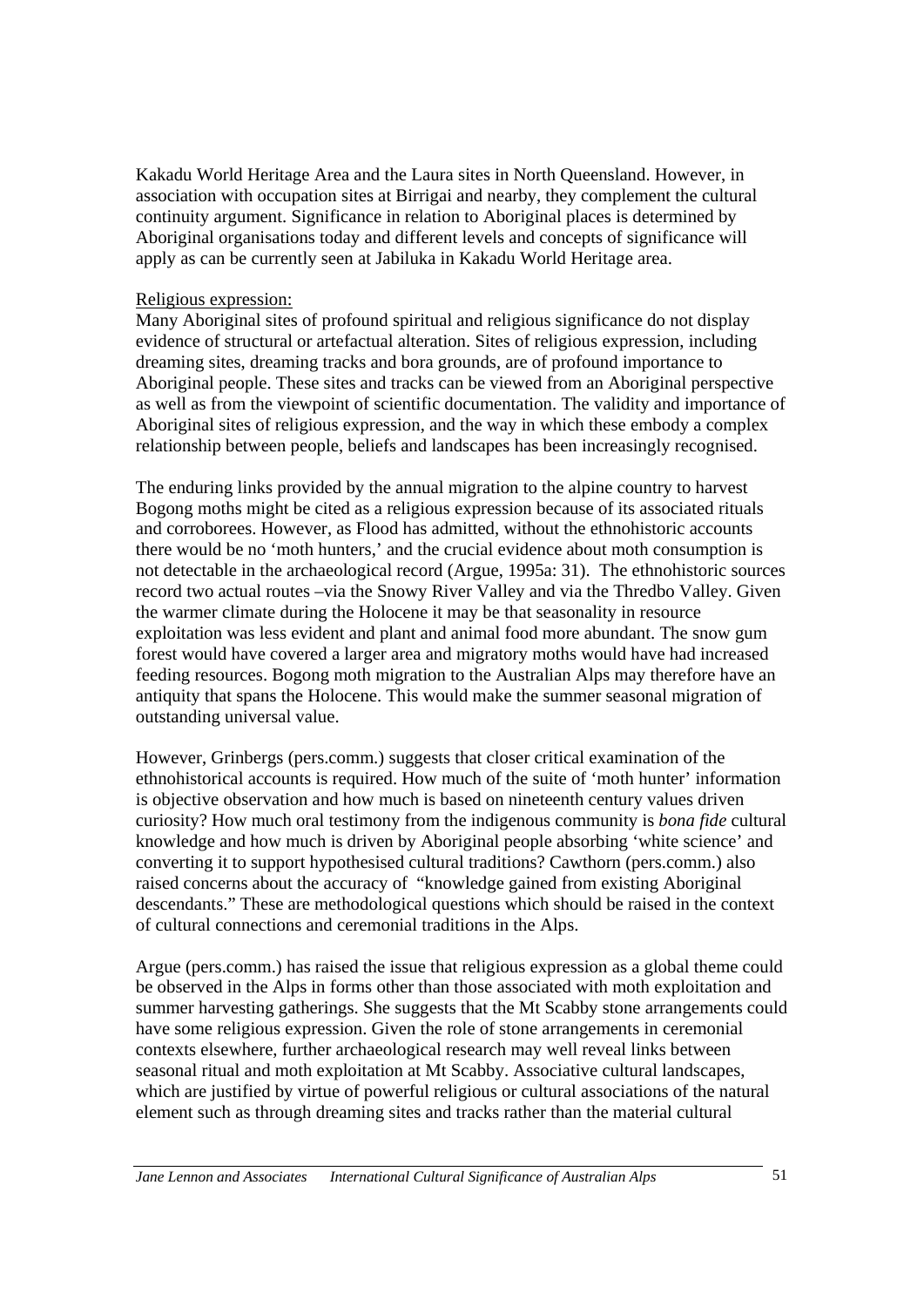evidence, have not been recorded for the Alps unlike the Anangu associations with Uluru or Maori associations with Tongariro.

 expression is related to places or embodied more broadly in the landscape, has been little range of religious expression. Knowledge is presently not available to enable these sub-The nature and types of Aboriginal religious expression, and the way in which this documented, particularly from a heritage point of view and including the views of Aboriginal people. There are likely to be other sub-themes necessary to encompass the full themes to be identified.

# European expansion of the eighteenth and nineteenth centuries:

Sub-theme: Forced migration – a major way in which the expansion took place.

 Convict transportation to Australia is an outstanding example of how European powers alpine area through most of the squatters in the initial pastoral expansion into the region in the 1830s having convict labour –either as assigned servants or as ticket –of –leave Their legacy endures in the pattern of pastoral stations remaining in the alpine areas, but initiated the colonisation of an entire continent. This sub-theme was expressed in the men. Without this almost free labour the squatters would not have been able to establish their stations. Convicts were employed as shepherds, stockmen and general labourers. most of this is nowdays freehold and outside the national park reserves. Whether convict labour was employed on the original 1830s runs which preceded the later pastoral properties requires more research. Within the parks, Currango, Coolamine and Orroral Valley homesteads as successors to the initial pastoral squatting stations would be places of outstanding universal value in relation to this sub-theme.

# Sub-theme: Land barriers as historical themes

 barrier of the type described in the Australian methodology for World Heritage themes. However, topography undoubtedly influenced the way in which people moved through and lived within the Australian Alps. That the Australian Alps were crossed seasonally by Aboriginal groups travelling to Bogong moth feasts and associated ceremonies probably negates its status as a land

Sub-theme: Integration of a continent into global economy.

 The Australian gold rushes are an outstanding example of the global migrations associated with the nineteenth century gold rushes which led to Australia being the world's largest gold producer by the end of the century. The alpine region experienced alluvial rushes followed by half a century of sustained quartz reef and hydraulic mining. This sub-theme with its regional variation is of integral value to the overall assessment of Australian gold rushes as having outstanding universal value. Kiandra and Mt Willis would be places to represent this sub-theme as having outstanding universal value as regional expressions of the value. Gold seeking is part of the global theme of movement of people.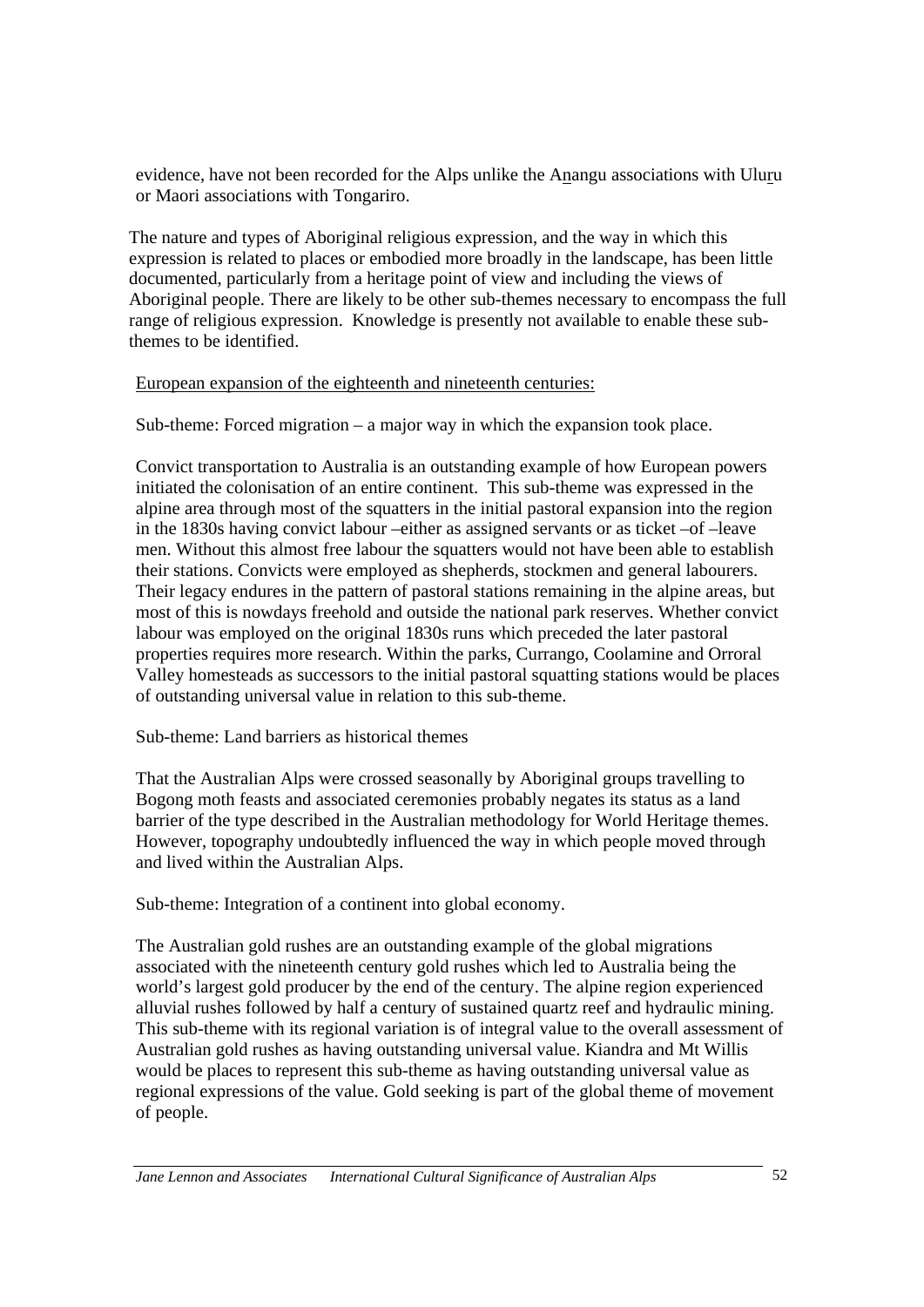contribution to supplying raw material to the processing mills of the mother country as The pastoral stations now within the parks could also illustrate this theme by their part of the imperial economic system.

### New sub-theme – Transhumance

 The practice of transhumance in Australia does not have the long cultural continuity as movement of stock to the high country has been replaced by seasonal movements of recreationists. However, there were distinct routes associated with this activity - major and minor lines of passage -with the western end of the Snowy Mountains Highway complex pattern of stock movements related to ease of access to favoured grazing expressed in Aboriginal response seasonally to using the resources of the Australian Alps. However, the European practice of transhumance in Australia could be considered as a regional expression of this global sub-theme. In the past 30 years the seasonal from Tumut being the major route. Within Kosciuszko National Park, there was a locations in which fire may also have played a role.

New sub-theme: Utilizing alpine resources- spoiling, restoring and improving

 expression in the Australian alpine region from the middle of the nineteenth century. Skiing was first undertaken at Kiandra in the 1860s and what was arguably the world's first ski club was established there in 1881. This topic should be researched further for Mining, forestry, water harvesting and winter sports have all had a distinctive regional international comparisons.

 The Australian Alps are of national significance in that they produce the highest rates of constructed after World War 2 were influenced by European and American models way across the continent is of universal significance. The multinational population inflow to work on these massive construction schemes is also of universal significance as an example of migration of people to seek a new life. The numbers may not be comparable say to the migration of Irish to the New World during the Irish potato famine or the and nations and analysis of events in Europe at that time. runoff per unit area compared to other parts of the continent and provide most of the water for agricultural purposes in south-eastern Australia. The massive water storages and hydro-electric schemes in the Snowy Mountains and the Victorian Kiewa scheme already in place but the scale and impact of the operations supplying regulated water half migration of gold seekers to Victoria in the mid 1850s, but the impact of this postwar European migration was immediate and established a new pattern of urban and rural settlement in the South East of Australia. Whether this twentieth century postwar engineering feat and its associated immigration are of outstanding universal significance will require more detailed comparisons with similar developments on other continents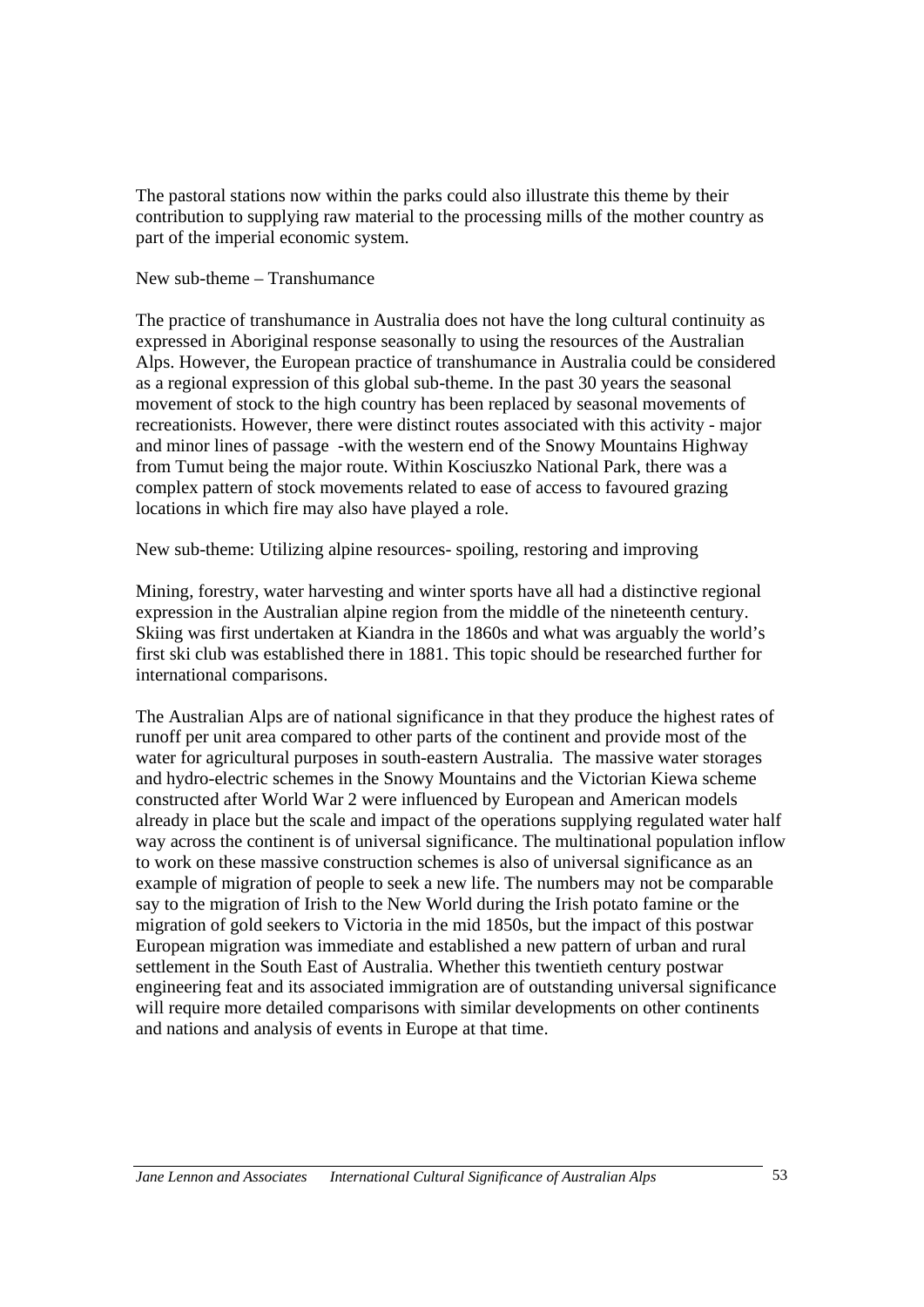New sub-theme: Scientific research in alpine areas

 international interest as were the geological studies of Edgeworth David and the meteorological studies of Clement Wragge. This century the ecological studies of the Australian Alps are of international significance and scientific work has been driven by concerns about conservation. Science has aided conservation to repair the damage done to fragile alpine ecosystems by cattle and sheep grazing over the last century, and to The nineteenth century botanical investigations of Von Mueller and Maiden were of conserve the vegetation cover of the vast water catchments.

 world – they are 'soil mountains' in contrast to the rock of Switzerland and New Zealand different ecosystems are of particular scientific interest. The Australian research is of The Australian Alps are significantly different from other alpine areas throughout the and the peat and oceanic mountains of Europe. Unlike rocky mountains they have complex and interesting vegetation patterns. The tree lines and ecotones between international significance and the scientific sites are of outstanding cultural significance.

 include Maisie Fawcett's exclosure plots at Rocky and Pretty Valleys, Carruthers and Twynan ridges transects, Dainers Gap and Hotel Kosciusko sites, Main Range glacial Banks' dendochronology sites in the Brindabellas and the pigmy possum monitoring sites Places of outstanding universal value associated with this research sub-theme would sites (Guthrie Saddle, the David Moraine, Perisher Creek exposure), Mt Twynan transect monitored by Jennings and Costin (1963-75), Cooleman Plain Karst Area and Yarrangobilly Caves monitoring sites, Slatyer's Thredbo Valley treeline monitoring sites, on Mt Hotham

# **Step E: Assess the places selected in Step D against World Heritage Convention definitions and criteria.**

 This step is to test whether the places listed previously as meeting themes of outstanding universal value would satisfy World Heritage criteria. It presents the case for potential World Heritage listing.

# **Criterion 24(a) (iii)** - *bear a unique or at least exceptional testimony to a cultural tradition or to a civilization which is living or which has disappeared*

 Seasonal movement as a cultural tradition could be of outstanding universal significance over the last 4500 years. The current archaeological record of human occupation in the Australian Alps suggests a pattern of links of hunting and gathering societies to the Pleistocene through the warmer period of the mid -Holocene until the middle of the the high country from c.4500 BP when summer food resources like Bogong moths were available. in Australia because of its possible expression over 21, 000 years and more consistently seasonal use of the alpine areas from 21,000 years ago in the cold climate of the Late nineteenth century. The archaeological record illustrates a more intensive seasonal use of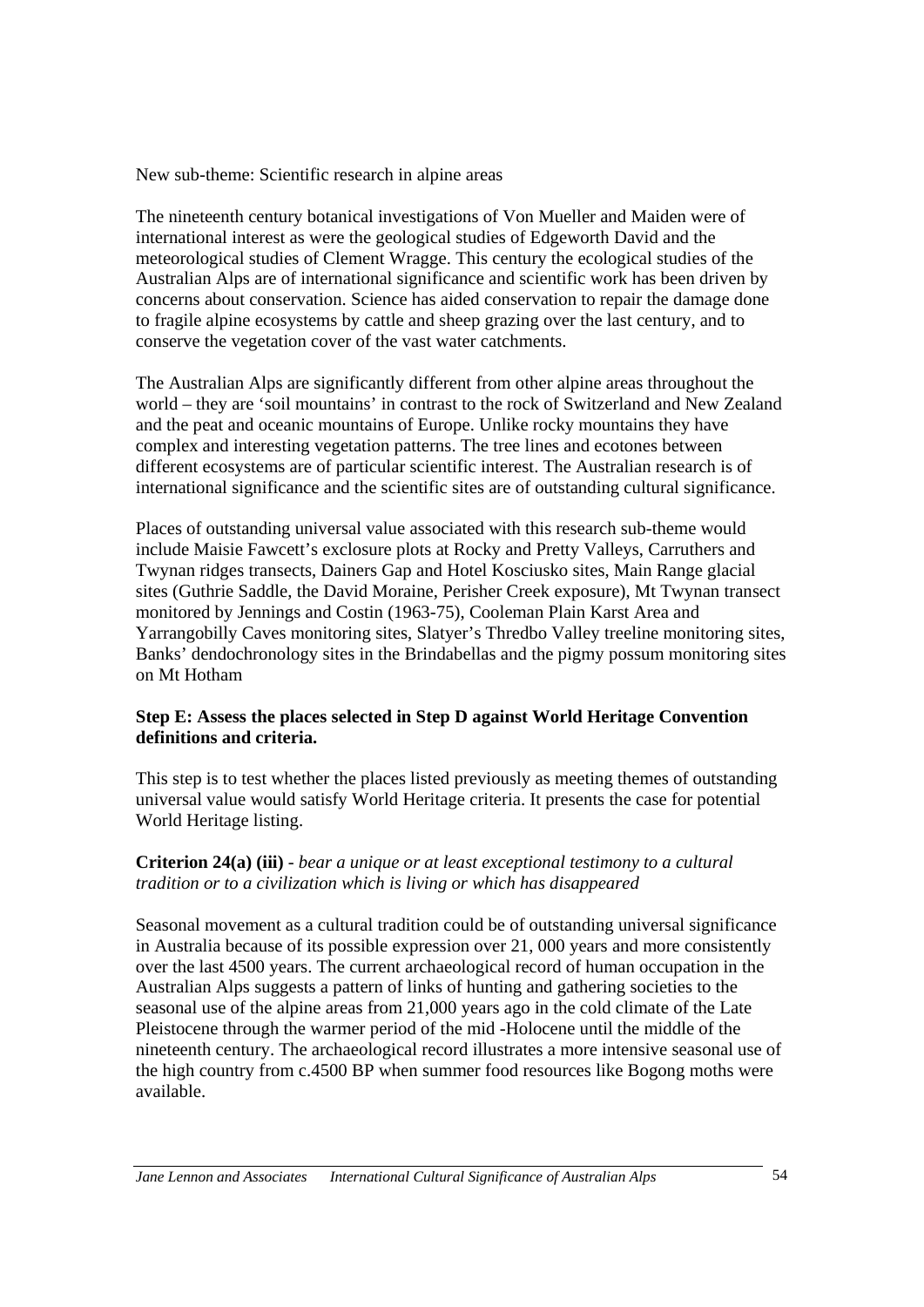Then this seasonal migration was taken over in the mid nineteenth century by cattlemen regular summer surveys of the impact of grazing and fire on the alpine environment, by country was disrupted, then discouraged by government policies aimed at social integration, but have now been rekindled by cultural revival policies and the employment moving their herds up to the 'high country' for summer grazing, by scientists undertaking motorists and bushwalkers enjoying the summer hued scenery of alpine landscapes. Aboriginal people who survived the European invasion of their country went to work as stockmen (Hancock:1973:71) and later, when they moved into the surrounding villages, as farm labourers and bush workers. Their practice of traditional rituals in the high of Aboriginal people in the park management services.

 undertaking quite different activities, in the pursuit of quite different ends. An example is motorists and bush walkers. The Alpine Way in Kosciusko and the Ingeegoodbee Track This cultural continuity is also expressed in the landscape by the same features – pathways or corridors - being used by successive occupants over the last century, often the subsequent use of Aboriginal pathways by explorers, stockmen, scientists, skiers, in East Gippsland are examples of pathways into the high country.

human presence accompanied the rising of the tree line to 2400m about 10,000 BC – much later than in the Australian Alps. In the South American Alps (the Andes), cave – ceremonial importance of high mountains to ancient and current societies in the Andes. Whether these people engaged in seasonal migrations to higher country in search of food Appendix 4 provides comparative information and illustrates how in the European Alps dwelling hunter-gatherers were recorded as high as 4050m in Huanuco c. 7000 BC, again later than in Australia. Heffernan (1998) has noted the abundant evidence of the and associated rituals requires more investigation for comparative purposes, as does the cultural continuity of their descendants in practicing this seasonal movement. Occupation in the Himalayas and in North America was much later. The Bhutan tribespeople still practise transhumance in the Himalayas.

It is suggested therefore that in the Australian Alps, above the tree line, the continuity of human seasonal movement is possibly the longest and most ancient practised.

**Criterion 24 (a) (v) –** *be an outstanding example of a traditional human settlement or land-use which is representative of a culture (or cultures), especially when it has become vulnerable under the impact of irreversible change* 

 which was representative of that use over 21,000 years and which has become vulnerable under the impact of irreversible change, whereby the direct descendants of these people The Australian Alps offer an outstanding example of traditional hunter-gatherer use now live in a modern rural town society.

 illustrated. Birrigai rockshelter, ACT, as the oldest occupation site currently recorded, is of outstanding universal value. In conjunction with Cloggs Cave (17,000 BP), adjacent to The outstanding universal theme of "Traditional human settlement and land use" is well Snowy River National Park, and sites dated to 4500 BP along Wollondibby River,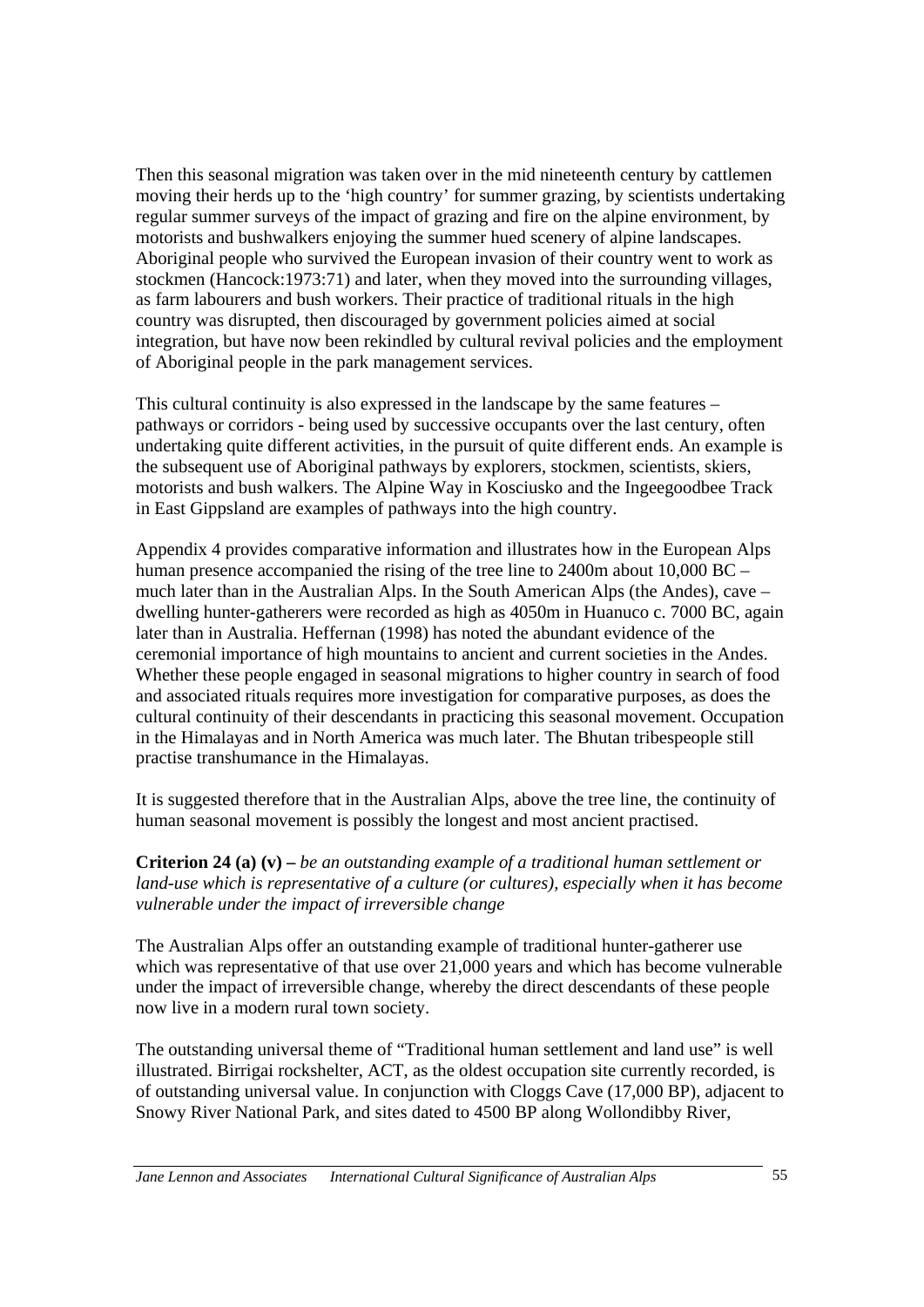Thredbo River, at the foot of Mt Crackenback and the foot of Mt Jagungal in Kosciuszko NP, these sites illustrate evidence of human occupation from 21,000 BP until now. They also show the span of human occupation during extremes of climate change from the harsh cold of the Late Pleistocene to the milder climate of the Mid Holocene (8000 – 4500 BP) and the more extensive occupation from the Late Holocene.

 and corroborees. The ethnohistoric records record two actual routes to the Snowy Mountains, the historic name for the Main Range in Kosciusko National Park which seasonality in resource exploitation was less evident and plant and animal food more Alps may therefore have an antiquity that spans the Holocene. This would make the summer seasonal migration of outstanding universal value. The cultural continuity of annual seasonal migration to the high country was disrupted by the European pastoral country from the mid nineteenth century. The enduring links provided by the annual migration to the alpine country to harvest Bogong moths may be cited as a "religious expression" because of its associated rituals contains Australia's highest peaks – routes via the Snowy River Valley and via the Thredbo Valley. Given the warmer climate during the Holocene it may be that abundant. The snow gum forest would have covered a larger area and migratory moths would have had increased feeding resources. Bogong moth migration to the Australian invasion of the lower alpine country and the dispersal of the traditional owners of this

 The nature and pattern of Aboriginal archaeological sites across the alpine and sub-alpine country illustrates a continuing use of favoured environments and adaptive use of these burial, habitation, lithic scatters and Bogong moth harvesting sites. from the mid Holocene by low level populations. Site types include rock art, ceremonial,

 *that process of evolution in their form and component features. They fall into two*  **Criterion 39 (ii)** - *…organically evolved landscape. This results from an initial social, economic, administrative, and/or religious imperative and has developed its present form by association with and in response to its natural environment. Such landscapes reflect categories:* 

• *a relict (or fossil) landscape is one in which an evolutionary process came to an end at some time in the past, either abruptly or over a period. Its significant distinguishing features are, however, still visible in material form.* 

• *a continuing landscape is one which retains an active social role in contemporary evolution over time. society closely associated with the traditional way of life, and in which the evolutionary process is still in progress. At the same time it exhibits significant material evidence of its* 

Existing work on alpine cultural landscapes by Lennon and Mathews (1996) and Taylor (1992) should be expanded to include identification and analysis of areas within the Alps which demonstrate the three main categories of cultural landscapes in terms of World Heritage criteria:

- i. designed intentionally by man;
- ii. organically evolved –including relict or fossil landscapes, and continuing landscapes;
- iii. associative cultural landscapes.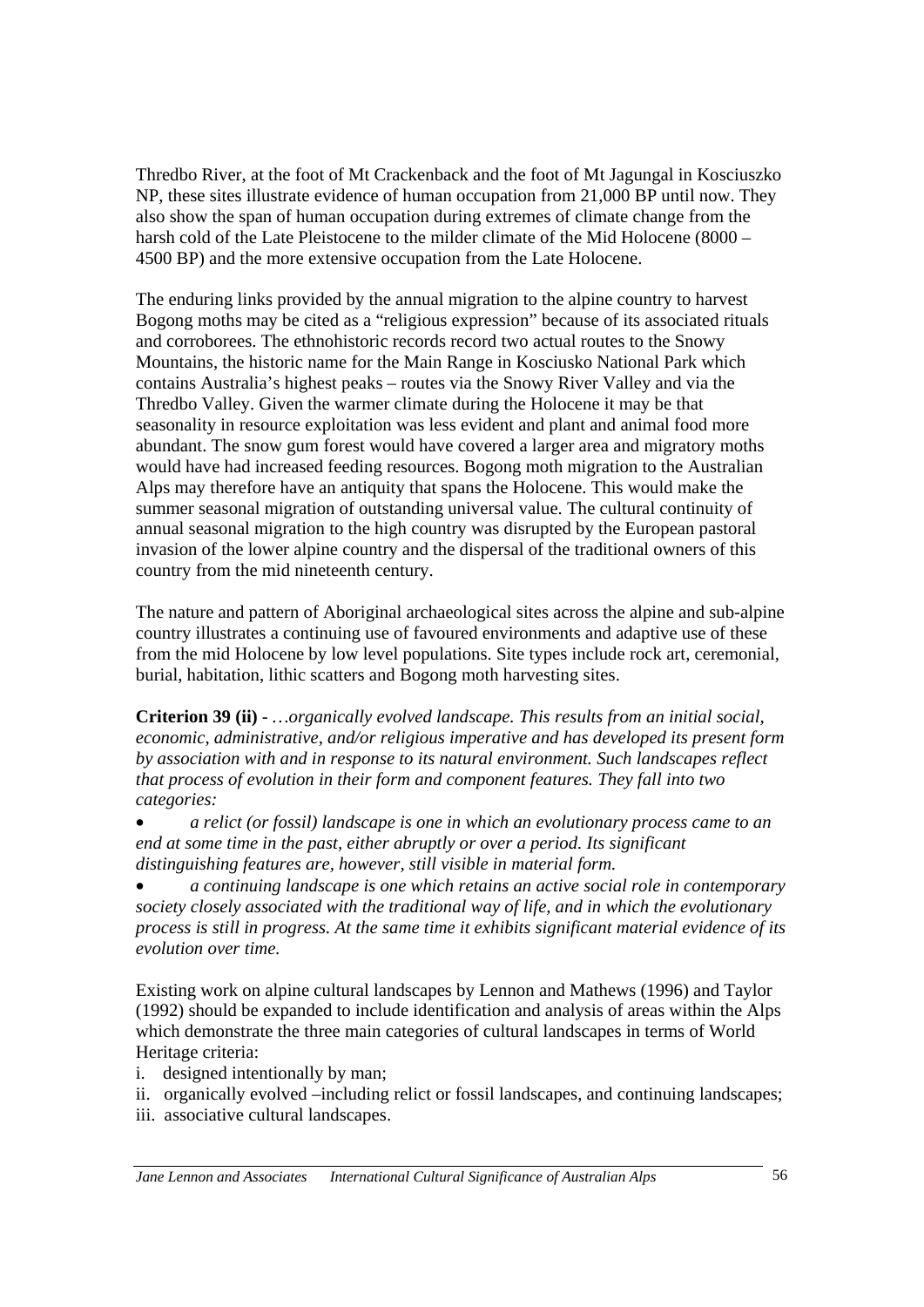A relict or fossil landscape ?

 involved a gathering of up to an estimated 1000 people belonging to at least three different language groups from the tribal areas surrounding the alpine high country, is lower levels for corroborees and associated rituals before moving to the 'tops' to harvest the moths. In 1842 local Aborigines were still living in the Wollondibby and Mowamba valleys on the northern slopes of the Snowy Mountains, but by the 1870s there were only Aborigines injured in inter-tribal fights during the 1860s at the ceremonial ground at the foot of Mt Crackenback, where Aborigines met before moving to the 'tops' for the annual landscape remains the same geomorphologically and the Bogong moths aestivate in their information would suggest that the Bogong moth festival has resulted in a fossil It could be argued that the landscape associated with the Bogong moth festival, which now a relict landscape because those people no longer live in tribal areas meeting at a few remaining Ngarigo speakers in the entire southern tablelands (Kamminga, 1992:103). James McEvoy, the original selector at Wollondibby rendered first aid to festival of the Bogong moth (Kamminga, 1992:108). However, the natural or physical trillions annually during the summer season. Reliance on current archaeological landscape.

# Or a continuing landscape?

 It could also be argued that the same landscape that may be categorised as a fossil landscape is also a continuing landscape. Current investigations by Mike Young of the Kosciuszko Information Project into the post-contact history of the Monaro Aboriginal people suggests that rather than disappearing, although severely decimated in numbers, they were simply ignored by the recorded history as they were now 'conquered'. In itself this is significant as an example of how colonial powers can seek to disenfranchise indigenous people by simply writing them out of history. Whether these survivors located away from traditional country were able to regularly visit their ceremonial places remains to be further investigated.

 consultation with appropriate communities. The latter should also have the opportunity to Contemporary indigenous values of the Alps require further research through discuss the appropriateness of the current information regarding the cultural heritage values discussed in this report and possibly provide more or additional material.

 The alpine high country is now subject to summer seasonal visitation by bush walkers Seasonal movement to the high country is a cultural continuity. and tourists seeking recreation and spiritual 'food'. There is some comparison with the seasonal movement in summer of Aborigines who visited there for 21,000 years and, for at least the last 4500 years, for their Bogong moth festivals and associated rituals.

 into the global economy which resulted from the European expansion of the eighteenth and nineteenth centuries. Within the alpine park reserves these traditional European The alpine pastoral and mining landscapes were part of the integration of the continent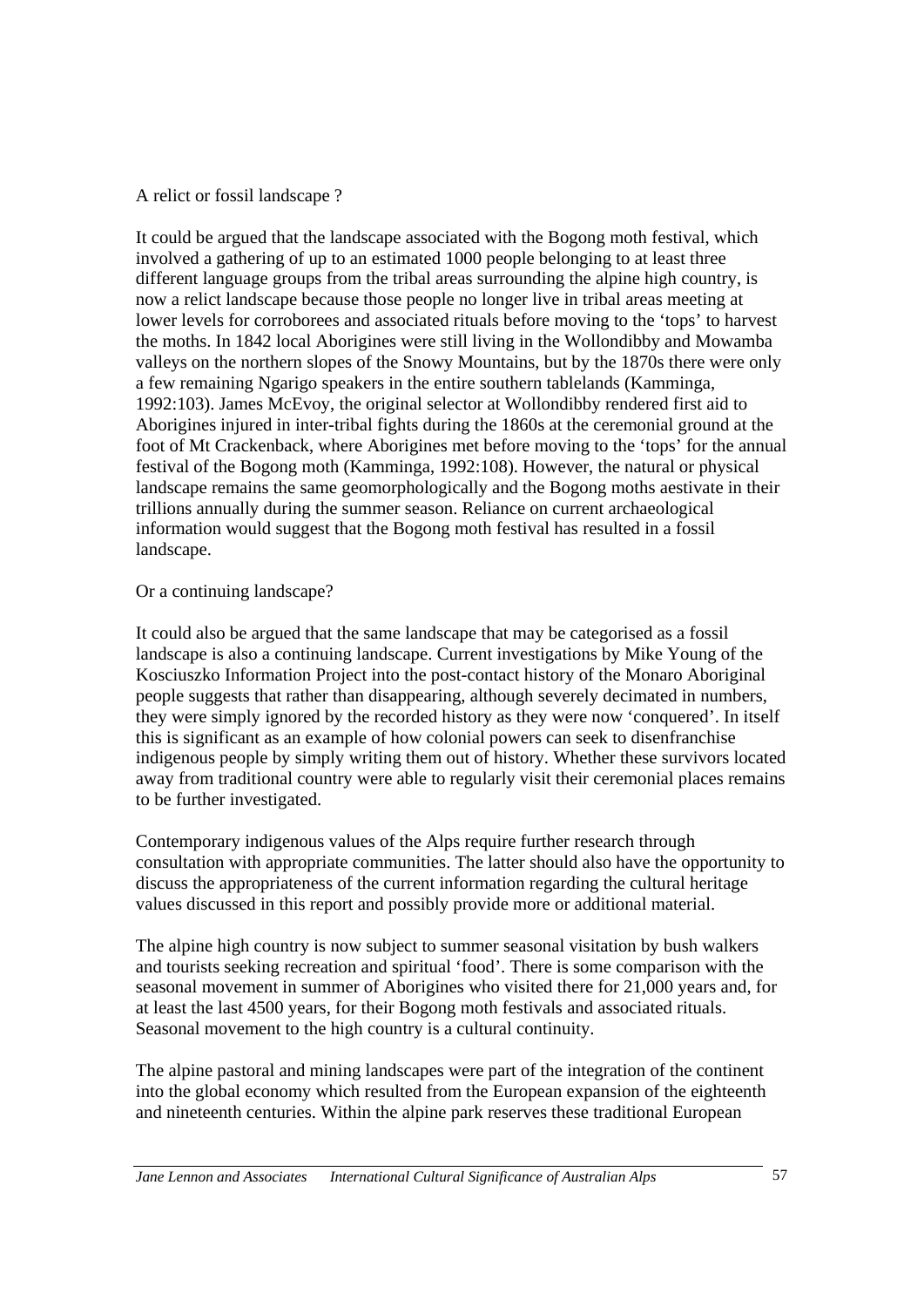improvements. At Orroral Valley for example, kangaroos have replaced cattle grazing on the lower montane grasslands in paddocks still defined by drop log fences, while at Glen evident. This evolutionary process of adaptive land use is continuing and currently, the landscape is in the process of evolving into a parkland for conserving biodiversity in all Aboriginal staff – all part of managing a continuing landscape. commercial activities are no longer permitted, but there is significant material evidence of their practice and its evolution over the last century, often as a result of technological Wills all aspects of gold mining from alluvial through sluicing to quartz reefing are its manifestations. At the same time, public park management is recognising the need to integrate traditional owners of the land into land use management decisions and the encouragement of Aboriginal cultural activities in parks and the employment of

 and scientific work has been driven by concerns about conservation: vegetation and soil This century the ecological studies of the Australian Alps are of international significance conservation, conservation of water quality and quantity, and recently, concerns about the conservation of wilderness. Science has aided conservation to repair the damage done to fragile alpine ecosystems by cattle and sheep grazing over the last century, and to conserve the vegetation cover of the vast water catchments.

 Sullivan (1998) has shown that in the implementation of the World Heritage Convention in Australia, natural and cultural values form a conceptual continuum in which 'cultural landscapes' fit and I believe this concept is central to the category of 'continuing landscapes'. This continuum also assists in testing the authenticity of a nominated landscape and its ongoing management. This is discussed further below.

 *the World Heritage List is justifiable by virtue of the powerful religious, artistic or*  **Criterion 39 (iii)** – *associative cultural landscapes. The inclusion of such landscapes on cultural associations of the natural element rather than material cultural evidence, which may be insignificant or even absent.* 

 examined the definition, evaluation, management and monitoring of associated cultural landscapes with particular reference to the Asia-Pacific region, where the link between the physical and spiritual aspects of landscape is so important. This is especially the case given the essential characteristics of cultural practices of indigenous peoples and of long– Workshop celebrated the importance and recognition of associative cultural landscapes Park in Australia having been included on the World Heritage List for their associative In April 1995 the Asia-Pacific Regional Workshop on Associative Cultural Values standing migration patterns through Asia to Australia and across the Pacific Ocean. The exemplified by Tongariro National Park in New Zealand and Uluru Kata-Tjuta National cultural values, complementing their earlier World Heritage listing for their natural values (Australia ICOMOS, 1995:3-4).

 literary. The term "cultural" includes associations with historic events and traditions of In the criterion, the term "artistic" encompasses all forms of artistic expression, including indigenous and non-indigenous cultures.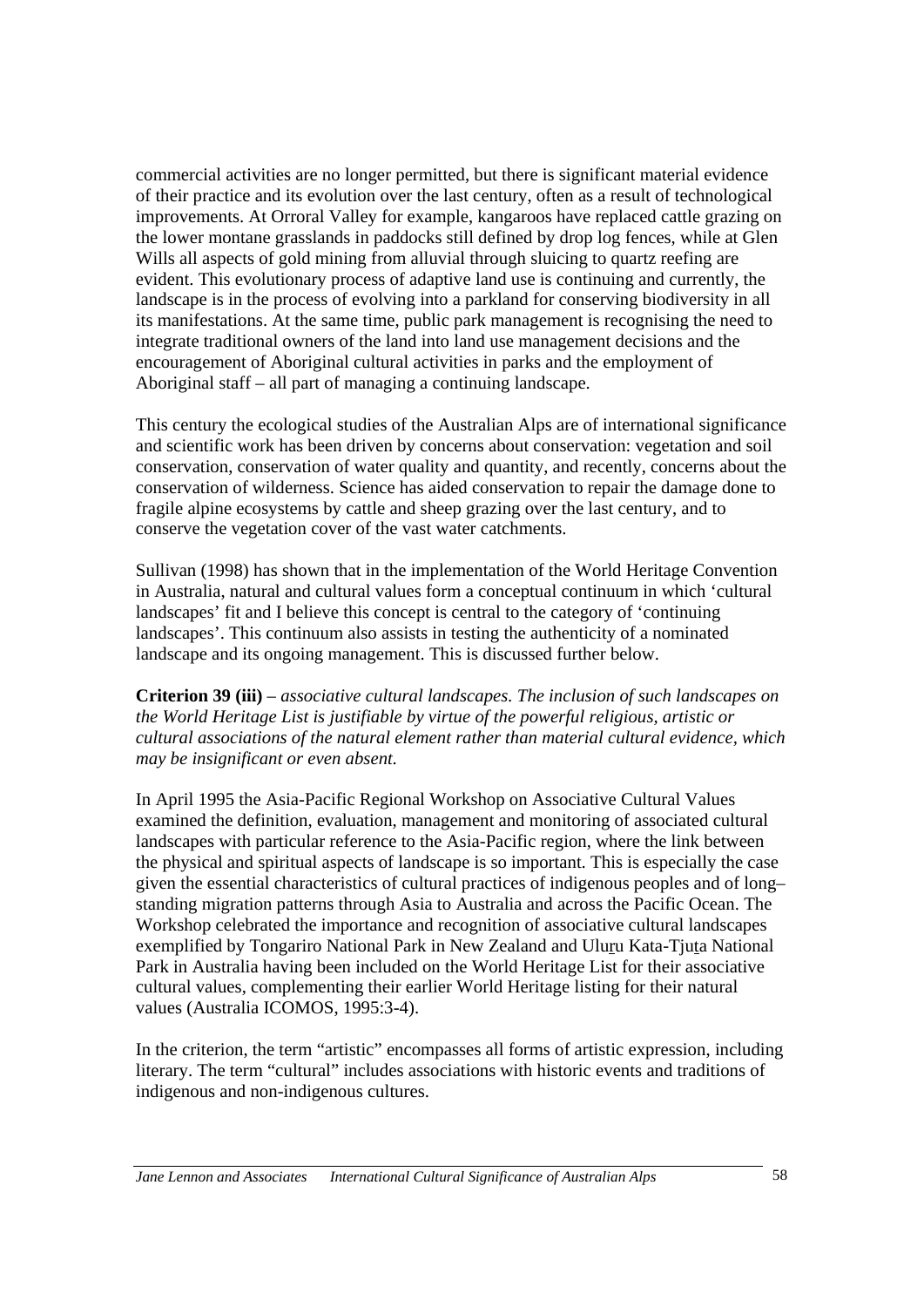Associative cultural landscapes may include large or small contiguous or non-contiguous Examples important to the Asia-Pacific region include Aboriginal dreaming tracks in Australia, the spread of Polynesian culture across the Pacific Ocean and the Silk Road areas and itineraries, routes or other linear landscapes – these may be physical entities or mental images embedded in people's spirituality, cultural tradition and practice. from China to the West.

 The Workshop agreed that the attributes of associative cultural landscapes also included patterns of light, colours in the landscape. In some Pacific and other cultures of this region, some landscapes have been created by women or carry "religious, artistic or cultural" traditions specific to women rather than to men. Gender should therefore be taken into account in identifying associative cultural landscapes. Such investigation of contemporary Aboriginal attachment to alpine landscapes has not been undertaken. the intangible such as the acoustic, kinetic, and olfactory, as well as the visual such as

 of particular pastoral history and they derive a sense of belonging and national identity Many Australians identify with the landscape image of the Snowy Mountains as a place with this landscape and its traditions, in comparison to the European images of the chalets and Saint Bernard dogs of the more jagged Swiss Alps.

 of the Snowy Mountains is indelibly associated with Banjo Patterson's " The Man From Snowy River" which is recited and sung all over Australia by school children, country singers and entertainers. As Hancock (1972:137) perceptively remarked, " in Patterson's galloping verse the Wild Colonial Boy comes of age as a self-confident Australian." So, rugged mountains. However Mulvaney (1992: 13) pointed out that while anthropology in Australian psyche has failed to acknowledge adequately Howitt and von Muellers' extraordinary feats of endurance and imagination in their scientific explorations and so the more larrikin Man From Snowy River always wins the popular acclaim for his horsemanship. There is a need for more detailed studies of both academic and popular culture to assess the depth of cultural associations with the natural features and Inspirational landscapes may become familiar to people through their depiction in paintings, poetry or song. Eugene von Guerard's painting of Mt Kosciusko and other alpine scenes in Victoria, and the work of famous poets like David Campbell and Douglas Stewart as well as the local 'bush poets' have helped create a heritage of inspiration for the Australian Alps over the last century. However, the cultural landscape in part, our national identity is associated with particular places, with conquering the the form of A W. Howitt's journeys and botany in the form of Ferdinand von Mueller's journeys in the mountains were born in the saddle, the anti-intellectualism in the phenomenon of the Australian Alps.

 and Robin, 1994) is ignored as even less glamorous, yet it has informed our fundamental principles of land management. This aspect needs to be further investigated as an associative cultural value in terms of World Heritage criteria. The history of alpine science (refer to Gillbank in the Jindabyne symposium; Griffiths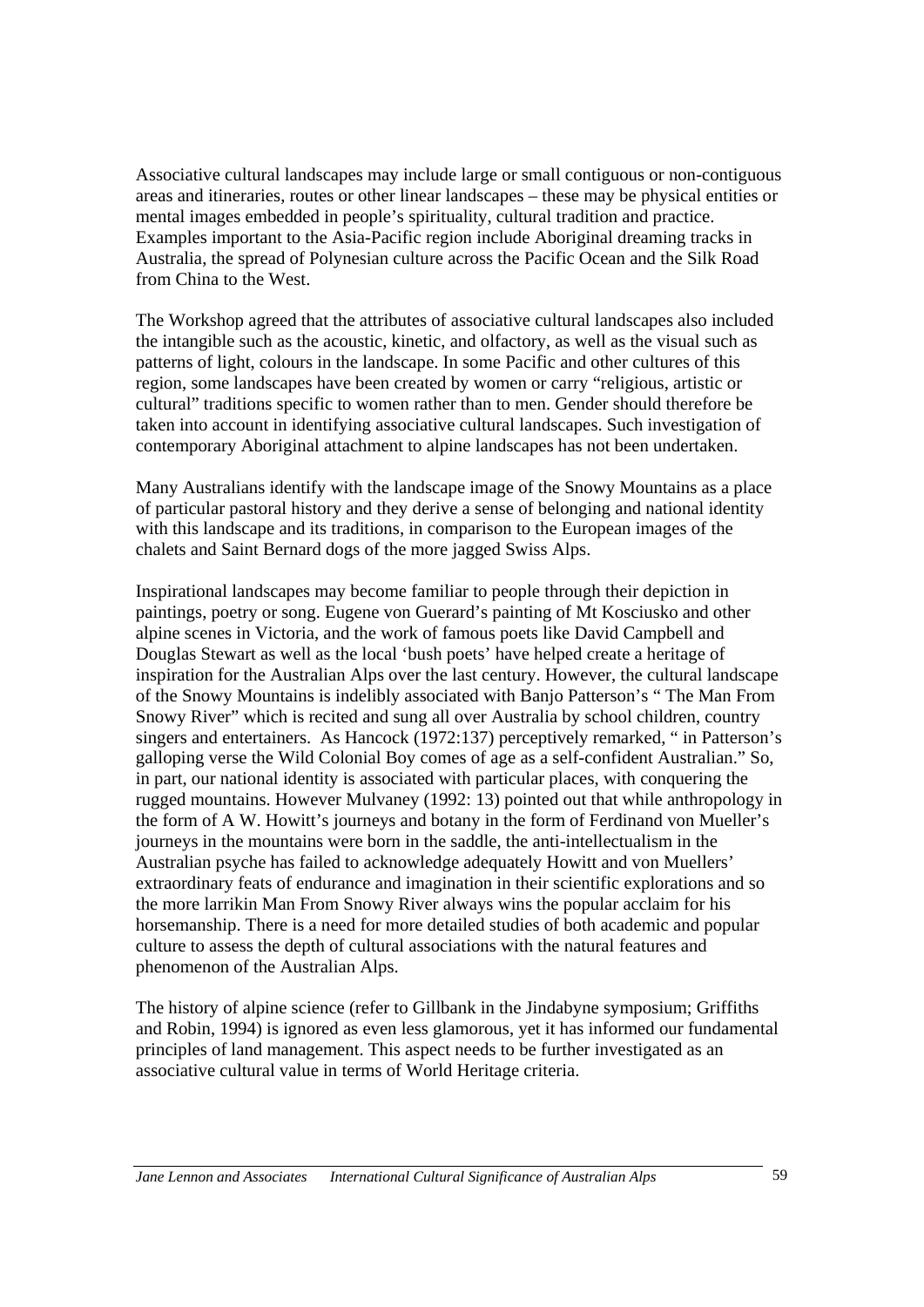However, the Alps obviously had and still have associated cultural value for many groups in Australia:

 • for explorers, surveyors, artists; (see chapter by Lennon in Jindabyne symposium);

• for contemporary Aboriginal communities seeking to maintain their traditional links,

 Mulvaney in Jindabyne symposium; McHugh,1989.) • for postwar European migrants who saw "home" in the alpine features; (see

 Wilderness Society photographs of sublime alpine scenery. for urban based conservationists who decorate their homes and work places with

 Even without documenting the Aboriginal spiritual associations with the alpine high story could be considered to be "the story of misapprehension" (Grenier, 1992: 11-15) until Australians came to regard their Alps as distinctively Australian and not like Alps in country, there is still abundant evidence on which to further develop the case for associative cultural landscape listing based on the inspirational nature of Australian alpine landscapes. Hodges (1992) has shown how artists, photographers and writers created an alpine 'vision' and invented cultural traditions for the Australian Alps, whose the European tradition and physiography.

 The Asia-Pacific Regional Workshop recommended that, in evaluating any associative cultural landscape for World Heritage listing the criteria in Paragraphs 24 and 44 be 24(a) relating to "unique or exceptional testimony to a cultural tradition or to a outstanding cultural significance" (cultural criterion vi) were clearly applicable to associative cultural landscapes. Cultural criterion (iv) dealing with "landscape which example of a traditional land-use which is representative of a culture (or cultures), especially when it has become vulnerable under the impact of irreversible change", may considered comprehensively, as was the case with Tongariro and Uluru Kata-Tjuta National Parks which met both cultural and natural criteria. Cultural criteria in Paragraph civilisation" (cultural criterion iii) and "associated with…artistic and literary works of illustrates significant stages in human history" and (v) relating to "an outstanding also apply to associative cultural landscapes. This is the case outlined in the preceding sections.

The Workshop recommended that in applying cultural criterion  $24$  (a) (vi) – "be directly or tangibly associated with events or living traditions, with ideas, or with beliefs, with artistic and literary works of outstanding universal significance…," a broader rather than narrower interpretation be used, and that in particular, oral traditions should not be excluded.

 aesthetic importance. It is important that any nomination for World Heritage listing well be cultural associations such as through painting or photography as in the Tasmanian The Workshop considered that the natural criterion defined in Paragraph 44 (a) (iii) may be relevant for an associative cultural landscape. The criterion highlights "superlative natural phenomenon", "areas of exceptional natural beauty" and "areas of exceptional clearly specify how and why the landscape is seen as having these qualities, which may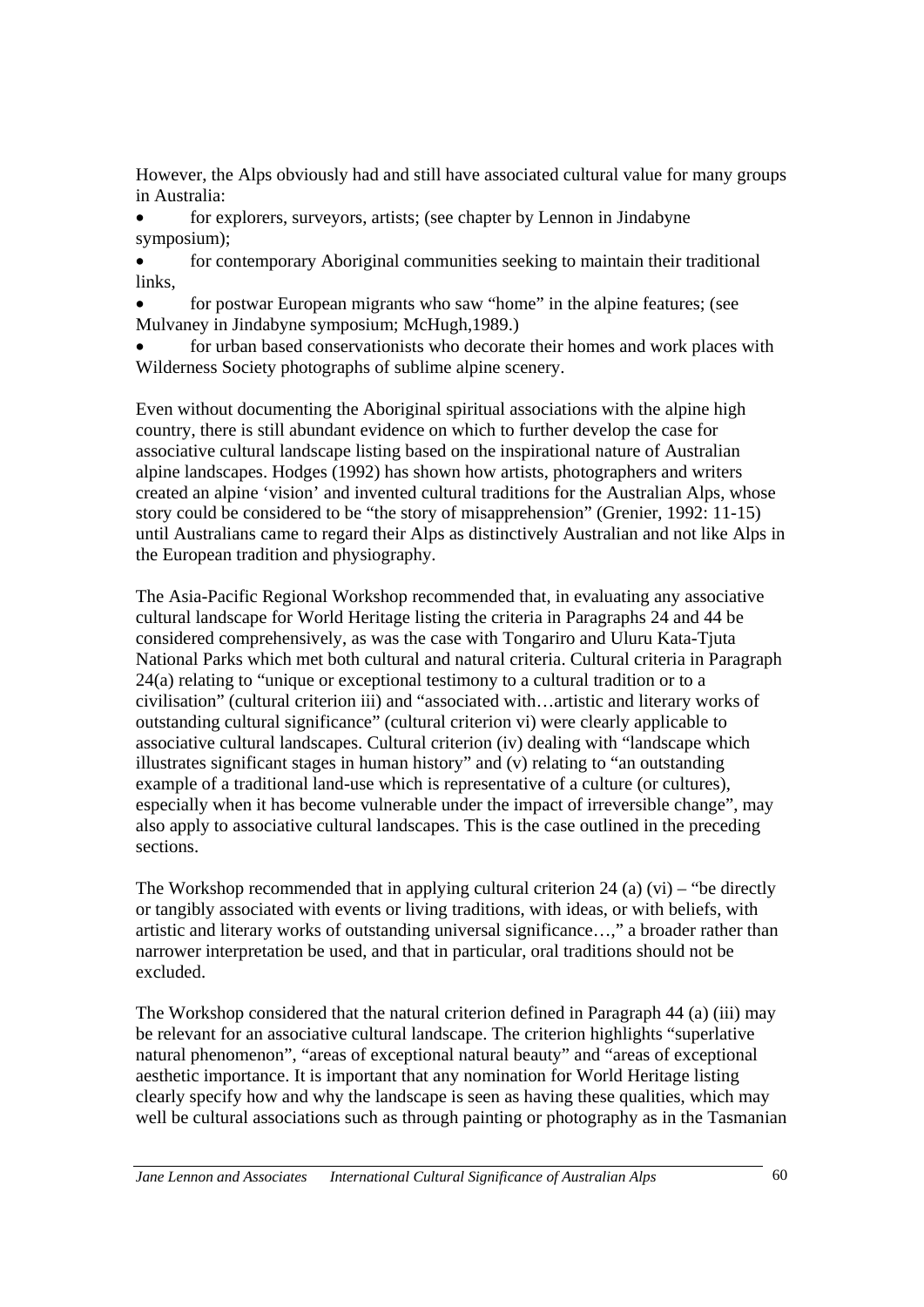section on inspirational landscapes of the Australian alpine country. Kirkpatrick (1994:58-60) considered that the Australian Alps contain many superlative natural intraplate mountain ranges. This has resulted in a different character –of 'soil mountains', of extensive areas of subalpine treeless vegetation or 'parks' unusual on a world scale and prolific in the Australian Alps, of diverse structural types in the alpine eucalypt forests, of to be of exceptional natural beauty and discusses the work of Taylor (1992) and Wilderness or Yosemite's Half Dome. Again, this aspect has been highlighted in the phenomena, not the least is their nature as an outstanding and unusual exemplar of international superlative summer wildflower displays. Kirkpatrick also considers the area Bonyhady (1991) in analysing the landscape aesthetics of Australian alpine scenery.

 associative cultural landscapes. The criteria in Paragraph 44(a) (ii) and (iv) for evaluating the maintenance of biological diversity. While changes to Paragraph 38 have emphasised diversity, management problems may arise if traditional land-use practices are seen to conflict with other nature conservation strategies. This has been the cause of debate about nominated area would be within the boundaries of the alpine reserves covered by the There are management implications arising from the specific criteria used to evaluate natural properties for World Heritage listing may, for the purposes of integrity, require the potential for traditional cultural practices to assist the maintenance of biological continuing cattle grazing in pastoral landscape units. However, because the likely MOU, this is not seen as an irresolvable problem. The MOU is invaluable for maintaining integrity in terms of management.

 the continuation of cultural practices which maintain the place. This has been clearly accepted as part of the long term maintenance of Uluru by the Anangu fire management in caring for the country. Authenticity has been discussed in relation to the concept of should still allow the introduction of new ways of caring for the place. It may mean the maintenance of a continuing association between the people and a place, irrespective of how it is expressed through time. This may entail acceptance of change to the landscape Authenticity in relation to the values for which a place was nominated should encompass "transhumance" where the characteristics of the cultural continuity change. Authenticity as well as a change in attitude to it.

 Communities which are stakeholders in properties of World Heritage significance may not always be aware of the criteria and the listing process. Therefore educational programs and full consultation with all communities culturally associated with the in the Australian Alps where postwar European migrant views on ski fields may not properties is required. It is recognised that cross cultural differences may lead to conflicts concerning evaluation, listing and management of properties. This is potentially the case accord with nature conservationists, or the latter with pastoralists, or park managers with Aboriginal traditional hunters.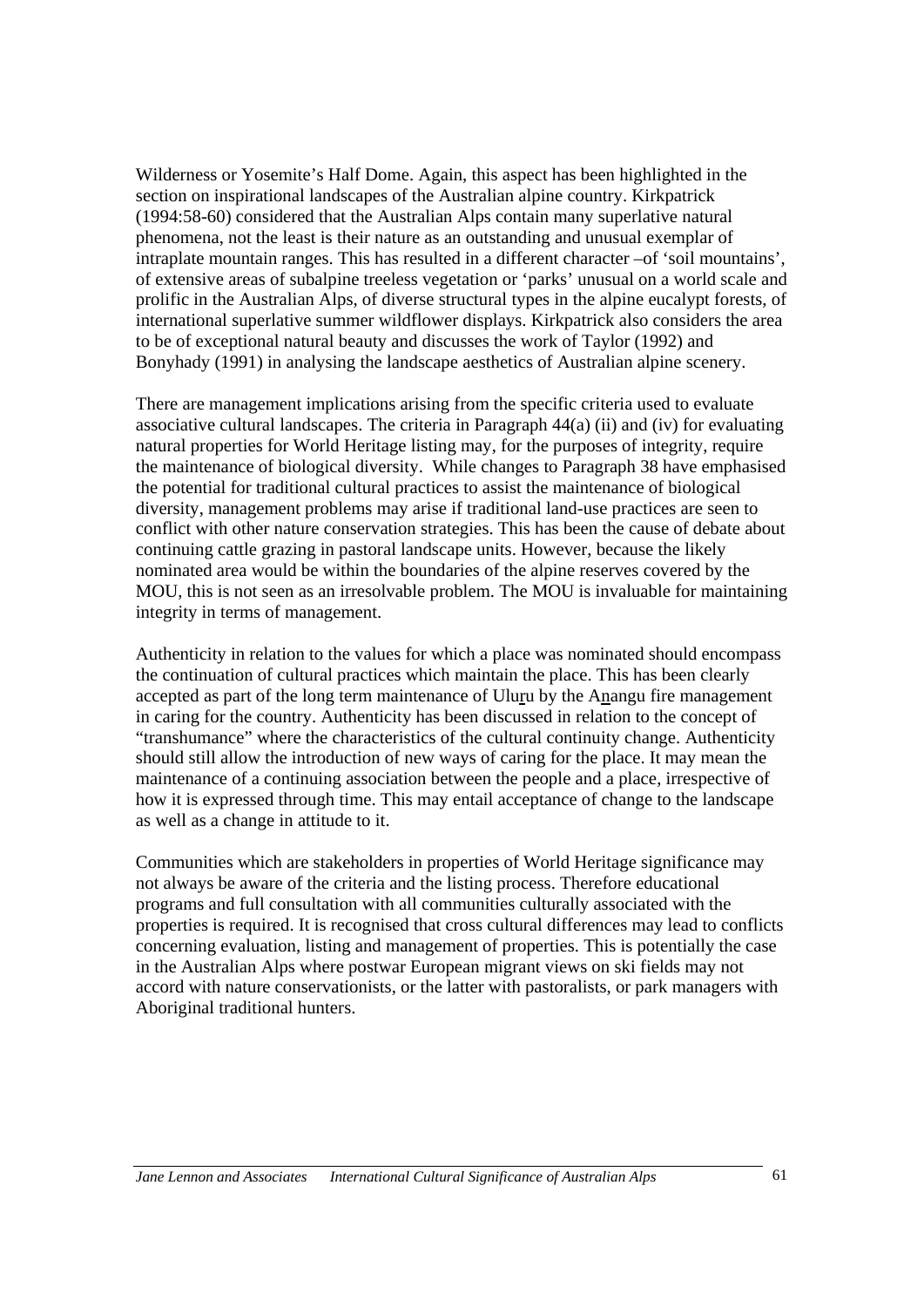# **Summary:**

There is a case for considering nomination of the Australian alpine park reserves for World Heritage listing on the following criteria:

 **Criterion 24(a) (iii)** - *bear a unique or at least exceptional testimony to a cultural tradition or to a civilization which is living or which has disappeared* 

 The current archaeological record of human occupation in the Australian Alps suggests a pattern of links of hunting and gathering societies to the seasonal use of the alpine areas from 21,000 years ago in the cold climate of the Late Pleistocene through the warmer archaeological record illustrates a more intensive seasonal use of the high country from c.4500 BP when summer food resources like Bogong moths were available. Therefore it is suggested that in the Australian Alps, above the tree line, the continuity of human seasonal movement is possibly the longest and most ancient practised. period of the mid -Holocene until the middle of the nineteenth century. The

**Criterion 24 (a) (v) –** *be an outstanding example of a traditional human settlement or land-use which is representative of a culture (or cultures), especially when it has become vulnerable under the impact of irreversible change* 

 which was representative of that use over 21,000 years and which has become vulnerable under the impact of irreversible change, whereby the direct descendants of these people now live in a modern rural town society. It is most likely the oldest highland occupation would confirm its significance as having outstanding universal value as a continuous The Australian Alps offer an outstanding example of traditional hunter-gatherer use of any extreme climate mountain lands in the world by any Aboriginal peoples and this human pattern of seasonal use.

 *that process of evolution in their form and component features. They fall into two*  **Criterion 39 (ii)** - *…organically evolved landscape. This results from an initial social, economic, administrative, and/or religious imperative and has developed its present form by association with and in response to its natural environment. Such landscapes reflect categories:* 

• *a relict (or fossil) landscape is one in which an evolutionary process came to an end at some time in the past, either abruptly or over a period. Its significant distinguishing features are, however, still visible in material form.* 

 • *a continuing landscape is one which retains an active social role in contemporary evolution over time. society closely associated with the traditional way of life, and in which the evolutionary process is still in progress. At the same time it exhibits significant material evidence of its* 

 visitation by bush walkers and tourists seeking recreation and spiritual 'food.' There is As a continuing landscape, the alpine high country is subject to summer seasonal some comparison with the seasonal movement in summer of Aborigines who visited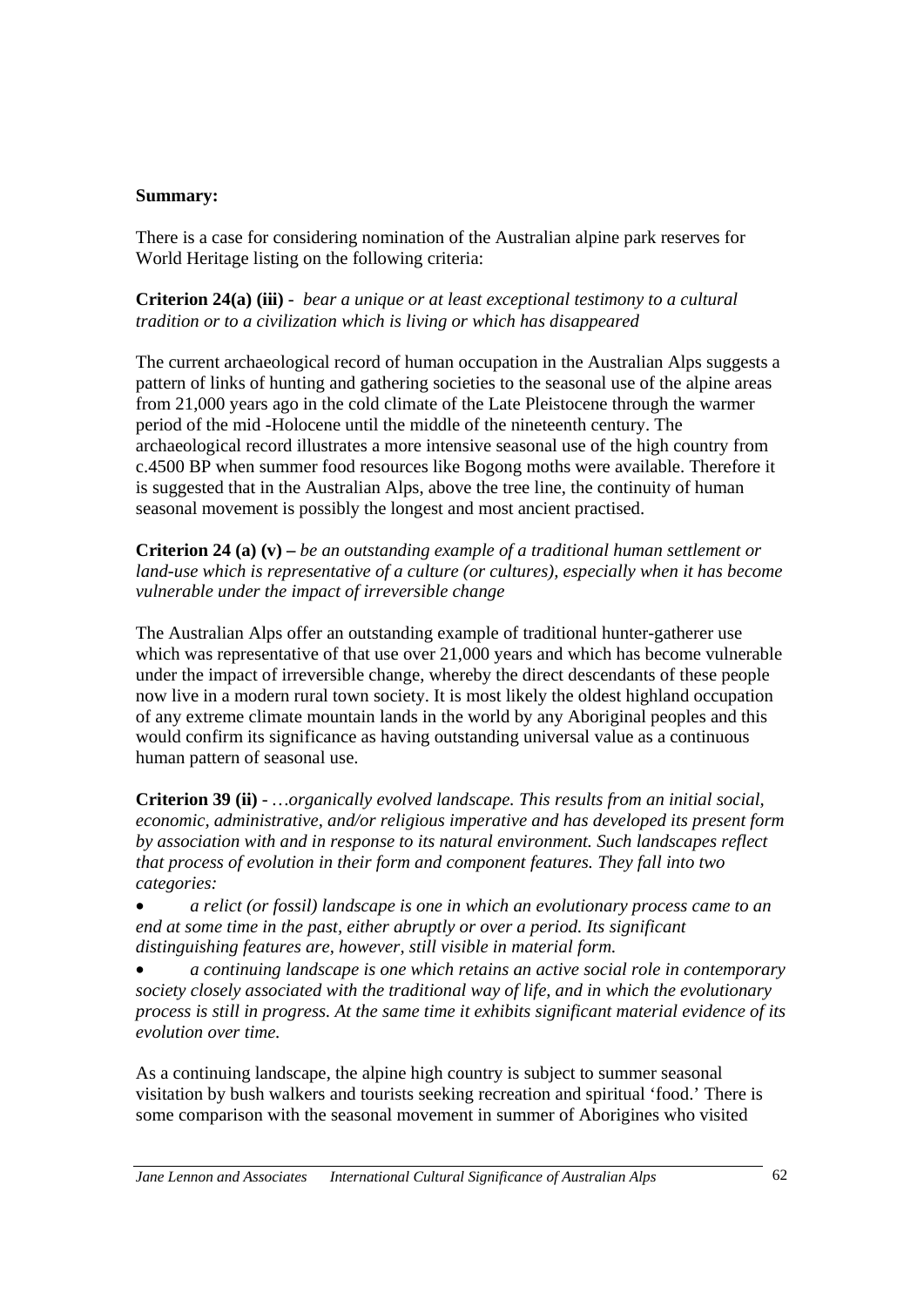there possibly for 21,000 years and, for at least the last 4500 years, for their Bogong moth festivals and associated rituals. This seasonal movement to the high country is a cultural continuity.

 *the World Heritage List is justifiable by virtue of the powerful religious, artistic or*  **Criterion 39 (iii)** – *associative cultural landscapes. The inclusion of such landscapes on cultural associations of the natural element rather than material cultural evidence, which may be insignificant or even absent.* 

 Associative cultural landscapes may include large or small contiguous or non-contiguous cultural landscape listing based on the inspirational nature of Australian alpine landscapes due to its superlative natural phenomena and exceptional natural beauty both of which are realized in cultural values. areas and itineraries, routes or other linear landscapes – these may be physical entities or mental images embedded in people's spirituality, cultural tradition and practice. Even without documenting the Aboriginal spiritual associations with the alpine high country, there is still abundant evidence on which to further develop the case for associative

# **Conclusion:**

 It seems that a strong case could be made on the four cultural criteria summarised above for the listing of most of the MOU area under the World Heritage Convention.

 for the listing of most of the MOU area under the World Heritage Convention. In 1994 Kirkpatrick argued that there was a strong case for the same area on the grounds of all four natural criteria. With the current merger of criteria for cultural and natural properties and that the conditions of integrity including appropriate notions of authenticity be related directly to each of the criteria, it seems more likely that a nomination for listing of the Australian Alps as a place of outstanding universal value would succeed. The former natural criterion (ii) is to include human interaction with the environment, while criterion (iii) allows for spiritual as well as aesthetic.

 "Outstanding universal value" can only be identified by systematic thematic studies and regions throughout the world as detailed in Appendix 4 is required before the case for the Australian Alps is absolutely confirmed. In comparative studies, like should be compared the themes should be formulated in a manner which allows responses to be identified in the different cultures and regions. All values are cultural and therefore all landscapes are cultural –either as a cognitive or physical landscape. A more detailed examination of the antiquity and characteristics of seasonal migration of hunter –gatherer societies in alpine with like. However, further research is required into some aspects to allow a comprehensive construction of the case.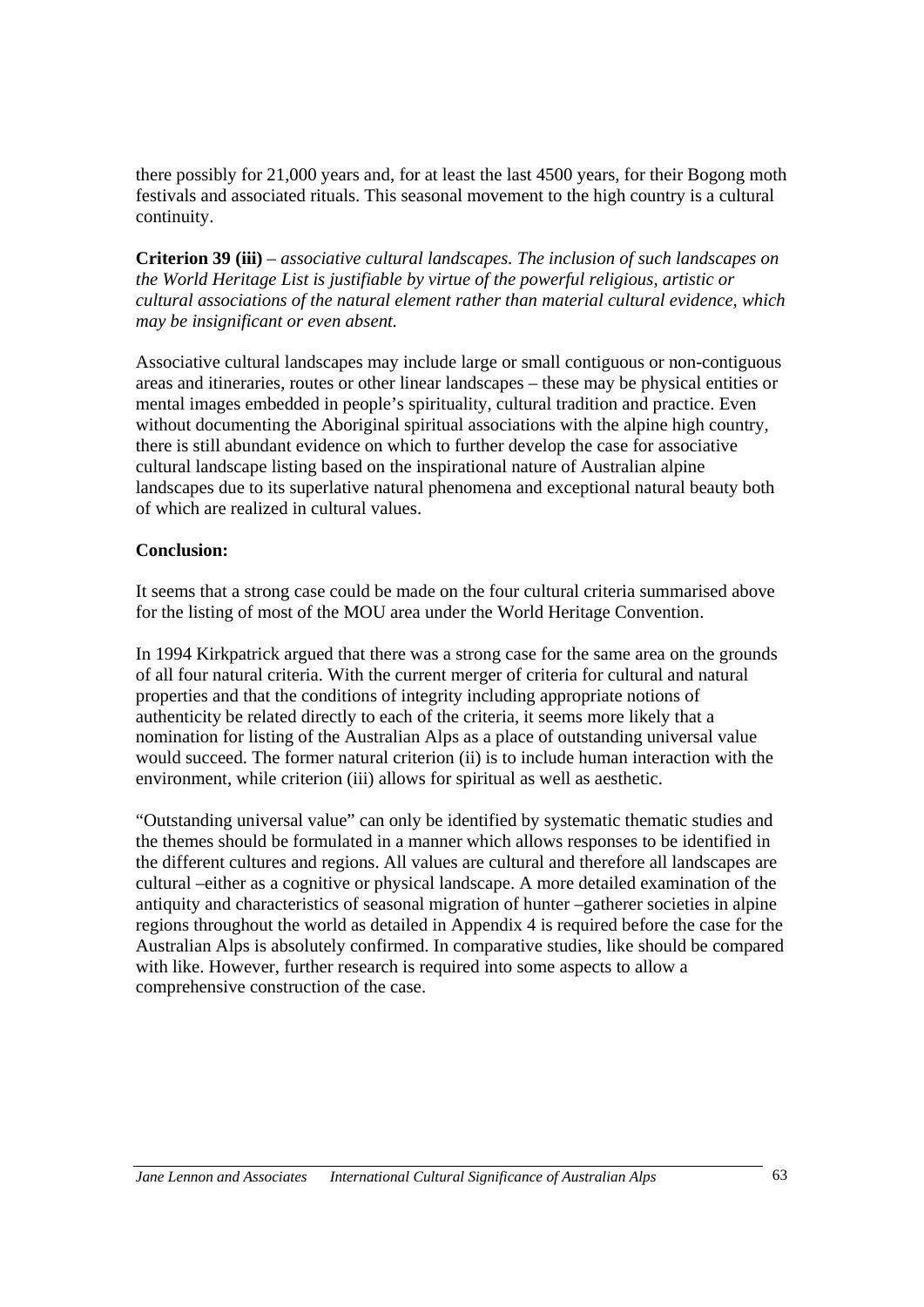# **6. FURTHER RESEARCH**

# a. Aboriginal archaeology:

 investigating specific questions rather than the current ad hoc findings and hypotheses include: What was the nature of Aboriginal occupation across the Alps? During what time span were the Alps occupied? What happened to Aboriginal survivors of the There is a demonstrated need for systematic archaeological research targeted at arising from EIS studies as a requirement of development applications. Questions European invasion? To answer these questions requires specific field work, library and archival research, ecological research, construction of databases –targeted studies.

Priority studies suggested include:

 • archaeological testing in the upper Wollondibby Valley to reveal traces of prehistoric summer settlements containing a small number of tools of exotic stone brought in by visitors;

• investigation of the precise locations of recent prehistoric ceremonial grounds;

 • research into the early Holocene fauna as a basis for understanding seasonal resource exploitation for Aboriginal subsistence in the mountains during the Early Holocene and the possibility of exploitation during the Late Pleistocene.

 Indigenous people should be involved in the research, study and investigation of their heritage.

b. Aboriginal anthropology and oral tradition

 • Research is required into dreaming stories, rituals and beliefs associated with the annual Bogong moth festival.

• Oral histories of family connections with specific places in the Australian Alps should be conducted in communities with descendants of the Ngarigo, for example, at Tumut.

c. European expansion –forced migration

 convicts to pastoral stations in the alpine valleys is required to fill out Hancock's • Detailed research into the number of and length of employment of assigned research.

d. Utilizing alpine resources- spoiling, restoring and improving

Detailed comparisons with other continents and nations are required to evaluate electricity Scheme and its associated immigration are of outstanding universal whether the twentieth century postwar engineering feat of the Snowy Mountains Hydrosignificance .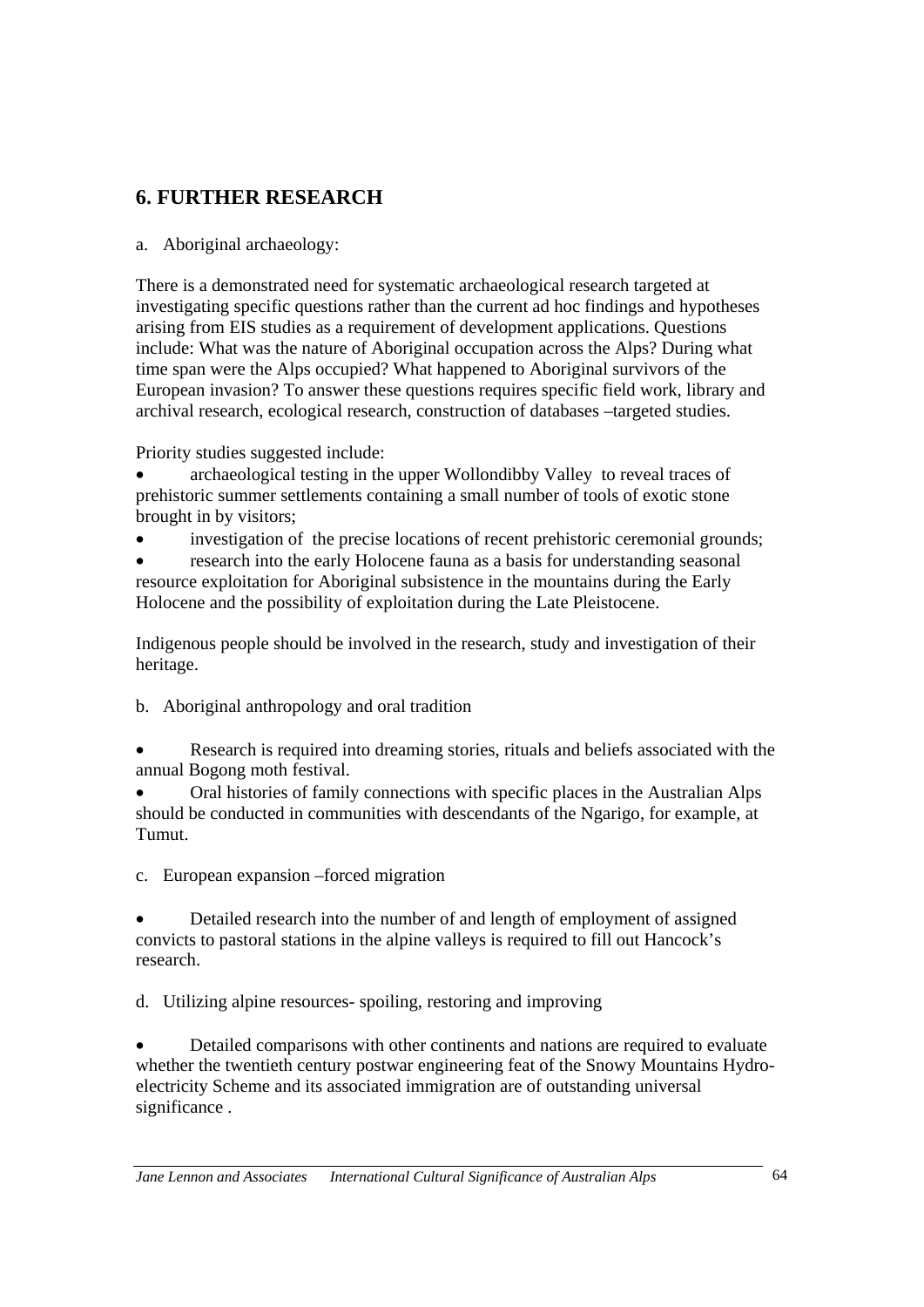e. Scientific research in alpine areas

 • Australian alpine research is recognised as being of international significance and comparative study quantifying the types and extent of work undertaken. the scientific sites are of outstanding cultural significance. There needs to be a short

 • The recommendations of Griffiths and Robin (1994) regarding recording, monitoring, establishing a database of known sites, further research into the careers of the scientists and publication of existing alpine science history should be implemented.

# f. Continuing cultural landscapes

 Work is required to delineate areas within the MOU area which can be categorised in terms of World Heritage criteria:

i. designed intentionally by man, e.g. Currango, Kiandra;

 ii. organically evolved –including relict or fossil landscapes, and continuing landscapes, e.g. Birrigai, Thredbo Valley camp sites;

iii. associative cultural landscapes, e.g. Snowy Mountains, Snowy River.

g. Associative cultural landscapes

 depth of cultural associations with the natural features and phenomenon of the Australian Need for more detailed studies of both academic and popular culture to assess the Alps.

• Aboriginal associations as mentioned previously need also to be documented.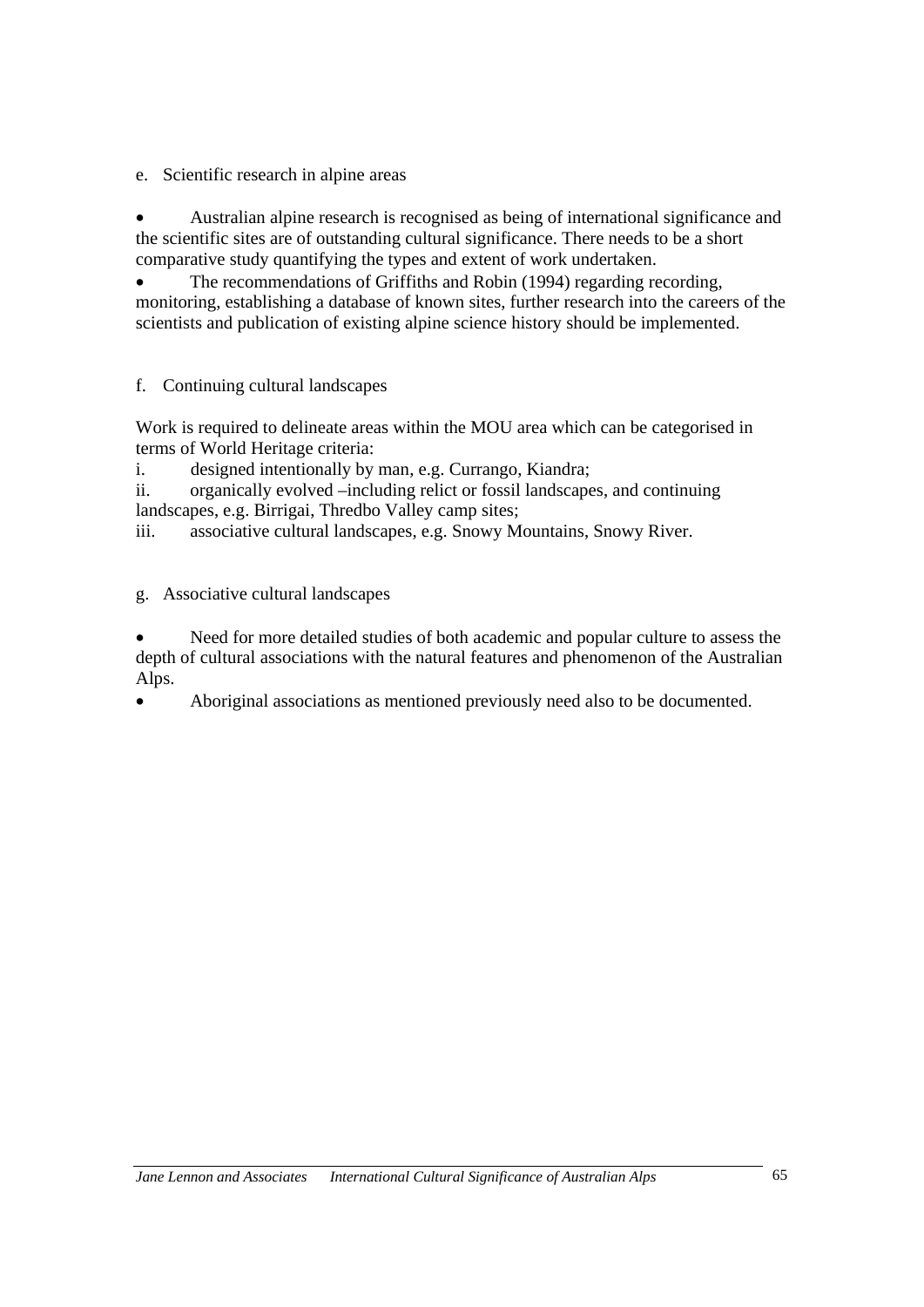# **7. REFERENCES**

 uplands of Tasmania, in Smith, S.J. and Banks, M.R. (eds), *Tasmanian Wilderness- World*  Allen, J. 1993. The scientific importance of Pleistocene Human Sites in the southwestern *Heritage Values*, Royal Society of Tasmania, Hobart, pp. 53-57.

Andrews, Alan E.J., 1991. *Kosciusko: The Mountain in History*, Canberra.

 Argue, Debbie, 1995a. Aboriginal occupation of the Southern Highlands: was it really seasonal?, *Australian Archaeology*, no. 41: 30-36.

Argue, Debbie, 1995b. Discovery of a possible digging stick in the southeast region of Australia, *Australian Archaeology*, no. 41: 38-40.

Australian Academy of Science, 1977. *The Alpine Study Area. Comments on the Report of Land Conservation Council of Victoria*, and Recommendations for Use, Management an Administration of Public Lands, Unpublished 23 page typescript located on Aust.Acad.Sci. File 'National Parks & Conservation' June 1974-31 Dec 1977, Adolph Basser Library.

Australia Alps Liaison Committee, 1992. *Cultural Heritage of the Australia Alps*, Proceedings of the Symposium held at Jindabyne, New South Wales, 16-18 October 1991, ed. Babette Scougall, Canberra

 *for identifying, assessing and managing cultural landscapes in the Australia Alps National*  Australia Alps Liaison Committee, 1996*. Cultural Landscape Management, Guidelines Parks*. Report prepared by Jane Lennon and Steve Matthews with the Cultural Heritage Working Group of the Australian Alps Liaison Committee, Canberra.

Australian Heritage Commission (1998)a, *National Heritage Convention Key Outcomes*, Canberra, pp. 14-19

Australia ICOMOS, April 1995. *The Asia-Pacific Regional Workshop on Associative Cultural Landscapes*, a report to the World Heritage Committee.

 Banks, J.C.,1989. A history of forest fire in the Australian Alps, in Roger Good, ed., *The Scientific Significance of the Australian Alps*, pp.265-280.

 Barker, S., 1989. Snow gum woodland: past, present and future, in Roger Good, ed., *op. cit.*, pp.359-369.

Bonyhady Tim, 1991*. Images in Opposition: Australian Landscape Painting 1801-1890,*  Oxford University Press, Melbourne

*<u>Jane Lennon and Associates</u> International Cultural Significance of Australian Alps* 66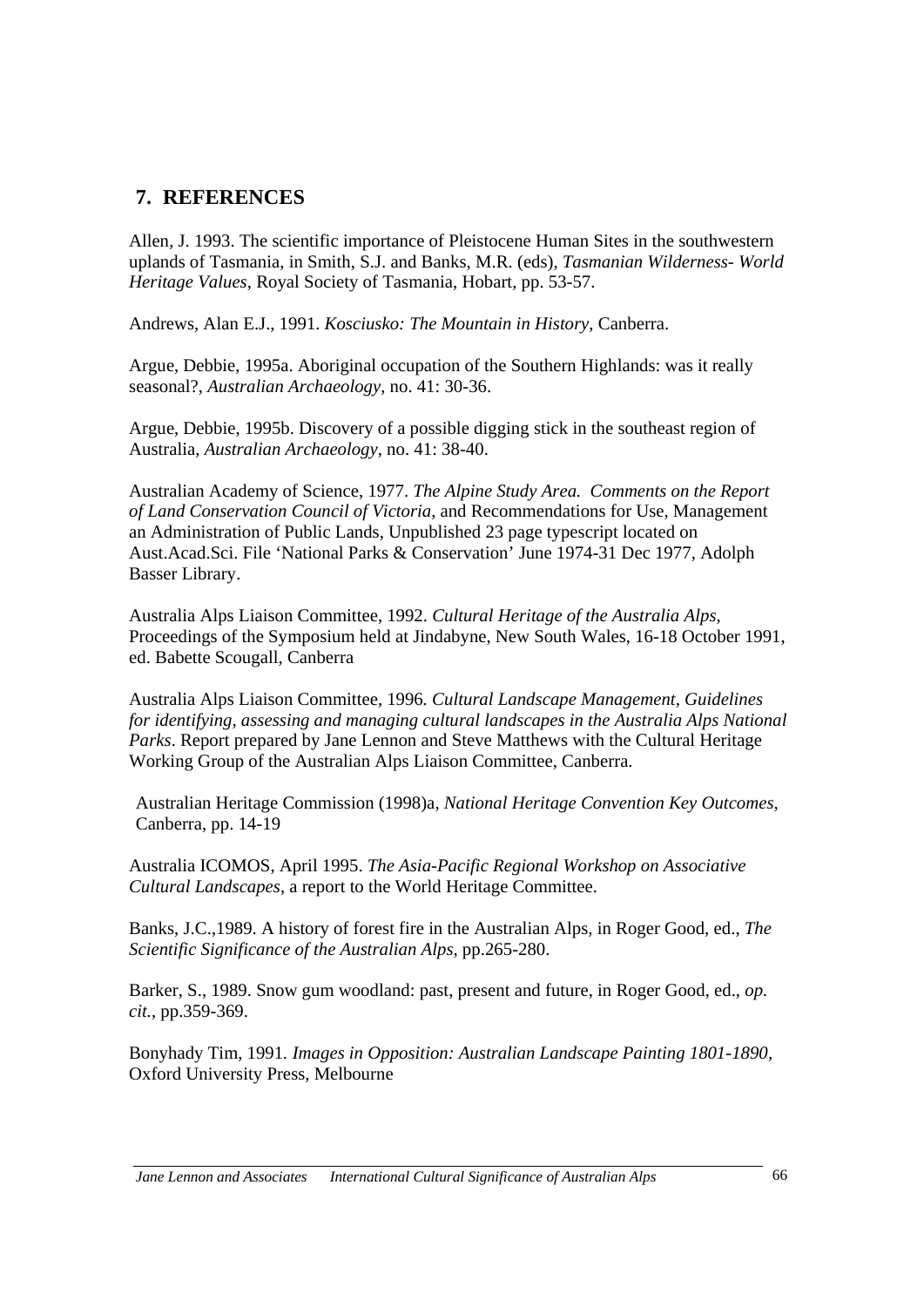Brady, Anita. October 1994. *Alpine Parks Review of Historic Themes, Places and Databases*, unpublished report, Victorian Department of Conservation and Natural Resources.

Butler, Graham and Associates, 1996. *Victorian Alpine Huts Heritage Survey*, report to the Victorian Department of Conservation and Natural Resources, 371pp.

Committee of Inquiry into the National Estate, 1974. *Report of the National Estate, Report of the Committee of Inquiry into the National Estate*, Australian Government Publishing Service, Canberra.

Commonwealth of Australia. 1983 *World Heritage Properties Conservation Act.* 

 Commonwealth of Australia, 1998. State/Commonwealth Regional Forest Agreement Process *World Heritage Report*, Record of the World Heritage Expert Panel meeting: Western Australia, New South Wales and Queensland.

 Davey, A. 1986. *Alpine Park Management in Victoria, NSW and ACT: Common Planning Issues and Management Strategies*, Australia Alps National Parks Co-operative Management Program Working Paper.

Davies, J. (ed.) 1986. *The Australian Alps National Parks Co-operative Management, Proceedings of a working meeting of officers from management agencies, 28-31 October 1985, Howmans Gap, Victoria*, Australian National Parks and Wildlife Service, Canberra.

Davis, Bruce 1989. 'Federal-State tensions in Australian environmental management: the World Heritage issue', *Environmental and Planning Law Journal* 6 (2):66-78.

 Demicoli, Anthony. 1998. Test of Authenticity, Attachment 2 of Sullivan, S. Discussion Paper for Meeting of the Consultative Body of the World Heritage Committee, April 1998.

 Dodson, J.R., De Salis T., Myers, C.A. and Sharp, A.J. 1994. A thousand years of environmental change and human impact in the alpine zone at Mt Kosciusko, *Australian Geographer*, vol.25, no.1, pp. 77-87

Domicelj, Halliday and James (1992) *Framework for the assessment of Australia's cultural properties against World Heritage Criteria*,

Feary, Sue. 1988. Aboriginal uses of Forests in South-eastern Australia: Past and Present, in Frawley, Kevin J. and Semple, Noel (eds.) *Australia's Ever Changing Forests, Proceedings of the First National Conference on Australian Forest History*, Canberra, pp. 179-198.

Flannery, Tim. 1994. *The Future Eaters*, Reed, 423pp.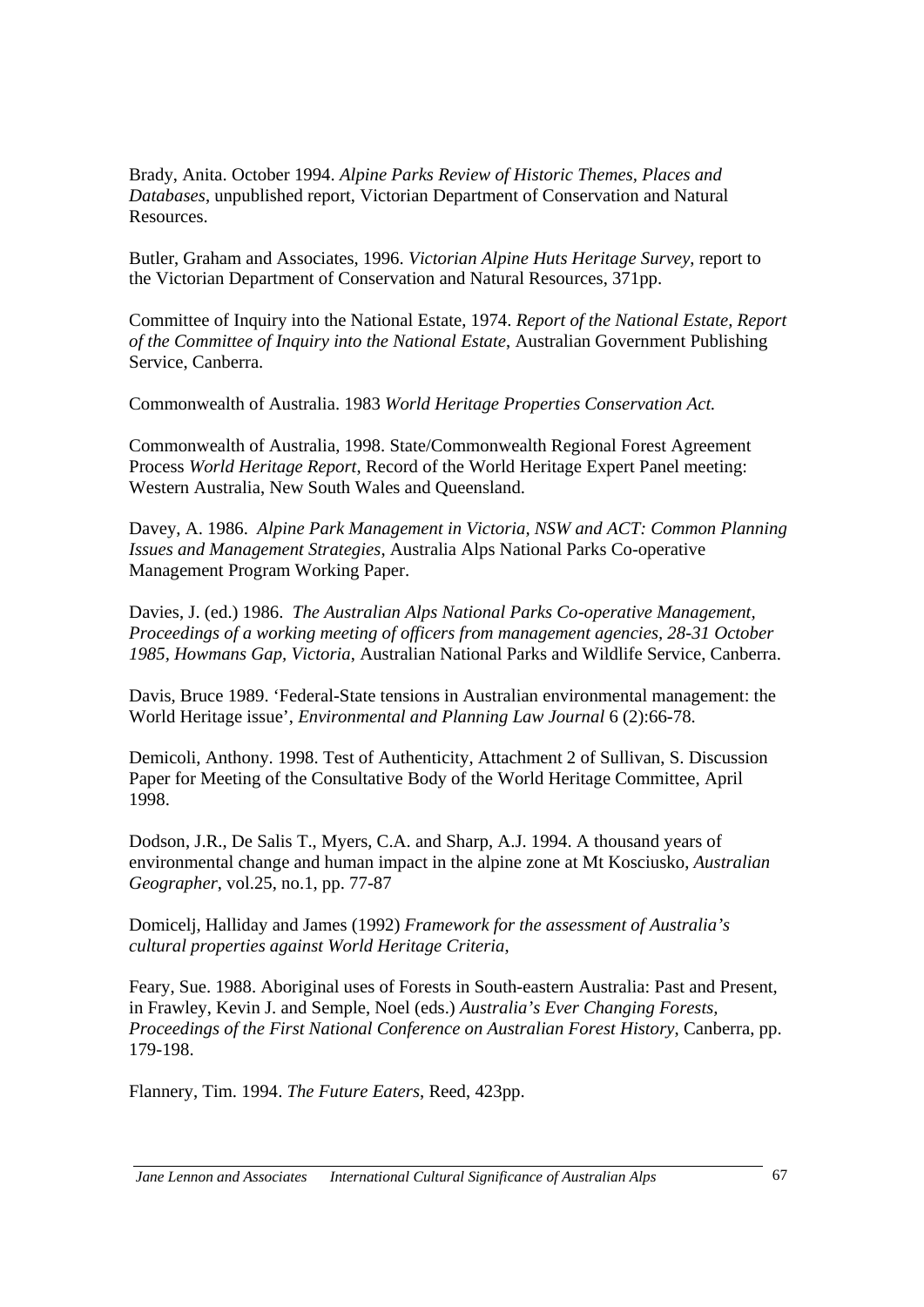Flood, J. 1980. *The Moth Hunters*, Canberra: Australian Institute of Aboriginal Studies.

Flood, J., David, B., Magee, J. and English, B. 1987. Birrigai: A Pleistocene site in the south-eastern Highlands, *Archaeology in Oceania*, vol.22: 9-26.

 Flood, Josephine. 1992. Aboriginal cultural heritage in the Australian Alps: an overview,  in Babette Scougall, ed., *Cultural Heritage of the Australian Alps*, pp.83-88

Flood, Josephine. 1993*. The Riches of Ancient Australia*, University of Queensland Press.

Gare, N. 1992. The Snowy Mountains Scheme, *Revue de Geographie Alpine*, vol.LXXX, no.2-3, pp.201-225.

Gillieson, David and Mountain, Mary-Jane. 1983. Environmental history of Nombe Rockshelter, Papua New Guinea Highlands, *Archaeology in Oceania*, vol. 18, no.1, pp. 53-62.

 Good, R.B. 1992. *Kosciusko Heritage, the conservation significance of Kosciusko National Park*, New South Wales National Parks and Wildlife Service.

Grenier, Philipe. 1992. Introduction, The Australian Alps, *Revue de Geographie Alpine*, vol.LXXX, no.2-3, pp.11-35.

Griffiths, Tom, and Robin, Libby. 1994. *Science in High Places, report on the cultural significance of scientific sites in the Australian Alps*, AALC.

Grinbergs, Alistair. 1993. *A Study of Land Routes of Human Movement in East Gippsland*, a report to the Australian Heritage Commission.

 Hall, R. 1992. An archaeological survey of far East Gippsland, in Babette Scougall, ed., *Cultural Heritage of the Australian Alps*, pp.125-140.

 Heffernan, Ken J., 1998. The Mitimaes of Tilka and the Inka Incorporation of  Chinchaysuyu, *Tawantinsuyu: An International Journal of Inka Studies*, vol.2, pp.23-36

 Higgins, Matthew, 1992. 'That's Buggered the Cotter,' or European heritage in Namadgi,  in Babette Scougall, ed., *Cultural Heritage of the Australian Alps*, pp.165-178.

Hodges, Sue. 1992. Interpreting the Australian Alps, *Revue de Geographie Alpine*, vol.LXXX, no.2-3, pp.99-125.

 Hope, G. and Kirkpatrick, J. 1988. Review Paper: the ecological history of Australian forests, in Frawley, K.J. and Semple, N.M. eds, *Australia's Ever Changing Forests*. forests, in Frawley, K.J. and Semple, N.M, eds, *Australia's Ever Changing Forests. Proceedings of the First National Conference on Australian Forest History, Canberra.*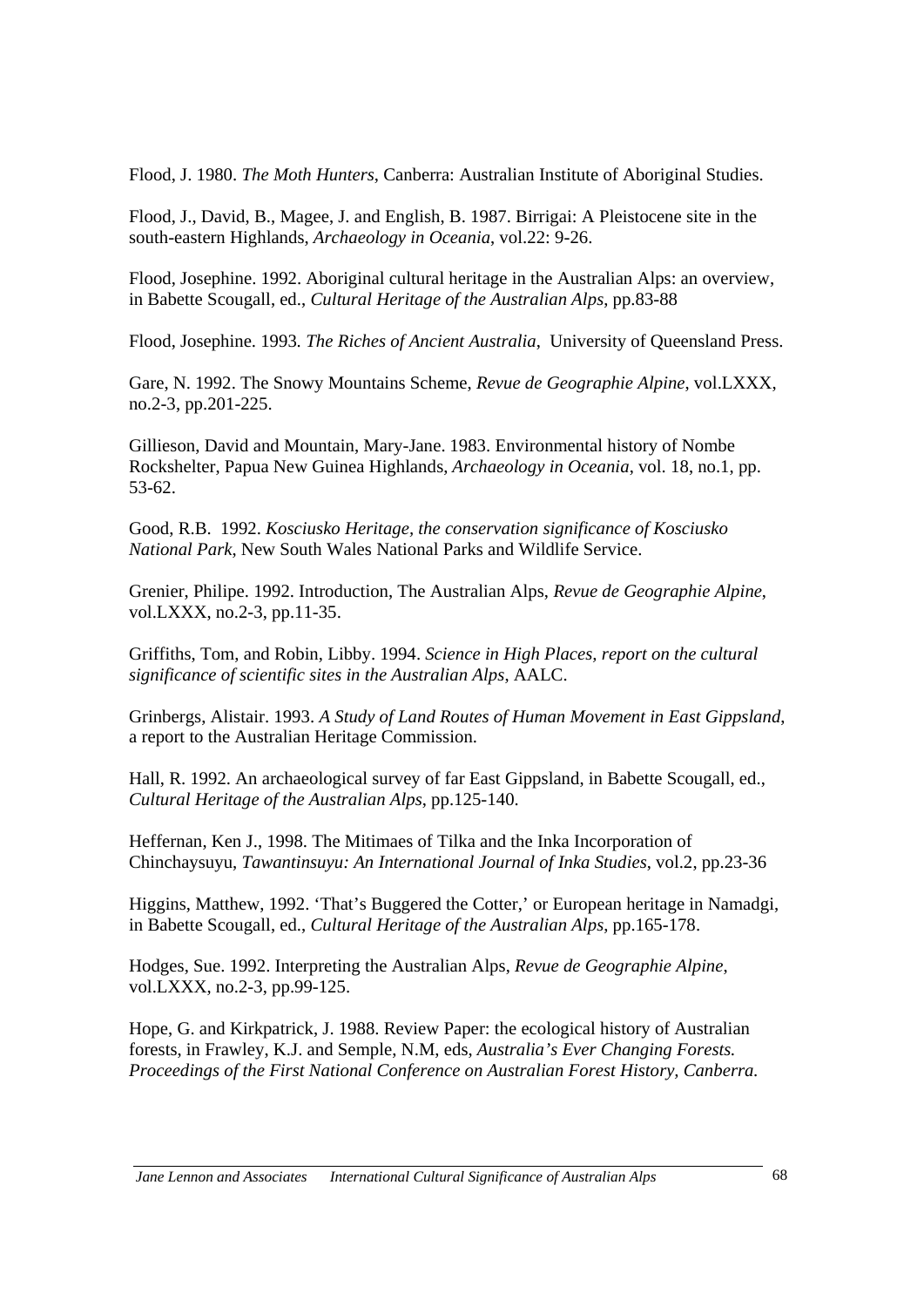Hughes, Philip. 1999. *An archaeological survey associated with the proposal to increase the full supply level of the Rocky Valley Storage, Victoria*, a report to the Southern Hydro Partnership, Mount Beauty, 16pp.

Johnson, D. 1988. 'Australia's Alps. Closer to World Heritage Listing', *Habitat Australia*  16(6):20-3.

 Jones, Rhys. 1993. Discovery of a Pleistocene World, in Smith, S.J. and Banks, M.R. (eds), *Tasmanian Wilderness- World Heritage Values*, Royal Society of Tasmania, Hobart, pp. 49-53.

Kabaila, Peter. 1997. *Belconnen's Aboriginal Past, a glimpse into the archaeology of the Australian Capital Territory*, Black Mountain Projects Pty Ltd, Canberra.

Kabaila, Peter. 1997. Aboriginal Pathways database, project for AALC.

Kamminga, Johan. 1992. Aboriginal settlement and prehistory of the Snowy Mountains, in Babette Scougall, ed., *Cultural Heritage of the Australian Alps*, pp.101-124.

 King, H.W.H. 1959. Transhumant grazing in the snow belt of New South Wales, *Australian Geographer*, vol.7, pp.129-140.

Kirkpatrick, J. B. 1994. *The International Significance of the Natural Values of the Australian Alps*, AALC.

Lennon, Jane. 1992. European exploration, in Babette Scougall, ed., *Cultural Heritage of the Australian Alps*, pp. 143-154.

Lennon, Jane and Mathews, Steve. 1996. *Cultural Landscape Management – Guidelines for identifying, assessing and managing cultural landscapes in the Australian Alps national parks*, report for the Cultural heritage Working Group, Australian Alps Liaison Committee, 89pp.

Lennon, Jane. February 1996. *Cultural heritage or disturbance?*, Paper presented at AALC Disturbed Catchments Conference, University of Canberra.

Mitchell, Elyne, 1985. *Discoverers of the Snowy Mountains*, Macmillan, Melbourne.

 McBryde, Isabel 1990 'Those truly outstanding examples. . ', Kakadu in the context of Proceedings of an Australia expert workshop held in Canberra on 24 April 1989 with the Australia's World Heritage properties- A response, in *A Sense of Place? A Conservation in Three Cultures*, eds. J. & S. Domicelj in collaboration with M.Raza & O.Suarez, support of the Australia Heritage Commission and with reference to parallel workshops in India and Argentina, Australian Heritage Commission Technical Publications Series No.1, Australian Government Publishing Service, Canberra.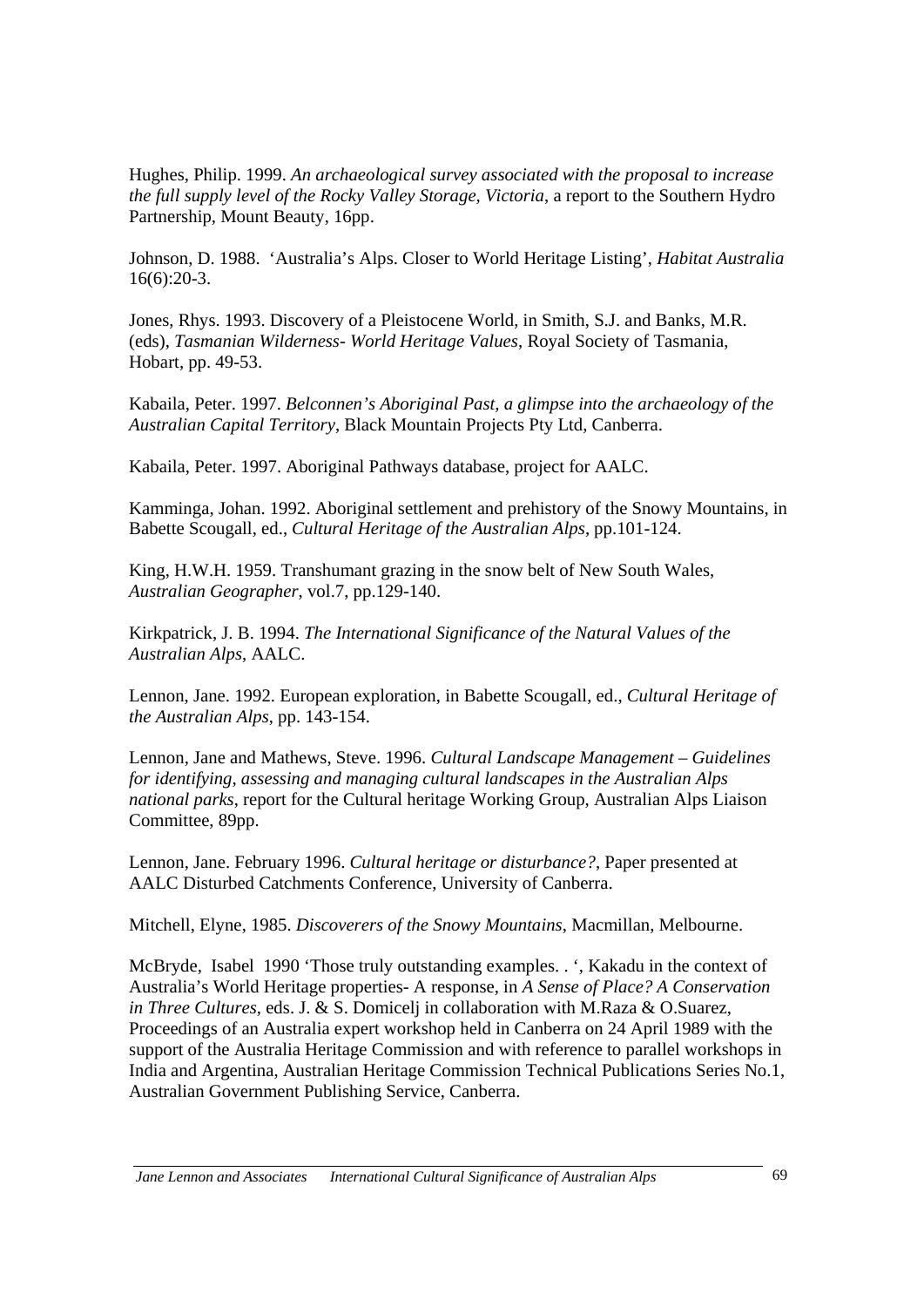Mosley, J.G. 1988. *Australian Alps World Heritage Nomination Proposal*, Victorian National Parks Association, Melbourne.

 *Significance of the Australia Alps*, ed. Roger Good, Proceedings of the First Fenner Parks Liaison Committee in association with the Australian Academy of Science, 345-56. Mosley, J.G. 1989. "History of Conservation of the Australia Alps' in *The Scientific*  Conference on the Environment, Canberra, September 1988, Australia Alps National

Mountain, Mary-Jane. 1991. Landscape Use and Environmental Management of Tropical Rainforest by Pre-Agricultural Hunter-Gatherers in Northern Sahulland*, Indo-Pacific Prehistory*, vol. 2, pp. 54-68

McHugh, S. 1989. *The Snowy: The People Behind the Power*, Heinemann, Melbourne.

 Mulvaney, John, 1992. The alpine cultural heritage in perspective, in Babette Scougall, ed., *Cultural Heritage of the Australian Alps*, pp.9-18.

 Munjeri, Dawson. 1998. Integrity and or Authenticity An Issue of Universal Values: The Case for Africa, Attachment 1 of Sullivan, S. Discussion Paper for Meeting of the Consultative Body of the World Heritage Committee, April 1998.

New South Wales National Parks and Wildlife Service, 1993*. Currango Conservation Plan*, Kosciusko National Park.

Parent, Michael. 1988. 'The world heritage concept', The Courier, August 1988, UNESCO, Paris.

 Pulsford, I.F., Banks J.C.G. and Hodges, L., Land use history of the white cypress pine forests in the Snowy Valley, Kosciusko National Park, in Dargavel, John and Feary, Sue (eds.), *Australia's Ever-Changing Forests II, Proceedings of the Second National Conference on Australian forest history*, Canberra, pp.85-104.

 *of the head lease at Falls Creek and Mt McKay, Victoria*, a report to Falls Creek Ski Lifts Shawcross, Wilfred, Hughes, Philip and Mullett, Ricky. 1998. *An archaeological survey*  Pty. Ltd., 22pp.

 National Parks, *Conservation, and Development. The Role of Protected areas in*  Slayter, Ralph O. 1984 'The World Heritage Convention: introductory comments' *Sustaining Society*, eds J.A.McNeely & K.R.Miller, Proceedings of the World Congress on National Parks, Bali, Indonesia, 11-22 October, 1982, Smithsonian Institution Press, Washington.

 with M.Raza & O.Suarez, Proceedings of an Australia expert workshop held in Canberra on 24 April 1989 with the support of the Australia Heritage Commission and with Sullivan, Hilary 1990. 'Tradition: World Heritage Sites. Kakadu- Past and present', in *A Sense of Place? A Conservation in Three Cultures*, eds. J. & S. Domicelj in collaboration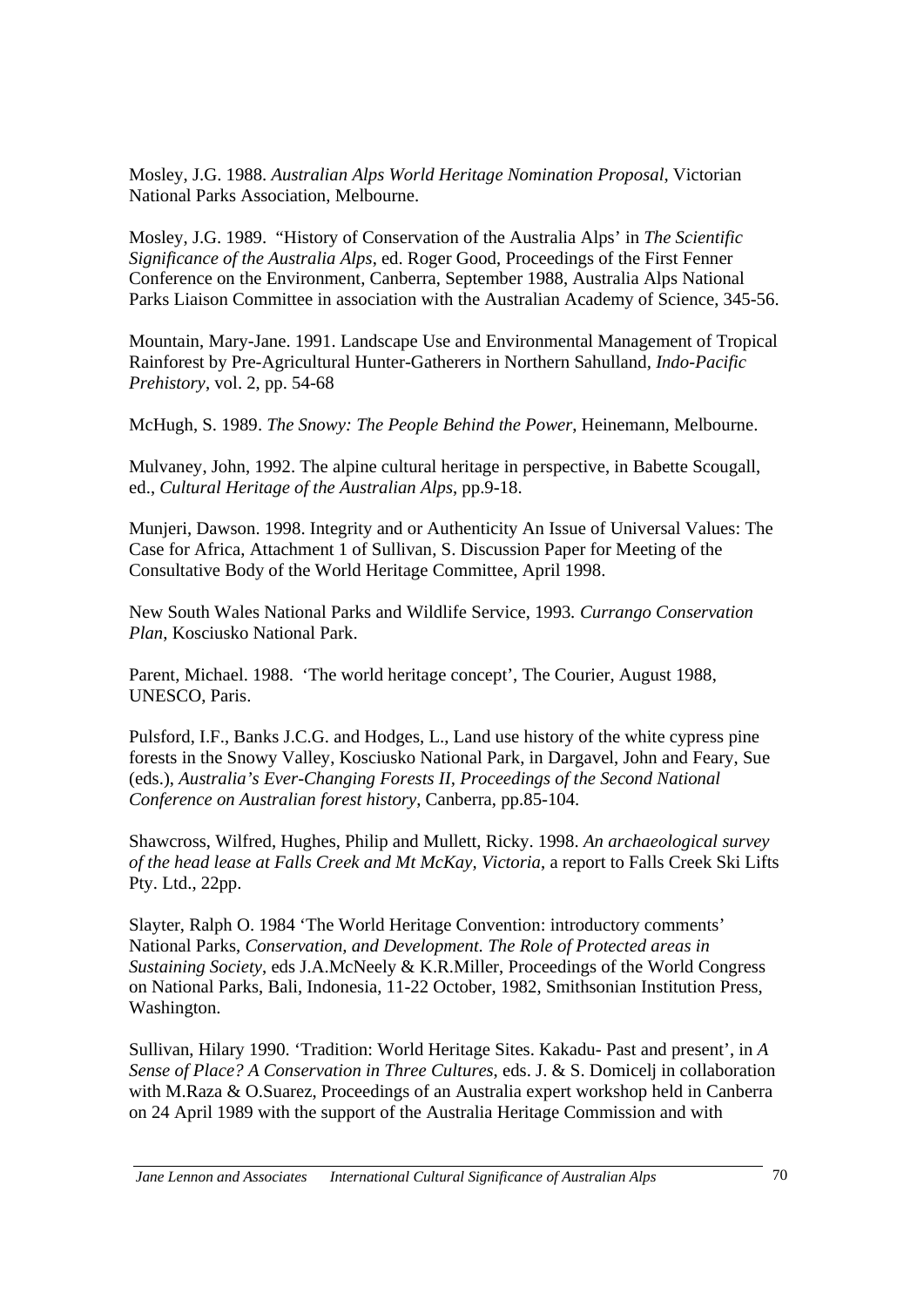reference to parallel workshops in India and Argentina, Australian Heritage Commission Technical Publications Series No.1, Australian Government Publishing Service, Canberra.

 Sullivan, Sharon. 1998. *Implementation of the World Heritage Convention in Australia*, paper to the World Heritage Global Strategy Natural and Cultural Heritage Expert Meeting, Amsterdam, March 1998.

 Supple, Ray. 1992. Mining in the Victorian Alps, in Babette Scougall, ed., *Cultural Heritage of the Australian Alps*, pp. 243-257.

Taylor, Ken. 1992. Cultural Values in Natural Areas, in Babette Scougall, ed., *Cultural Heritage of the Australian Alps*, pp. 55-65.

 *Convention*, Intergovernmental Committee for the Protection of the World Cultural and UNESCO 1997. *Operational Guidelines for the Implementation of the World Heritage*  Natural Heritage, WHC-97/2 February 1997, Paris.

 *Convention*, Intergovernmental Committee for the Protection of the World Cultural and Natural heritage, WHC 99/2 Revised, March 1999, Paris. UNESCO 1999. *Operational Guidelines for the Implementation of the World Heritage* 

 ed. *The Simple Fleece: Studies in the Australian Wool Industry*, MUP, Melbourne. Williams, O.B. 1962. The Riverina and its pastoral practices, 1860-1869, in Barnard, A.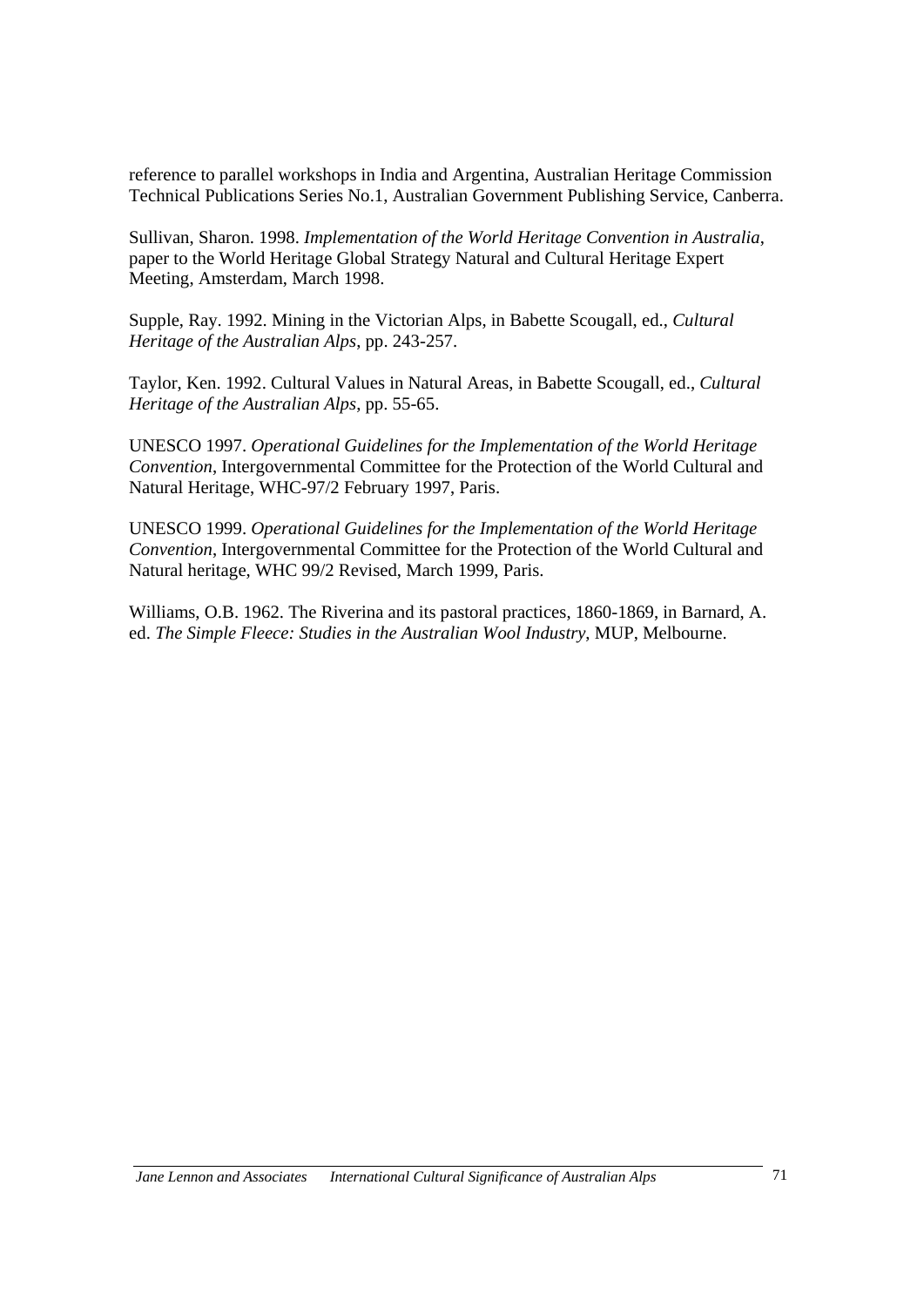# **8. TABLES**

Table 1 – Victorian Historic Places Section Database for Alpine Parks

Table 2 – Register of The National Estate –listings for Alpine Areas

Table 3 - Thematic classification suggested for cultural landscape types in the Australian Alps National Parks, in Section 3.2

 Table 4 - Criteria for Listing of Places on the Register of the National Estate, in Section 3.3

Table 5 - World Heritage List Criteria for cultural properties, in Section 3.4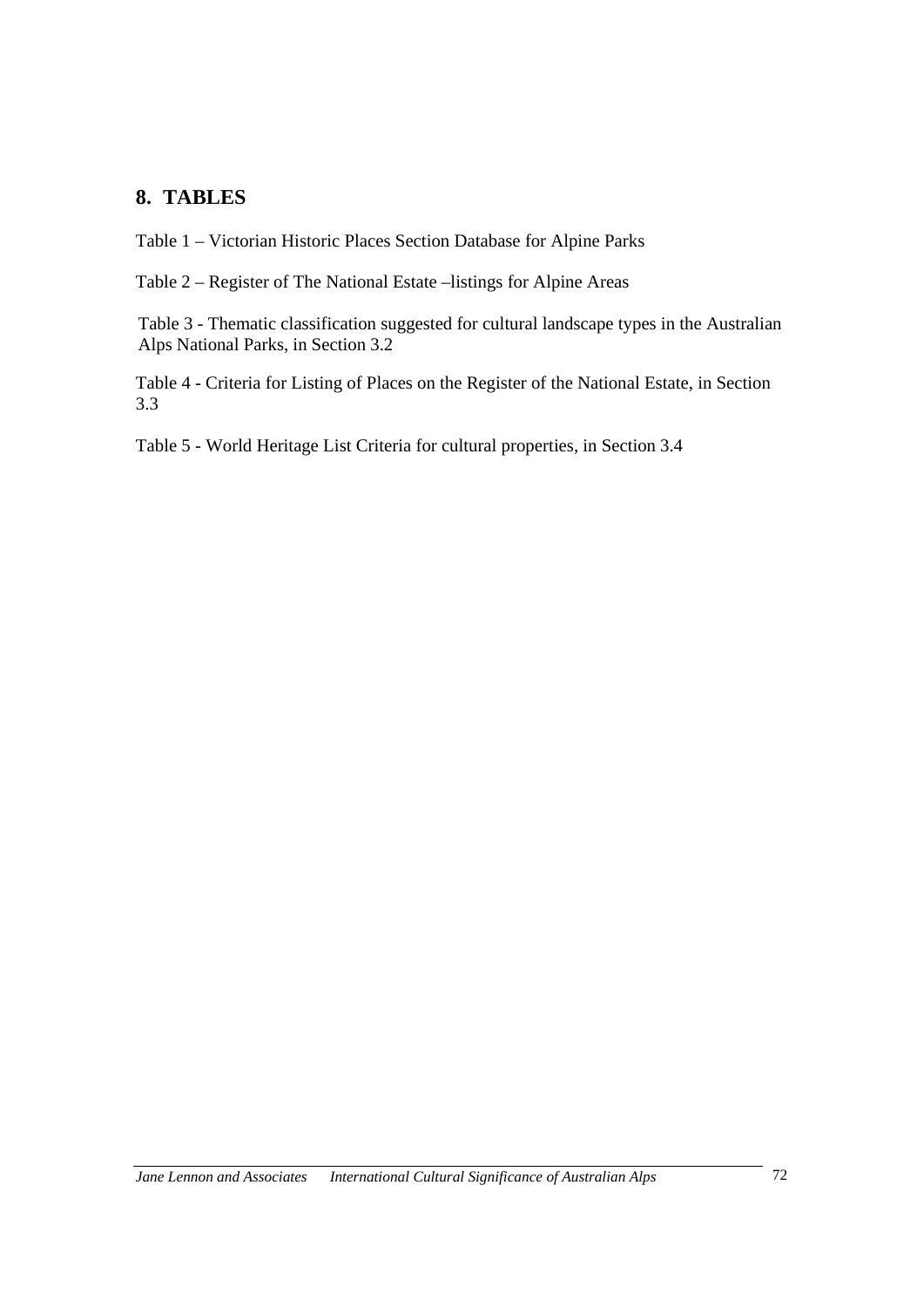Table 1 – Victorian Historic Places Section Database for Alpine Parks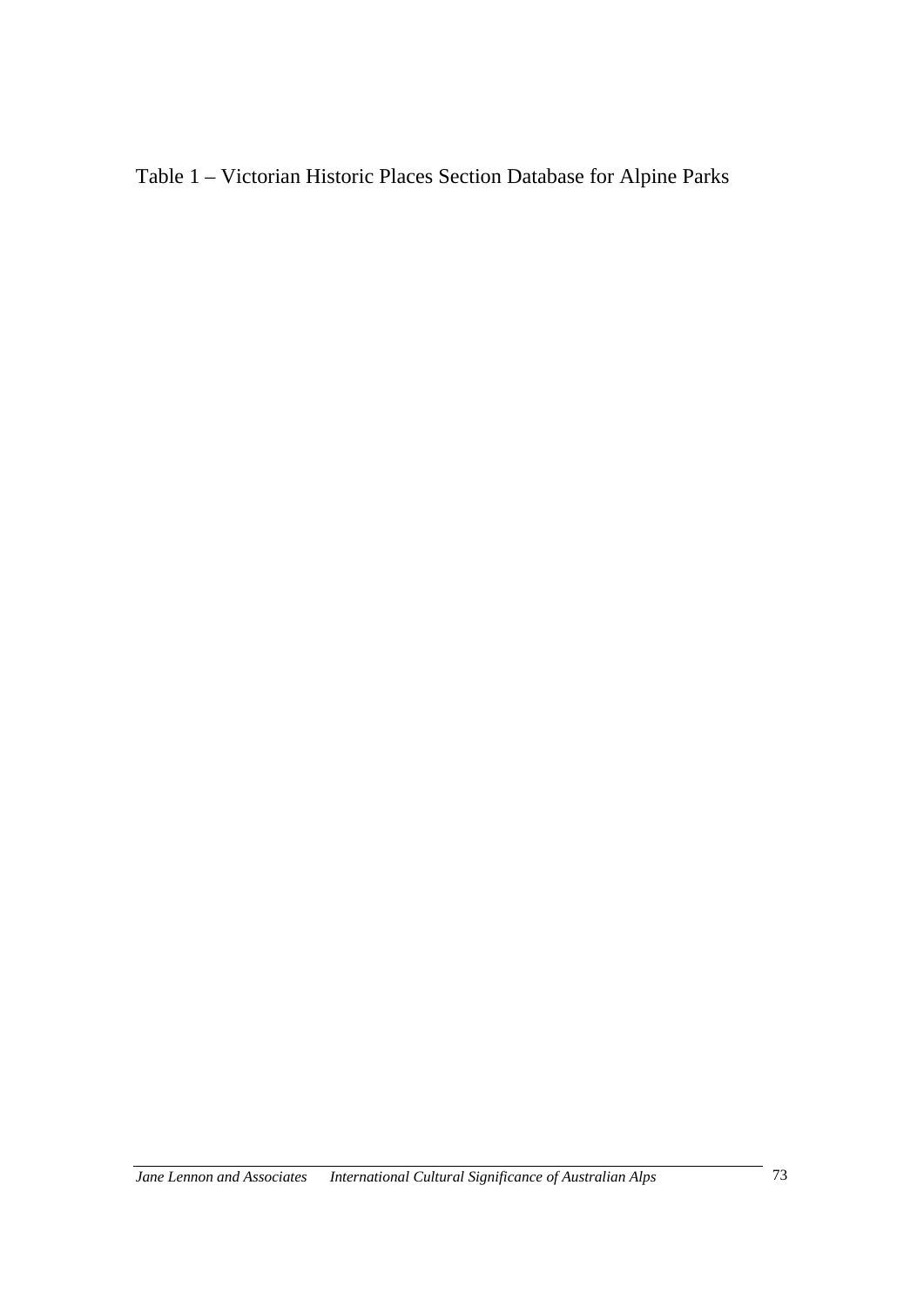Table 2 – Register of the National Estate –listings for Alpine Areas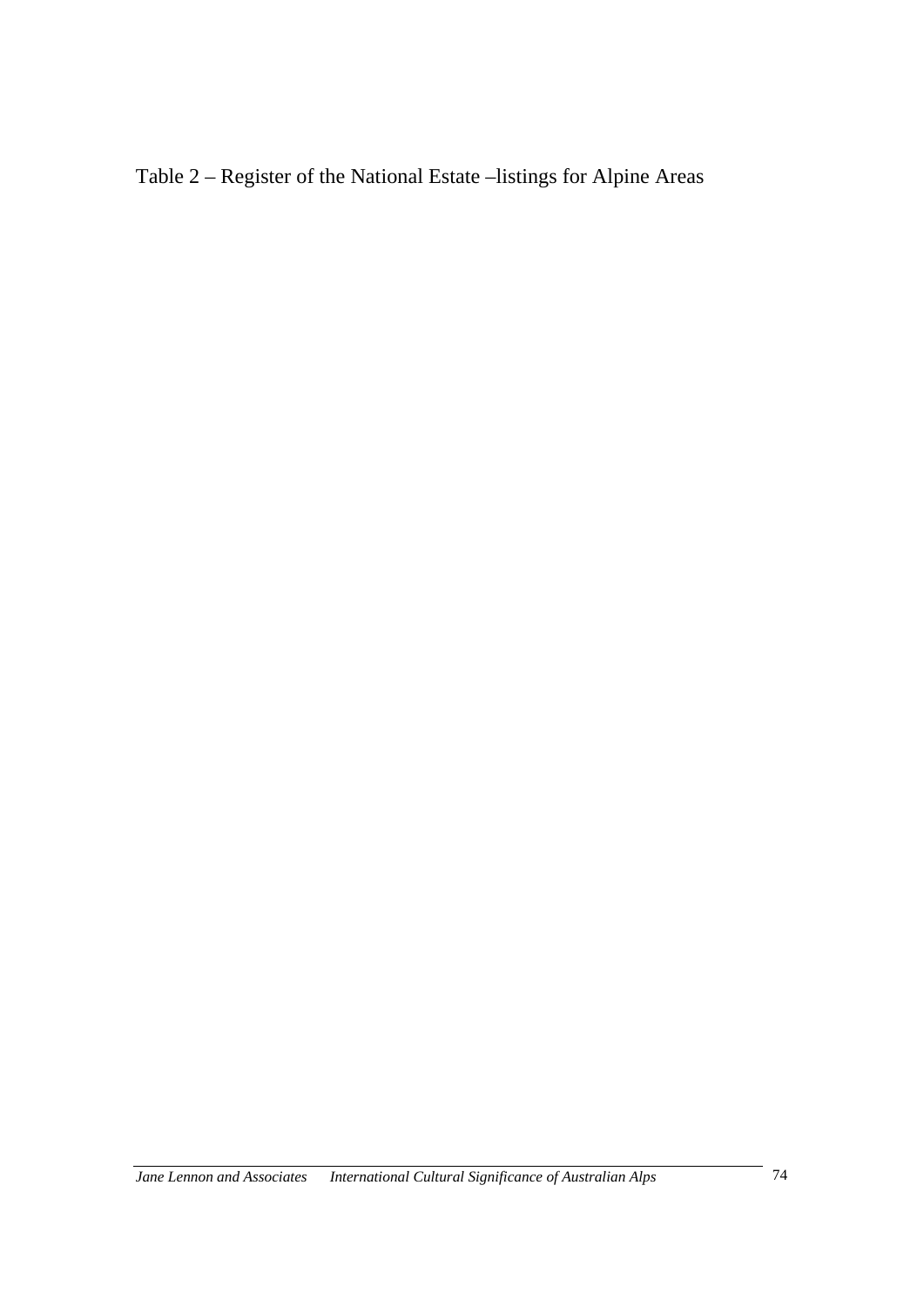# **9. APPENDICES**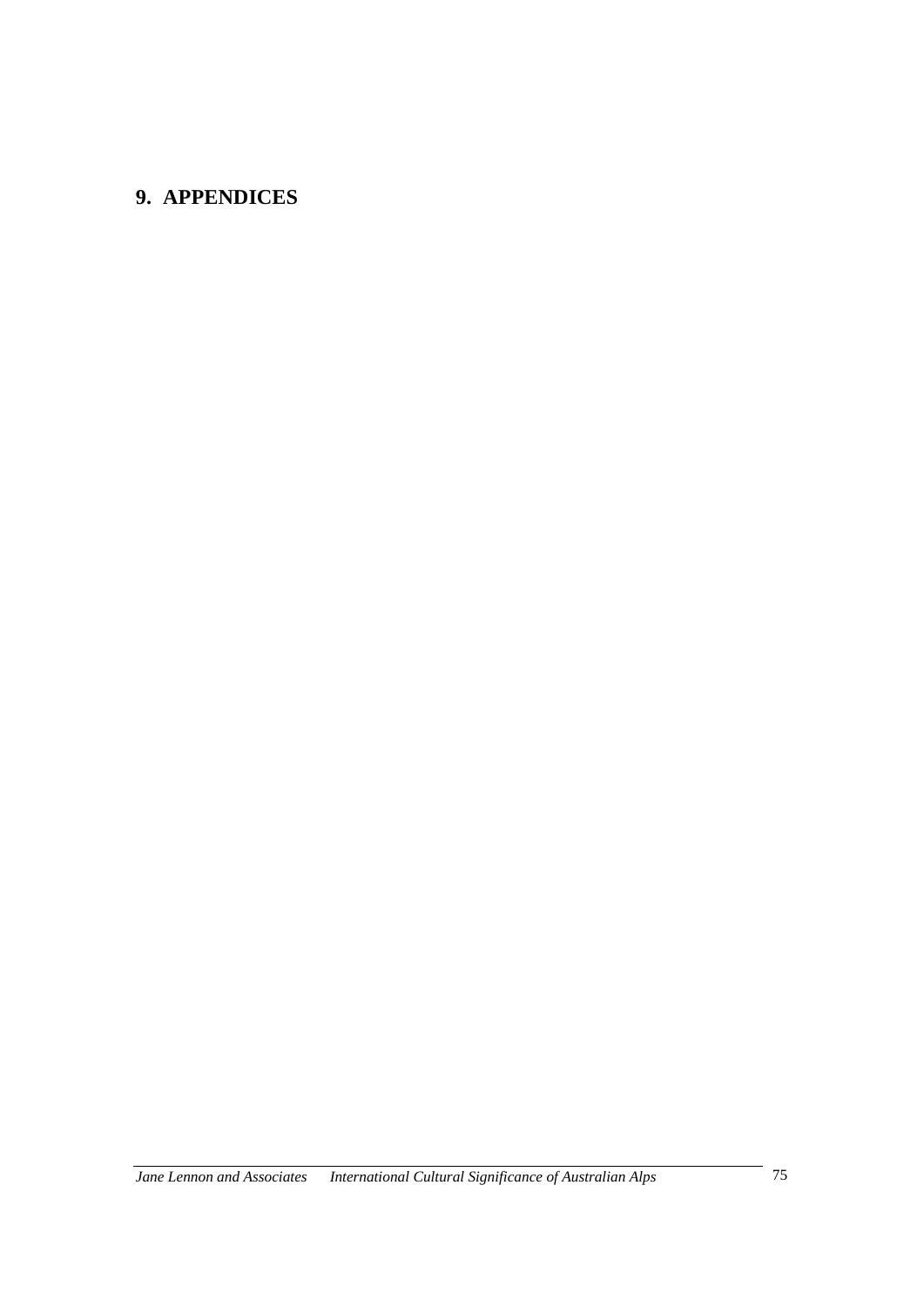# **Appendix 1: Australian Heritage Places Principles**

(Australian Heritage Commission (1998)a, *National Heritage Convention Key Outcomes*, Canberra, pp. 14-19.)

## Preamble

 Australia's heritage, shaped by nature and history, is an inheritance passed from one generation to the next. It encompasses many things, the way we live, the traditions we hold dear, our histories, stories, myths, values and places. The diversity of our natural and cultural places helps us to understand our past and our relationship with the Australian landscape. Heritage recognises the indivisible association of culture, nature, country, place, religion for Aboriginal and Torres Strait Islander peoples.

### Vision

Recognising the diversity of country and cultures in Australia and the unique should act as a community that respects, sustains and celebrates its diverse heritage, which connects us to the past, present and country for all generations. relationship of Aboriginal and Torres Strait Islander peoples with country, Australia

### Principles

## *Principle 1*

 Recognising our responsibilities to past and future generations, the Australian community will conserve its heritage through cooperation and respect between all communities and governments.

## *Principle 2*

 All levels of government and government agencies must demonstrate leadership in protecting, conserving, promoting and managing heritage values.

## *Principle 3*

Recognising that Indigenous peoples are owners and custodians of their heritage and have consequent obligations, the heritage of all Australians should be managed in accordance with evolving traditions, customs and laws.

## *Principle 4*

 Communities should be actively involved in all processes of identification, protection and use of heritage places, other than where this would be inconsistent with the conservation of heritage values.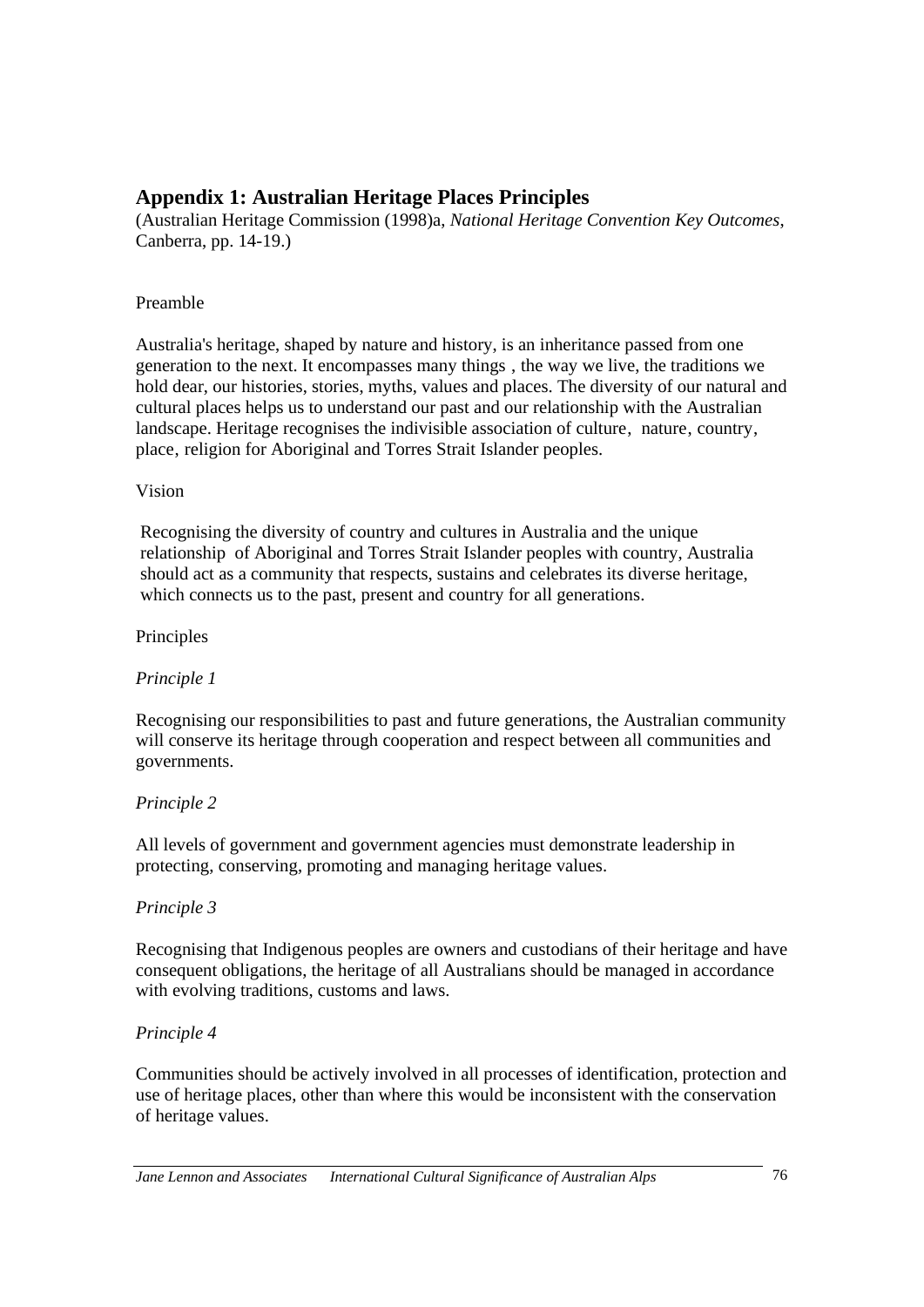## *Principle 5*

 public, subject to confidentiality to protect heritage values or customary rights. There should be a comprehensive inventory of heritage places accessible to the general

# *Principle 6*

 Identification and assessment should be based on the full range and diversity of heritage values.

# *Principle 7*

 Determination of significance should be based solely on heritage values and be separate from management decisions.

# *Principle 8*

 intervention. Where the use of a place involves a risk of significant irreversible damage The fundamental aim of conservation is to sustain heritage value with the least possible to

 heritage values, lack of scientific certainty should not be used as a reason for allowing that use.

## *Principle 9*

 The uses of heritage places should, as far as practicable, be limited to those which are compatible with the heritage values of the place. Where there is a conflict between heritage and other values, prudent and feasible management options must be sought and considered.

## *Principle 10*

 relevant research, education and presentation which respects the heritage values of the place and the sensitivities of communities. The effective identification and conservation of heritage places is dependent upon

## *Principle 11*

 Conservation of heritage should be adequately resourced, recognising the rights, interested parties, and respecting cultural and gender requirements. responsibilities and capabilities of governments, owners, custodians, communities and

## *Principle 12*

 Planning processes and decisions must include conservation management planning for heritage.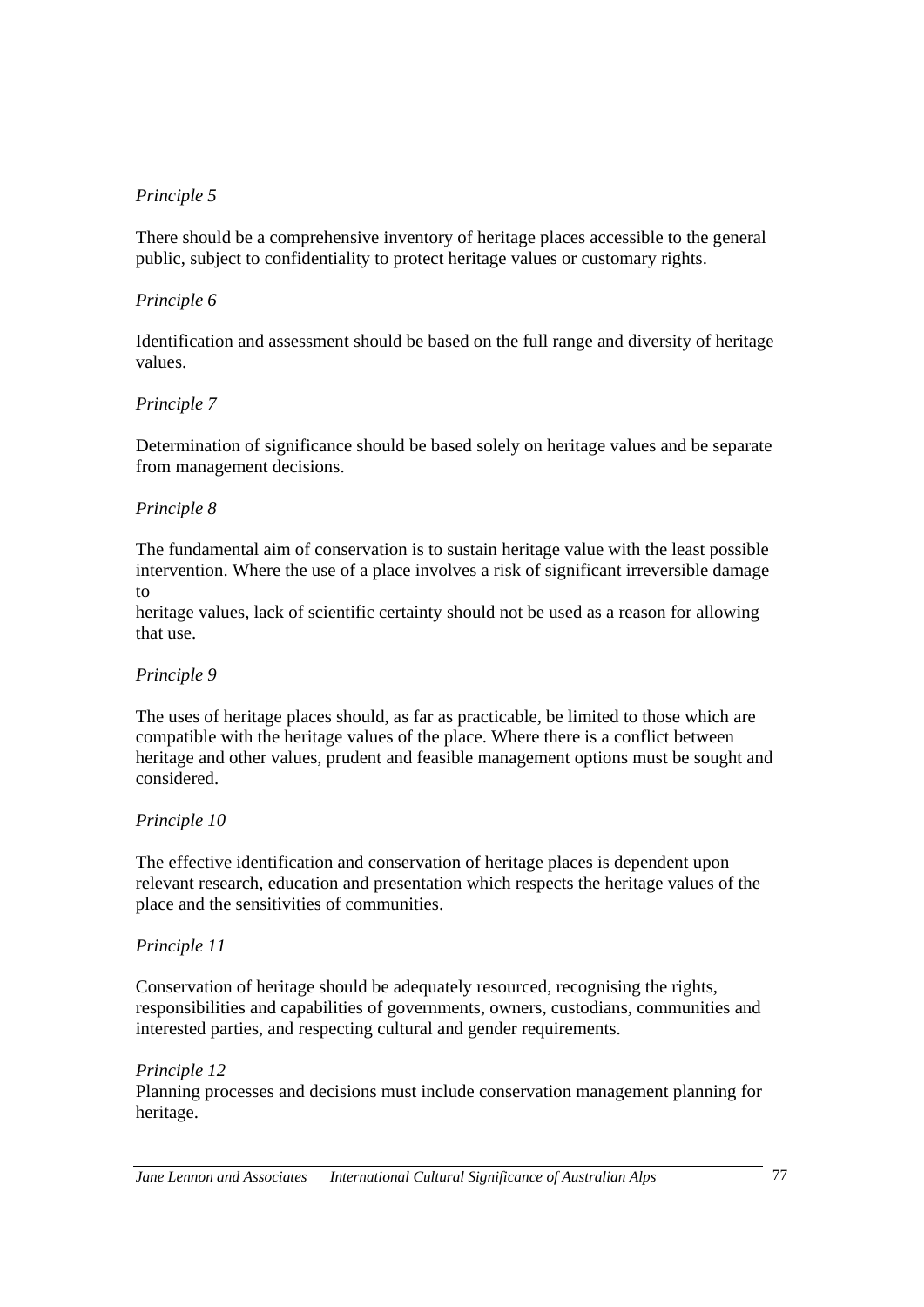# **Appendix 2: Criteria for the inclusion of cultural properties in the World Heritage List** (UNESCO 1999: Part C, paragraphs 23-42)

 always be seen in relation to one another and should be considered in the context of the "23. The criteria for the inclusion of cultural properties in the World Heritage List should definition set out in Article 1 of the Convention which is reproduced below:

 features, which are of outstanding universal value from the point of view of history, art or "monuments: architectural works, works of monumental sculpture and painting, elements or structures of an archaeological nature, inscriptions, cave dwellings and combinations of science;

 groups of buildings: groups of separate or connected buildings which, because of their architecture, their homogeneity or their place in the landscape, are of outstanding universal value from the point of view of history, art or science;

 sites: works of man or the combined works of nature and of man, and areas including ethnological or anthropological points of view." archaeological sites which are of outstanding universal value from the historical, aesthetic,

 inclusion in the World Heritage List will be considered to be of outstanding universal value for the purposes of the Convention when the Committee finds that it meets one or 24. A monument, group of buildings or site - as defined above - which is nominated for more of the following criteria and the test of authenticity. Each property nominated should therefore:

(a)

(i) represent a masterpiece of human creative genius; or

 (ii) exhibit an important interchange of human values, over a span of time or within a cultural area of the world, on developments in architecture or technology, monumental arts, town-planning or landscape design; or

(iii) bear a unique or at least exceptional testimony to a cultural tradition or to a civilization which is living or which has disappeared; or

 (iv) be an outstanding example of a type of building or architectural or technological ensemble or landscape which illustrates (a) significant stage(s) in human history; or

 representative of a culture (or cultures), especially when it has become vulnerable under the impact of irreversible change; or (v) be an outstanding example of a traditional human settlement or land-use which is

 (vi) be directly or tangibly associated with events or living traditions, with ideas, or with beliefs, with artistic and literary works of outstanding universal significance (the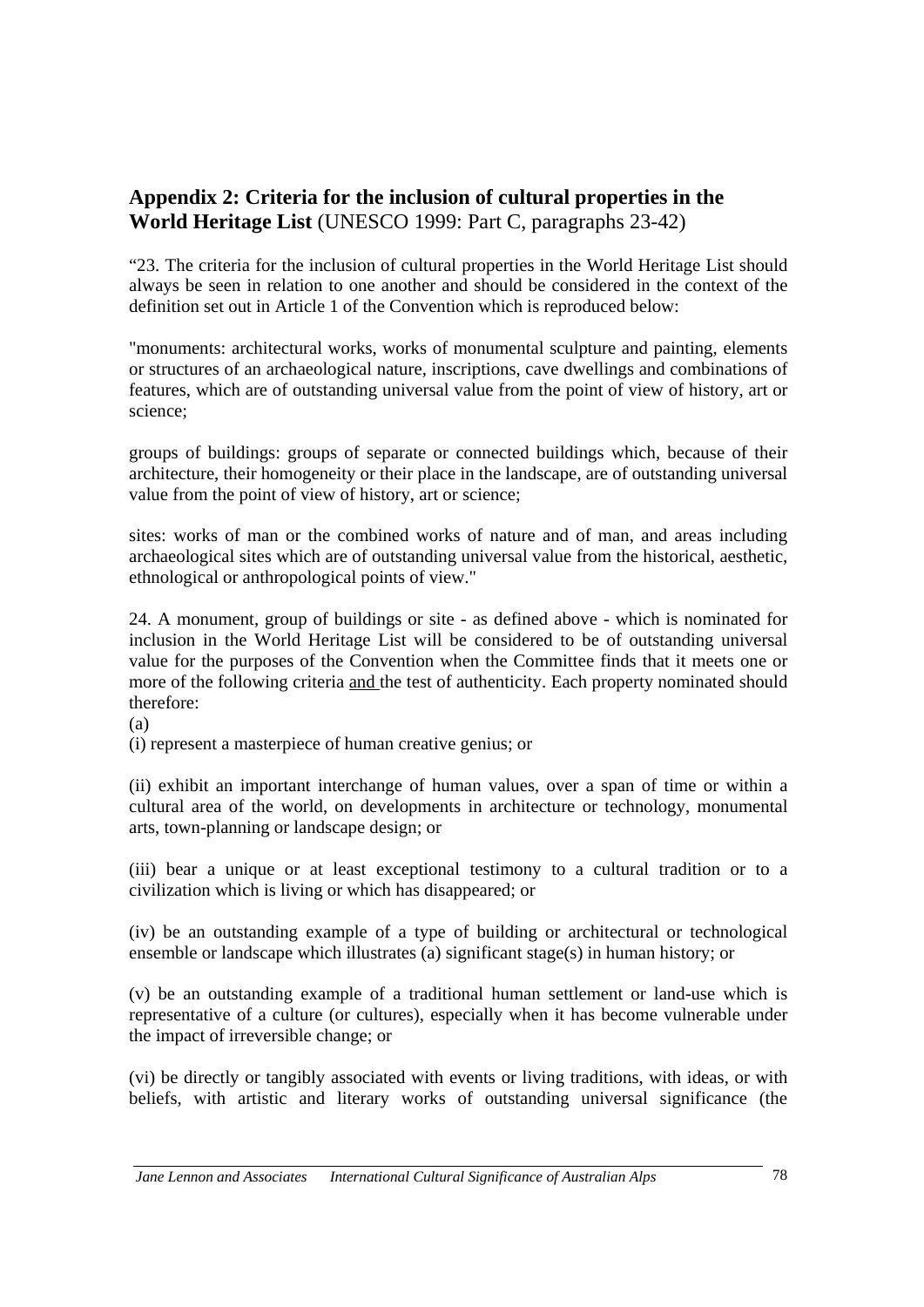exceptional circumstances and in conjunction with other criteria cultural or natural); Committee considers that this criterion should justify inclusion in the List only in

#### and

(b)

 that reconstruction is only acceptable if it is carried out on the basis of complete and (i) meet the test of authenticity in design, material, workmanship or setting and in the case of cultural landscapes their distinctive character and components (the Committee stressed detailed documentation on the original and to no extent on conjecture).

 ensure the conservation of the nominated cultural properties or cultural landscapes. The effective implementation of these laws and/or contractual and/or traditional protection as well as of these management mechanisms are also expected. Furthermore, in order to preserve the integrity of cultural sites, particularly those open to large numbers of visitors, the State Party concerned should be able to provide evidence of suitable administrative (ii) have adequate legal and/or traditional protection and management mechanisms to existence of protective legislation at the national, provincial or municipal level and/or a well-established contractual or traditional protection as well as of adequate management and/or planning control mechanisms is therefore essential and, as is clearly indicated in the following paragraph, must be stated clearly on the nomination form. Assurances of the arrangements to cover the management of the property, its conservation and its accessibility to the public.

 25. Nominations of immovable property which are likely to become movable will not be considered.

26. With respect to groups of urban buildings, the Committee has furthermore adopted the following Guidelines concerning their inclusion in the World Heritage List.

27. Groups of urban buildings eligible for inclusion in the World Heritage List fall into three main categories, namely:

 evidence of the past; these generally satisfy the criterion of authenticity and their state of conservation can be relatively easily controlled; (i) towns which are no longer inhabited but which provide unchanged archaeological

 (ii) historic towns which are still inhabited and which, by their very nature, have developed and will continue to develop under the influence of socio-economic and cultural change, a situation that renders the assessment of their authenticity more difficult and any conservation policy more problematical;

(iii) new towns of the twentieth century which paradoxically have something in common with both the aforementioned categories: while their original urban organization is clearly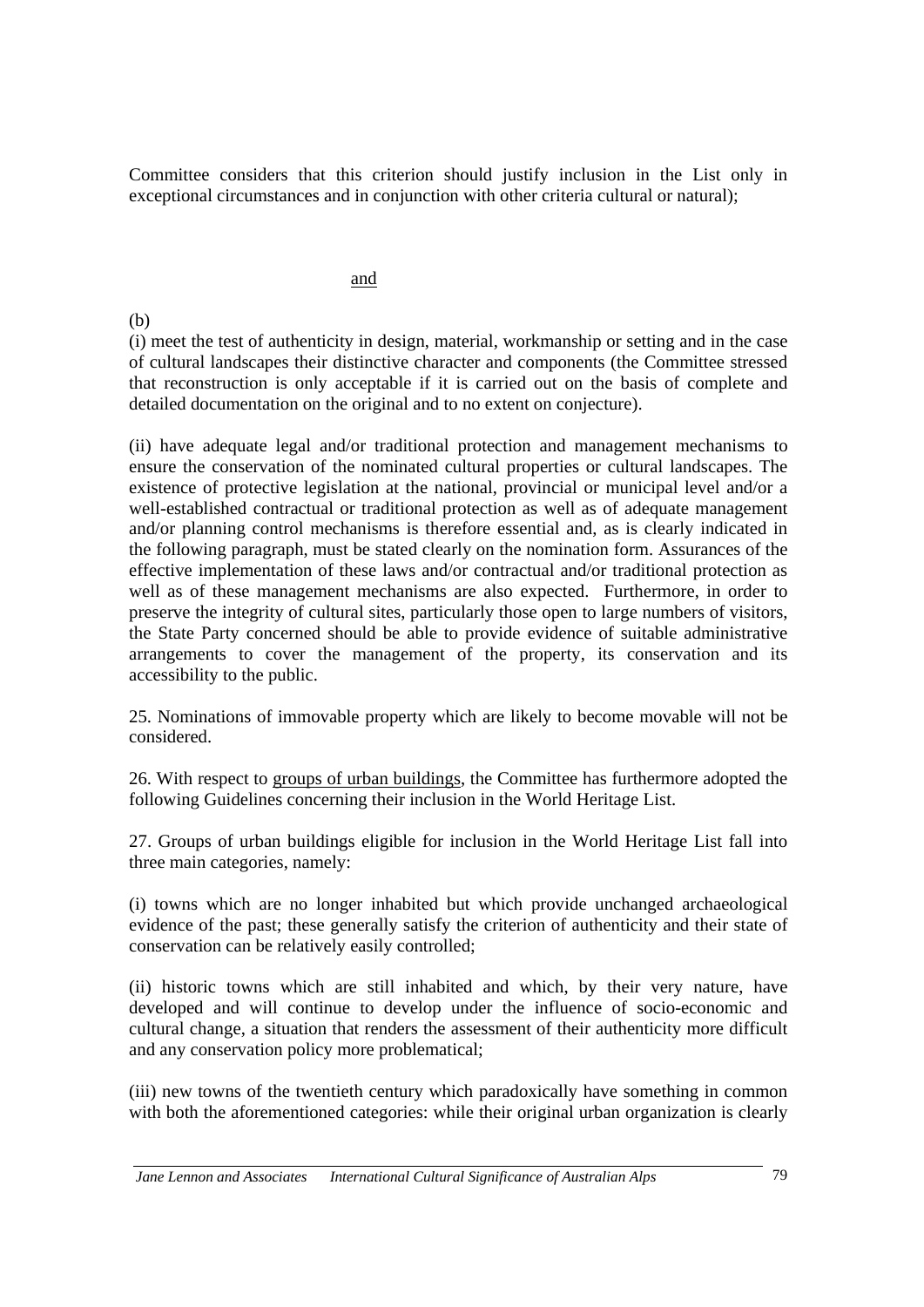recognizable and their authenticity is undeniable, their future is unclear because their development is largely uncontrollable.

 28. The evaluation of towns that are no longer inhabited does not raise any special difficulties other than those related to archaeological sites in general: the criteria which call for uniqueness or exemplary character have led to the choice of groups of buildings noteworthy for their purity of style, for the concentrations of monuments they contain and archaeological sites to be listed as integral units. A cluster of monuments or a small group of buildings is not adequate to suggest the multiple and complex functions of a city which has disappeared; remains of such a city should be preserved in their entirety together with sometimes for their important historical associations. It is important for urban their natural surroundings whenever possible.

 29. In the case of inhabited historic towns the difficulties are numerous, largely owing to the fragility of their urban fabric (which has in many cases been seriously disrupted since been urbanized. To qualify for inclusion, towns should compel recognition because of the advent of the industrial era) and the runaway speed with which their surroundings have their architectural interest and should not be considered only on the intellectual grounds of the role they may have played in the past or their value as historical symbols under criterion (vi) for the inclusion of cultural properties in the World Heritage List (see paragraph 24 above). To be eligible for inclusion in the List, the spatial organization, structure, materials, forms and, where possible, functions of a group of buildings should essentially reflect the civilization or succession of civilizations which have prompted the nomination of the property. Four categories can be distinguished:

 the property to be listed is the entire town together with its surroundings, which must also (i) Towns which are typical of a specific period or culture, which have been almost wholly preserved and which have remained largely unaffected by subsequent developments. Here be protected;

 the midst of exceptional natural surroundings, spatial arrangements and structures that are typical of the successive stages in their history. Here the clearly defined historic part takes precedence over the contemporary environment; (ii) Towns that have evolved along characteristic lines and have preserved, sometimes in

 (iii)"Historic centres" that cover exactly the same area as ancient towns and are now enclosed within modern cities. Here it is necessary to determine the precise limits of the property in its widest historical dimensions and to make appropriate provision for its immediate surroundings;

 (iv) Sectors, areas or isolated units which, even in the residual state in which they have survived, provide coherent evidence of the character of a historic town which has disappeared. In such cases surviving areas and buildings should bear sufficient testimony to the former whole.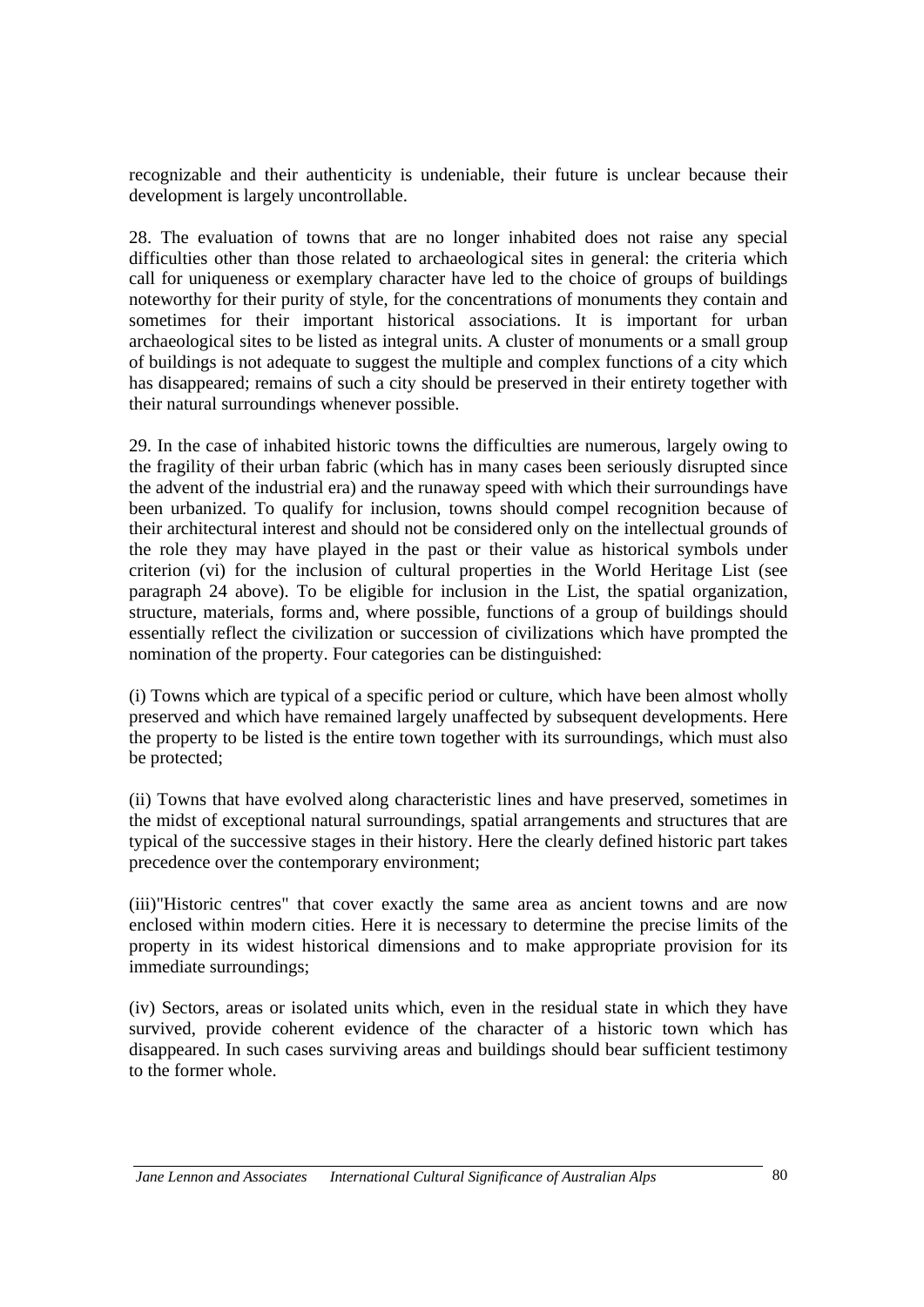30. Historic centres and historic areas should be listed only where they contain a large of the characteristic features of a town of exceptional interest. Nominations of several isolated and unrelated buildings which allegedly represent, in themselves, a town whose urban fabric has ceased to be discernible, should not be encouraged. number of ancient buildings of monumental importance which provide a direct indication

 but have had a major influence on the history of town planning. In such cases, the Similarly, if a building of clearly universal significance is located in severely degraded or insufficiently representative urban surroundings, it should, of course, be listed without any 31. However, nominations could be made regarding properties that occupy a limited space nomination should make it clear that it is the monumental group that is to be listed and that the town is mentioned only incidentally as the place where the property is located. special reference to the town.

 examination of the files on these towns should be deferred, save under exceptional 32. It is difficult to assess the quality of new towns of the twentieth century. History alone will tell which of them will best serve as examples of contemporary town planning. The circumstances.

 Heritage List of small or medium-sized urban areas which are in a position to manage any 33. Under present conditions, preference should be given to the inclusion in the World potential growth, rather than the great metropolises, on which sufficiently complete information and documentation cannot readily be provided that would serve as a satisfactory basis for their inclusion in their entirety.

 34. In view of the effects which the entry of a town in the World Heritage List could have legislative and administrative measures have already been taken to ensure the protection of the group of buildings and its environment. Informed awareness on the part of the on its future, such entries should be exceptional. Inclusion in the List implies that population concerned, without whose active participation any conservation scheme would be impractical, is also essential.

35. With respect to cultural landscapes, the Committee has furthermore adopted the following guidelines concerning their inclusion in the World Heritage List.

 in Article 1 of the Convention. They are illustrative of the evolution of human society and cultural region and also for their capacity to illustrate the essential and distinct cultural 36. Cultural landscapes represent the "combined works of nature and of man" designated settlement over time, under the influence of the physical constraints and/or opportunities presented by their natural environment and of successive social, economic and cultural forces, both external and internal. They should be selected on the basis both of their outstanding universal value and of their representativity in terms of a clearly defined geoelements of such regions.

 37. The term "cultural landscape" embraces a diversity of manifestations of the interaction between humankind and its natural environment.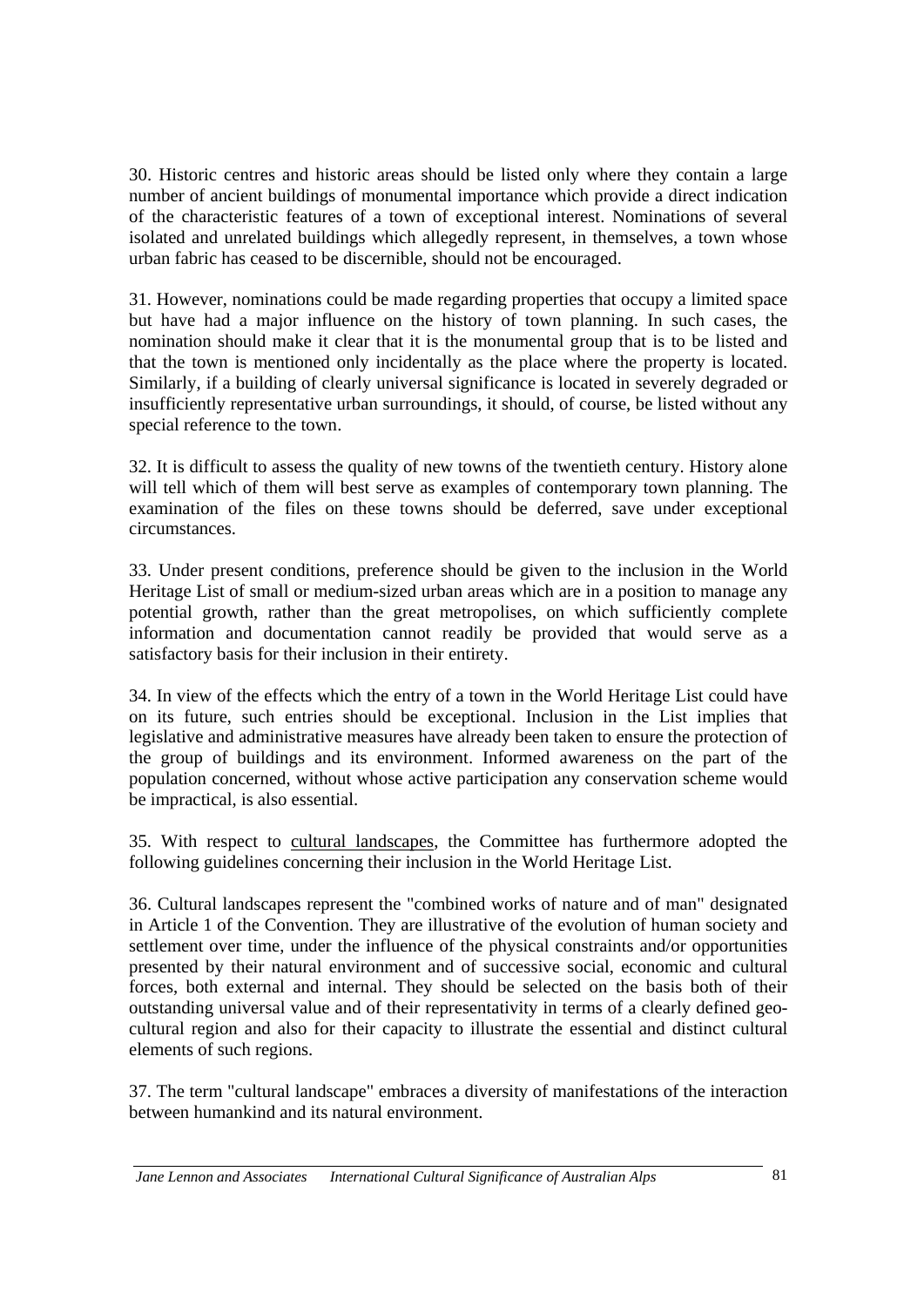contribute to modern techniques of sustainable land-use and can maintain or enhance 38. Cultural landscapes often reflect specific techniques of sustainable land-use, considering the characteristics and limits of the natural environment they are established in, and a specific spiritual relation to nature. Protection of cultural landscapes can natural values in the landscape. The continued existence of traditional forms of land-use supports biological diversity in many regions of the world. The protection of traditional cultural landscapes is therefore helpful in maintaining biological diversity.

39. Cultural landscapes fall into three main categories, namely:

(i) The most easily identifiable is the clearly defined landscape designed and created intentionally by man. This embraces garden and parkland landscapes constructed for aesthetic reasons which are often (but not always) associated with religious or other monumental buildings and ensembles.

 (ii) The second category is the organically evolved landscape. This results from an initial social, economic, administrative, and/or religious imperative and has developed its present form by association with and in response to its natural environment. Such landscapes reflect that process of evolution in their form and component features. They fall into two sub-categories:

 • a relict (or fossil) landscape is one in which an evolutionary process came to an end at some time in the past, either abruptly or over a period. Its significant distinguishing features are, however, still visible in material form.

 • a continuing landscape is one which retains an active social role in contemporary society closely associated with the traditional way of life, and in which the evolutionary process is still in progress. At the same time it exhibits significant material evidence of its evolution over time.

 artistic or cultural associations of the natural element rather than material cultural (iii) The final category is the associative cultural landscape. The inclusion of such landscapes on the World Heritage List is justifiable by virtue of the powerful religious, evidence, which may be insignificant or even absent.

 40. The extent of a cultural landscape for inclusion on the World Heritage List is relative possibility of designating long linear areas which represent culturally significant transport to its functionality and intelligibility. In any case, the sample selected must be substantial enough to adequately represent the totality of the cultural landscape that it illustrates. The and communication networks should not be excluded.

 41. The general criteria for conservation and management laid down in paragraph 24.(b).(ii) above are equally applicable to cultural landscapes. It is important that due attention be paid to the full range of values represented in the landscape, both cultural and natural. The nominations should be prepared in collaboration with and the full approval of local communities.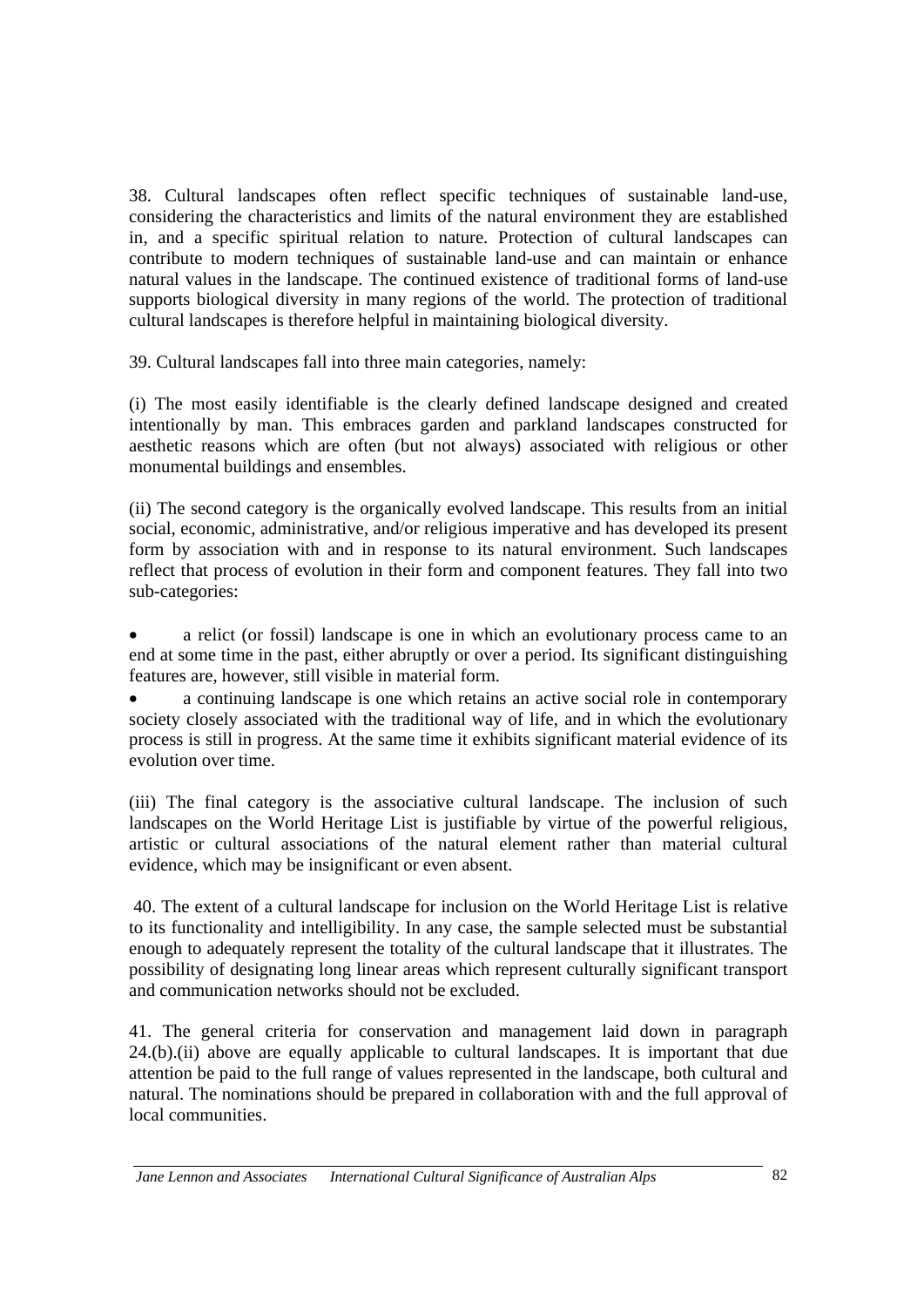List on the basis of the criteria set out in paragraph 24 above, does not exclude the possibility of sites of exceptional importance in relation to both cultural and natural must be justified under both sets of criteria." (They are referred to administratively as 42. The existence of a category of "cultural landscape", included on the World Heritage criteria continuing to be included. In such cases, their outstanding universal significance "mixed sites".)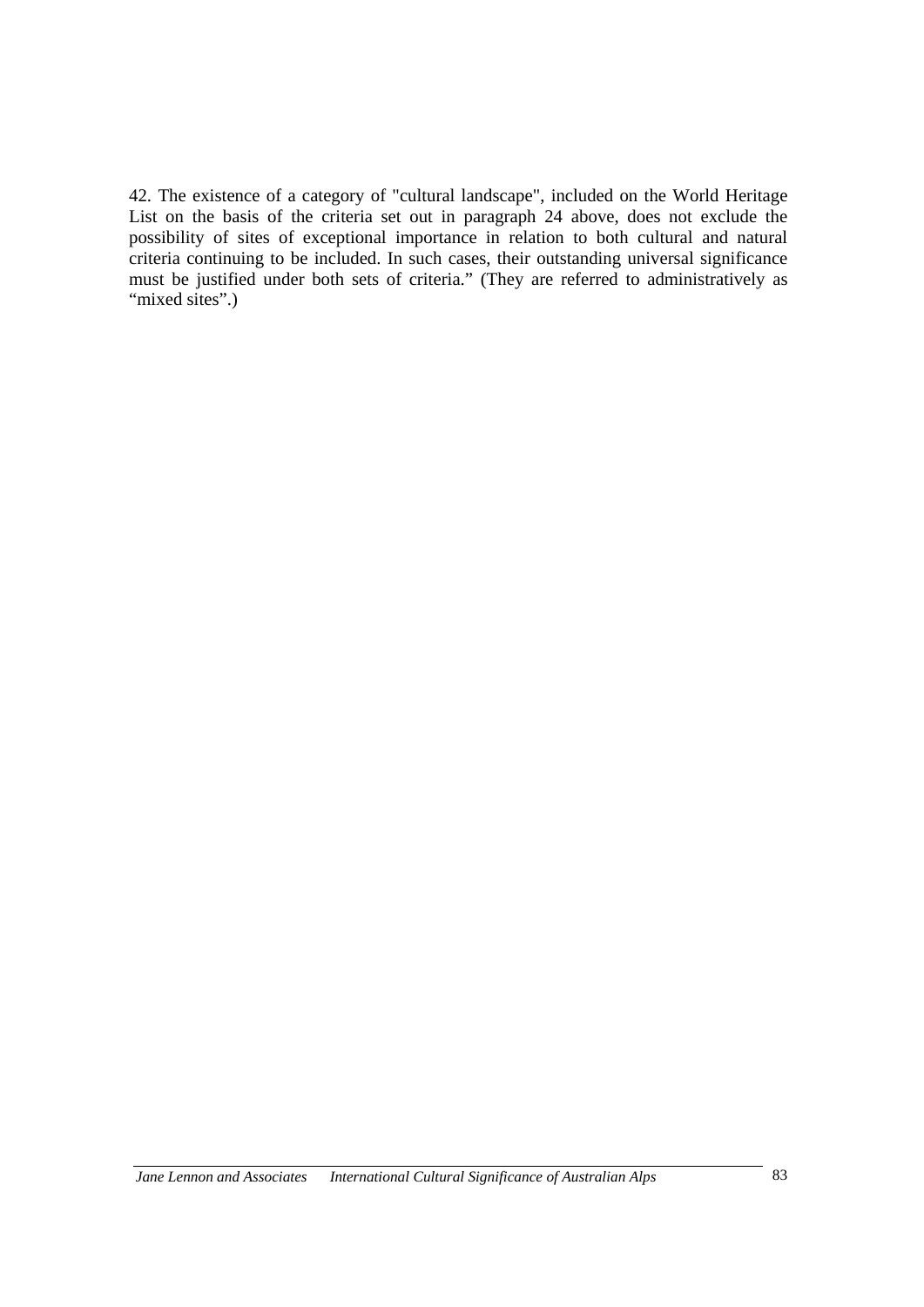# **Appendix 3 – Global Themes and Sub-themes relevant to forested areas of Australia**

The themes and sub-themes relevant to forested areas of Australia are:

## **Theme: Origin and development of biota and landforms as a result of Gondwanan plate tectonics and more recent stability and long isolation**

- Sub-theme: Passive continental margins
- Sub-theme: Palaeoplains
- Sub-theme: Palaeo-drainage systems
- Sub-theme: Fossils
- Sub-theme: Refugia, relicts
- Sub-theme: Rainforest

### **Theme: Evolution of landforms, species and ecosystems under conditions of stress**

- Sub-theme: Scleromorphy
- Sub-theme: *Eucalyptus* –dominated vegetation

### **Theme: Climate Change and its impacts**

• Sub-theme: Records of ancient climates

## **Theme: Traditional human settlement and land use**

Sub-theme: Complex persistence of hunting-and-gathering society on a single continent

### **Theme: Artistic expression**

• Sub-theme Rock art

### **Theme: Religious expression**

• Sub-theme: Dreaming sites

### **Theme: European expansion of the eighteenth and nineteenth centuries**

- Sub-theme: Forced migration a major way in which the expansion took place
- Sub-theme: Land barriers as historical themes
- Sub-theme: Integration of a continent into global economy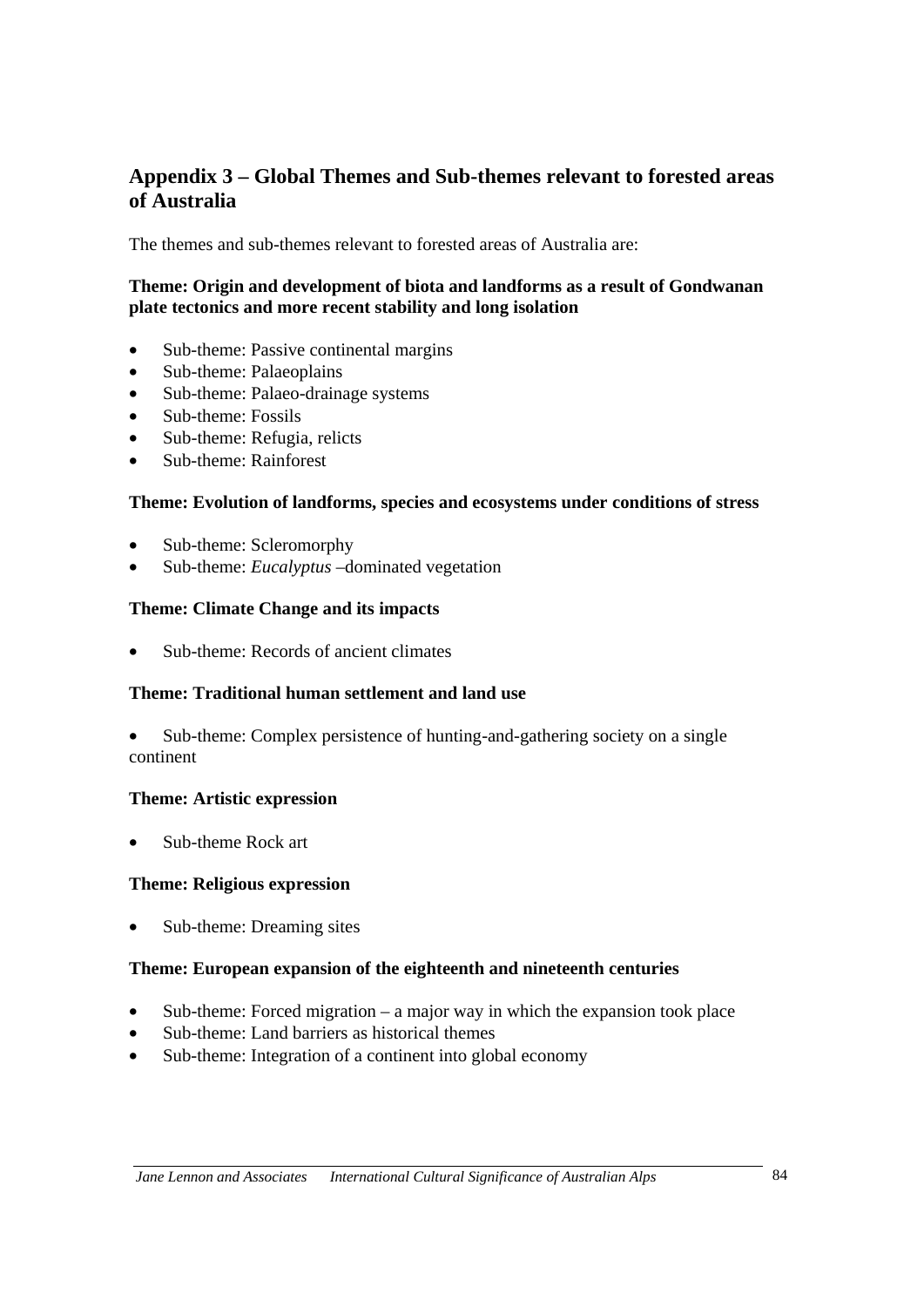# **A. Aboriginal Cultural Heritage Themes, Sub-themes and Potential Forested Places**

### **Theme: Traditional Human settlement and land use**

## **Sub-theme: Complex persistence of hunting-and-gathering society on a single continent**

 *dominated an entire continent up to modern times. This way of life continues to play a significant role in the occupation of the continent, particularly in its northern and central Australia provides the only example of where hunting-and-gathering way of life has sections.* 

 Australian archaeological sites provide a unique and important record of human occupation over a range of environments spanning at least 40,000 years. Such sites are particularly significant in documenting the special ways in which Aboriginal people different parts of the continent. This adaptational history is best expressed in sites with long archaeological sequences containing evidence of a full range of material expressions adapted to changing climates, as well as to the wide range of environmental situations in linked to environmental indicators

 theme of complex persistence of hunting-and-gathering society on a single continent, and that these have been recognised internationally by the inclusion of important Aboriginal The Panel noted outstanding global significance of Australian expressions of the subarchaeological sites within the Tasmanian Wilderness World Heritage area, the Kakadu National Park World Heritage Area and the Willandra Lakes World Heritage Area.

 The Panel also commented that archaeological sites may be significant in their own right and on their own, but more often they need to be considered as grouped entities; for example, as a series of sites. Such site complexes vary in their level of documentation, outside areas that are currently forested, needs to be considered when selecting a site or and these factors, together with the widespread nature of their occurrence, including many series of sites which might represent the sub-theme.

 harvesting and within remnant patches of rainforest areas, many of which have been documented, was noted by the Panel. It concluded that these sites were not likely to be of outstanding universal value as expressions of the sub-theme and therefore they were not considered further in relation to the sub-theme. The existence of many other archaeological sites on Crown Land used for timber

 scientific knowledge of the archaeological heritage of Australia is expanding each year viewed as provisional and necessarily subject to revision given the strong likelihood of In concluding its discussion on the sub-theme, the Panel drew attention to the fact that with new and significant finds. It emphasised that the assessment of Aboriginal heritage themes in forested areas is the best that can be done at this time. This assessment must be significant future discoveries.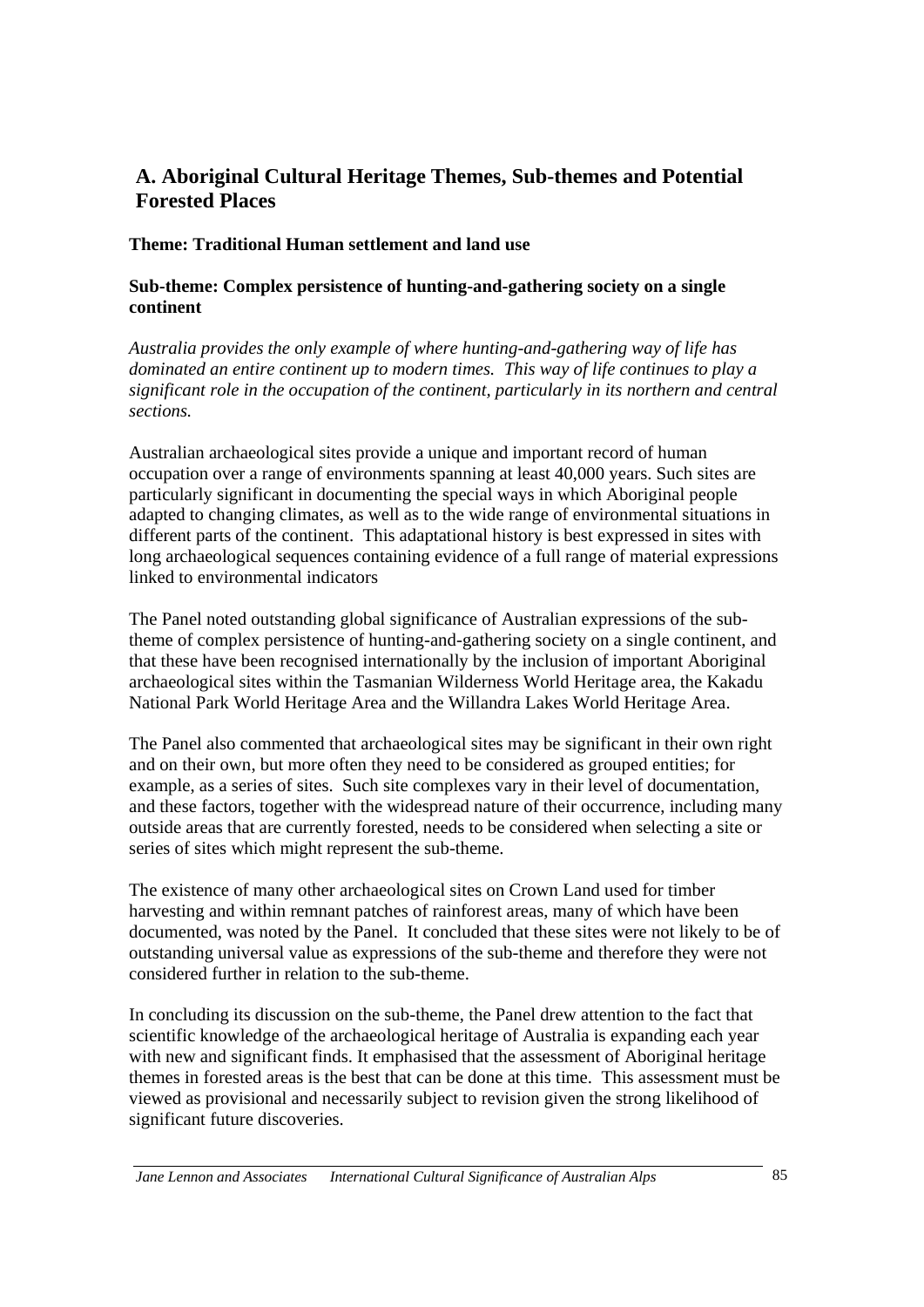The Panel also emphasised that before any further work is undertaken in relation to the consulted both with regard to their views on the sub-theme and its representation in areas that concern them, and with regard to the work undertaken by the Panel concerning the sub-theme of "Complex persistence of hunting-and-gathering society of a single continent", it is imperative that the Aboriginal communities in all relevant States be sub-theme (pp.54-6).

### **Theme: Artistic Expression**

### **Sub-Theme: Rock art**

 *Australia has Aboriginal art sites that represent a unique artistic achievement, as well as providing an outstanding record of human interaction with the environment over tens of thousands of years.* 

 including the Kimberley region in Western Australia, in Arnhem Land and the Victoria River District in the Northern Territory, and near Laura in the south-east region of Cape York in Queensland. Rock paintings in Kakadu National Park World Heritage Area are said to show a clear progression of motifs through time; these paintings are in an area that is inscribed on the World Heritage List. Extensive painting complexes are also known in rock engravings in the Pilbara region in Western Australia, and in the Mootwingee region Several major concentrations of large, naturalistic rock paintings occur in Australia, the Carnarvon region of south-central Queensland, and on the Cobar pediplain and centralsouth coast regions of New South Wales. In addition, there are spectacular galleries of of New South Wales.

### **Theme: Religious Expression**

 The Panel noted that there are many Aboriginal sites of profound spiritual and religious  changes to the *Operational Guidelines for the Implementation of the World Heritage*  landscapes. These are designed, evolved and associative cultural landscapes. It is the significance that do not display evidence of structural or artefactual alteration. Recent *Convention* (February 1997) have made special provision for three categories of cultural third category, associative cultural landscapes, which is relevant to the assessment of sites of religious expression.

 Associative cultural landscapes are defined under the World Heritage Criteria as: "justifiable by virtue of the powerful religious, artistic or cultural associations of the natural element rather than material cultural evidence which may be insignificant or even absent." (Criteria for the inclusion of cultural properties on the World Heritage List, *Operational Guidelines for the Implementation of the World Heritage Convention, op.cit.,*  paragraph 39 (iii), p.10).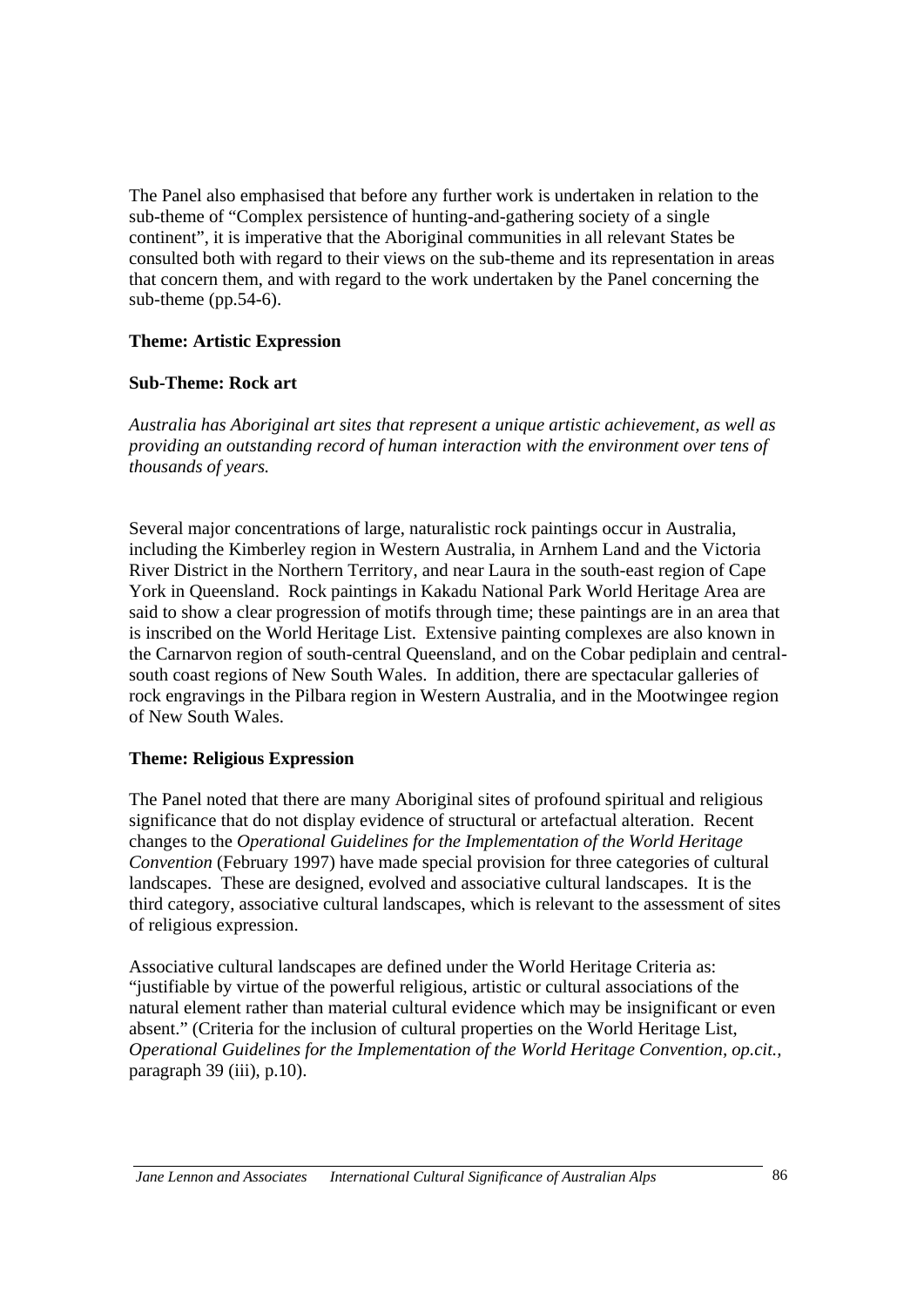The Panel recognised the profound importance to Aboriginal people of sites of religious different ways that these sites and tracks can be viewed from an Aboriginal perspective as well as from the viewpoint of scientific documentation. The validity and importance of expression, including dreaming sites, dreaming tracks and bora grounds. It is noted the Aboriginal sites of religious expression, and the way in which these embody a complex relationship between people, beliefs and landscapes was also recognised.

 In discussing the theme of religious expression, the Panel noted the general lack of broadly in the landscape, has been little documented, particularly from a heritage point of theme of dreaming sites, it also recognised that there are likely to be other sub-themes available to enable these sub-themes to be identified. In this regard, the Panel emphasised that the theme and sub-theme discussed to date should not be regarded as definitive. understanding and knowledge that exists in relation to this theme outside the Aboriginal communities to which it is relevant. The nature and types of Aboriginal religious expression, and the way in which this expression is related to places or embodied more view and including the views of Aboriginal people. While the Panel worked with the subnecessary to encompass the full range of religious expression. Knowledge is presently not

### **Sub-theme: Dreaming sites**

### *Australia provides an outstanding example of where the religious system of hunting-andgathering societies is embodied in the landscape.*

 which have be heavily impacted by European colonisation, as well as continuing as an recent and less severe impacts. The Panel noted that there is no comprehensive continent- and rock art. Some of the knowledge of dreaming tracks available to the Panel has been tentative. A final view would require a comparative, continent-wide study of sites of Aboriginal knowledge of dreaming tracks is extensive and detailed, persisting in areas essential component of ongoing religious practices in those regions experiencing more wide overview of dreaming sites similar to those which are available for prehistoric sites derived from detailed ethnographic studies, while the wider extent of understanding comes from popular accounts of Aboriginal "dreaming" narratives. The Panel emphasised that it regarded its discussion and consideration of the sub-theme of dreaming sites to be possible religious significance, including dreaming tracks.

 There are also some Australian sites of religious significance to Aboriginal people which These may be unique as a global expression of hunting-and-gathering religious practices, are structural in nature; for example, the ceremonial sites referred to as "bora" grounds. but have so far not been evaluated in this way.

 evidence of physical structures or modification. They are well documented as dreaming Amongst the best-known and documented examples of dreaming sites in New South Wales are Bimanga (Mumbulla) and Gulluga-Nadjanuga (Mt Dromedary-Little Dromedary) mountains, in the south coast region. These sites manifest little or no sites of profound significance to Aboriginal people. Their sacred traditional associations derive from the mythological significance of sites, and because ceremonies were held at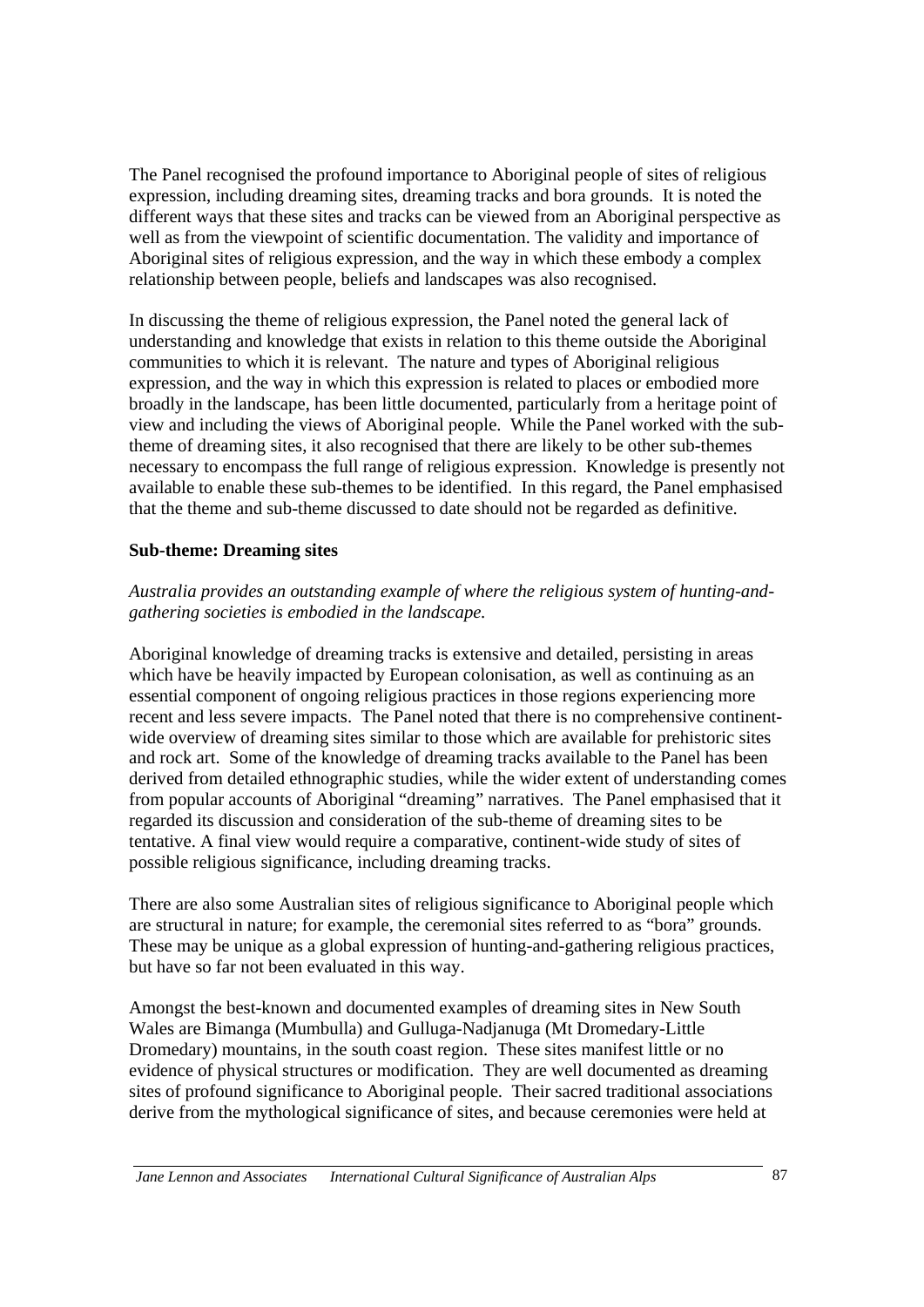the sites until relatively recent times. The dreaming track of Gullaga[sic], via Nadjanuga, extends offshore to Montague Island.

# **B. European Cultural Heritage Themes, Sub-themes and Potential Forested Places**

 In relation to identifying Australian thematic contexts and themes of outstanding universal value for the historic environment, there has been far less consideration given to the overall pattern of Australian history since 1788, in the World Heritage context, relative to the natural environment. Although it has been able to make some suggestions about thematic contexts and themes in relation to its terms of reference, the Panel emphasised that these should not be regarded as definitive, and further work in a broader context many suggest other themes, or additional sub-themes, related to those already identified.

 theme of "Integration of an economic system and the resources of a continent into the areas representing this sub-theme. Others may be significant in the World Heritage mining. Further research would need to be undertaken before other places or sub-themes The Panel also noted that future work will be required to clarify and expand on the subglobal economy", including a consideration of types of places, or other sub-themes, that might be relevant in addition to those identified. Gold mining is one of the most obvious context, but for different reasons. Examples might include pastoralism and base metal could be given further consideration in a forest context.

## **Theme: European expansion of the eighteenth and nineteenth century**

## **Sub-theme: Forced migration – a major way in which the expansion took place**

 Convict transportation to Australia is an outstanding example of how European powers initiated the colonisation of an entire continent.

 home countries to newly settled areas since ancient times. Convictism is one aspect of labour. Slavery, which involved the movement of more than ten million people from Africa to the Americas between 1492 and 1888 is regarded as the most devastating of all Forced migration has been a major factor in the global movement of people from their forced migration; other aspects include slavery, exile and in some cases, indentured forced movements of humans. The theme of slavery is represented by a number of places inscribed in the World Heritage List.

 Transportation of convicts has also been a major aspect of the labour force and colonisation processes associated with European expansion. During the sixteenth century, Spain commenced use of convicts as labour in its galleys in the Mediterranean region and in outposts and colonies in North Africa and America. In the eighteenth century, Russia, France and Britain began to employ convict labour for overseas work and colonial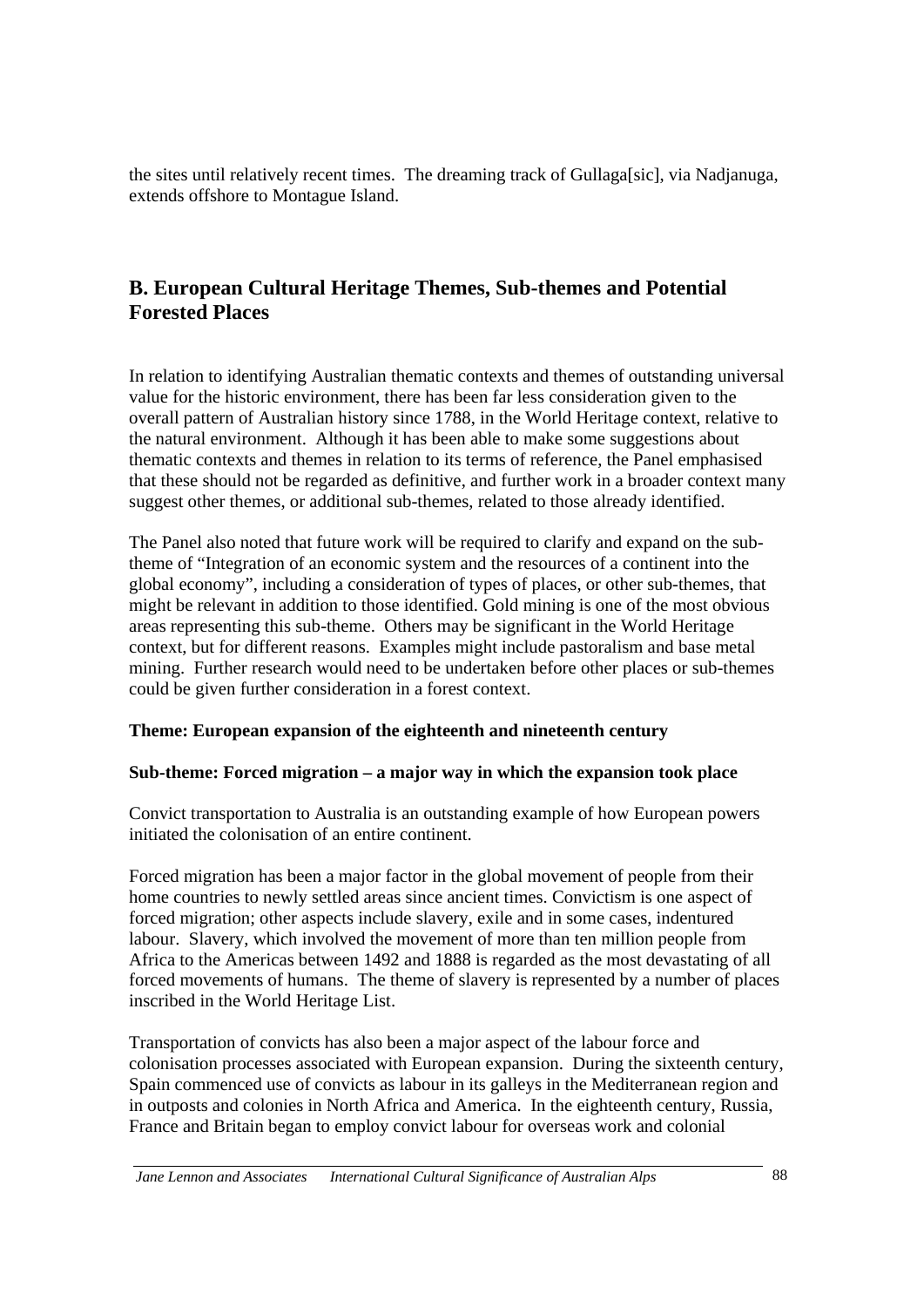development. Convict transportation has resulted in the enforced migration of large numbers of people. For example, an estimated two million people were transported to Africa and an estimated one hundred and sixty-two thousand were transported to Siberia, up to one hundred and fifty thousand people to the Americas and the Atlantic colonies, seventy-five thousand to southern Asia and the Pacific region, six thousand to Australia.

 *Convict Places,* May 1996, identified a number of common themes associated with forced convictism: as a mechanism of control of law and order in the home countries and the colonies, as a strategic tool in the extension of colonialism, and in the building and A report to the World Heritage Unit of the Commonwealth Department of Environment, Sport and Territories by Pearson and Marshall, entitled *Study of World Heritage Values:*  migration. The themes most relevant to Australia included the following uses of maintenance of spheres of political influence.

 identified as a theme of outstanding universal value in other contexts, including in the work undertaken by the Panel. As a result, by mid-1998 a serial nomination was developed which recommended seven convict places for consideration by the level of likely funding for these sites, the Commonwealth Minister responsible for World Heritage matters did not progress the nomination to Paris for the consideration of the World Heritage Committee. The Australian experience of convictism associated with forced migration has been Commonwealth and States as collectively meeting the criteria for inclusion on the World Heritage List. However, following failure to secure agreement with the States over the

 The Panel noted the work undertaken in relation to the sub-theme of forced migration. It considered that some convict places warrant consideration in the context of forest related work (p.65).

### **Sub-theme: Integration of an economic system and the resources of a continent into the global economy**

### *associated with the nineteenth century gold rushes. The Australian gold rushes are an outstanding example of the global migrations*

 The Australian gold rushes were amongst the most significant of the series of rushes Beginning in California in the late 1840s, the rushes swept through eastern Australia in the 1850s, New Zealand in the 1860s, the Klondike in the 1880s and Alaska in the 1890s. The Indian Ocean periphery was also impacted by the gold rushes, with the South African was the largest single producer of gold in the world. which occurred around the periphery of the Pacific from the mid-nineteenth century. finds in 1885, and the Western Australian rushes commencing in 1892. In 1903, Australia

 The population in Australia underwent a dramatic increase following the first gold rush in 1851. For example, the overall non-Aboriginal population of all Australian colonies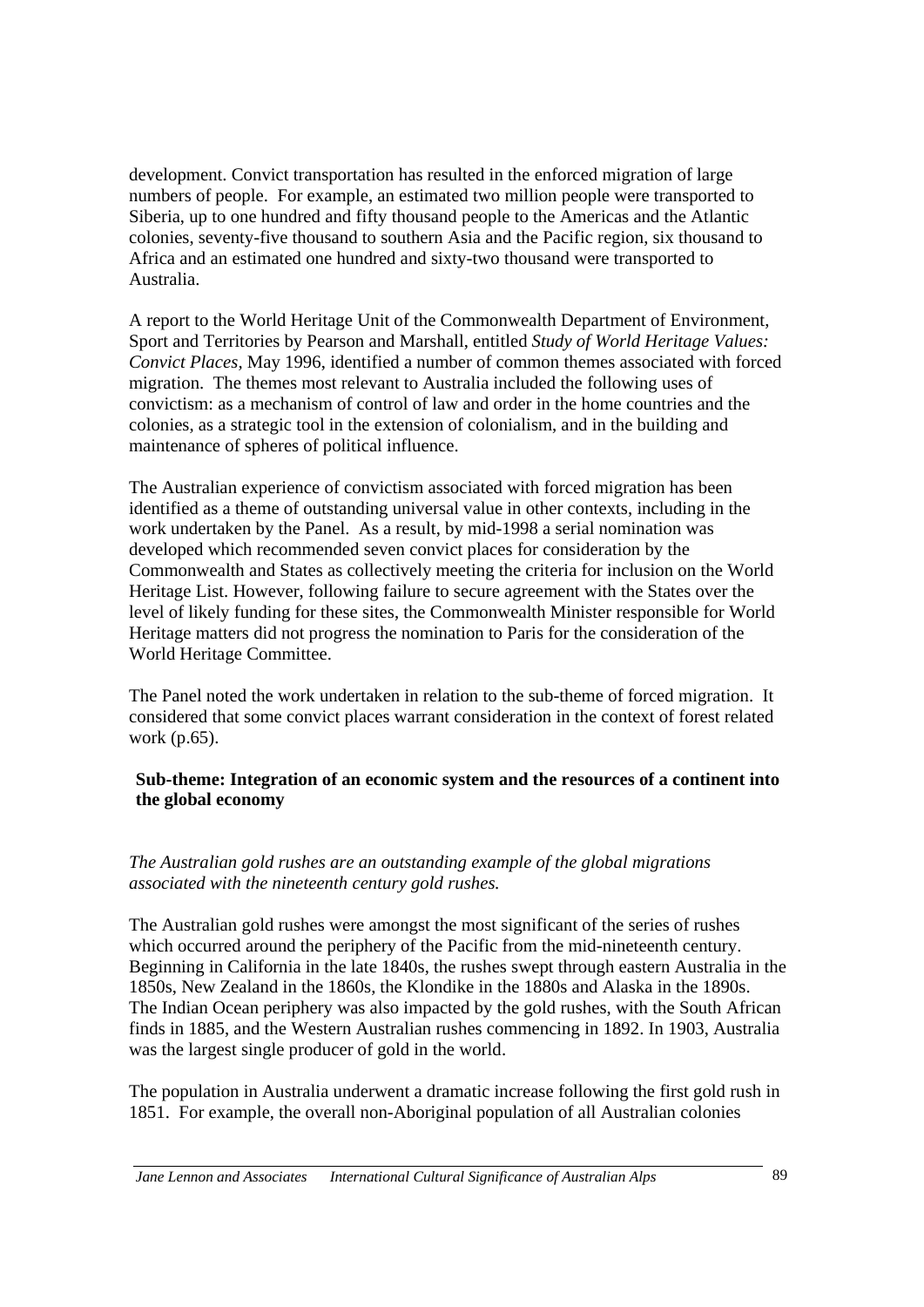increased from 438,000 at the time of the first gold rush to 3,774,000 at the time of Federation in 1901. The gold rushes were an important stimulus for growth, with peak years of discovery in the early 1850s, the Australian gold fields became the single immigration accounting for a major proportion of the population increase. During the most important destination of emigrants from Britain. By 1861, after the first decade of the gold rush only 37% of the population was Australian born.

 Although the 1850s included the peak of the gold rush, the process of discovery and exploitation of gold continued to influence the character of Australian society and settlement throughout the century. The first discoveries, near Ophir and Turon in New Queensland in the 1860s, the Northern Territory in the 1880s and Western Australia in the 1890s. The dramatic population movements generated by these rushes has a lasting influence, with the creation of "instant" cities and towns and the formation of a distinctive South Wales, were quickly overtaken by rich finds in central Victoria. The sequence of subsequent discoveries followed a general anti-clockwise pattern, continuing through democratic culture.

 The Panel noted that a comprehensive assessment of the expression of the sub-theme of probability, a series of places would be required to provide an adequate and representative gold rushes in Australia has yet to be undertaken. It expressed the view that, in all expression of the gold rush sub-theme. It also noted that there are some places; for example, the central goldfields in Victoria, that are outstanding in their contribution to the sub-theme.

 The Panel considered that its would be necessary for the following aspects of the gold rushes in Australia to be included in any best global expression of the sub-theme: the first, major gold rushes, the distinctive rushes associated with each colony, subsequent rushes that contributed in a major way to the patterns of settlement of the continent and rushes noted that some gold rush sites might represent several of these different aspects. that played a major role in establishing Australia's place in the world economy. The Panel

 The Panel also commented on particular physical features and remains that, in its view, would be important in contributing to the heritage values of gold rush sites. These other sites exist which are less well documented in terms of their extent, or extant features included: standing buildings and settlements, such as miner's huts and villages; mine workings, such as alluvial fields, open cuts, batteries; and infrastructure, such as dams, races, pipelines. Places discussed by the Panel in relation to this theme included those with substantial known physical remains. The Panel also commented that a number of (pp.67-8).

 (Alpine gold mining would be considered as part of this assessment, but internationally it would be compared with the Yukon and Siberia.)

## **Sub-theme: Land barriers as historical frontiers**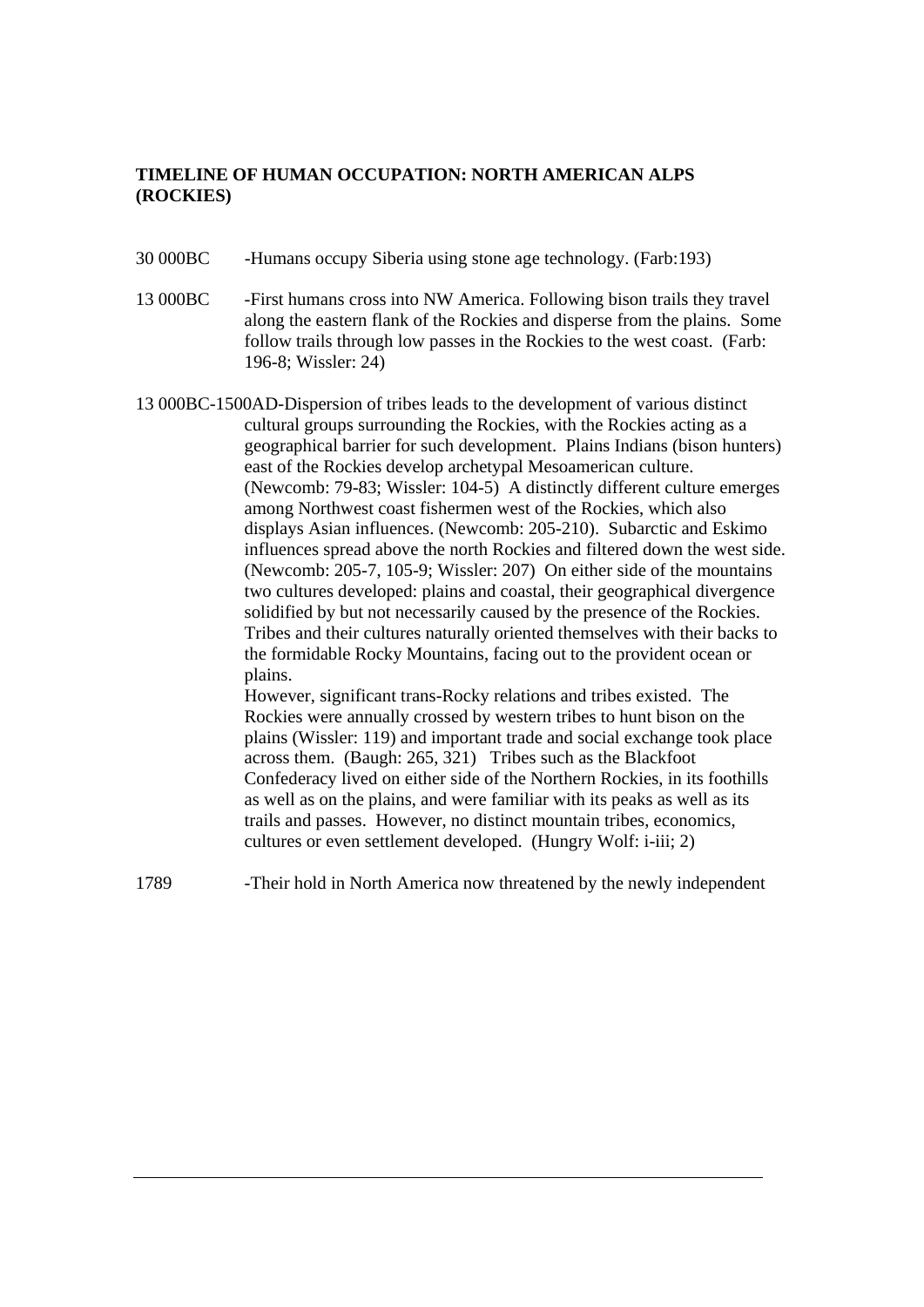American trappers settle and roam the mountains with familiarity. The trade diminishes in the late 1830s and by the 1840s few trappers remain. (Ward: 56-62)

- supporting Lewis and Clark's ebullient claim to have defeated the Rocky Mountains as a barrier between the Plains and the Pacific. (Ward: 97-101) 1842-44 -John Fremont leads survey expeditions into the Rockies, further
- 1850s -Gold strikes in the Colorado Rockies bring almost 100 000 prospectors and leads to the establishment of Denver. (Ward: 164)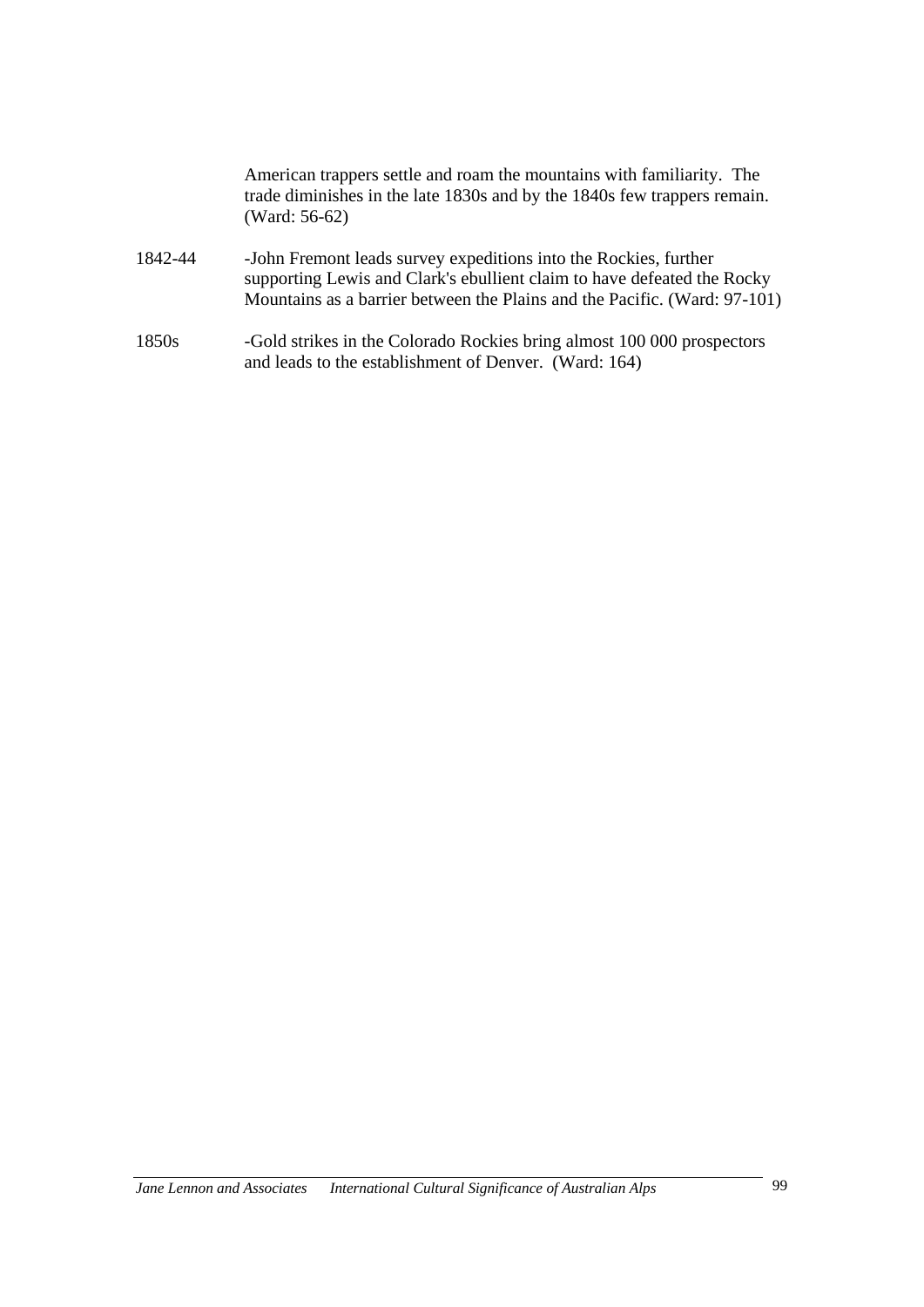## **TIMELINE OF HUMAN OCCUPATION: SOUTH AMERICAN ALPS (ANDES)**

- 10 500BC Evidence of humans in the highlands with a possible earlier presence between 12,000 and 11,000BP. If the older levels of Pikimachay and Pachamachay turn out to be valid, the pattern of few older remains may simply show a light human presence characterised by occasional treks by lower altitude groups into higher lands, possibly during summer or periods of localized retreats of ice sheets (Dillehay et al., 1992:179)
- highlands and Chile-Bolivia Andean ridges slightly later. (Bruhns: 57-9) 7000BC -Humans with similar features to modern highland populations present in northern Andes. Cave-dwelling hunter-gatherers as high as 4050m in Huanuco, northern Andes. Similar habitation occurs in southern Peruvian
- 4000-3000BC -The maize agriculture of coastal regions begins to appear in the Andes and impact on alpine populations. However, hunter-gatherer practises are still most common. (Bruhns: 93)
- 3000BC -Permanent towns and ceremonial centres demonstrating specialisation (ie occupations other than farming and hunting) and distinct architectural trends appear in both Andean highland and coastal regions. (Bruhns: 97- 103)
- hallucinogenic snuff) imported from coastal regions. (Bruhns: 86) Start of 2500BC -Domestic living and agriculture appears en force in Andes. Maize becomes staple. Technology and cultural influences (eg tobacco, 'irrigation civilisation' - efficient agriculture-producing central Andean civilisation which spreads throughout the Andes and culminates in the Inca Empire in three thousand years time. (Steward: 66)
- pre-2100BC -Ceremonial pyramids appear in Peruvian Andes, anticipating increasingly large and complicated ceremonial architecture in northern Andes. (Bruhns: 103-7)
- -Mummification practices appear in isolated culture in southern Andes. 2000BC -Unusual and marked lack of widespread ceramic (ie Neolithic) culture indicates lack of cultural intensification. (Bruhns: 109-11) (Bruhns: 106-112)
- 2300-1500BC -Ceramic cultures become widespread throughout Andes, though they had been occasionally present since 3000BC. (Bruhns: 117-125)
- based around co-operative agricultural irrigation and temple cults. 500BC -Formative era and intensification: proto-states appear, led by priest class, Coinciding technological intensification occurs, eg. metallurgy (bronze),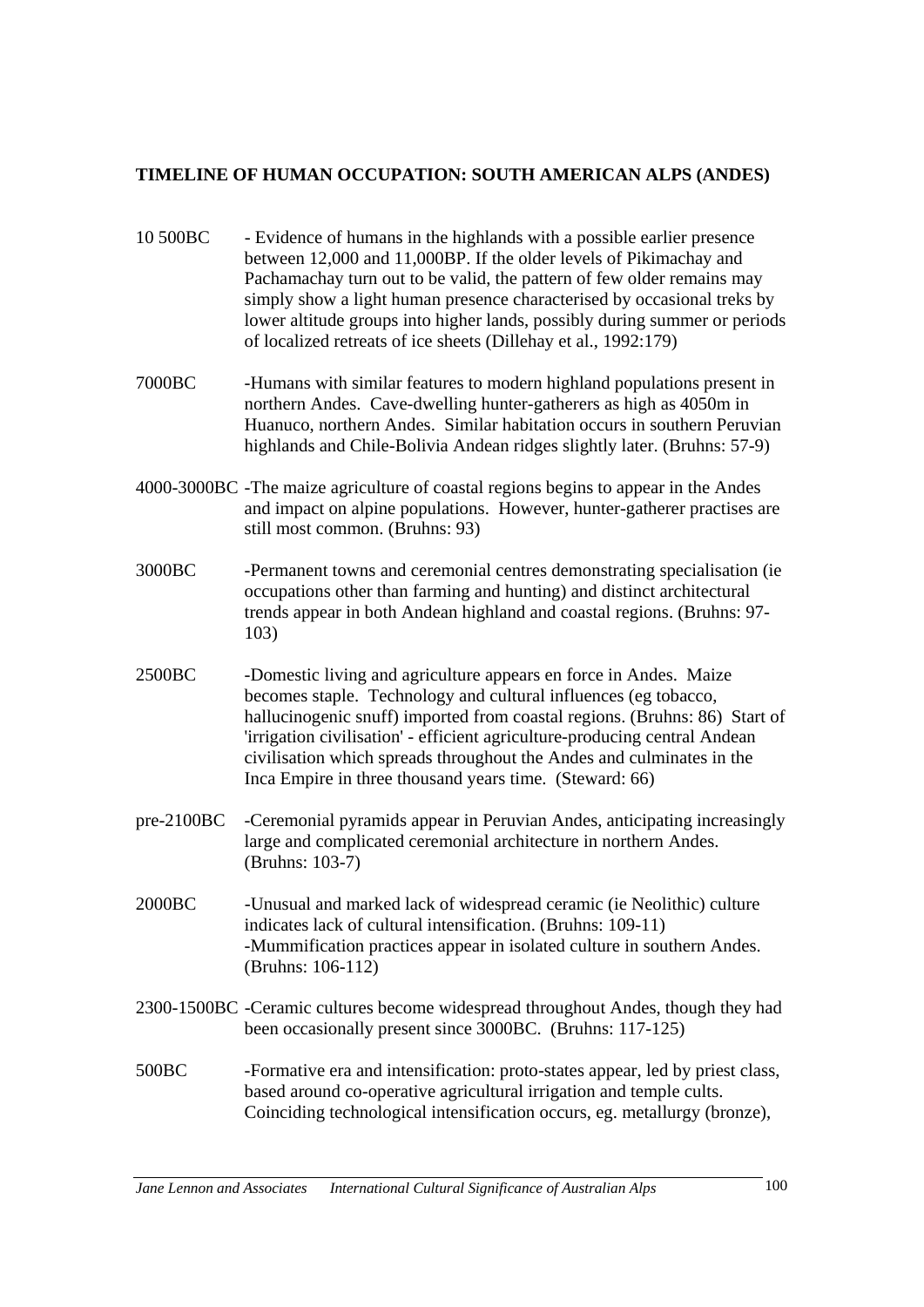weaving, architecture, farm tools, fertilisers etc. (Steward: 70-73) Militarism was a feature, and anticipates widespread imperialist/expansionist tendencies of later Andean states. (Steward: 85)

- to farmers. (Steward: 72) 200BC-450AD-Regional, affluent, stratified states: artisans, warriors, priests in addition
- to farmers. (Steward: 72)<br>1000AD -Period of internal consolidation of states gives way to expansionism and consequent appearance of pre-historic empires. (Steward: 85)
- and of Andean imperialism. The Inca Empire spread throughout the entire South American Alps, 2000 miles long, 50 wide. It displayed a high 1450 -Inca Empire. Its foundation marks the peak of aboriginal Andean history degree of organisational coherence through religious, military and political institutions as well as class-stratified society, but was limited to regions sharing culture similar to its own central Andean heartland (Steward: 112- 143).
- 1532 -Spanish Conquest of Inca Empire. Originally a small Spanish army cripples the entire Inca Empire by treacherously seizing the king and pinching the socio-cultural structure of the Empire. The Spanish consolidate their hold militarily before the Incas are able to recover from this system-shock. (Steward: 142-3)
- famously the gold. Spanish administrative control is consolidated; modern trading is introduced; Hispanisation gradually begins to combine with pre-1572 -Spanish put down the last Inca uprisings and effectively destroy the Empire and proceed to wholesale exploitation of Inca wealth, most existing socio-cultural traditions. Catholicism becomes dominant religion. (Steward: 144-155)
- 1650-1821 -Colonial administration securely established. Rebellions (1750-1821) lead to the establishment of independent republics appealing to old Inca traditions but using existing post-Conquest Spanish administration. (Steward:155-158)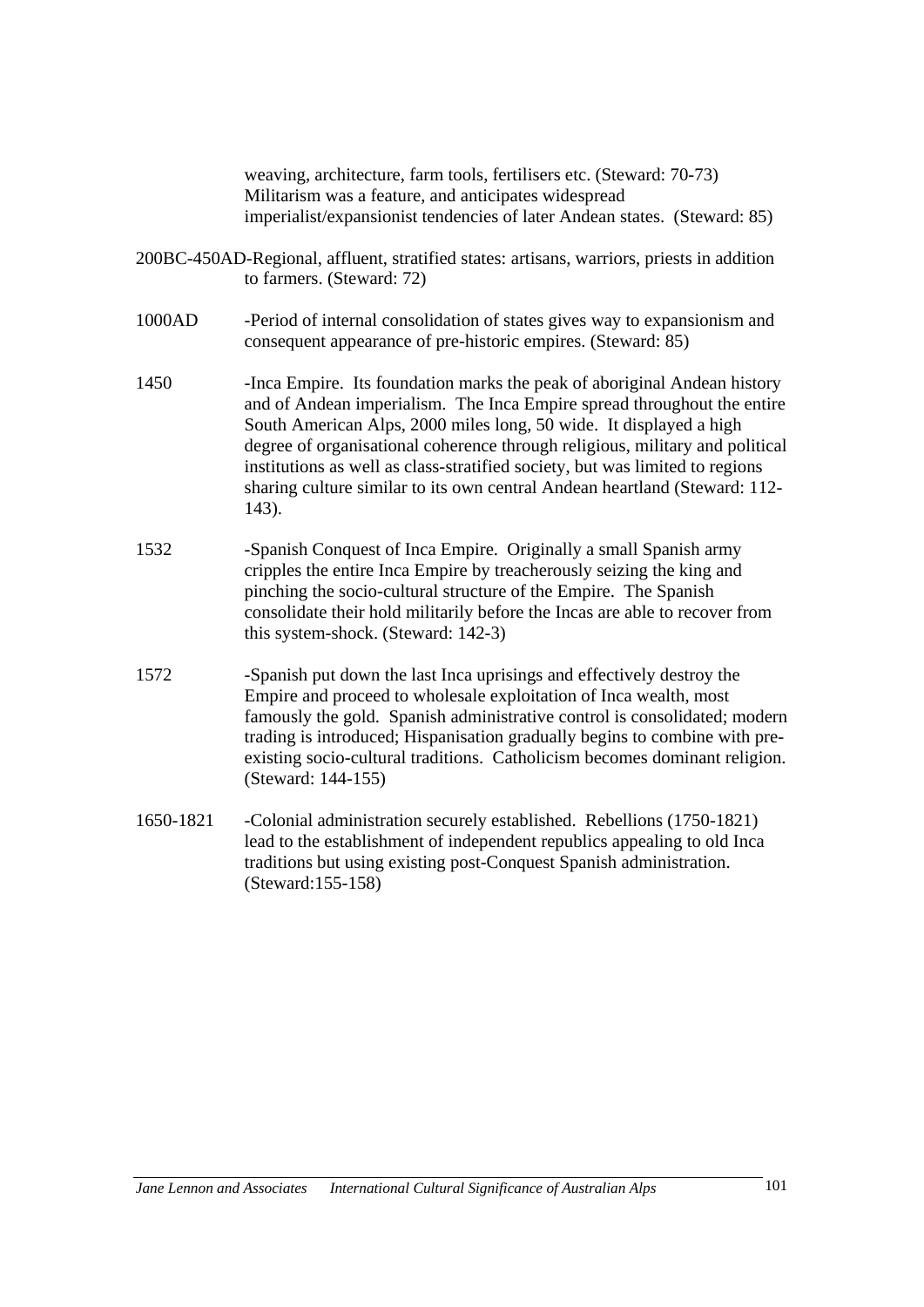## **BIBLIOGRAPHY FOR TIMELINE**

#### EUROPEAN ALPS

Pauli, Luwig. The Alps: Archaeology and Early History (London: Thames and Hudson, 1984).

#### HIMALAYAN ALPS

Bose, S.C. Geography of the Himalaya (New Delhi: National Book Trust, 1972).

 Herzog, Maurice. Annapurna: Conquest of the first 8000m peak (London: Jonathon Cape, 1952).

 Sikkim and Nepal (New Jersey: D. Van Nostrand Company, 1963). Karan, Pradumna P., and William M. Jenkins. The Himalayan Kingdoms: Bhutan,

Lall, J.S. ed. The Himalaya: Aspects of Change (Delhi: Oxford University Press, 1981).

Leifer, Walter. Himalaya, mountains of destiny (London: Gallewy Press, 1962).

Richardson, H.E. Tibet and its HIstory (London: Oxford University Press, 1962).

Stein, R.A. Tibetan Civilisation (Stanford: Standford University Press, 1972).

Tieh-Tseng Li, The Historical Status of Tibet (New York: King's Crown Press, 1956).

### NORTH AMERICAN ALPS (ROCKIES)

 Baugh, Timothy G., and Jonathon E. Ericson. Prehistoric Exchange Systems in North America (New York: Plenum Press, 1994).

 primeval times to the coming of the industrial state (London: Secker and Warburg, 1969). Farb, Peter. Man's Rise to Civilisation, as shown by the Indians of North America from

 Hungry Wolf, Adolf and Beverly. Indian Tribes of the Northern Rockies (Canada: Good Medicine Books, 1989).

 (California: Goodyear Publishing, 1974). Newcomb, William H., Jr. North American Indians: an anthropological perspective

Wissler, Clark. Indians of the United States (New York: Doubleday and Company, 1966).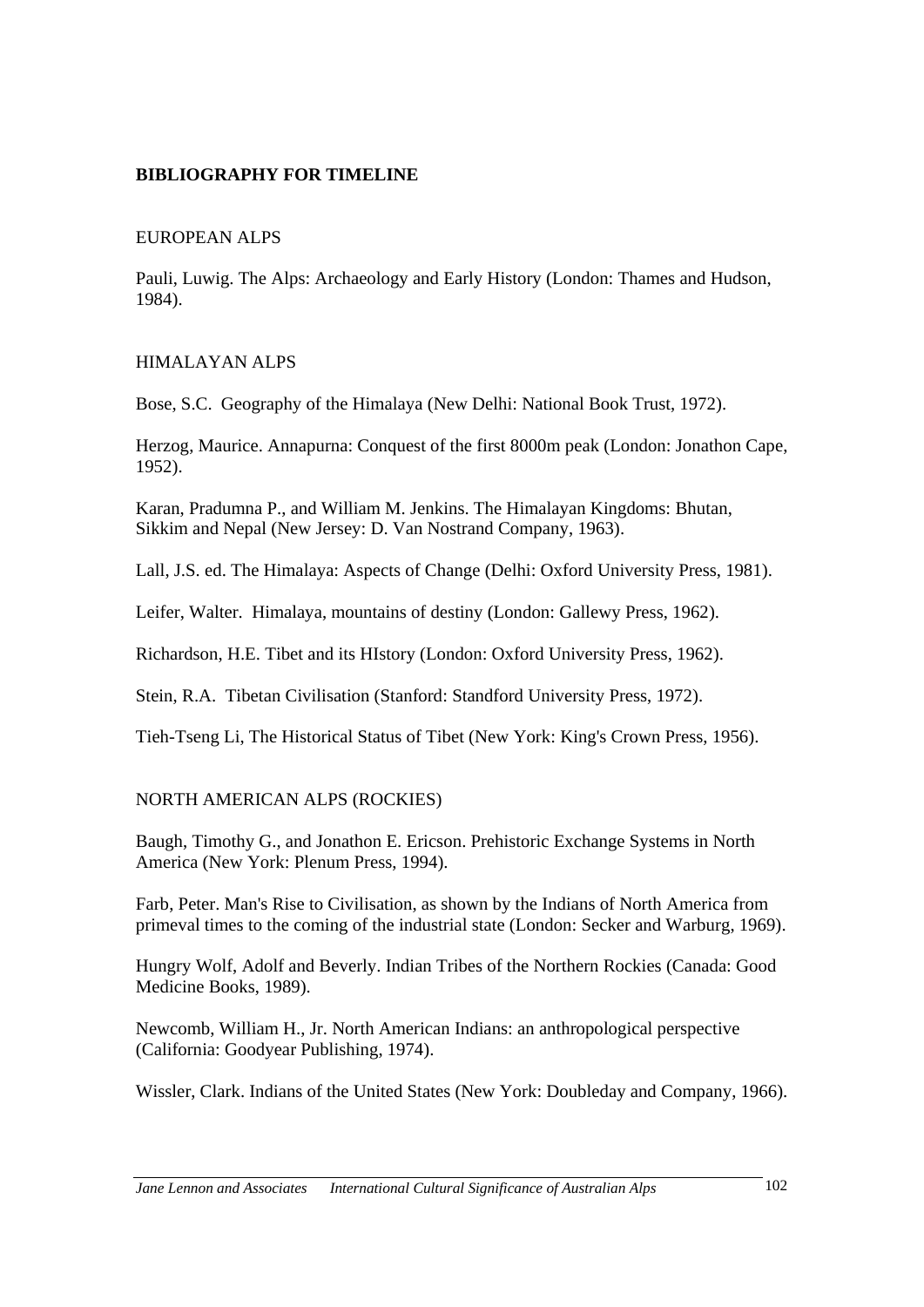### SOUTH AMERICAN ALPS (ANDES)

Bruhns, Karen Olsen. Ancient South America (Cambridge: Cambridge University Press, 1994).

Dillehay Tom D. and Gerardo Ardila Calderon, Gustav Politis, and Maria da Conceicao de Moreas Coutinho Beltrao, Earliest Hunters and Gatherers of South America, Journal of World Prehistory, vol.6, no.2, p.177ff

Gross, Daniel R. ed. Peoples and Cultures of Native South America (New York: Doubleday/Natural History Press, 1973).

Steward, Julian H. and Louis C. Faron, Native Peoples of South America (New York: McGraw-Hill Book Company, 1959).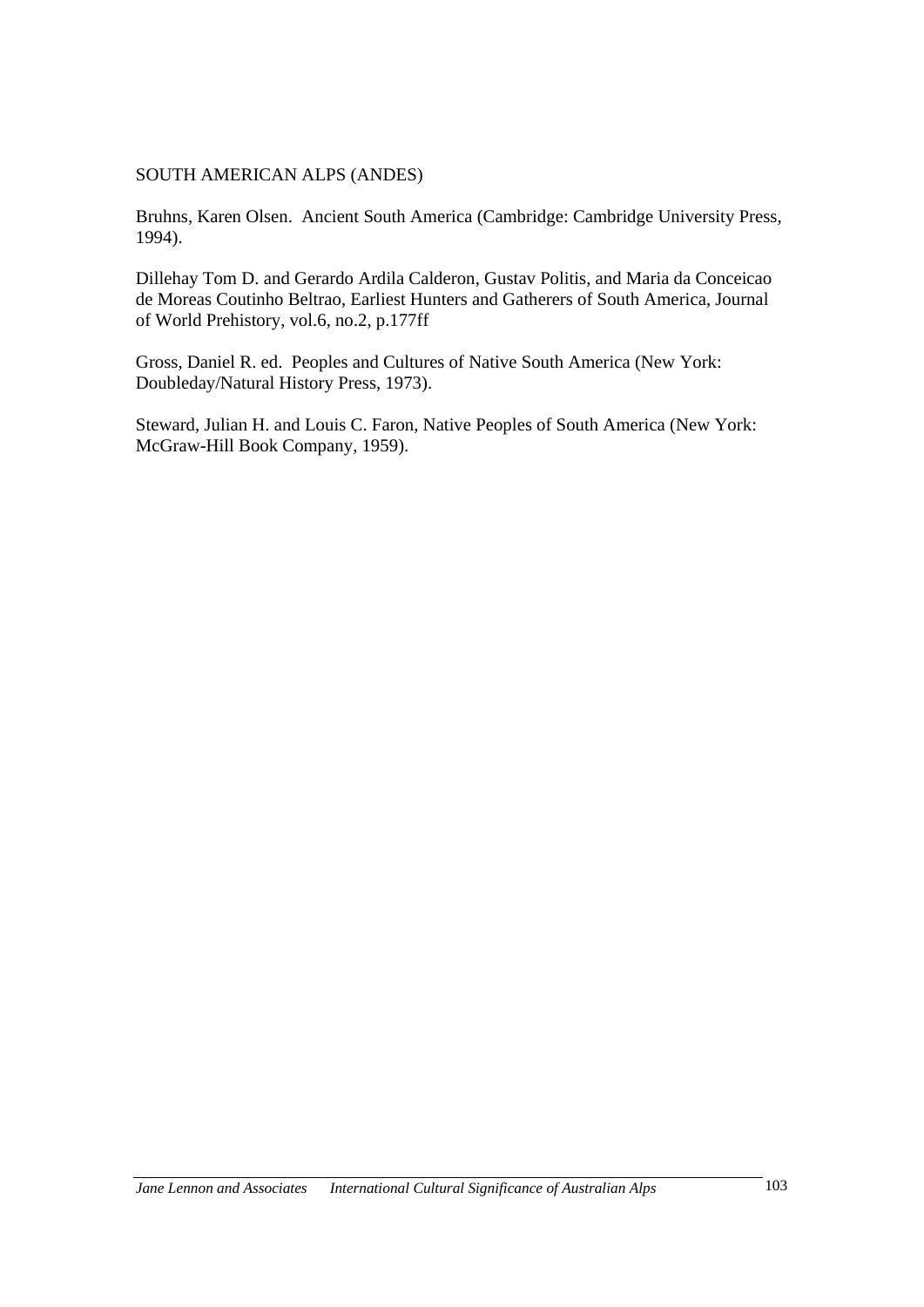# **Appendix 4 : Chronology of Human Occupation in Alpine Areas**

# **TIMELINE OF HUMAN OCCUPATION: EUROPEAN ALPS**

- 1 million BC -Use of stone tools in lower Alps by humanoids of undetermined genus. 400 000 BC -Isolated human presences in caves of lower Alpine regions of Switzerland. No technological advance from 1 million BC. 100 000 BC 40-70 000 BC -Sparse settlement of lower Alps accompanied by continued nomadic and much like earliest presence. Presence of modern humans (Homo Sapiens.) 10 000 BC Alpine tree-line rising to current height of 2400m. Expansion of human 5500 BC -Arrival of Bronze Age practices. 4500-4000 BC-Appearance of coherent distinct cultures, indicated by pottery styles. time. No coherent Alpine culture, however. Highly influenced by non- Alpine cultures via migrations, eg. Horgen migration from France of humans of more primitive culture and technology. Corresponding to earliest wave of human habitation in Europe. -Villages seasonally occupied by hunter-gatherers. -Human presences in higher Alpine regions (Drackenloch; 2445m); impermanent. seasonal occupation of caves by various humanoids of varying genus, -End of the Wurm ice age. Increasing warmth leads to altitude of the presence with the tree-line. -Arrival of Neolithic practices from Mediterranean and Balkans. -Confined use of pottery, housing, primitive farming. -Technological and cultural diversity and development increases with -Development of farming and herding. 4000-2000 BC-Increased permanent settlement, though still limited to lower Alps despite fertility of higher Alpine regions. -Slow importation of 'Copper Age' technology. 1300 BC -Higher Alpine settlement spurred by copper prospecting, eg. Tyrol settled
- for copper deposits. -Celtic migrations into Alps, accompanied by gradual assimilation into various Alpine cultures.
- approx. 1000 BC-highly distinct cultures emerge, eg. Golasecca in NW Alps, Este in SE, Veneti in N.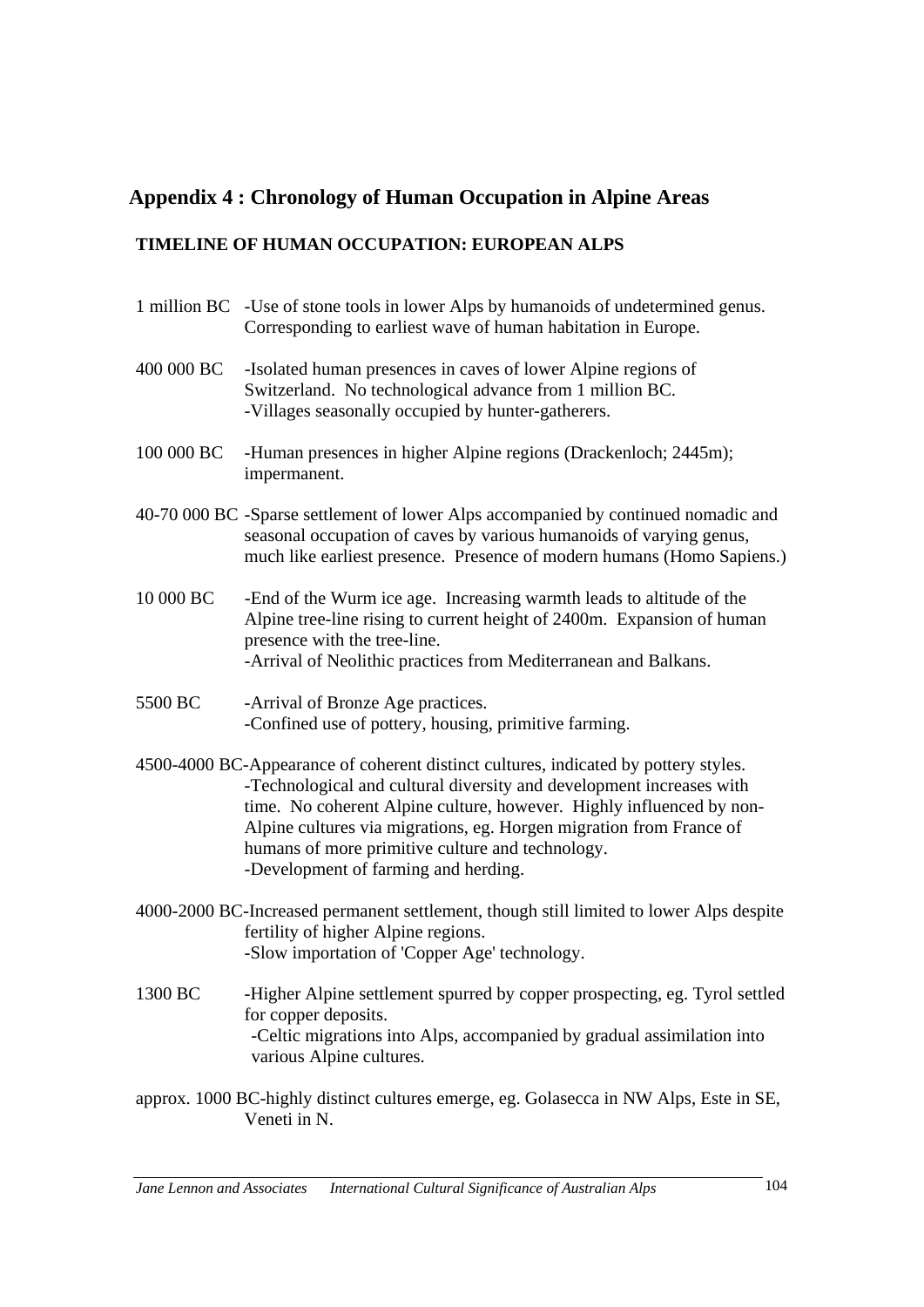-Transalpine routes bringing cultural and technological influence become more developed.

-Settlement of inner Alpine regions and appearance of separate though incoherent inner Alpine cultures.

- -Salt mining leads to increased Alpine settlement, eg. Hallstatt, Salzburg. 900-600 BC -Consolidated Mediterranean cultures (Greek, Etruscan, Pheonician, Balkan) become main political, religious and economic influence on Alpine cultures. -Onset of Iron Age; brought to Alpine regions by Mediterranean cultures. Leads to highly distinct Hallstatt culture by 600 BC.
- 387 BC -Celts conquer the Roman settlement on Tiber during mass migrations of Celts out of and across the Alps. Roman historian Livy records transalpine routes. -Migrations accompanied by formation of political structures between Celts and various Alpine cultures, notably in Hallstatt where regnum Noricum, kingdom of Norici is formed.
- Army in 216 BC. The wars have variously little or no effect on 218 BC -Hannibal crosses the Alps and joins settling Celts to defeat the Roman development of Alpine cultures.
- 201 BC-7 AD -Punic Wars end. Roman Empire expands into Alpine regions and make are fought against the encroaching Roman Empire, and during the reign of Augustus around the turn of the millennium the largest Alpine tribes are use of mineral resources. -Regional political structures based around towns develop. Various wars subjugated by the Roman Empire.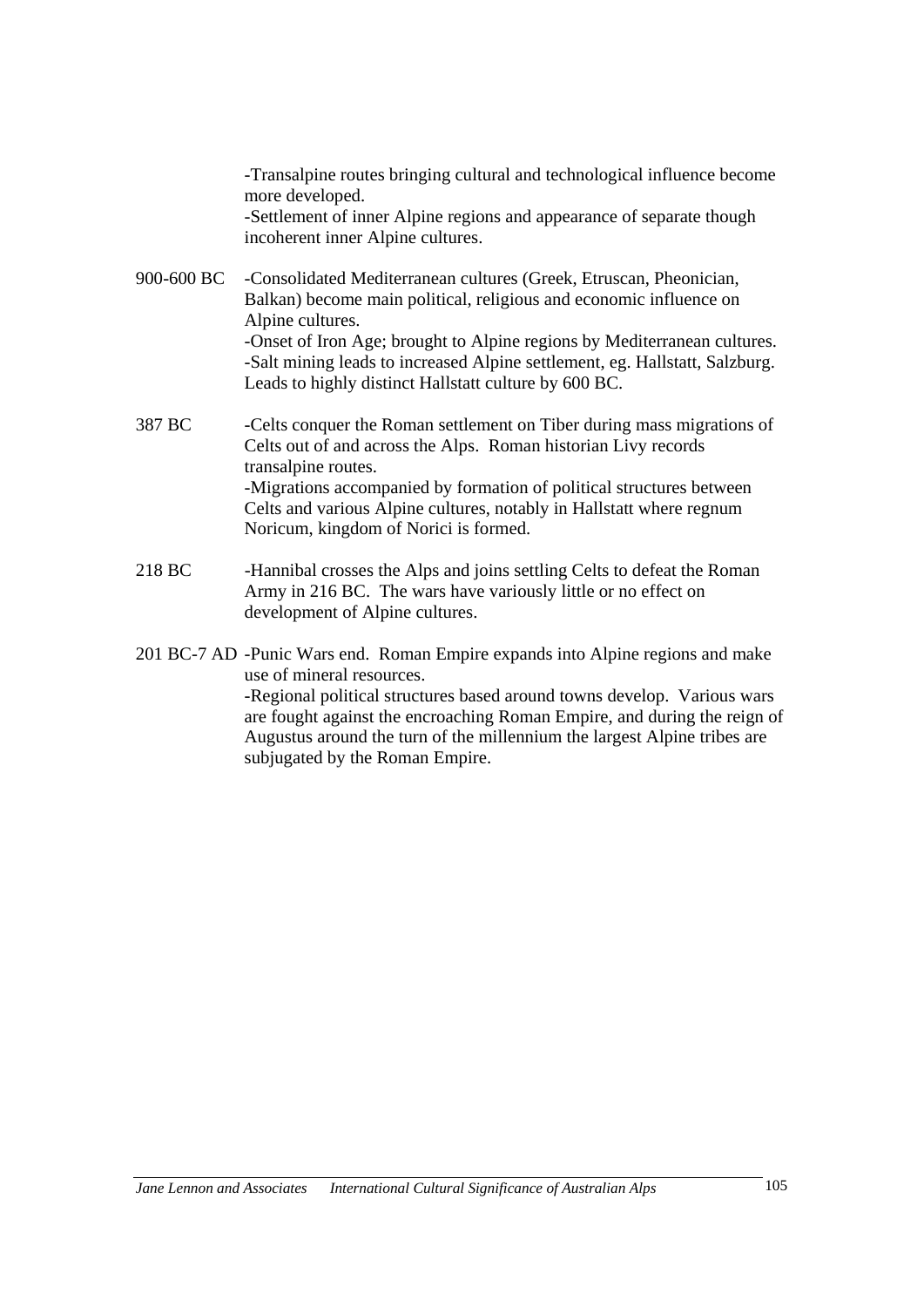# **TIMELINE OF HUMAN OCCUPATION: HIMALAYAN-NEPALESE ALPS**

| undated prehistoric | -First inhabitants probably inhabit S-E Himalayan hills. No sites or<br>antiquities yet discovered. (Stein: 28) Two different sub-racial<br>origins of prehistoric Himalayan peoples have been identified, each a<br>mix of Turkic, Mongol, Indo and possible European. (Richardson: 5)                                                                                                                                                                                                                                                                                                                                                                                         |
|---------------------|---------------------------------------------------------------------------------------------------------------------------------------------------------------------------------------------------------------------------------------------------------------------------------------------------------------------------------------------------------------------------------------------------------------------------------------------------------------------------------------------------------------------------------------------------------------------------------------------------------------------------------------------------------------------------------|
|                     | c.1 BC $-$ c.11 AD -Settlement of Himalayas accelerates without cause or chronological<br>pattern. Ch'iang peoples from China inhabit Sino-Tibetan routes in lower<br>Himalayan Alps. (Stein: 29). However later Chinese records consider<br>Ch'iang as distinctly non-Chinese in origin, indicating cultural divergence.<br>(Richardson: 5). Chinese records show presence various other Himalayan<br>peoples throughout the mountains. These peoples have varying origins:<br>Mongol, Chinese, Turco-Mongol, Indo-European. (Stein: 29).<br>-By c.11 AD these peoples have developed distinctly and established<br>isolated states throughout western Himalayas. (Stein: 29). |
| c.7 BC              | -Mahayana Buddhism arrives via Nepal from India and China and is<br>firmly established in Tibet. Monasteries appear.<br>-Tibetans have been for two centuries gradually consolidating their<br>coherence from clans to a nation with skilled metal workers and artisans<br>and walled forts. They now emerge as the major power in the Himalayas<br>and encroach upon neighbouring China and India and even Persia.<br>Buddhism from China and India is their religion, and their king is a heroic<br>religious monarch. (Richardson: 28-31).                                                                                                                                   |
| c.792               | -Chinese Buddhism is banished from Tibet. Indian Buddhism becomes<br>the major religion. (Richardson: 31).                                                                                                                                                                                                                                                                                                                                                                                                                                                                                                                                                                      |
| c.840               | -Decline of the Tibetan religious kings and of Tibetan civilisation as the<br>paramount Himalayan civilisation. (Richardson: 32).                                                                                                                                                                                                                                                                                                                                                                                                                                                                                                                                               |
| c.13 AD             | -Mongols gain sovereignty over Tibet by diplomatic means. (Richardson:<br>34)                                                                                                                                                                                                                                                                                                                                                                                                                                                                                                                                                                                                   |
| $pre-c.16 AD$       | -Geographical features form a border between Tibet and the largely<br>unsettled Bhutan region. Such geographical features are common<br>boundaries of ethnic, economic and political entities throughout<br>Himalayan history. However, the spread of settlement and political<br>developments increasingly soften these boundaries after 1500. (Karan: 32,<br>36).                                                                                                                                                                                                                                                                                                             |
| c.16 AD             | -Tibetan monks establish monasteries and forts in Bhutan, giving political<br>shape to the existing settlements of the Bhutia Tephoo tribe, originally<br>from India. (Karan: 32) Monasteries starting as and remaining the                                                                                                                                                                                                                                                                                                                                                                                                                                                     |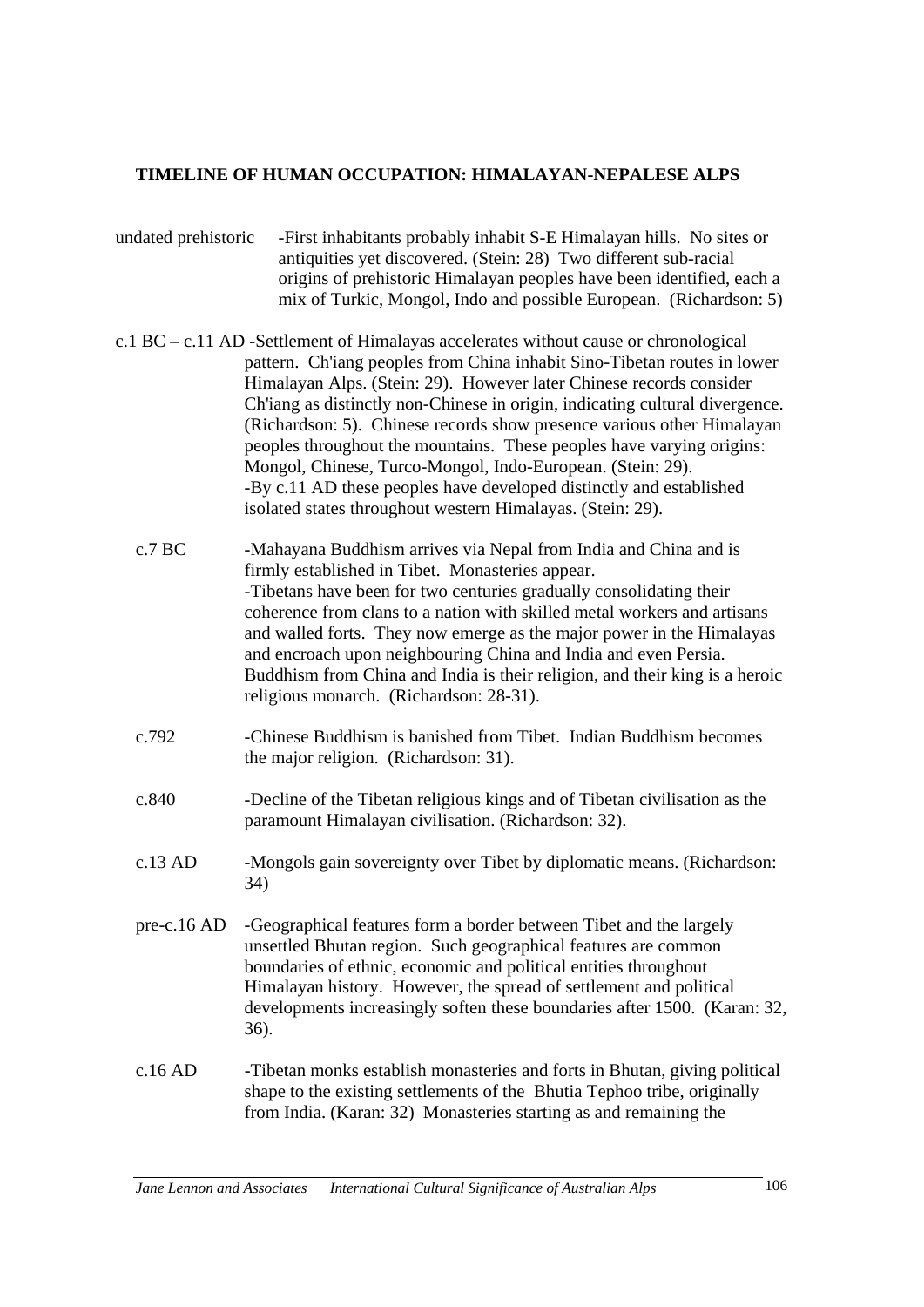|                       | foundation of settlement and society in Himalayan kingdoms, as in this<br>case, is a common trend. (Karan: 32, 40).<br>-Travelling Tibetan lamas convert various Himalayan hill tribes to<br>Buddhism.                                                                                                                                                                                                                                                                 |
|-----------------------|------------------------------------------------------------------------------------------------------------------------------------------------------------------------------------------------------------------------------------------------------------------------------------------------------------------------------------------------------------------------------------------------------------------------------------------------------------------------|
| c.17 AD               | -Tibetan lama becomes Dharma Raja of Bhutan, thus establishing the<br>kingdom of Bhutan. (Karan: 32)<br>-Head lamas from Lhasa, Tibet, establish a Buddhist kingdom of Sikkim,<br>previously vassal state of Tibet. (Karan: 57)<br>-Bhutanese invasions (hoarding, slaving) of Sikkim occur. (Karan: 58)                                                                                                                                                               |
| 1642                  | -Buddhism acquires dominance in Tibetan society and politics with<br>ascendancy of the fifth Dalai Lama (head of one Buddhist sect) to<br>religious and eventually political head of Tibet. (Richardson: 11, 38-42).                                                                                                                                                                                                                                                   |
|                       | c.17-c.19 AD -Consolidation of the kingdom of Bhutan. (Karan: 34).<br>-British Imperial presence in India and Burma consolidates the borders of<br>the various kingdoms. (Karan: 36, 58).<br>-Gurkhas conquer Nepal region and establish a kingdom from the three<br>pre-existing principalities. (Karan: 58, 83)<br>-Sikkim diminished by Bhutanese and Nepalese expansion. (Karan: 58).<br>-Migration of ethnic Hindus into Himalayan foothills.                     |
| c.19 AD               | -British assume control of Sikkim; British protectorate declared 1861.<br>Usual colonial conflict and upheaval occurs. (Karan: 59)<br>-Nepal and Bhutan establish friendly relations with Britain. (Karan: 59)                                                                                                                                                                                                                                                         |
| c.1900                | -Hereditary kingship in Bhutan is consolidated under British supervision.<br>(Karan: 35).                                                                                                                                                                                                                                                                                                                                                                              |
| 1947                  | -Newly independent India assumes control of Sikkim. (Karan: 61)                                                                                                                                                                                                                                                                                                                                                                                                        |
| 1950                  | -French expedition scales Annapurna, first 8000m peak to be scaled.<br>-China occupies Tibet.                                                                                                                                                                                                                                                                                                                                                                          |
| 1953<br>highest peak. | -Norgay Tenzing and Edmund Hillary climb Mount Everest, world's                                                                                                                                                                                                                                                                                                                                                                                                        |
| c.1950, 1960          | -Chinese Communism increases political tension throughout Himalayas.<br>Himalayan kingdoms assume strategic importance as buffers - politically<br>and geographically - to Communist China. (Karan: 35, 61-2, 80).<br>-Unresolved border disputes occur between Himalayan kingdoms and<br>China on the basis of Chinese control of Tibet and thus of ancient Tibetan<br>imperial claims to Himalayan territory. Also based on ethnic variations.<br>(Karan: 35, 85-8). |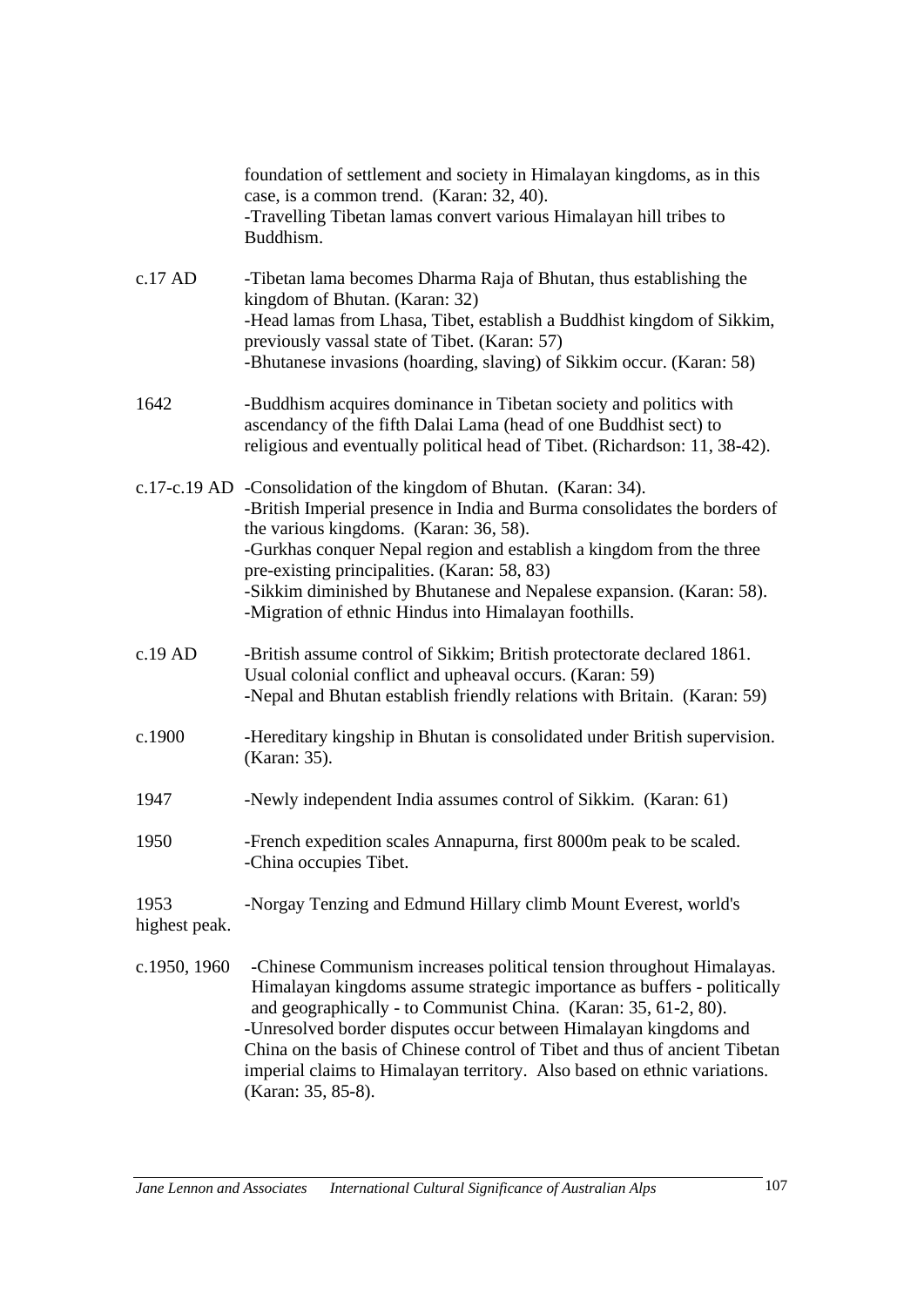-Increasing presence of ethnic Hindus in foothills becomes a significant political disruption. (Karan: 40).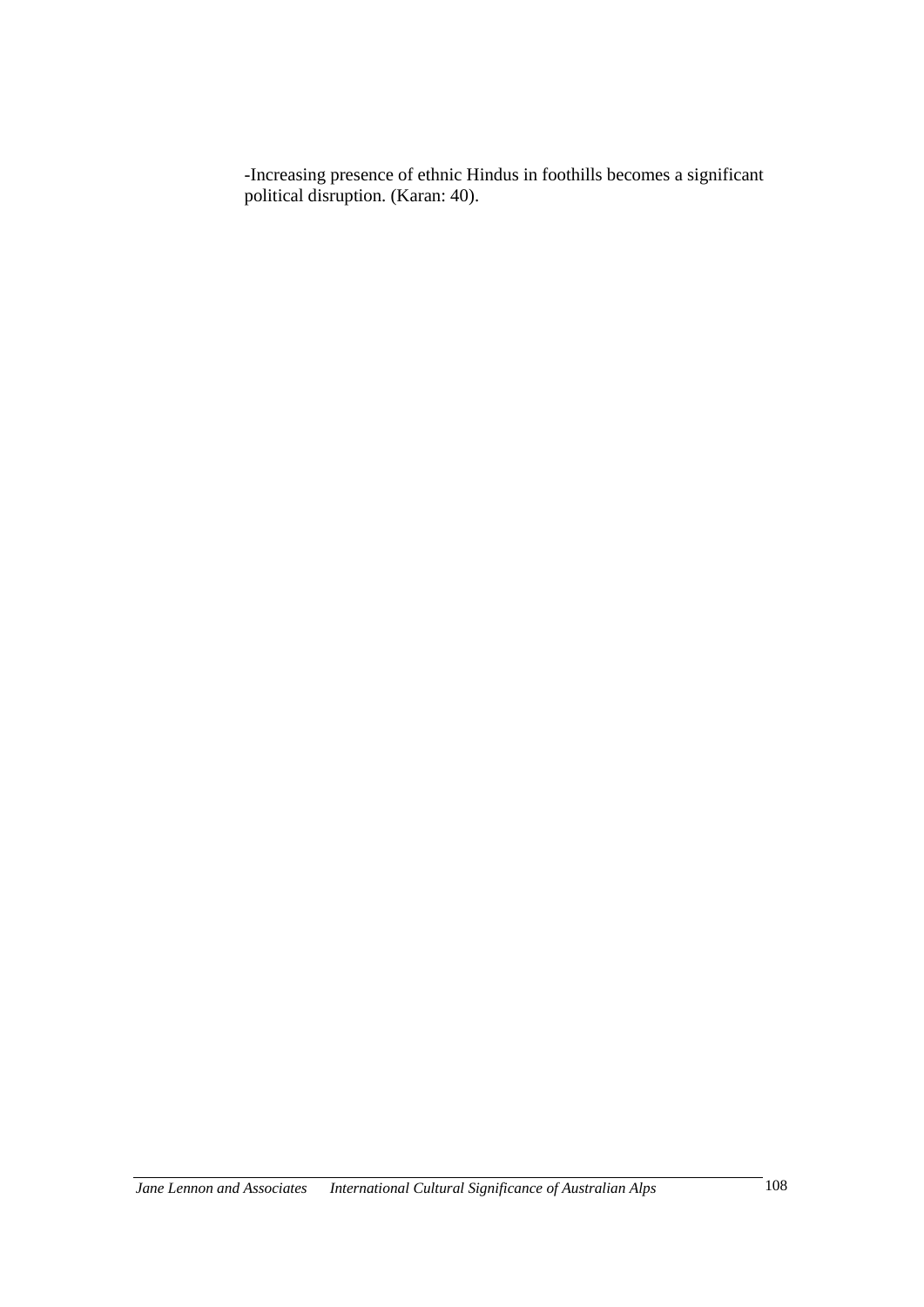## **TIMELINE OF HUMAN OCCUPATION: NORTH AMERICAN ALPS (ROCKIES)**

- 30 000BC -Humans occupy Siberia using stone age technology. (Farb:193)
- 13 000BC -First humans cross into NW America. Following bison trails they travel along the eastern flank of the Rockies and disperse from the plains. Some follow trails through low passes in the Rockies to the west coast. (Farb: 196-8; Wissler: 24)
- 13 000BC-1500AD-Dispersion of tribes leads to the development of various distinct east of the Rockies develop archetypal Mesoamerican culture. (Newcomb: 79-83; Wissler: 104-5) A distinctly different culture emerges displays Asian influences. (Newcomb: 205-210). Subarctic and Eskimo influences spread above the north Rockies and filtered down the west side. two cultures developed: plains and coastal, their geographical divergence solidified by but not necessarily caused by the presence of the Rockies. the formidable Rocky Mountains, facing out to the provident ocean or plains. However, significant trans-Rocky relations and tribes existed. The cultural groups surrounding the Rockies, with the Rockies acting as a geographical barrier for such development. Plains Indians (bison hunters) among Northwest coast fishermen west of the Rockies, which also (Newcomb: 205-7, 105-9; Wissler: 207) On either side of the mountains Tribes and their cultures naturally oriented themselves with their backs to

 across them. (Baugh: 265, 321) Tribes such as the Blackfoot Confederacy lived on either side of the Northern Rockies, in its foothills cultures or even settlement developed. (Hungry Wolf: i-iii; 2) Rockies were annually crossed by western tribes to hunt bison on the plains (Wissler: 119) and important trade and social exchange took place as well as on the plains, and were familiar with its peaks as well as its trails and passes. However, no distinct mountain tribes, economics,

- 1789 -Their hold in North America now threatened by the newly independent Unites States, the British search for a route linking Northwest coast trade ports to inland trading posts. Consequently Scottish trader Alexander Mackenzie becomes the first European to cross the Rockies. (Ward: 36)
- 1805 -Lewis and Clark cross the Rockies, depending on various tribes for supplies and guidance, and triumphantly declare the defeat of the Rocky Mountain barrier between the Plains and the coastline of the Pacific Ocean. (Ward: 42-7)
- 1820s-1840s -American fur trappers, assisted by various native tribes, find further routes through and into the Rockies. A lucrative trade develops and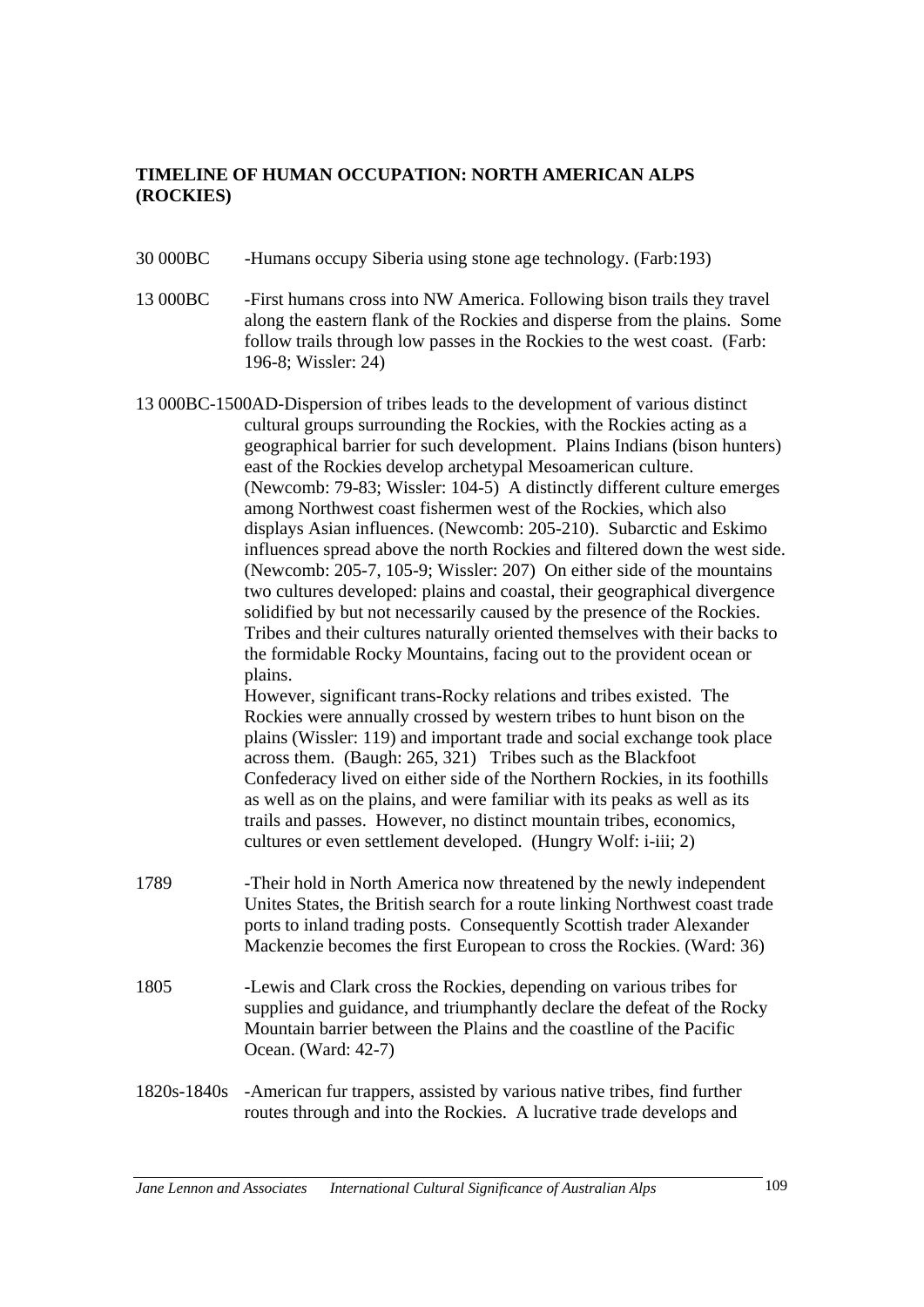American trappers settle and roam the mountains with familiarity. The trade diminishes in the late 1830s and by the 1840s few trappers remain. (Ward: 56-62)

- supporting Lewis and Clark's ebullient claim to have defeated the Rocky 1842-44 -John Fremont leads survey expeditions into the Rockies, further Mountains as a barrier between the Plains and the Pacific. (Ward: 97-101)
- 1850s -Gold strikes in the Colorado Rockies bring almost 100 000 prospectors and leads to the establishment of Denver. (Ward: 164)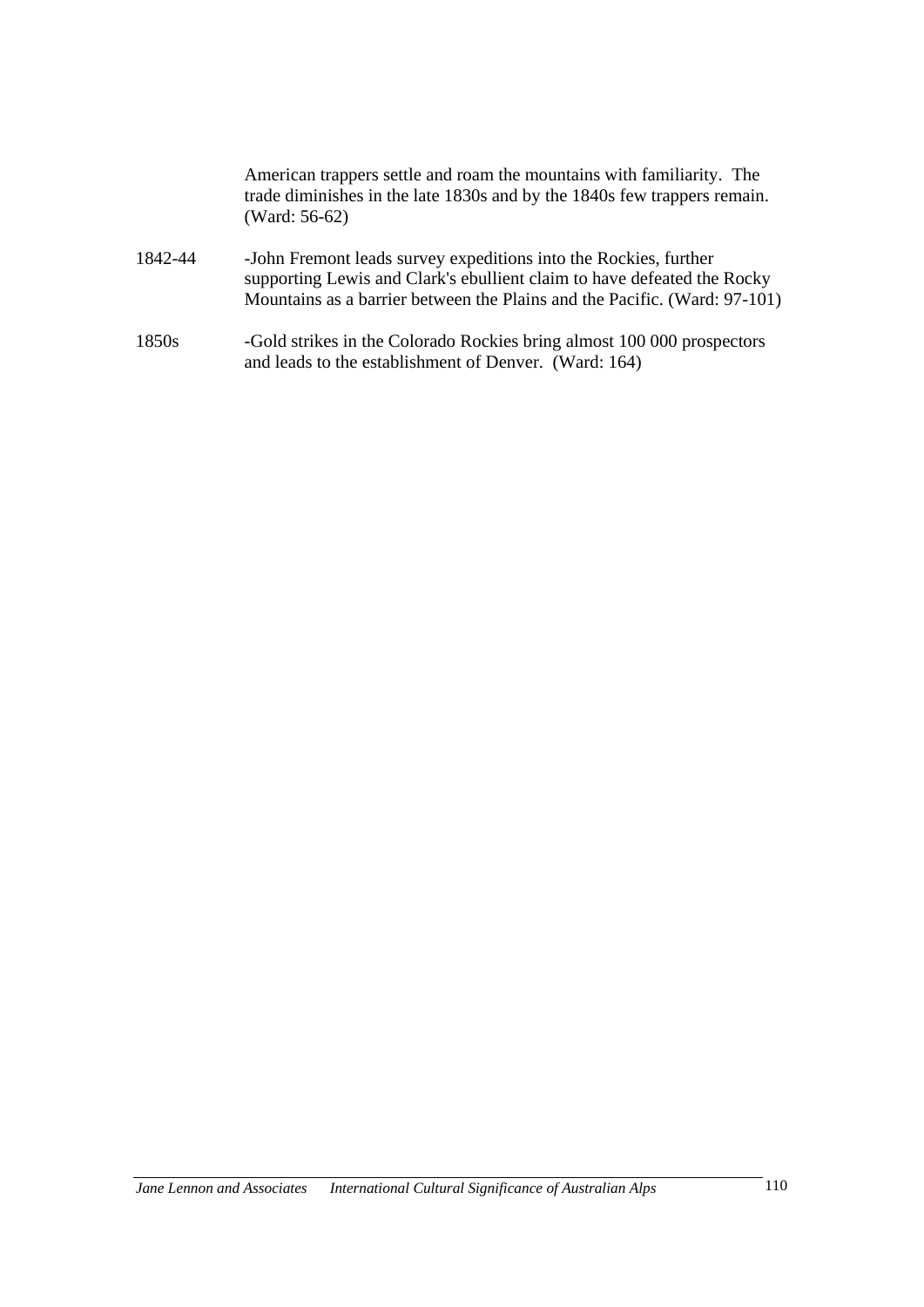# **TIMELINE OF HUMAN OCCUPATION: SOUTH AMERICAN ALPS (ANDES)**

- 10 500BC Evidence of humans in the highlands with a possible earlier presence between 12,000 and 11,000BP. If the older levels of Pikimachay and Pachamachay turn out to be valid, the pattern of few older remains may simply show a light human presence characterised by occasional treks by lower altitude groups into higher lands, possibly during summer or periods of localized retreats of ice sheets (Dillehay et al., 1992:179)
- highlands and Chile-Bolivia Andean ridges slightly later. (Bruhns: 57-9) 7000BC -Humans with similar features to modern highland populations present in northern Andes. Cave-dwelling hunter-gatherers as high as 4050m in Huanuco, northern Andes. Similar habitation occurs in southern Peruvian
- 4000-3000BC -The maize agriculture of coastal regions begins to appear in the Andes and impact on alpine populations. However, hunter-gatherer practises are still most common. (Bruhns: 93)
- 3000BC -Permanent towns and ceremonial centres demonstrating specialisation (ie occupations other than farming and hunting) and distinct architectural trends appear in both Andean highland and coastal regions. (Bruhns: 97- 103)
- 2500BC -Domestic living and agriculture appears en force in Andes. Maize becomes staple. Technology and cultural influences (eg tobacco, hallucinogenic snuff) imported from coastal regions. (Bruhns: 86) Start of 'irrigation civilisation' - efficient agriculture-producing central Andean civilisation which spreads throughout the Andes and culminates in the Inca Empire in three thousand years time. (Steward: 66)
- pre-2100BC -Ceremonial pyramids appear in Peruvian Andes, anticipating increasingly large and complicated ceremonial architecture in northern Andes. (Bruhns: 103-7)
- -Mummification practices appear in isolated culture in southern Andes. 2000BC -Unusual and marked lack of widespread ceramic (ie Neolithic) culture indicates lack of cultural intensification. (Bruhns: 109-11) (Bruhns: 106-112)
- 2300-1500BC -Ceramic cultures become widespread throughout Andes, though they had been occasionally present since 3000BC. (Bruhns: 117-125)
- based around co-operative agricultural irrigation and temple cults. 500BC -Formative era and intensification: proto-states appear, led by priest class, Coinciding technological intensification occurs, eg. metallurgy (bronze),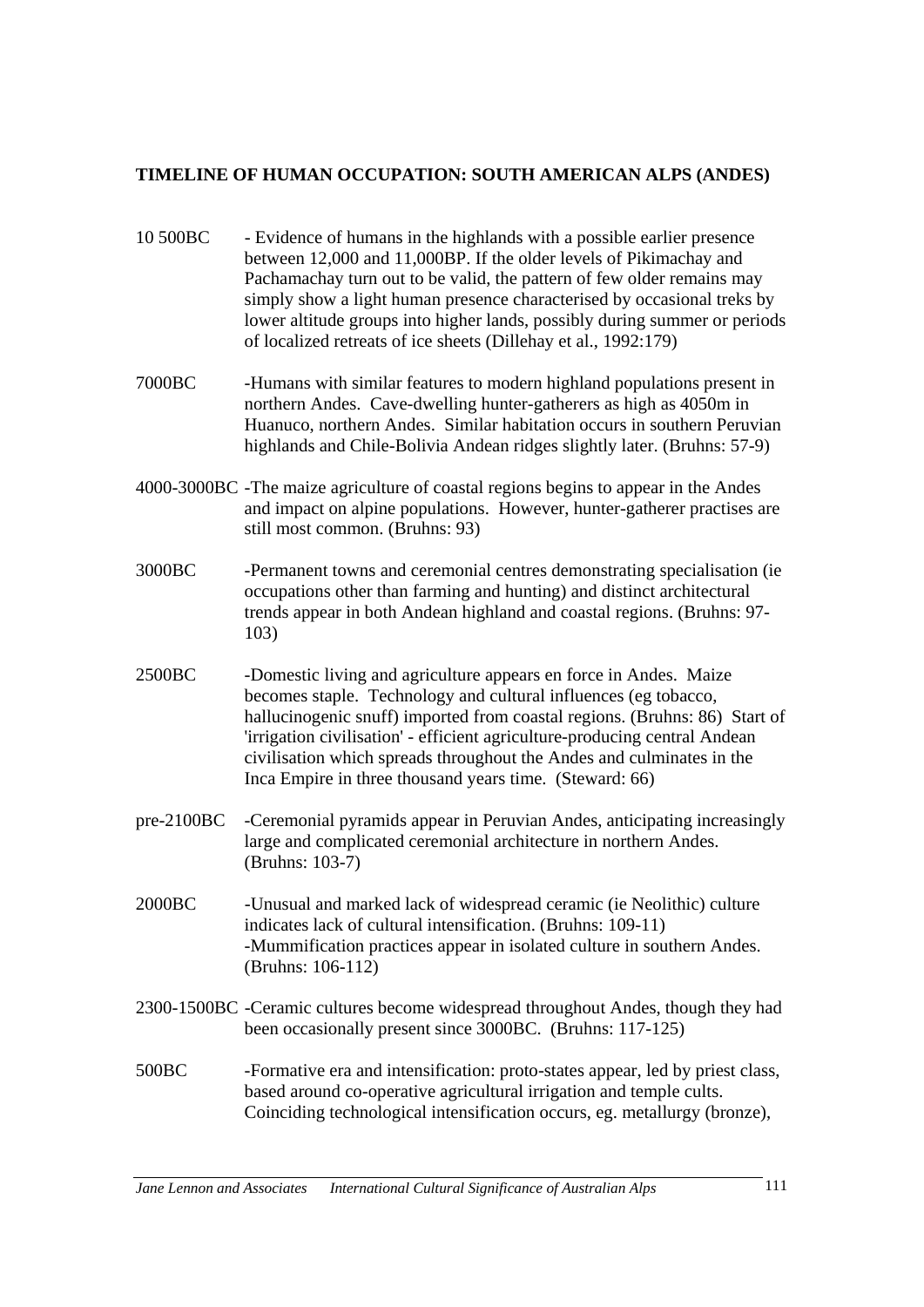weaving, architecture, farm tools, fertilisers etc. (Steward: 70-73) Militarism was a feature, and anticipates widespread imperialist/expansionist tendencies of later Andean states. (Steward: 85)

- to farmers. (Steward: 72) 200BC-450AD-Regional, affluent, stratified states: artisans, warriors, priests in addition
- to farmers. (Steward: 72)<br>1000AD -Period of internal consolidation of states gives way to expansionism and consequent appearance of pre-historic empires. (Steward: 85)
- and of Andean imperialism. The Inca Empire spread throughout the entire South American Alps, 2000 miles long, 50 wide. It displayed a high 1450 -Inca Empire. Its foundation marks the peak of aboriginal Andean history degree of organisational coherence through religious, military and political institutions as well as class-stratified society, but was limited to regions sharing culture similar to its own central Andean heartland (Steward: 112- 143).
- 1532 -Spanish Conquest of Inca Empire. Originally a small Spanish army pinching the socio-cultural structure of the Empire. The Spanish consolidate their hold militarily before the Incas are able to recover from cripples the entire Inca Empire by treacherously seizing the king and this system-shock. (Steward: 142-3)
- famously the gold. Spanish administrative control is consolidated; modern trading is introduced; Hispanisation gradually begins to combine with pre-1572 -Spanish put down the last Inca uprisings and effectively destroy the Empire and proceed to wholesale exploitation of Inca wealth, most existing socio-cultural traditions. Catholicism becomes dominant religion. (Steward: 144-155)
- 1650-1821 -Colonial administration securely established. Rebellions (1750-1821) lead to the establishment of independent republics appealing to old Inca traditions but using existing post-Conquest Spanish administration. (Steward:155-158)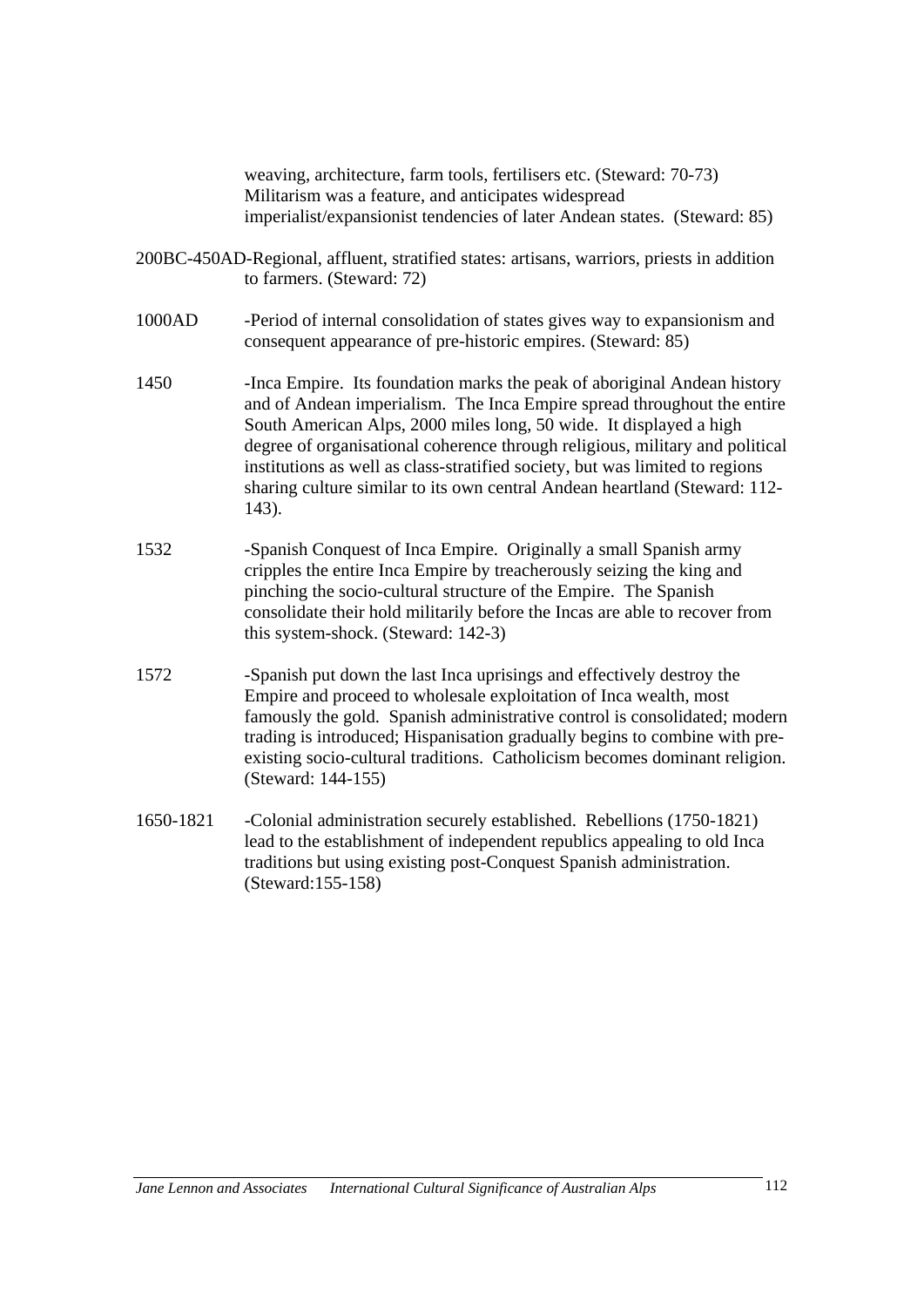## **BIBLIOGRAPHY FOR TIMELINE**

#### EUROPEAN ALPS

Pauli, Luwig. The Alps: Archaeology and Early History (London: Thames and Hudson, 1984).

#### HIMALAYAN ALPS

Bose, S.C. Geography of the Himalaya (New Delhi: National Book Trust, 1972).

 Herzog, Maurice. Annapurna: Conquest of the first 8000m peak (London: Jonathon Cape, 1952).

 Sikkim and Nepal (New Jersey: D. Van Nostrand Company, 1963). Karan, Pradumna P., and William M. Jenkins. The Himalayan Kingdoms: Bhutan,

Lall, J.S. ed. The Himalaya: Aspects of Change (Delhi: Oxford University Press, 1981).

Leifer, Walter. Himalaya, mountains of destiny (London: Gallewy Press, 1962).

Richardson, H.E. Tibet and its HIstory (London: Oxford University Press, 1962).

Stein, R.A. Tibetan Civilisation (Stanford: Standford University Press, 1972).

Tieh-Tseng Li, The Historical Status of Tibet (New York: King's Crown Press, 1956).

#### NORTH AMERICAN ALPS (ROCKIES)

 Baugh, Timothy G., and Jonathon E. Ericson. Prehistoric Exchange Systems in North America (New York: Plenum Press, 1994).

 primeval times to the coming of the industrial state (London: Secker and Warburg, 1969). Farb, Peter. Man's Rise to Civilisation, as shown by the Indians of North America from

 Hungry Wolf, Adolf and Beverly. Indian Tribes of the Northern Rockies (Canada: Good Medicine Books, 1989).

 (California: Goodyear Publishing, 1974). Newcomb, William H., Jr. North American Indians: an anthropological perspective

Wissler, Clark. Indians of the United States (New York: Doubleday and Company, 1966).